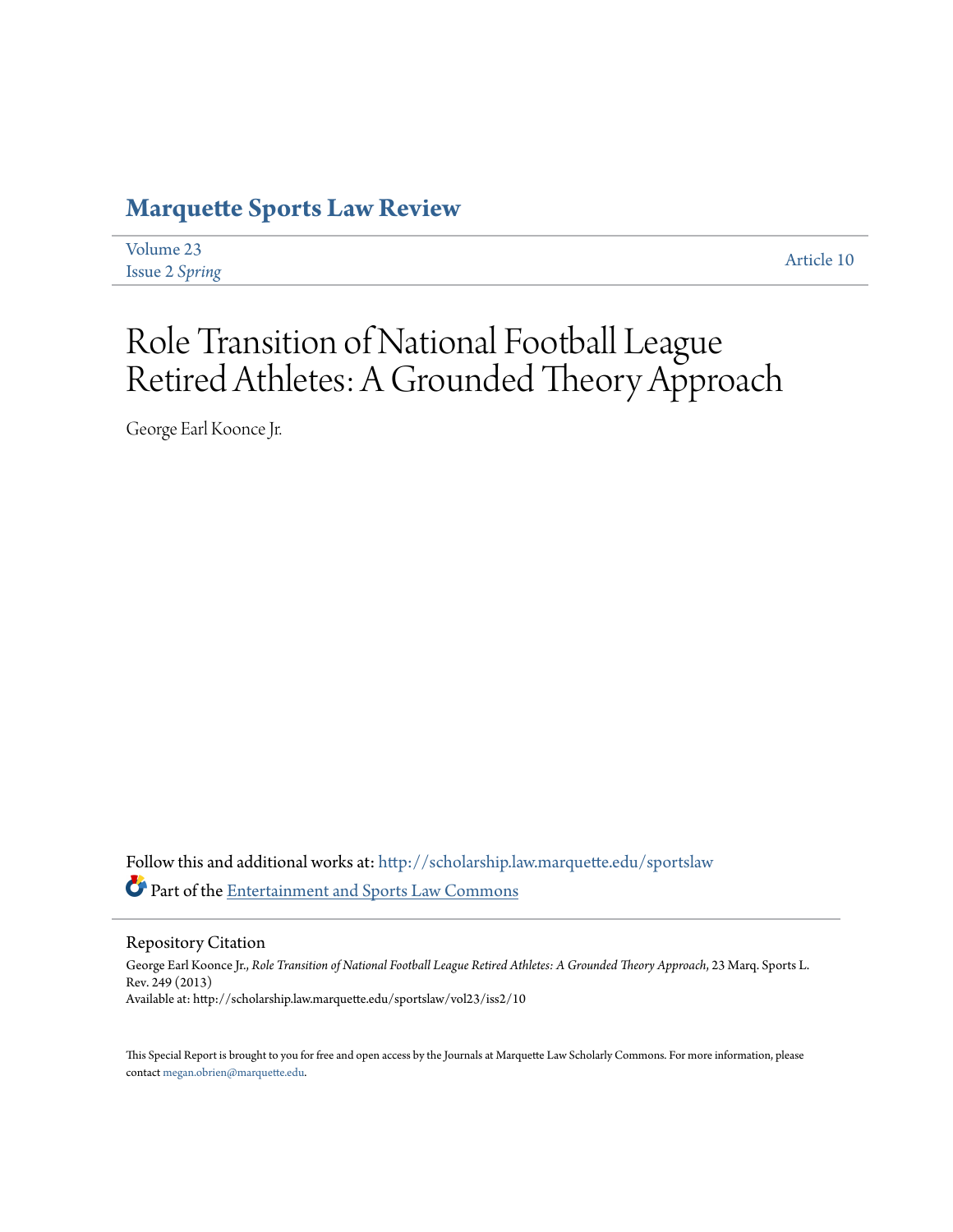### **SPECIAL REPORT**

# **ROLE TRANSITION OF NATIONAL FOOTBALL LEAGUE RETIRED ATHLETES: A GROUNDED THEORY APPROACH\***

GEORGE EARL KOONCE, JR.\*\*

#### EDITORS' NOTE

As the concussion litigation against the National Football League (NFL) continues to  $\text{grow}^1$  and the league settles litigation related to using the likenesses of retired players, $<sup>2</sup>$  the challenges faced by retired players have</sup> come to the forefront. In 2012, former Green Bay Packer George Koonce studied the transition players go through after their football career ends. This research culminated in the completion of his Ph.D. dissertation "Role Transition of National Football League Retired Athletes: A Grounded Theory Approach." As the news media has already acknowledged, $3$  this

<sup>\*</sup> George Earl Koonce, Jr., Role Transition of National Football League Retired Athletes: A Grounded Theory Approach (Spring 2012) (unpublished Ph.D. dissertation, Marquette University) (on file with law review). A full version of the dissertation will be available in May, 2014 on Marquette University's digital institutional repository at http://epublications.marquette.edu/dissertatio ns\_mu/171/.

George Koonce played professional football for a decade, the majority of those years with the Green Bay Packers, winning the Super Bowl XXXI title. Since his playing career ended, he served as the Senior Associate Athletic Director at Marquette University, as the Athletic Director at the University of Wisconsin-Milwaukee, as the Director of Player Development for the Packers, and as a special assistant to the athletic director at East Carolina University. Koonce received his Ph.D. from Marquette with his doctoral dissertation focusing on the transition of NFL players from active players to retirement. His guest column on the same topic on the NFL blog received national notice and raised awareness for the problems faced by retired NFL players. Currently he serves as Director of Development at Marquette where he works with the Urban Scholars Program, which affords firstgeneration college students from diverse backgrounds opportunities to receive college educations.

<sup>1</sup> Paul D. Anderson, *Plaintiffs/Former Players*, NFL CONCUSSION LITIG., http://nflconcussionlitigation.com/?page\_id=274 (last visited Apr. 3, 2013).

<sup>2</sup> Michael David Smith, *NFL, Retired Players Settle Lawsuit over Use of Players' Images*, NBC SPORTS (Mar. 18, 2013), http://profootballtalk.nbcsports.com/2013/03/18/nfl-retired-players-settlelawsuit-over-use-of-players-images/.

<sup>3</sup> *See, e.g.*, Josh Alper, *Former Linebacker George Koonce Uses Post-Football Struggles to Fuel*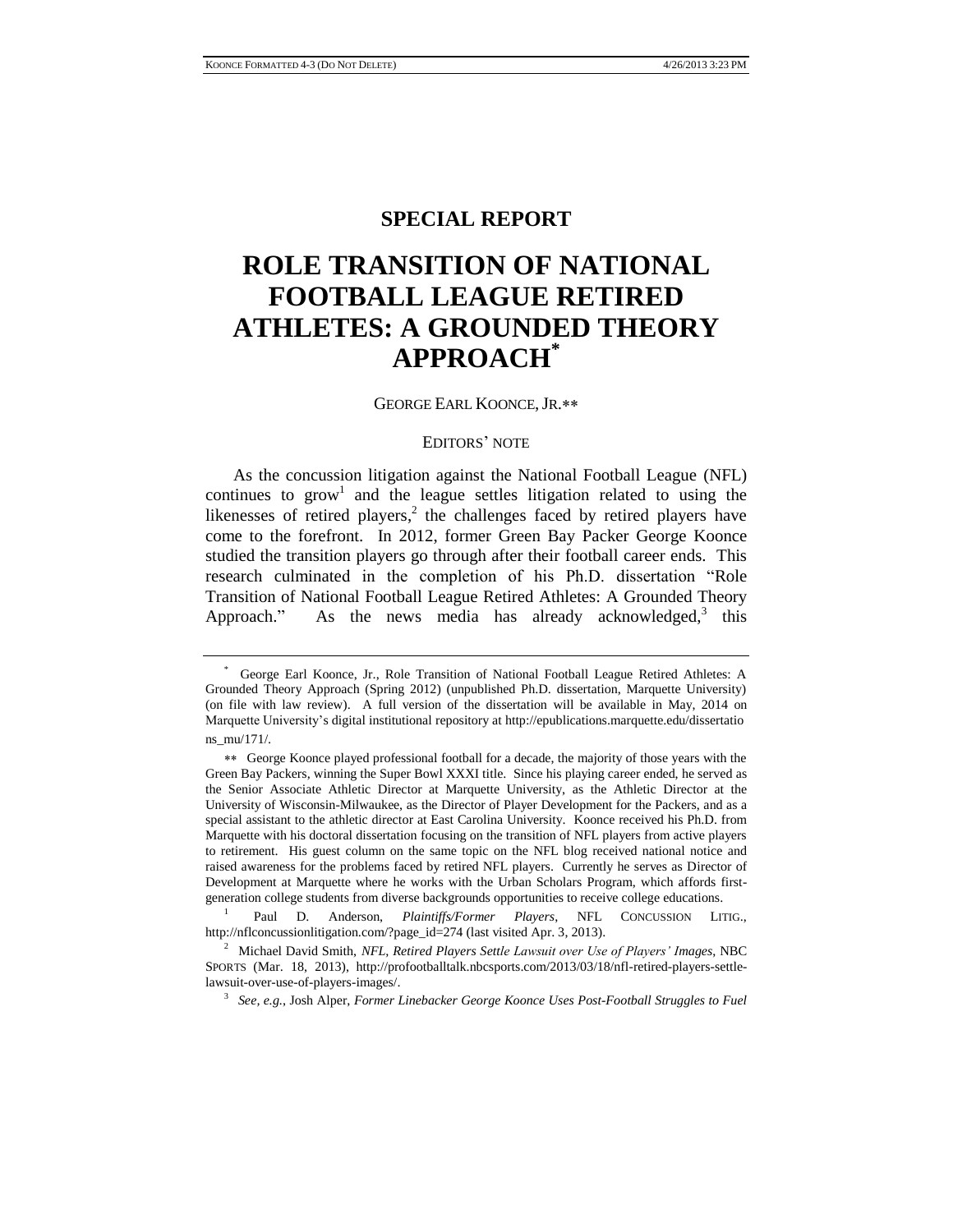groundbreaking research adds a fuller picture to the challenges faced by former NFL players. Therefore, as a service to our readers the editorial board of the *Marquette Sports Law Review* brings you selected chapters (chapters 1, 3, 5, 7, 10, 11, and 12) from this dissertation. The dissertation is preceded by an introduction by Professor J. Gordon Hylton, a member of the Marquette University Law School sports law faculty and a noted expert on the history of American sports.

## INTRODUCTION<sup>4</sup>

George Koonce is uniquely qualified to address issues related to the experiences of former professional football players as they make the transition from the NFL to their post-football lives. Not only is Koonce a universitytrained social scientist (Ph.D. Marquette 2012), but he is also a former NFL player himself. After an outstanding college career at East Carolina University, Koonce played nine years as a starting linebacker in the NFL, the first eight of which were spent with the Green Bay Packers and the final year with the Seattle Seahawks.

Although Koonce obviously turned out to be a better than average NFL player, he entered the league with little fanfare. He went undrafted following his senior year at East Carolina and, while he was signed as a free agent by the Atlanta Falcons, he was cut during training camp. However, after a season in 1992 with the Ohio Glory of the World League of American Football (a former NFL developmental league which played its season in the summer), he was signed by the Packers and immediately worked his way into the starting line-up. As a consequence, Koonce's own modest origins make him especially attuned to the concerns of the non-superstar player.

Following his retirement from the NFL, Koonce worked for the Packers as the Director of Player Development where his special project was to prepare players for life after the NFL. He has also served as the Athletic Director of the University of Wisconsin-Milwaukee and as an assistant athletic director at East Carolina and Marquette.

Koonce's approach centers around the concept of "role engulfment," a

*Doctorate*, NBC SPORTS (June 5, 2012), http://profootballtalk.nbcsports.com/2012/06/05/formerlinebacker-george-koonce-uses-post-football-struggles-to-fuel-doctorate/; George Koonce, *Guest Column: Surviving Life After the NFL*, NFC WEST BLOG (May 15, 2012, 3:20 PM), http://espn.go.com/blog/nfcwest/post/\_/id/65343/guest-column-surviving-life-after-the-nfl.

<sup>&</sup>lt;sup>4</sup> The introduction was written by J. Gordon Hylton, Professor of Law, Marquette University Law School. He is a member of the National Sports Law Institute's Board of Advisors and of the *Marquette Sports Law Review* Advisory Board. Professor Hylton received a degree in History and English from Oberlin College; a J.D. and an M.A. in History from the University of Virginia; and a Ph.D. in the History of American Civilization from Harvard University.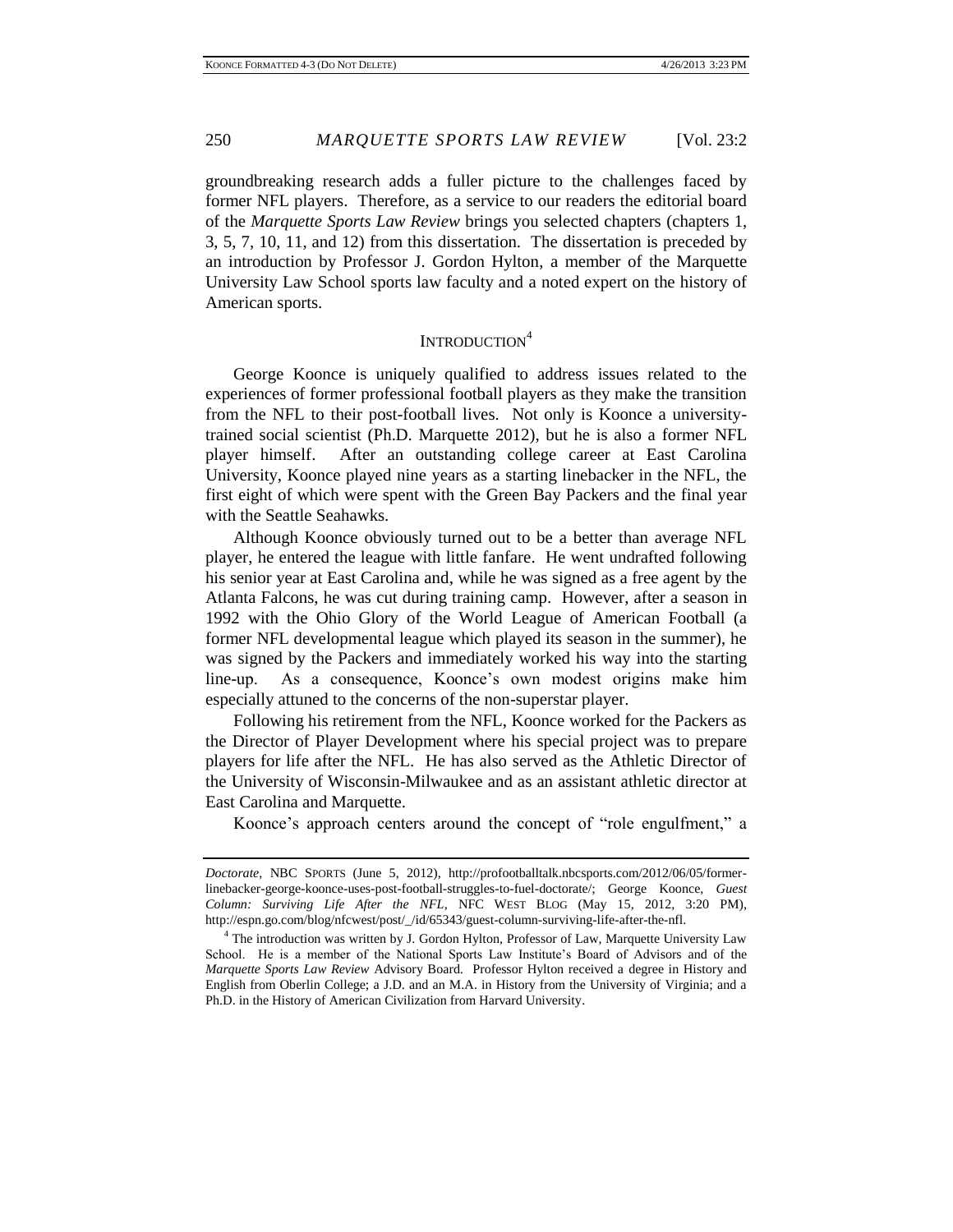sociological and psychological concept that asserts that human identity can be a product of the conscious assumption of a specific role. Originally developed by sociologist Edwin Schurr, drawing upon the insights of Erik and Kai Erikson, "role engulfment" was originally applied in the arena of criminal deviancy, but other sociologists have expanded the concept into other areas including athletics. Koonce in particular seeks to apply the insights of Patricia and Peter Adler's 1991 book, *Backboard and Blackboards*: *College Athletics and Role Engulfment* to the experiences of NFL players.

#### CHAPTER 1: INTRODUCTION—GETTING IN, GETTING OUT, GETTING ON

It is becoming clearer to many that, although the life of a National Football League (NFL) player offers the possibility of achieving great wealth, success and elite status in the eyes of the public, many players struggle to establish a secure and satisfactory existence once they leave the sport. In the media, professional athletes are presented as modern-day warriors, intensely satisfied with life and living in a state of perpetual youth, existing in a realm outside that of the rest of the hard-working adult American culture. Recent studies have shown, however, that the decision to participate in elite sports and in competitive life is a complicated one that leaves many athletes in a state of uncertainty about their future (Baillie & Danish, 1992).

The benefits of participating in sport are well known and range from being physically fit and healthy to gaining the admiration of fans and peers to being well compensated financially; but less is known about the risks. More and more attention is being given to the "after-lives" of athletes of all sports, who at times face depression and confusion. Although NFL players make a good living in a highly prestigious and desirable occupation, their playing careers often lead to less-than-desirable "after-lives." While there are many studies currently being conducted on physical risks of sport such as concussions, this study concentrates on the psychological risks and transition process moving along the continuum from Pop Warner youth football through high school, college and into the NFL. Even though many players escape without degenerating injuries, just about all are leaving with some type of psychological depression, loss of identity, stress and general anxiety.

The transition out of sport may not have to be traumatic if the identity constructed by the athlete has not been limited and has not foreclosed his involvement in other activities and parts of adult life. This study focuses not only on the 21 interviews that I conducted with retired NFL players (fictitious names of individuals are used), but also on the over 2,500 experiences and interactions that I have had. I participated in Pop Warner youth football,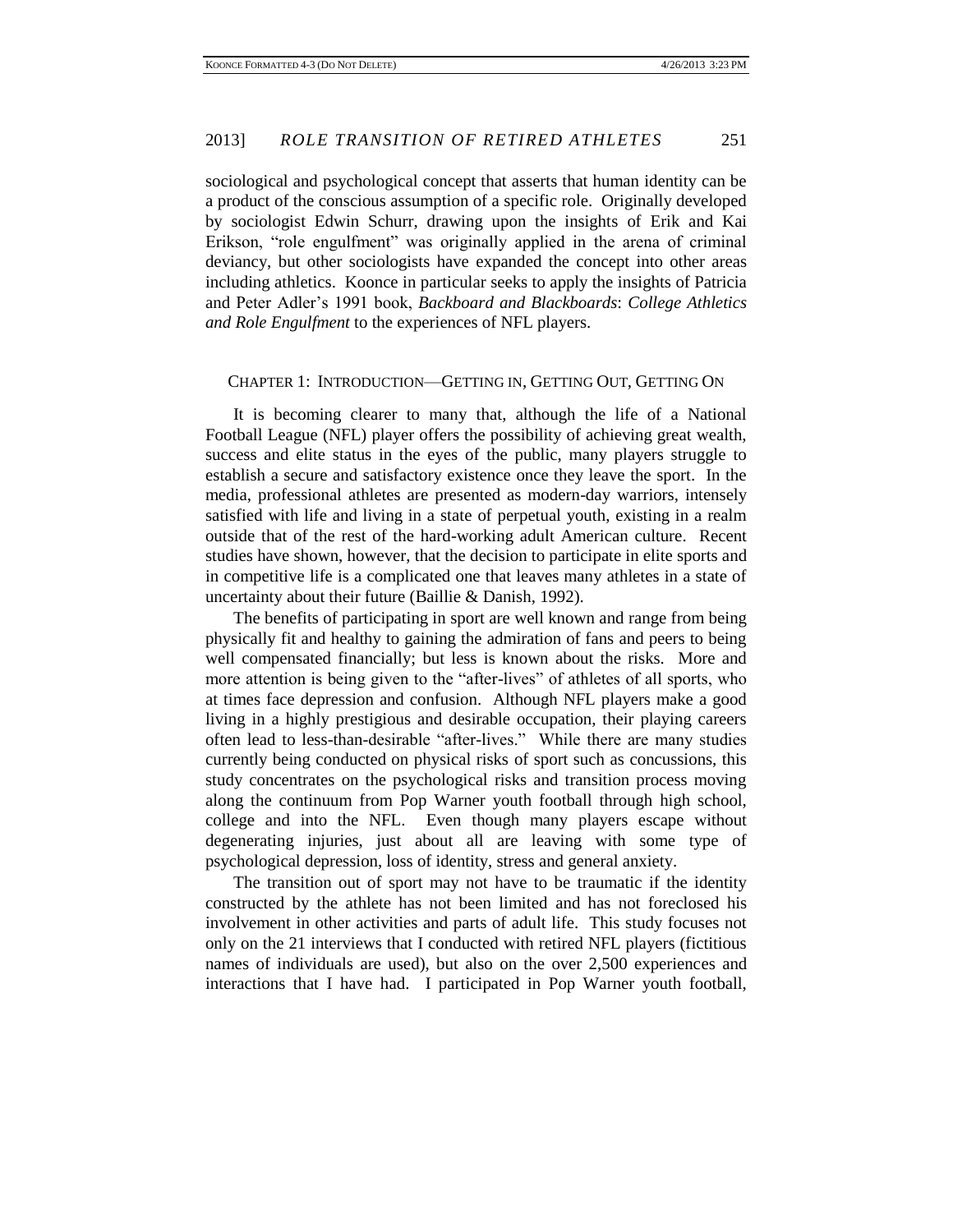middle and high school football, college football and ten years of professional football in the NFL. I also worked as an assistant athletic director at multiple universities, director of player development for the Green Bay Packers and athletic director of an NCAA Division 1 school. Researchers must continue to look at the earliest moments of an athlete's life to investigate the circumstances of identity construction for the attitude the individual forms regarding participation in activities beyond sport.

#### *Role Engulfment Is a Way of Dealing with Role Conflict*

Building on Adler and Adler's theory of role engulfment, this study looks at the ways typical NFL players become so wrapped up in their football identity that they fail to see themselves in any other role and fail to prepare for life after football. High athletic identity and role engulfment are usually related to low academic preparedness, and it is this factor in particular that seems to determine whether or not an athlete will be able to cope well in the years following his participation in the NFL (Adler & Adler, 1991).

When I first stepped onto my college campus, I had three choices. I could have balanced the social, athletic and academic roles that a student athlete can undertake. I could have put an emphasis on one or two of the three choices, but I chose to shed the other two roles and build my dream of being an elite athlete with the hopes of one day playing on the largest stage of all sports, the NFL. On the one hand, this was crucial in my ability to achieve my dream, but on the other, it also made my and many of my peers' ability to transition out of sport more challenging.

#### *Football Career Ends*

Along with academic preparedness, early acceptance that one's role in sport will end also seems to have an influence on whether or not an athlete will begin the process of adjustment early and thus at least minimize the duration of the transition period. Whether or not a player has been deselected or leaves on his own also has some impact on how positively he views his transition experience. But more important is to get a full sense of the context of his being deselected. Clearly, players who leave on their own terms are more likely to have been more prepared for their exit and thus avoid the shock of being tapped on the shoulder, asked to bring your playbook immediately to the coach's office, and remove your personal belongings from your locker. To be deselected as a player, he is waived, released or cut from the team. The player is placed on the "waiver wire" and the other teams in the league are allowed to claim him. Basically, the player's contract has been terminated. Some players might be well educated and others might have been involved in different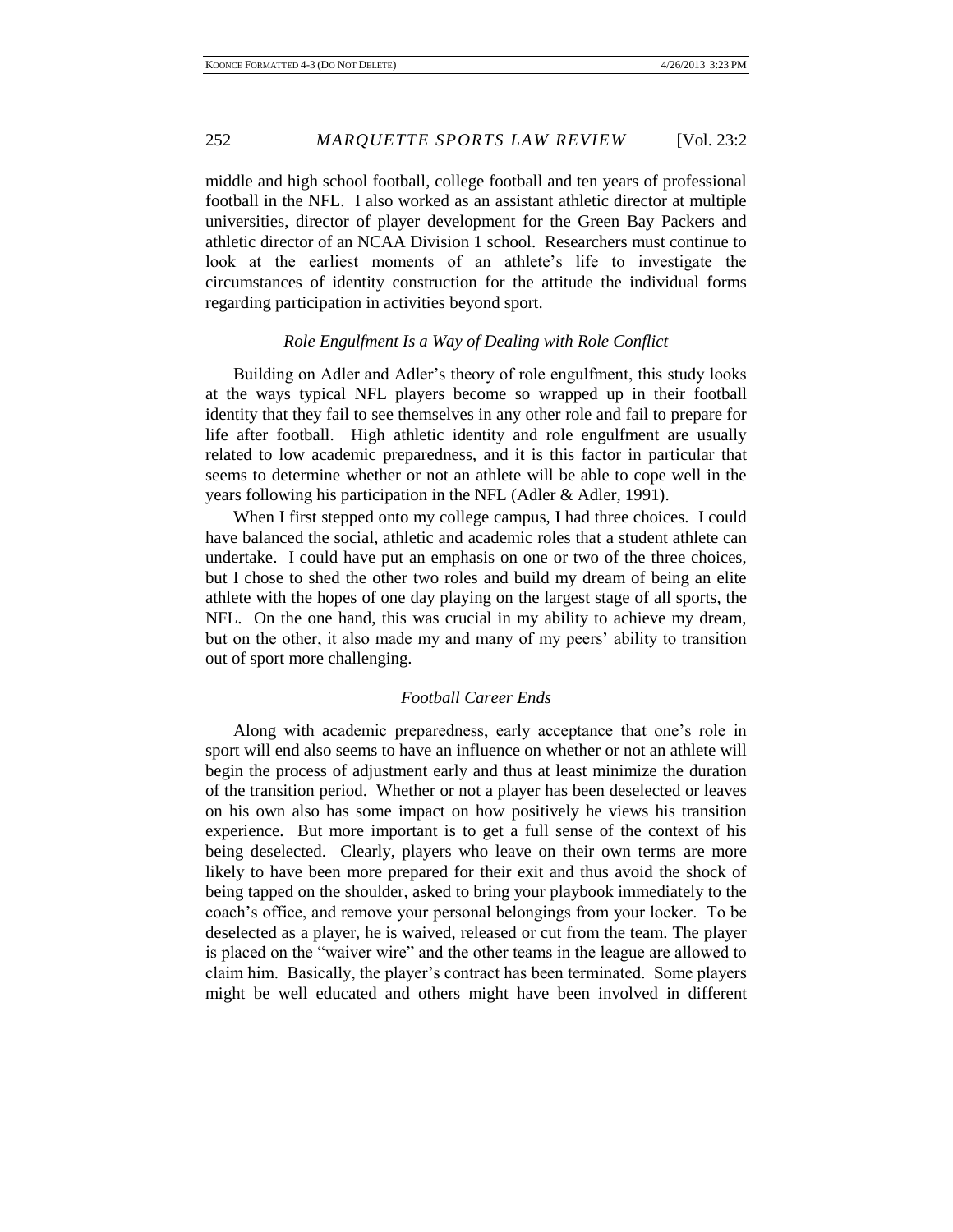commercial ventures while playing. Thus, analyzing the level of role engulfment of the player's career well before the moment of retirement is important when giving a full picture of his transition out of football. Furthermore, the factors that influence a player to remain in sport past his point of usefulness are also helpful in understanding his ability to enter into a second profession after retirement.

One thing that became clear to me through my interactions with players throughout my life and after the interviews I have conducted for this study is that intense devotion to sport does not guarantee a positive transition experience. Those athletes who lived only for football ended up suspending or rejecting common sense ideas about saving money, getting an education, having a meaningful relationship with anyone or anything other than football, or partaking in social and life skill development programs that would have allowed them to connect with community leaders and potential future employers.

#### *Class, Culture and Era of Participation*

For the most part, I have found that class background, the decade in which the athlete played and the culture of the team have determined the extent to which an athlete gave his all to football. Though players from the 1960s and 1970s still faced adjustment difficulties, they were more likely to see their transitions in a positive light because they were expected to work off-season and to be well-rounded individuals as much as football players. Football was not the "machine" it has grown to become since those decades. Those were the years prior to the mega-network television contracts with the NFL. The first color TV program in the United States was in 1966 when the Green Bay Packers played the Kansas City Chiefs. Given the influx of network television and commercial dollars, increased salaries of players, the devotion required by team franchises, and the excessive media attention paid to football players after those decades, contemporary players are much more devoted to their athletic identities than older players.

After the decade of the 1960s, it seemed that football was associated in the minds of some players with escapist thinking and with naïve hopefulness about what it meant to have a "career" in football. Will Siegel, a player from that era, said he made more money during the off-season than he did playing football. Contemporary athletes from lower classes often forsake their educational preparedness, despite the fact that they associate football with scholarships and a chance to study at good colleges. For some, the lack of educational preparedness seems, ironically, an unintended consequence of participating in sports. Such like-minded athletes pursue short-term prosperity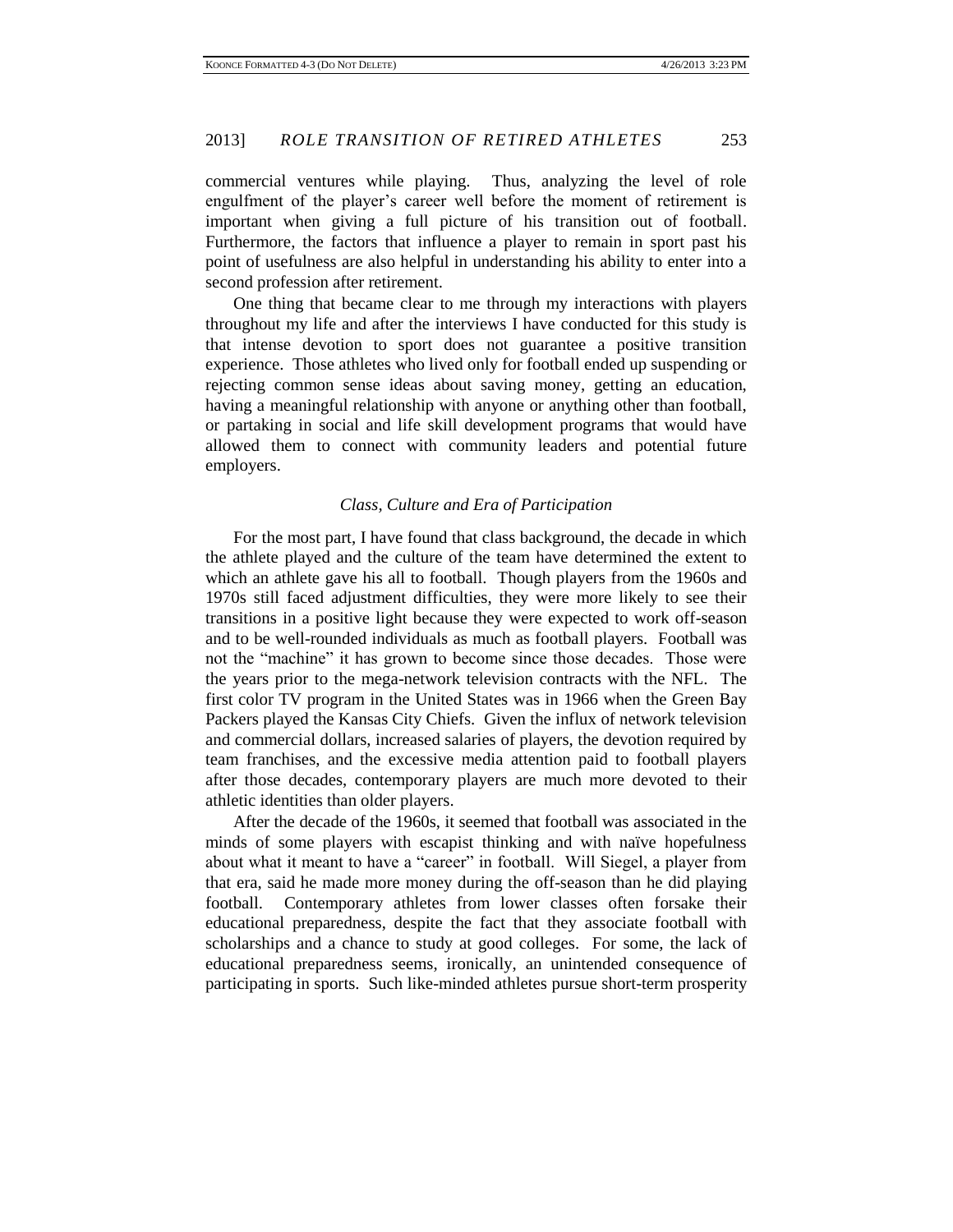over general life-long satisfaction.

The notion that participating in sports provides a route for upward mobility is no longer a new concept in our society, but a widespread belief.

> "Typically, Americans believe that sport is a path to upward social mobility. Poor boys (rarely girls) from rural and urban areas, whether white or black, sometimes skyrocket to fame and fortune through success in sports. The financial rewards can be astounding, such as the high pay that some racial minority athletes have received in recent years" (Eitzen, 2006).

An aggressive desire to play football is understood as a positive reaction to class difference, unlike participation in gangs or criminal activities to survive. The importance accorded this idea in our culture might make it difficult for aspiring elite and professional athletes to ever imagine a downside to the pursuit of an athletic career. Professional sport leagues such as the NFL are even associated with racial integration in the eyes of some. Fans understand sports as spreading American values. Football is the number one watched sport on television, followed closely only by the Olympics, which are televised every two years.



<sup>(</sup>Scarborough, 2011)

For the reasons stated above—not to mention the personal validation that comes from being cheered and recognized by others—inform the decisions of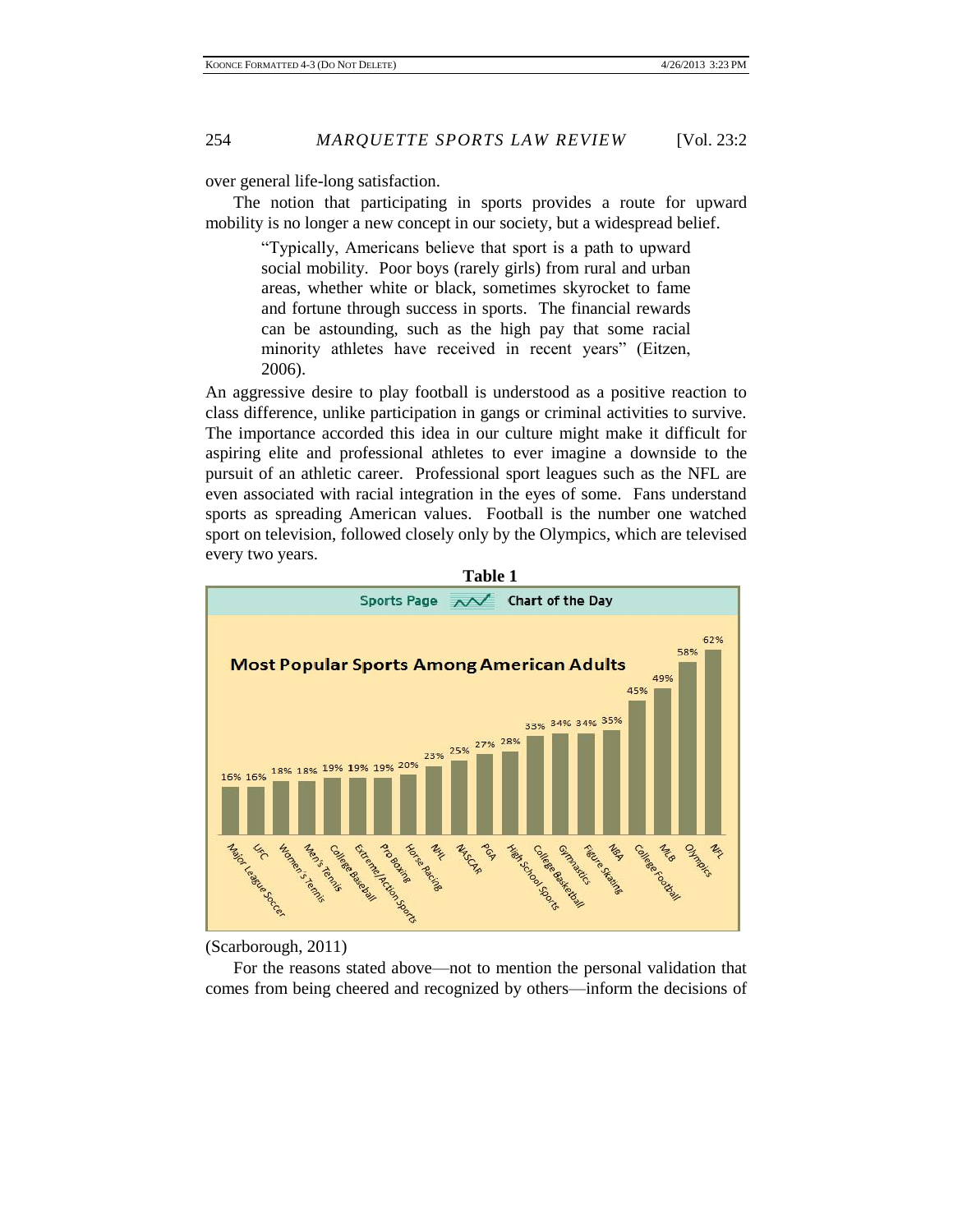athletes who are not actively thinking about their future. Such athletes glorify themselves in a process of simultaneous self-aggrandizement and selfdiminishment (Adler & Adler, 1991). Their glorified self expands their athletic role with single-mindedness. They are swept away by the taste of stardom and fame; therefore, their commitment is to their athletic role and its associated self-growth beyond what they ever intended or imagined (Adler & Adler, 1991). Financial reward and media attention also divert their gaze from what is happening to their bodies and their personalities. Financial reward seems to have a powerful controlling effect on the psyches of some young men, many of whom come from socioeconomically disadvantaged backgrounds and are the first in their family to attend college.

> "In the United States, the essence of the 'American dream' is to have money, celebrity status, youth, and talent. Nearly all of the players in the National Football League are well paid, enjoy celebrity status, are young, and are very talented. It has been disturbing to see how many of our former players, who at age 22 or 23 appeared to have the 'American dream' as they entered the National Football League, left the league with broken dreams and disillusionment a few years later…Many professional football players are excellent athletes but have ignored intellectual and spiritual growth. They know how to block and tackle but are limited to athletic excellence" (Osborn, 1999).

During the exit transition phase itself, athletes cope in a number of ways with their loss of status and camaraderie. Each of these will be related to role engulfment and high athletic identity in this study, which aims to add to the growing body of knowledge and further explore how persons who are goal oriented and can handle high-pressure situations while on the field cannot do the same thing under different circumstances. How do individuals with confidence and high self-esteem become people who are depressed, anxious, confused and even angry? I believe the answer lies in understanding the construction of their athletic identity at the earliest stages of their athletic career. Group identification is both positive and negative.

Hopefully, this study will encourage others to think positively about their potential in life after sports and to be proactive in constructing their own identities and life paths. Sports will continue to provide athletes and nonathletes alike a feeling of group membership. Football, like no other sport, is a powerful representative of our human and national potential and, thus, will continue to impress massive audiences.

The interview and dissertation-writing process helped me with my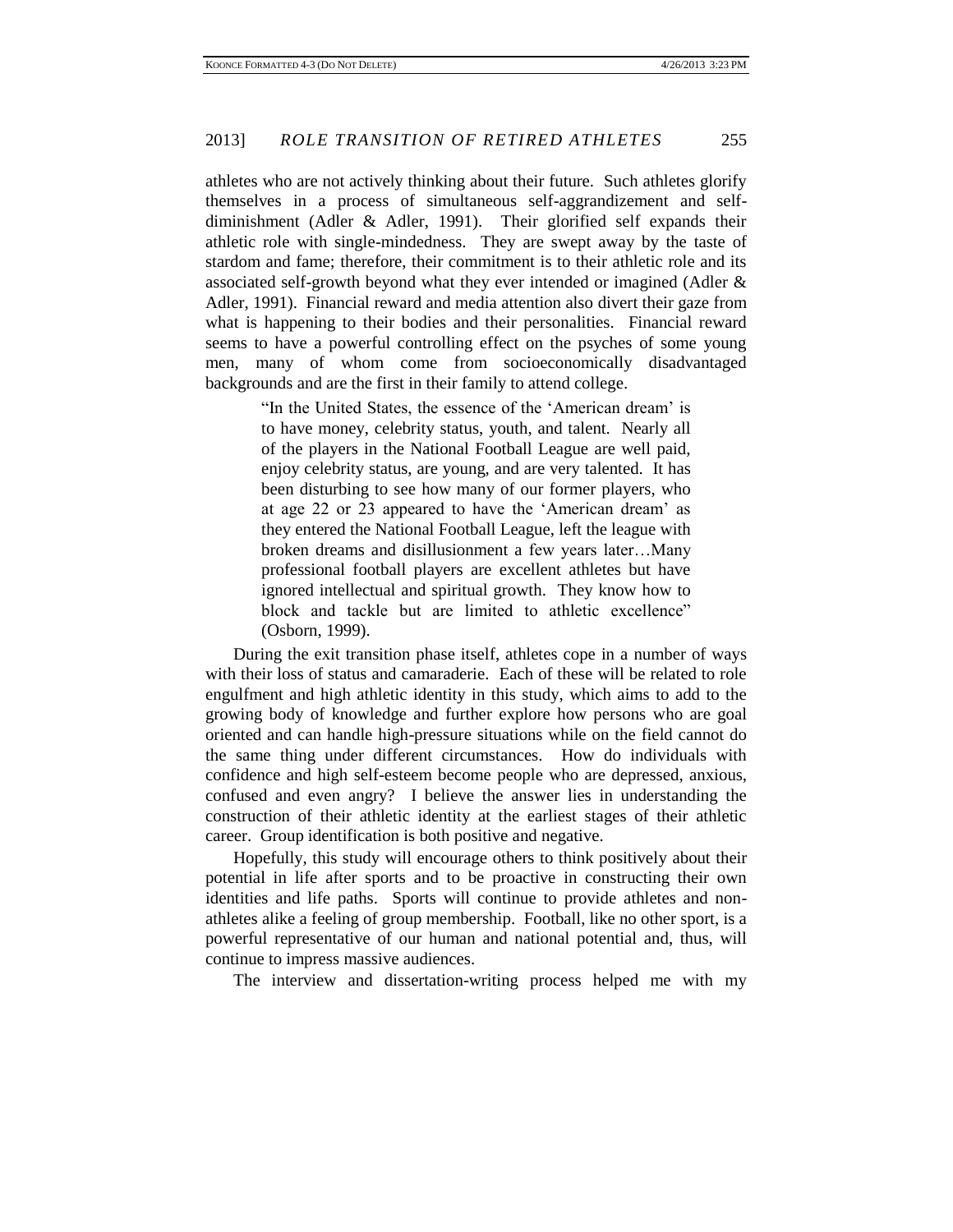transition from playing football to administration. Reaching out to others allowed me to experience a sense of validation that was necessary for moving into the next stage of my life confidently. While playing professionally in the NFL, a number of players reported not knowing that their careers would be so short or simply not considering what they might do at the time of retirement. Without thinking about it beforehand, the NFL after-life can be quite a shocking and prolonged experience for some individuals.

Since the issue of transition difficulty is not addressed head on by the NFL, many players end up thinking they are the only ones experiencing adjustment challenges and that those challenges reflect upon them as individuals rather than on the situation of the professional athlete in general. This research shows that these challenges are particularly difficult for athletes playing football, given the time commitment, the way identity is constructed, and the fact that athletes enter into sport at such an early age.

Despite what some athletes hope when they enter the NFL, educational preparedness has a direct relationship to achievement and life satisfaction later on, since attaining a second occupation often means demonstrating skill level and competency in a field that does not provide mentoring or continued supervision but requires independent motivation. The vast majority of players interviewed for this study experienced adjustment difficulties during the transition phase, both immediately after their playing career ended and in the long term. Therefore, becoming a professional athlete can have unintended, long-term consequences. Furthermore, adjustment difficulties seeped into other areas of their lives, causing players to experience family problems and depression.

Over time, player salaries have increased, leading some to assume that life as a professional athlete could be equated with long-term financial security. But extremely high salaries are also part of what makes a career in the NFL dangerous for those who have no experience managing money, especially their own. Though increased monetary rewards complicate athletes' transitions, older athletes also faced retirement difficulties that often lasted up to three times longer than their active days in the NFL.

There is some continuity of experience between older and contemporary groups of players, even if the extent to which they felt these things depended on if and how much they avoided personal responsibilities, academics and career exploration while playing in college and in the NFL.

Adaptation to life after football is challenging for a number of reasons. Players experience initial shock upon retirement followed by long-lasting feelings of betrayal and inferiority. One player talked about the duality of his feelings: how he struggled with the ideas that he had done wrong and also that he had been wronged. He could not understand his identity at the moment or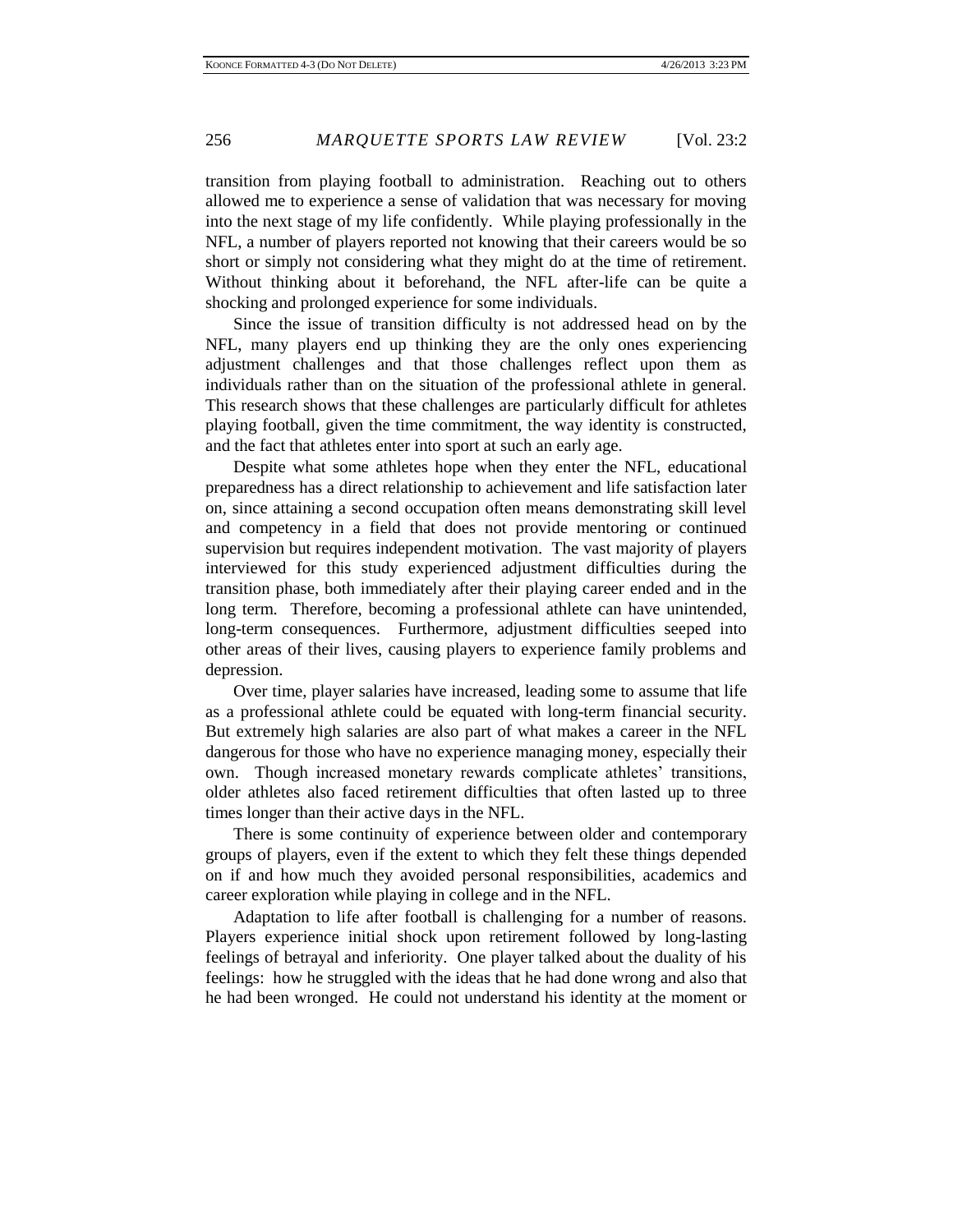process his own decisions. Transitioning involves personal adjustment as well as processing a change of identity. Entering the job market late also leaves many athletes vulnerable to emotional difficulties.

The period after sport is made more difficult by the fact that those outside the football "community" cannot relate to what those who played for a long time went through. Those interviewed often mentioned that friends did not have the capacity to understand what they had just gone through.

Transitioning athletes also discussed the difficulty of working in fields that were not highly structured. Their post-athletic careers required a spontaneity and flexibility in decision making that they were not used to after taking part for so long in an organized sport with institutionally defined rules.

Furthermore, not many professions provide the intense rewards of playing football and winning championships. Several players claimed they could not take some types of work that came their way after playing football, while others expressed their addiction to seeking emotional highs in their new professions.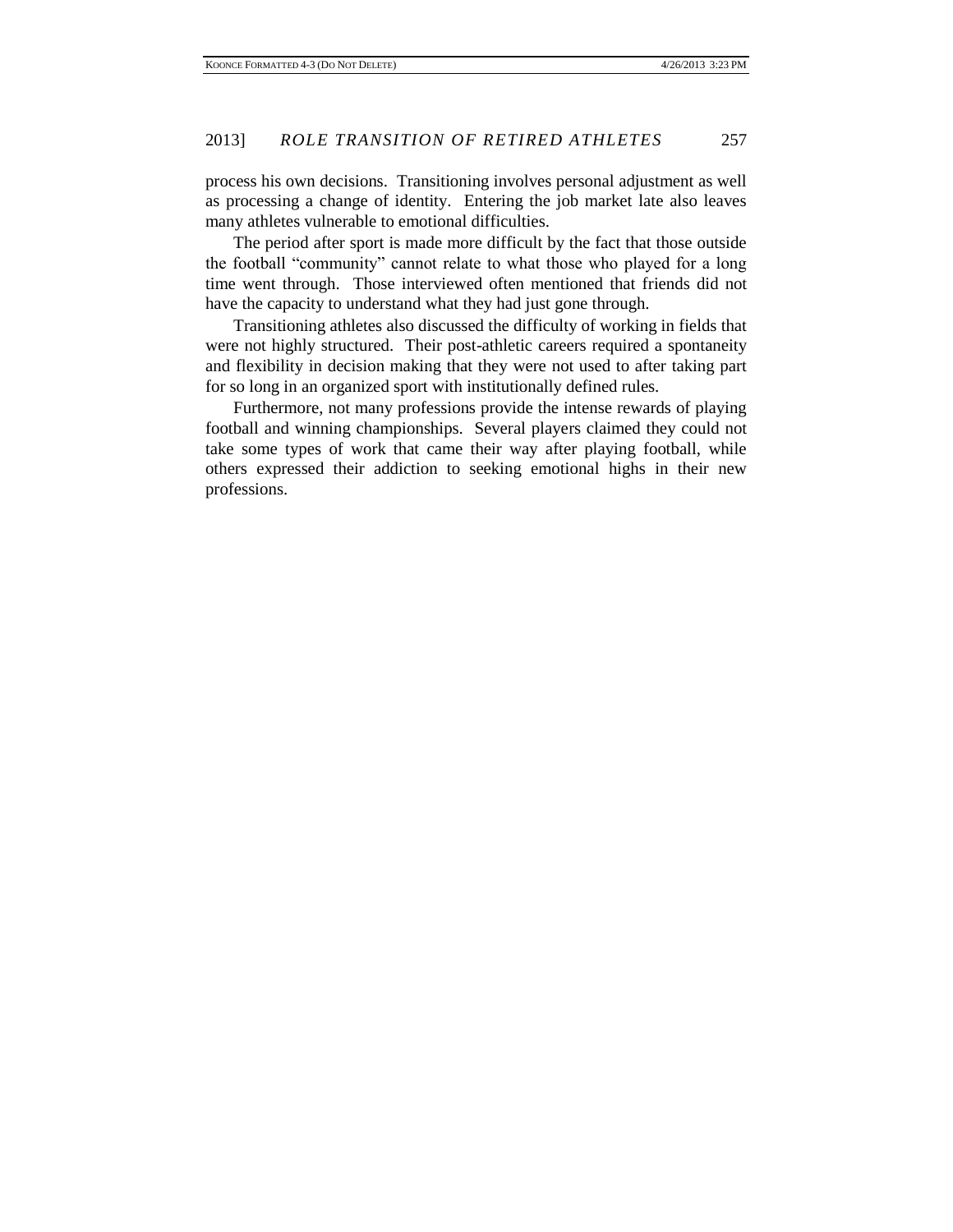#### CHAPTER 3: TRANSITIONING INTO FOOTBALL AND ITS OPPORTUNITIES

To understand the transitions in and out of professional football, we must take a look at the typical career path of a NFL player from the beginning as a young child through the final phase of their football career, which is transitioning out of the NFL. I had such a journey and watched others along that path as they also went through the process of entering and exiting the NFL.

A child with a dream to be a professional football player begins what becomes a life-changing journey. He joins a Pop Warner football league for children ages five to 13. I started playing Pop Warner when I was in the fourth grade. I can still remember how big my shoulder pads and helmet were and how much I loved to wear them. I didn't want to take them off. It was fun to play football. It was just a game. Everybody that signed up for the league made the team. Everyone played no matter how tall, short, skinny or fat they were. All the kids were friends and just wanted to be there to have a good time. There were about six plays that the team practiced. The coaches father of some of the players—told the kids where to be, and the kids were busy learning the basics. Some of those fathers may have played in high school, but none of them had any college-playing experience. They were all volunteers and did not get paid to coach. Everyone was there for the love of the game.

I played Pop Warner for three years. After Pop Warner ball, I joined the middle school football team. My middle school had three feeder elementary schools, so the opportunity to meet new football friends and compete with them for playing time grew. For the first time in my football experience, getting on the teams required effort from the players. There still weren't any cuts, so if you went out for the team, did your conditioning, did what the coach said, and had passing grades, you were on the team, but it was a bigger personal commitment than Pop Warner ball. Practices were two hours each weeknight right after school and would end with some form of conditioning. Conditioning meant running back and forth across the field many times until the coaches gave the team permission to stop. There were at least 25 plays, but there was no playbook to study. The coaches were teachers who may have played in high school or possibly some college. The kids played for fun and to prepare themselves for high school football. They also loved the attention that being on the team gave them—attention from classmates, teachers and family members that gave them a sense of self importance. This was the start of the building of their football ego.

In high school, the fame of being a football player brought the attention of girls, scholarship opportunities and better summer job opportunities. In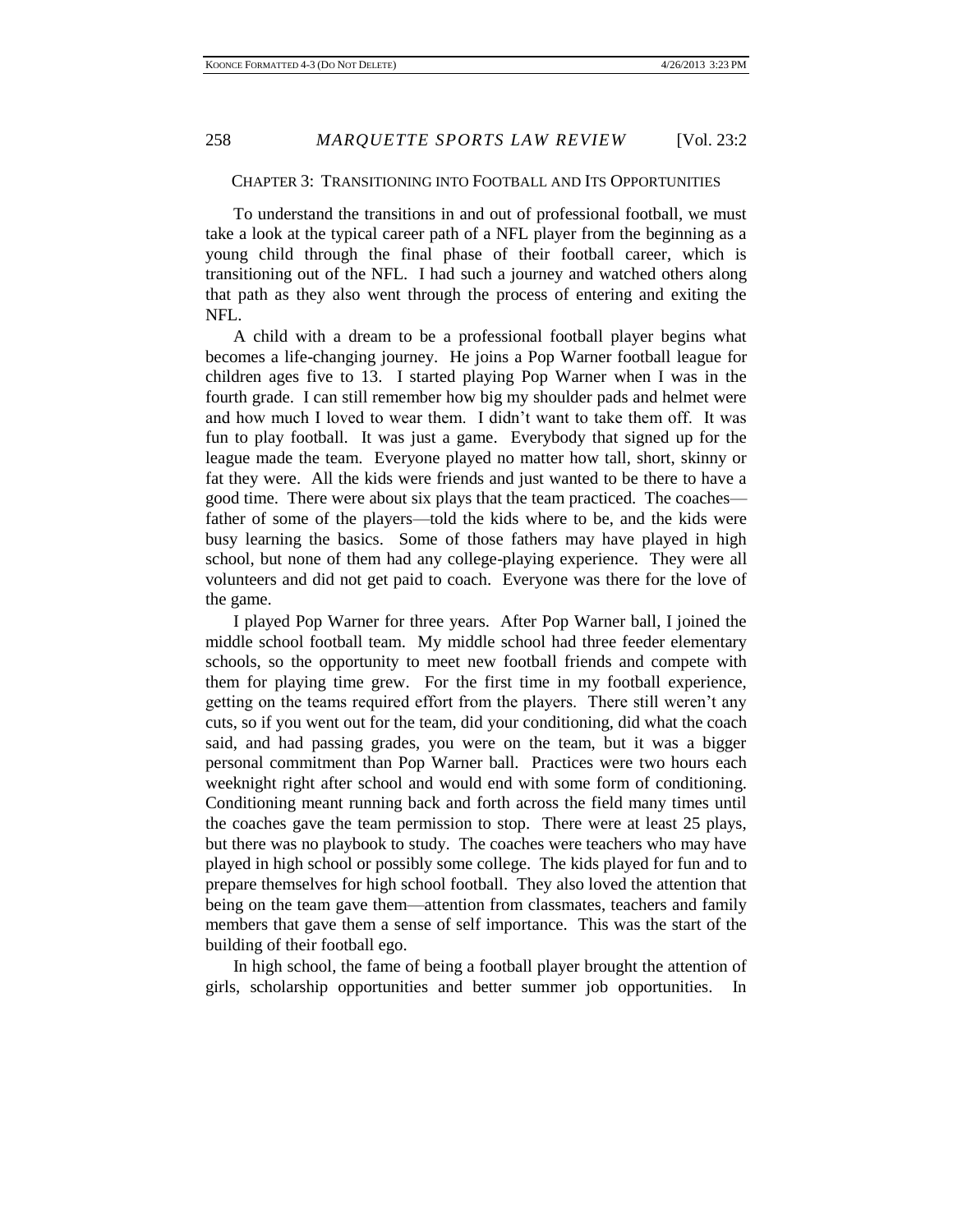college, it brought even more attention from coeds. It provided contacts for connections with alumni and money from boosters. I could travel, had access to girls that could take me out of town and access to cars. It provided help in the classroom as teachers gave me more opportunities. Some teachers did not like it, but the majority did. Most teachers and staff wanted to see a talented student-athlete graduate from high school and then go on to college. Students were willing to help with classroom assignments and offered assistance as tutors. There were even students in the class asking me if I needed help with a project, or if I wanted to be a part of the smart kids' group.

The transition to high school football meant more commitment to the game and the team. The players were developing physically into men. The school team was comprised of guys from the western part of the county, including those I played with in middle school. The population of the entire county was about 80,000 people. There were three high schools in Craven County, North Carolina, where I was born and raised. The elite "being chosen to play" feeling grew as did the desire to dedicate myself to football. The sport was giving me feelings of pride in doing well, the sense of camaraderie and togetherness from my teammates, and the primal joy of hitting other people without really hurting anyone. I started on the junior varsity (JV) team, which consisted mostly of freshmen and sophomores. Juniors and seniors played on the varsity team. When the varsity team went to the play-offs, a select group of sophomores was able to travel with the varsity, suit up and practice those couple extra weeks. This was just to see how some sophomores stacked up against the upper-classmen, but it was an honor to be chosen and guys would work hard to be a part of that select group.

The move from JV to varsity prompted some of the guys to quit because the time commitment and academic standings were more than they could or wanted to handle. Practices were harder and longer, lasting up to three hours every afternoon with conditioning and films of the opposing teams. The scout team watched film of the opposing team and then during practice would run the opposing team's plays against their own team. The playbook contained about 25 to 50 plays that needed to be memorized—this was beyond school and homework. My commitment to football continued to grow.

Conditioning was more intensive too. Weight training/strength training became part of the regimen mainly because guys' bodies were starting to change into adults. Coaches emphasized perseverance, passion and purpose for the game. Conversations in the locker room were about college scouts and coaches that would be visiting. The coaches would notify the team when the scouts would be on campus so players could go and say hello. If you did well in school and played well, there was a chance that you could be awarded an athletic scholarship from a college or university. Some guys just wanted to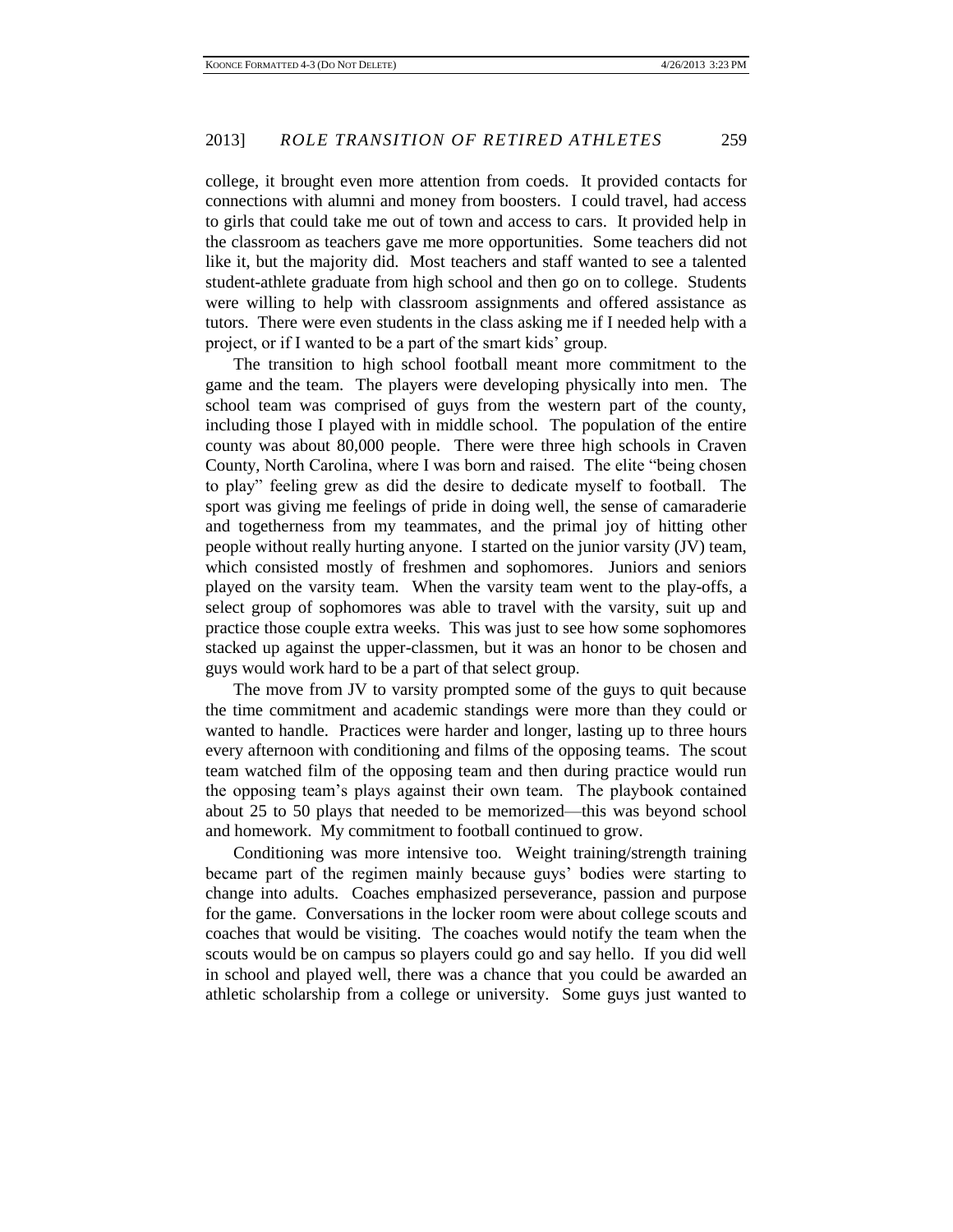play to be with their friends and wear their jersey to school on Fridays. Not all had hopes of getting a scholarship or playing college ball. Those guys did not get the same attention as the guys who were dedicated to the game. The need for attention fueled those that did their best for the game.

High school football provided the opportunity to pursue a college scholarship. People would be talking about scholarships and who the best players were. There were conversations about kids on other teams and who was being recruited. We knew who was the top recruit in the state. We all knew who were the best wide receiver and best quarterback. You could be playing teams about five hours away from where you went to school, but you knew if there were good players on the team.

Having your name mentioned in rumors or in the local newspaper as attending a university was looked upon as something great, a status symbol. The more popular you were on the field, the more popular you were with your peers as well as the teachers. High school football players received a good deal of help with homework. Teachers, parents and counselors did not want to be the one that failed a player with great athletic prowess, so they had someone tutor those athletes. Those who were dedicated to football had hopes for college and positive futures. Life changed because scholarships were involved and they were a ticket out of whatever small town or urban environment in which the player lived. Many of the guys came from socioeconomically deprived areas, and if they did not get a scholarship, it looked as though they would be stuck in their neighborhood for the rest of their life. Many of them chose to go into the military as another "ticket out." Scholarships also brought the positive attention of family members, who saw the potential of this player as a way of helping their own situation.

#### *Collegiate Ball*

After high school, I went to junior college for two years because my SAT scores were not high enough, and I was not academically qualified or prepared to go to a university. My family and friends were proud of me because I was continuing my education. My high school coaches were happy but did not really know how far I might go. My motivation to go to junior college was to work on my academic eligibility and my chance to fulfill my dream to play in the National Football League. Junior college was not a destination for me; it was a stop along the way to getting into a Division I college. It was a rest area on my journey, but I could not rest there. I rolled out my map of goals and made plans on how to get to my destination.

The junior college I attended had a rich football tradition. During my years there, about three of my teammates went on to play in the pros. Junior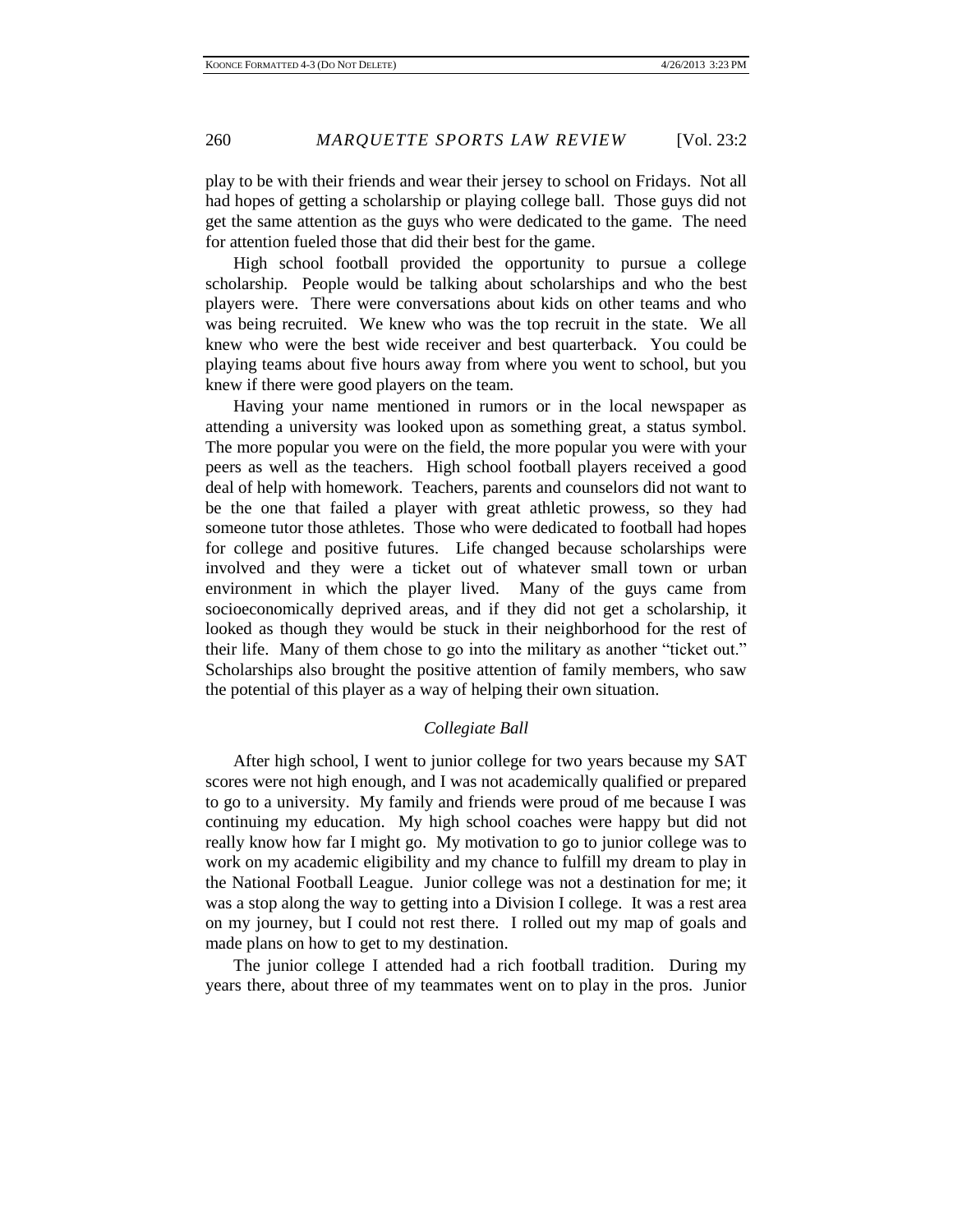college football was another step up in my commitment to the game. There was much more time dedicated to studying plays and your opponent, and I spent more time with my coaches and teammates than with my regular classmates. There also were cuts for this team. Roughly 130 to 140 guys tried out, but only 80 made the team. This was the first time I experienced the pressure of having to be good enough athletically to make the team.

The geographic area from which my junior college teammates came from expanded as well. There were guys from South Carolina, North Carolina, Virginia and the metro-Atlanta area, and they all had the same dream: to get academically eligible and athletically developed so they could transfer to a four-year institution. So during summer practice, players were building their athletic skills, all in the hope of making the team.

Players were being scouted by Division I teams during their freshman and sophomore years of junior college. Their chances all depended on their athletic ability and academic status. Did they have the proper GPA? If they had that and just missed on their SAT scores, they could go to a junior college for one year. I had to graduate with an associate degree to be eligible for a Division I school.

Classroom sizes in junior college were basically the same as in high school—30 to 35 per class. If you needed a tutor, you found one on your own. You asked one of your classmates to help you work on a project. The teachers did not do anything special to help you. I roomed with a football player, but the school did not have a dorm specifically for athletes. There were four dorms for male students, and student athletes lived in all of them.

Practices were 2.5 to 3 hours long, followed by 45 minutes of conditioning. There were about 100 plays in the playbook. This deepened my commitment to my future and my dreams. My athletic identity was growing as well. The coaches had coached players who went on to Division I programs and had played in the NFL, so they knew what they were doing. It was great to be compared positively to someone. My coaches told me that I was like Jason Fonville when he played there. They would tell me that Jason was a hell of a player who went on to East Carolina University (ECU) and played in the USFL and that I was as good a linebacker as he was or maybe better. I was All-American at my junior college. I was the top defensive player on the East Coast. Many schools made scholarship offers, but I chose to go to ECU because it seemed like a great fit, and the distance from my hometown really appealed to me. My parents and friends were excited because they had the chance to watch me perform on Saturdays. About 30 family members came to each Saturday home game.

When I went to ECU, a Division I school, the student athletes came from up and down the East Coast. Some of my teammates came from prep schools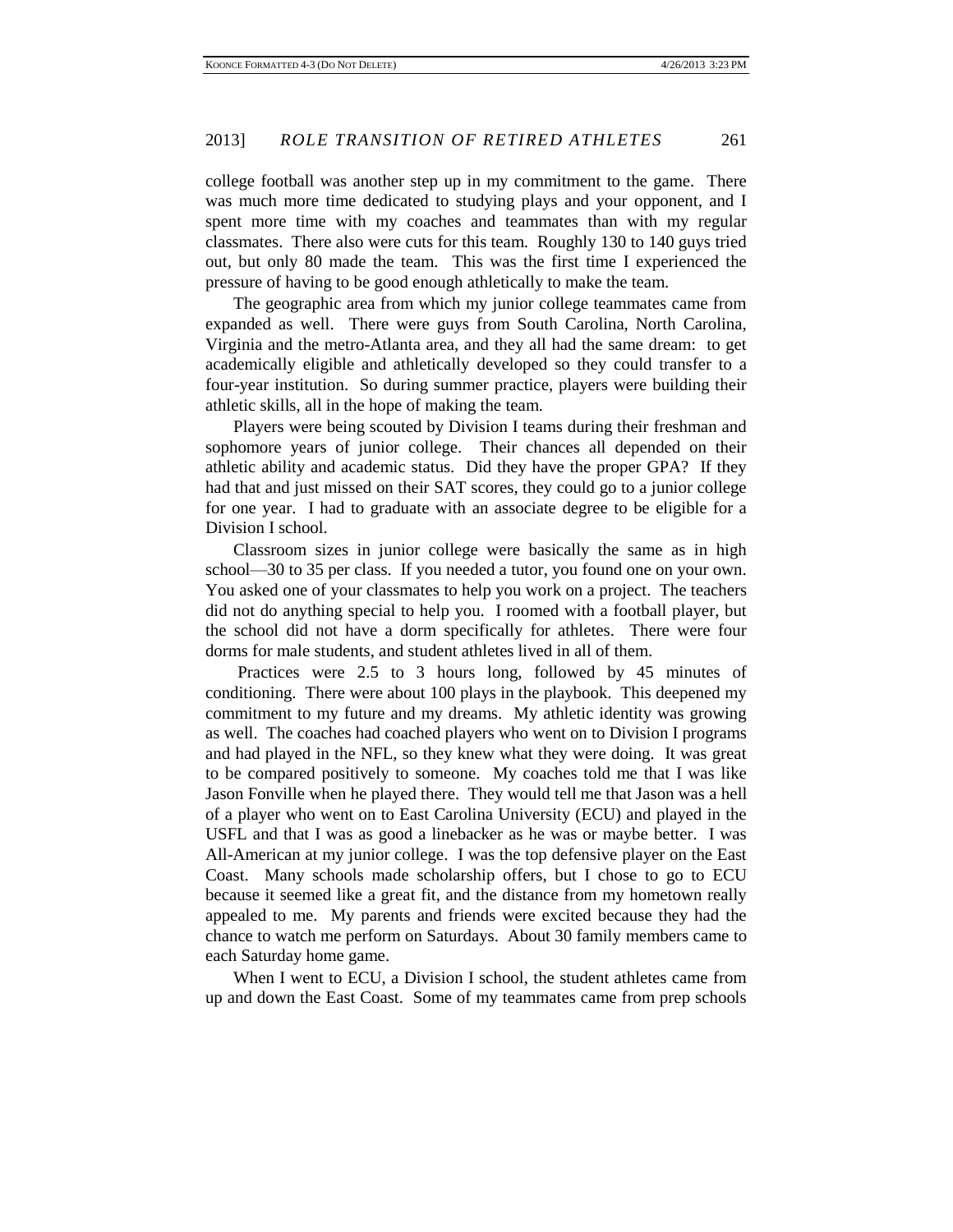and junior colleges. Some guys were there for six years. I had teammates from Florida to New Jersey. The recruiting base of ECU, from which they targeted players, was 300 miles or closer to campus. There were 85 players on the team and only about 40 may have been from North Carolina. There were no try-outs; you had to be selected. Making the team was by invitation only and included one or two walk-ons per year. The coaches brought in 25 to 35 junior college and freshmen each year. The ethnicity of this team was significantly different than any of the previous teams I had played on. There were many more players of color. I also noticed that my teammates' bodies were bigger and stronger than I had seen in high school and junior college. They had all made personal commitments to this game. There were significantly more coaches as well. In junior college, we had five coaches; ECU had 15 to 20, with an academic support staff. They had more people in the academic house than the entire coaching staff in junior college.

It also was clear that football was more specialized at this level. After arriving on campus, when having conversations in the cafeteria with players, I would ask what position they played. They would say they played linebacker on passing situations, or they would say that they had played linebacker but primarily on running downs. In junior college, if you were a linebacker, you played all of it, any type of play. There were guys who were running backs in high school or junior college, but they did not play those positions at the university. They may have just returned kicks. They couldn't complain; they simply had to work harder to get the position that they dreamed of playing. In all the previous levels I had played, the coaches put the ball in the hands of the best player on the team, no matter the play. At the university, they had a larger pool of very talented people. They could put the ball in the hands of many different people.

Academically, in comparison to junior college where I stood in lines to register for classes and talk to counselors to find out what classes I should take and which ones were available, ECU gave me my schedule with professors and times already chosen and a map to get to class. This practice is very common in collegiate sports.

> "The assistant coach in charge of academics enrolled players into their college, their major, and their classes. He was responsible for making sure they were taking courses that fulfilled their distribution as well as major requirements and he took care of the mechanics of enrolling them in classes. The players, uninvolved in academic decision-making…did not worry that these academic decisions were being made for them, or that they did not have to process their own academic paperwork; they took it for granted that this was the way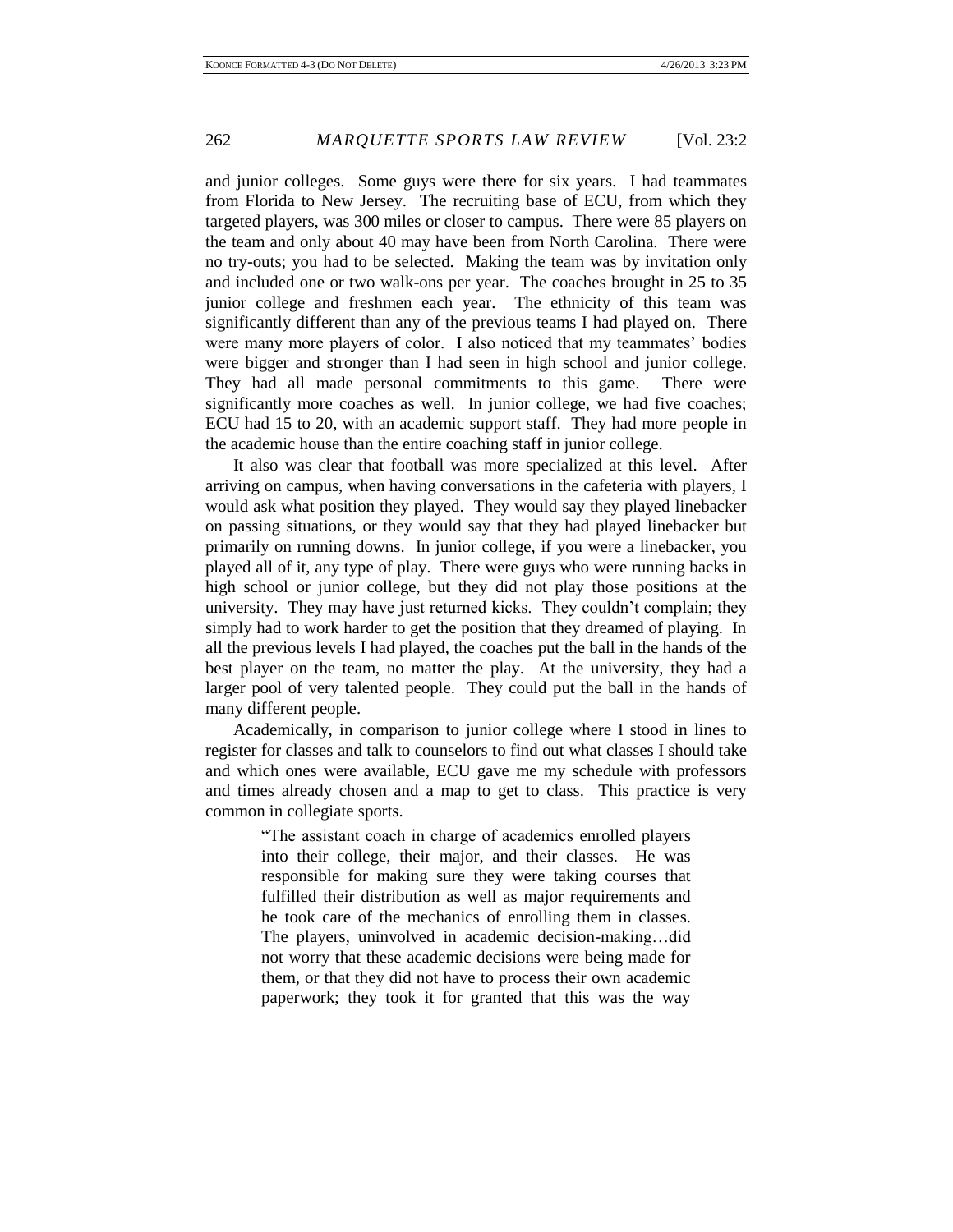things were" (Adler & Adler, 1991).

My first semester was filled with general college courses, just basic things because I had not chosen a major yet. They also filled my schedule with other classes that did not transfer from my junior college. There were about 12 hours (one semester of my junior college work) that did not transfer. The university gave me three years to get two years' worth of classes completed, even though I only had two years of athletic eligibility to play for the team. Football players had to be done with class by 2:00 p.m. If there was a class or lab that took place at 3:30, 5:30 or 6:30, you were not allowed to take it. The football staff took care of all of the scheduling. Adding an extra year of academic eligibility was designed to give players the chance to take lateafternoon or evening courses that they had previously been unable to attend.

When I went to class, I saw many of my teammates there. These classes were much more difficult than junior college classes, and the class size was much bigger. It was a little intimidating. I had micro- and macro-biology and physics with more than 200 students in the class. I was used to 30 people and, in some instances, as few as 18.

At ECU there were about 20 dorms. All of the male athletes lived in a dorm called Scott Hall. It was not a coed dorm. Football players lived in one wing of Scott Hall, and the rest of the dorm was a mix of basketball, baseball, swimming, soccer and track athletes. Football players' rooms were better than those for the other athletes and much better than rooms on the rest of campus. The football wing was better than most campuses' honors dorms. It was almost hotel-like, including access to the football-players-only cafeteria, which was only 20 yards away from the rooms. Beds were full-sized. There were no bunk beds. Our dorms had carpeting and a full bathroom or, at the minimum, a sink with a shared shower within a suite of four bedrooms. Back then, there were no cell phones, but the football players all had land-line phones in their rooms. They had access to colored televisions, and if they did not personally own a TV, they could check one out as well as a VCR. These benefits built up the egos of the football players. It made them feel privileged. It gave them a sense of togetherness and made them work even harder to stay in this elite group. Additionally, there was a good deal of security for the team while in the dorm. I was not always sure that was a perk, but looking back, I would say that with the players' heightened need and desire for attention from anyone—including the coeds—the security was probably a good thing.

In college I did not pledge any fraternities, but some teammates did. It was tough for them to manage the football schedule, school, fraternity activities and a social scene that involved a steady stream of coeds coming through the dorms. They were disposable but helpful with homework.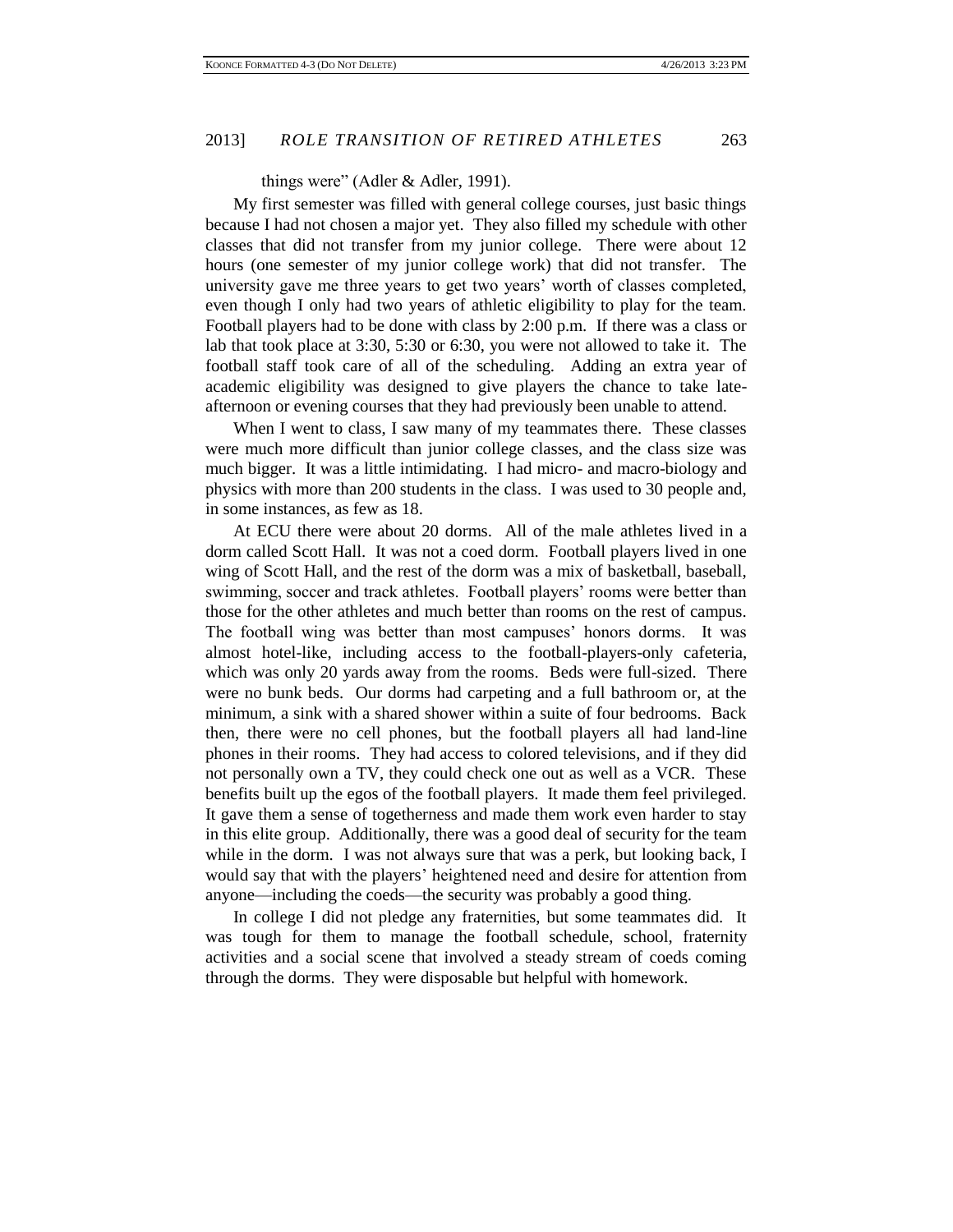Some guys on the football team talked about the importance of getting an education and getting a degree. Others were going through the motions of going to school. It was clear that their major was football, and if it wasn't for football or sports, they wouldn't have gone to college. There were NFL scouts, pro personnel, and front office personnel such as the general manager, vice president for football operations or head coaches at the ECU practices. They had access to the practice field, and athletes saw them around campus. It was common to see at practice or talking with the coaches someone in red and black from the Atlanta Falcons or in silver and blue from the Dallas Cowboys. That was very normal and it changed the way players played in practice because they wanted to impress. This made the dream to be in the NFL so much more real and within reach. This was something that each of the players who ever dreamed of playing in the NFL took very seriously.

Conditioning was one of the keys to becoming better. The strength and conditioning staff at ECU was larger than my entire high school and junior college coaching staffs put together. It was the conditioning coaches' job to get players bigger, faster and stronger. This was taken very seriously. The conditioning coaches spent more time with the players on a daily basis than any other coach on the staff. Football players spent three hours on the field for practice and football-related activities with various coaches. There were about 250 to 500 plays to study and a playbook. Then another two hours were set aside for strength and conditioning, five days a week, followed by film studying for another two hours a day.

At the collegiate level, you encounter many athletes from single-parent homes. Many have not had a father figure in their lives, and they are asked by big-time programs to sell out for the program and university and to give that institution and those coaches complete trust. That can be difficult for some young men who have learned not to trust. Sometimes one of the initial things coaches do is inform these athletes what over achievement and over achievers are. It is not inherited. You are not necessarily predestined to be like your father. Character flaws don't have to be passed down. Although success cannot be bought, it does not come cheap. You must pay the price for preparation. Your investment must be branded into your character, and your character is your foundation. Your character is reinforced as a football player, someone who will give his all, his blood, sweat, tears, and soul to this game. Former Nebraska coach Tom Osborn alluded to how coaches feel about their players in his book, *Faith in the Game*, (p. 30):

> "I believe that players who truly are intent on honoring God with their lives and with their play make a difference. The spiritual atmosphere on our team, although not perfect, was generally conducive to mutual respect and self-sacrifice. It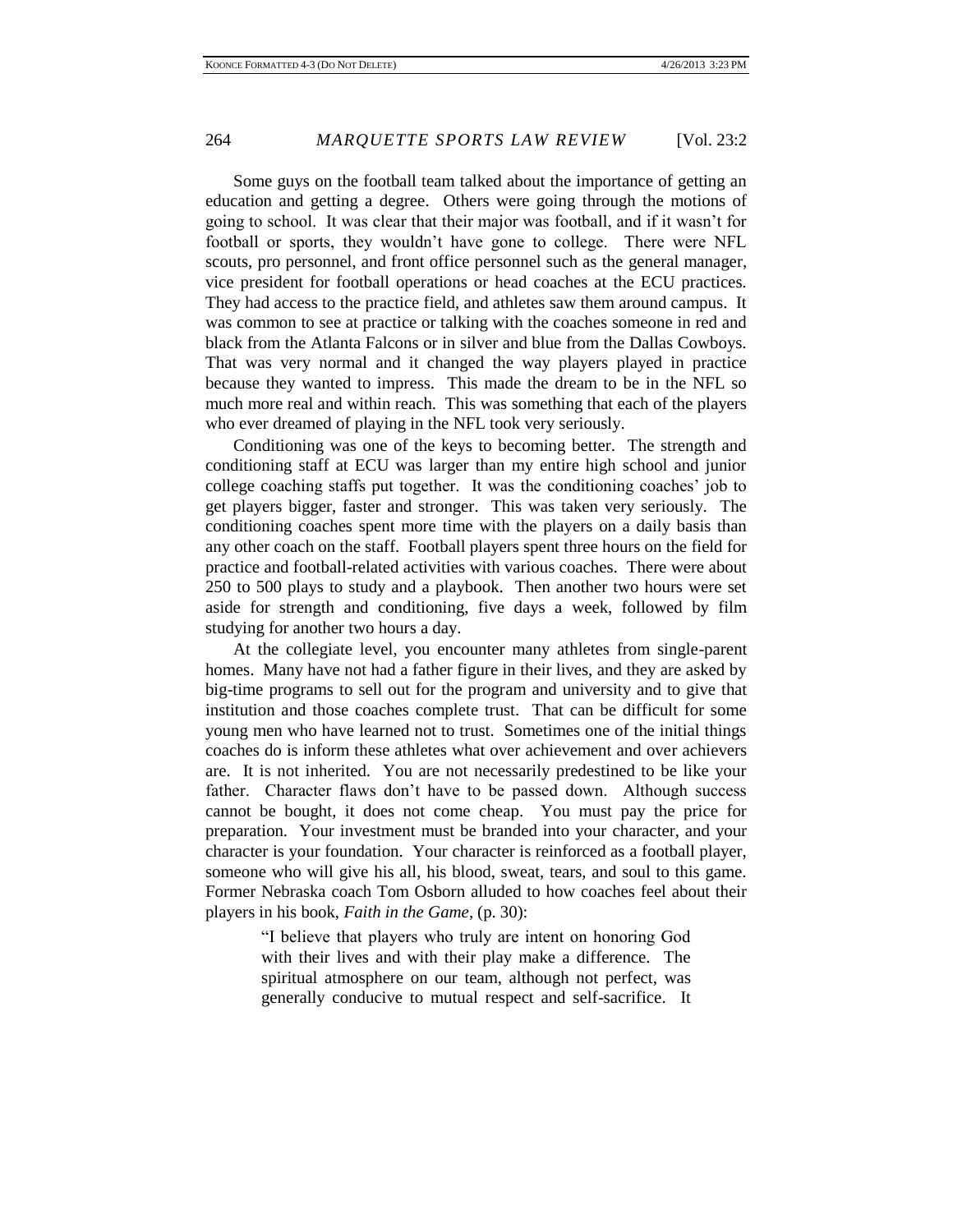certainly enhanced the chemistry of our team…Amos Alonzo Stagg, one of the most respected football coaches of all time, said: 'You must love your boys to get the most out of them and do the most for them. I have worked with boys whom I haven't admired, but have loved them just the same. Love has dominated my coaching career, as I am sure it has and always will that of many other coaches and teachers."

It was the coach's job to build the players into men and into a team. Each coach at each level of the game had an impact on each player's life.

In college, the football players had meetings, seminars, presentations and practices to attend. There was not much down time. The coaches wanted the players in both sessions of summer school. Football started in mid-May and ran through December. Spring training ran February through April. In January and half of May, the players got a little time off. June and July consisted of working out, running and conditioning. So football was pretty much year-round. I would get to the stadium around 2:00 p.m. each day and leave after study hall around 9:00 p.m. The staff had dinner for the players at the training table. Players would eat after practice and then go right to study hall. There was not much social time for the athletes. At least seven waking hours were dedicated to football each day, and that does not include living with football players, so the majority of the conversations were football related, competition related and football-ego boosting.

> "… [T]heir living situation (in athletic housing), their relations to authority (their coaches replaced their parents), their social identities (they were college athletes instead of high school students or teenagers), and their social milieu (they were primarily surrounded by other student-athletes) all served to accentuate the centrality of the athletic role and to change their self-conceptions" (Adler and Adler, p. 125).

All of the conditioning, practicing, playing and preparation at the university built up to April of your senior year with the NFL draft. Senior players' season had ended the previous November. The athletes came back to the university for spring semester and worked out on their own or with a trainer. During January, February and March, senior players flew around the country to different NFL teams to take physicals and psychological tests like the Wonderlic Cognitive Ability Test to see if they had what it took to make a team. The NFL Combine, part track meet and part fitness test, took place in February, when the NFL brought the top 350 athletes entering the draft to Indianapolis. I did not get selected to go to the Combine, but a couple of players on my team went. When I should have been in my spring semester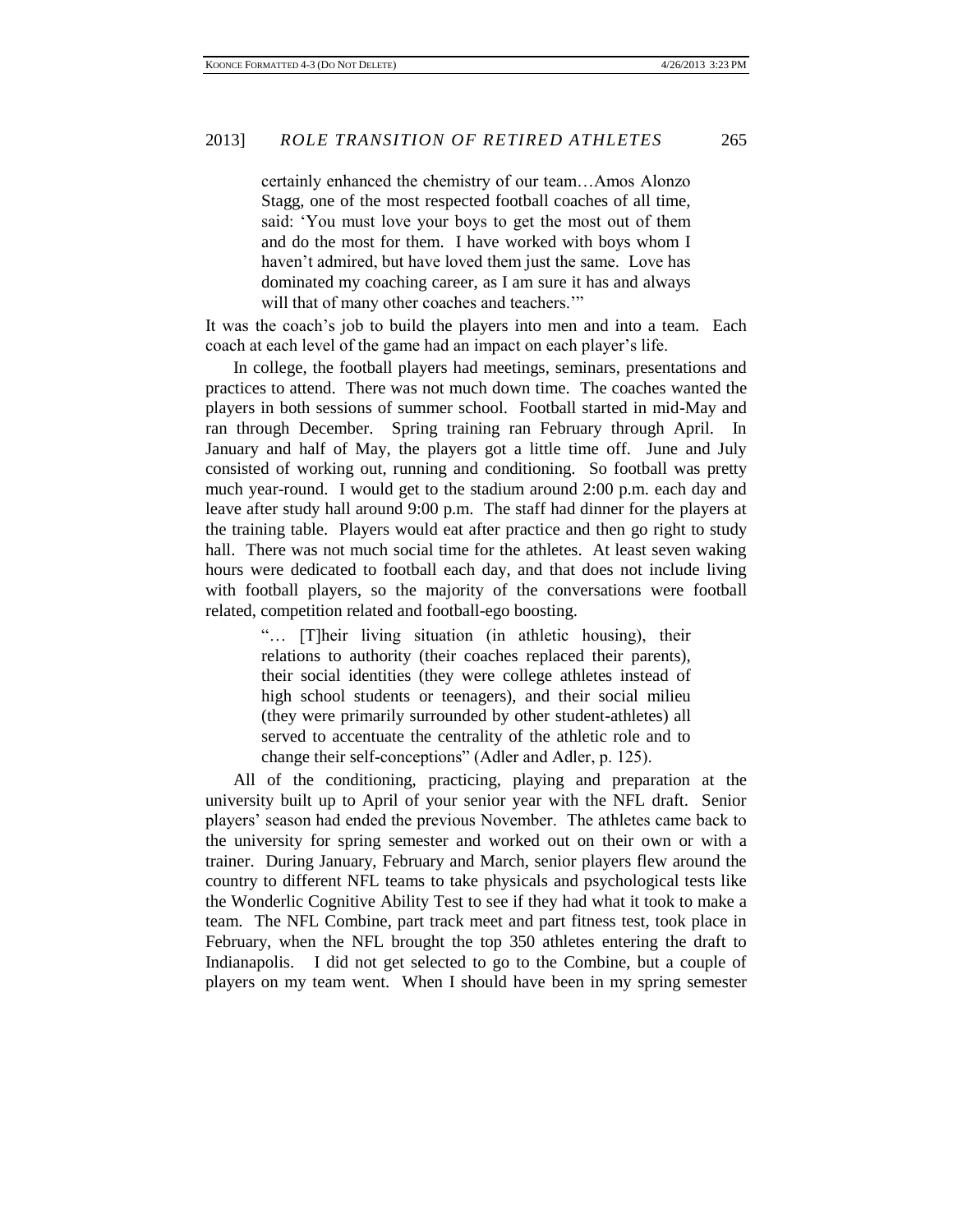classes, I was conditioning and trying to push myself physically to prepare for NFL mini-camps and training camps. I continued to dedicate myself to my athletic dream of being a professional football player. I was too engulfed in my role as a football player to consider my academic role.

If playing in the NFL wasn't your dream, ECU had resources to help you develop from an academic standpoint. But if it was a dream of yours, ECU had the system with pro scouts coming through and everything in place to help an athlete develop into a pro football player. Agents mailed you materials at the beginning of your senior year. They had a list—drawn from their contacts with scouts and various NFL personnel—of players they considered had the ability to have a chance of making an NFL team. The agents were similar to the scouts making decisions as to who would go to college.

Because of this, when an agent "chose you," it made the player feel important. Players felt agents were their friends and advisors.

#### *Making It into the NFL*

I went to the Atlanta Falcons' training camp because I did not get drafted. The Falcons were one of three or four teams to call right after the draft to sign me as a free agent. I looked at all the opportunities and rosters with my agent, and we chose the team that we felt I had the best chance to make. I was one of the last players to be cut by the Falcons during camp. It was devastating. My family was really hurting for me. They knew how much time I put into the sport and my development. I was then drafted into NFL Europe because the Falcons had recommended me. Basically, if a team cuts you but feels you have potential, they send you to NFL Europe which is similar to Major League Baseball's farm system. My family was happy that I had another opportunity. They knew it wasn't the big time, but if I played well, there was an outside chance that I would get another shot to make the NFL. They had dreams of seeing me play in the NFL and, for some, those dreams may have also included how they could personally benefit from me as well. I went to NFL Europe at the end of January 1992 and played through April. I had a great season leading the team and the entire league in tackles.

Half the coaches in NFL Europe had played in the pros. All of them played college, and some were in the Pro Football Hall of Fame. I gained knowledge from the best who had ever played, people I aspired to be like. In NFL Europe, there was no need for a scouting list because all of the game tapes were circulated throughout the NFL. It was their league and they had access to all facilities, practices and locker rooms. Ted Thompson, director of pro personnel for the Green Bay Packers, came to scout me and recommended me to Ron Wolf, the Packers' general manager. After my last NFL Europe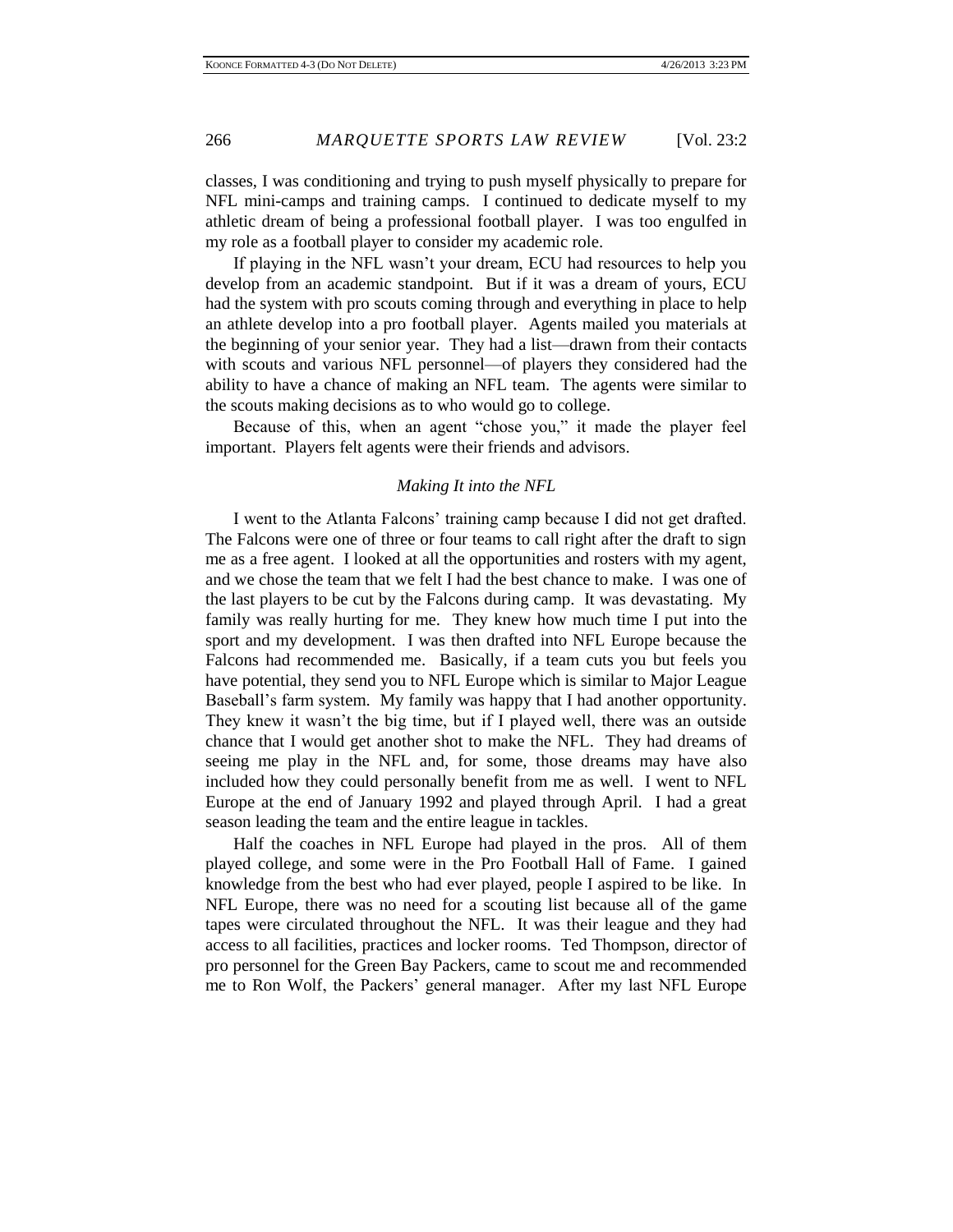game, I came out of the locker room, and Ted Thompson was standing there with a colleague; they talked about dates and times when I could fly to Green Bay to take a physical, meet coaches, and discuss the idea of joining the team. A total of three teams wanted me to visit their facilities, take physicals and try out. My agent and I decided that the best place for me to go was the Green Bay Packers. My family was very happy. They did not know what this meant fully, what it meant to have me playing in the NFL or where Green Bay, Wisconsin, was. It was all uncharted territory. No one in my family had gotten this far.

On June 2, 1992, I signed with the Green Bay Packers and played there for eight years. Mini-camps started on June  $15<sup>th</sup>$ . During those mini-camps, rookies were trying to get acclimated to the playbooks and the offense and defenses that the pro teams were using. Things moved really fast. There also was a big age disparity among the teammates. When I was in college, there was a four-to-five-year age difference, but in the NFL, there were guys 12 to 15 years older than I—some were more than 15 years older. They smoked cigarettes in the locker room. My grandma, someone who did not even like sports, had told me that athletes don't smoke cigarettes. I was in a cultural shock. Some guys smoked cigars, but looking back, I think it was for intimidation. It was a status symbol to smoke a cigar because blacks in the South chewed tobacco or dipped snuff, but growing up, I never knew or saw anyone from my neighborhood smoke a Cuban cigar. I did not even know why a Cuban cigar was different from any other cigar. Smoking also reinforced their football ego and how self-important each of these seasoned players felt. They wanted to be sure the rookies understood how important they were as well.

In the NFL, there were lots of women, and teammates competed to see who could get the most or the best. There was money, cars, the media spotlight, access to local and national politicians, access to people of influence from all ethnic groups, and access to people from all social classes.

#### *Business Opportunities and Networking*

As a professional football player in the NFL, all kinds of business opportunities abound. Everyone wants a piece of the player. His alma mater sends letters asking when he will come back. They give him special access to the locker room and ask him to speak to the team. They put him at dinner tables with trustees and distinguished alumni. He is in business networking circles because of his status as an NFL player. Whether or not he capitalizes on those unique opportunities with influential individuals is up to him and his agent, the gate keeper. The agent mulls through the proposals from family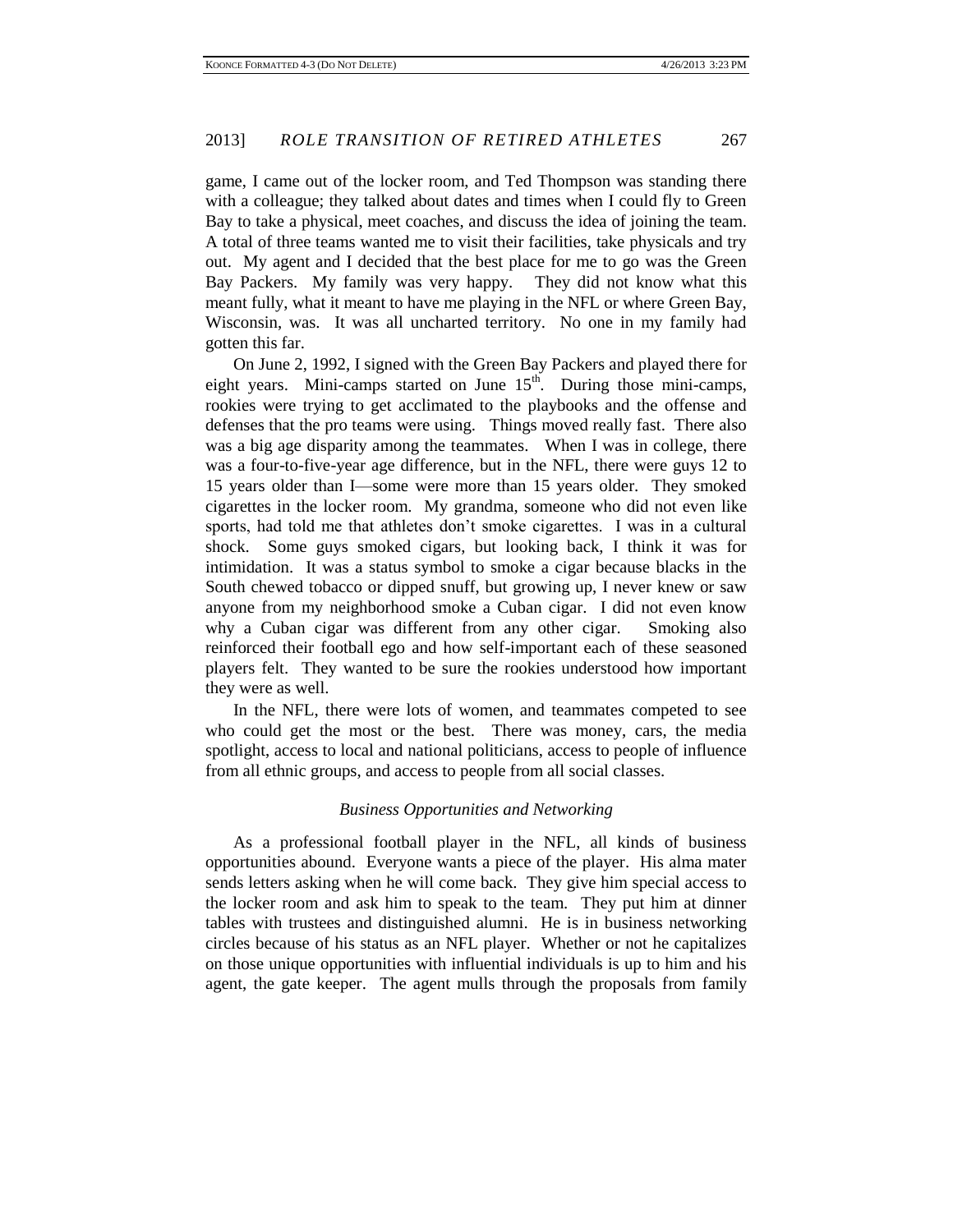members and people whom the player has come in contact with over the years. People from financial groups or local banks want to be introduced to the player because they probably think he wants to buy his mom a car, or they want him to deposit his money with them. Business people in the city want to build relationships with him as a means of promoting their own business. Politicians want to have their picture taken with him and want a donation. Women want to date him because they think he will provide for them financially.

Because so much is thrown at the player at a fairly young age, it is hard not to get caught up in the glory and adoration. If most players knew the importance of networking and relationship building, they would come away from those events and meetings with more knowledge about things outside of football. Even though people want to talk about football and get a glimpse of the life of an NFL player, the player should go into the situation thinking, "I'm going to meet some very influential people. How can I get to know them better, and how will these opportunities help me and my family in the future?"

The NFL has the NFL Players Association but no social networks while a player is in the league. His teammates are part of his social network, as are his church and family members. Some players had fraternity brothers if they pledged a fraternity in college.

After the NFL, a player's social networks depend on how fully he was engulfed with the game. Again, some players can lean on fraternity organizations. There are still former teammates or NFL players who attend various league events. Beyond that, a player's church, family members and university alumni association are his main social networks until he works through his transition from the NFL into another occupation.

My roommate in Green Bay, Martin Jacobs, went to Southern University, and I knew more about his school's trustees than he did. I had begun to build relationships with the board members of my alma mater, ECU, and through them I was introduced to trustees at other peer institutions within the 17 campus University of North Carolina system. Those relationships helped me in my life after football. Martin, I believe, was engulfed in the glorified self. I should not have known the people in his university's most influential circles better than he did, even though the people in most North Carolina circles knew each other and had connections to one another.

College is the place where athletes are supposed to obtain the proper training to pursue a career outside of sport. Those opportunities are there, but athletes do not always seize them. The NCAA-NFL Advisory Committee tries to reach NFL players who have not expressed an interest in completing their college degrees by creating degree-completion opportunities. The committee also established a continuing education program for players to get their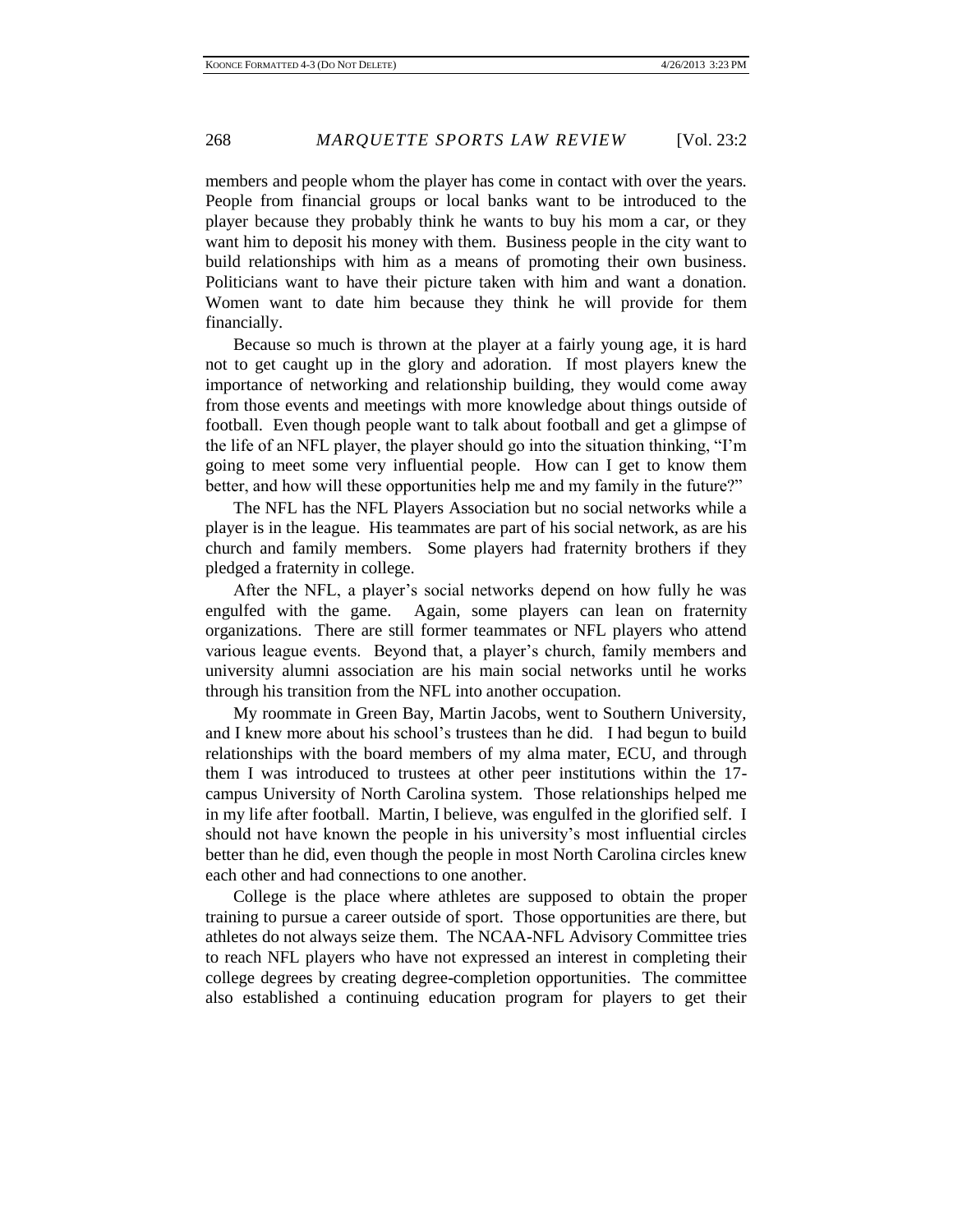master's degrees and to provide internships in marketing, such as television boot camp, where players can learn how to be a sportscaster.

Additionally, through its player development program, the NFL works on improving life skills by offering courses dealing with friends/family, relationship difficulties, financial pressures and domestic violence. The players were initially surveyed to find out what they were interested in learning about, and they expressed interest in women and relationships (fidelity, violence, divorce, child custody issues), financial pressures (expectations of others, friends/family), team pressures (coaches, management), drugs and alcohol.

#### *Dreams Realized, Deferred and Denied*

 In American society, we are taught to value and embrace a sense of freedom, opportunity, hard work, discipline, fairness, humanity and love of country. While these ideals are important and central to every aspect of our lives and who we all are, there have been times in which we and our country have fallen short of those objectives. And for those who have found themselves locked out by society, their seasons of discontent lead to protest, both violent and non-violent. On average, playing careers in the National Football League last 3.5 years. Former players experience major life changes, and this role transition often presents stressful situations that create a demand for adjustment (Wheaton, 1990). High-performance athletes are confronted with a wide range of psychological, interpersonal and financial adjustments when their careers end (Lavallee & Wylleman, 2000). One study notes that moderate to severe depressive symptoms among retired NFL players are similar to those found in the general population but are higher when compared to younger, active player populations (Schwent et. al., 2007).

 As a former NFL player, I am concerned by the numerous problems experienced by retired players. While players today make more money, graduate from college at a higher rate than those in the past, and are provided more services by the NFL Players Association, past and present anecdotal accounts indicate that the benefits on the front end have not translated into the quality of life hoped for at the end of a career. But the future is often not on the radar when one begins in the NFL.

At the start of training camp, there were 85 players that could be under contract, but by the opening day of the season, teams had to cut down to their final roster of 53 players. These players were from all over the country. I met guys whose hometowns included places such as Seattle, Washington; Flint, Michigan; Fort Myers, Florida; and Las Vegas, Nevada. I had not ever been exposed to people with such varying backgrounds. I was only accustomed to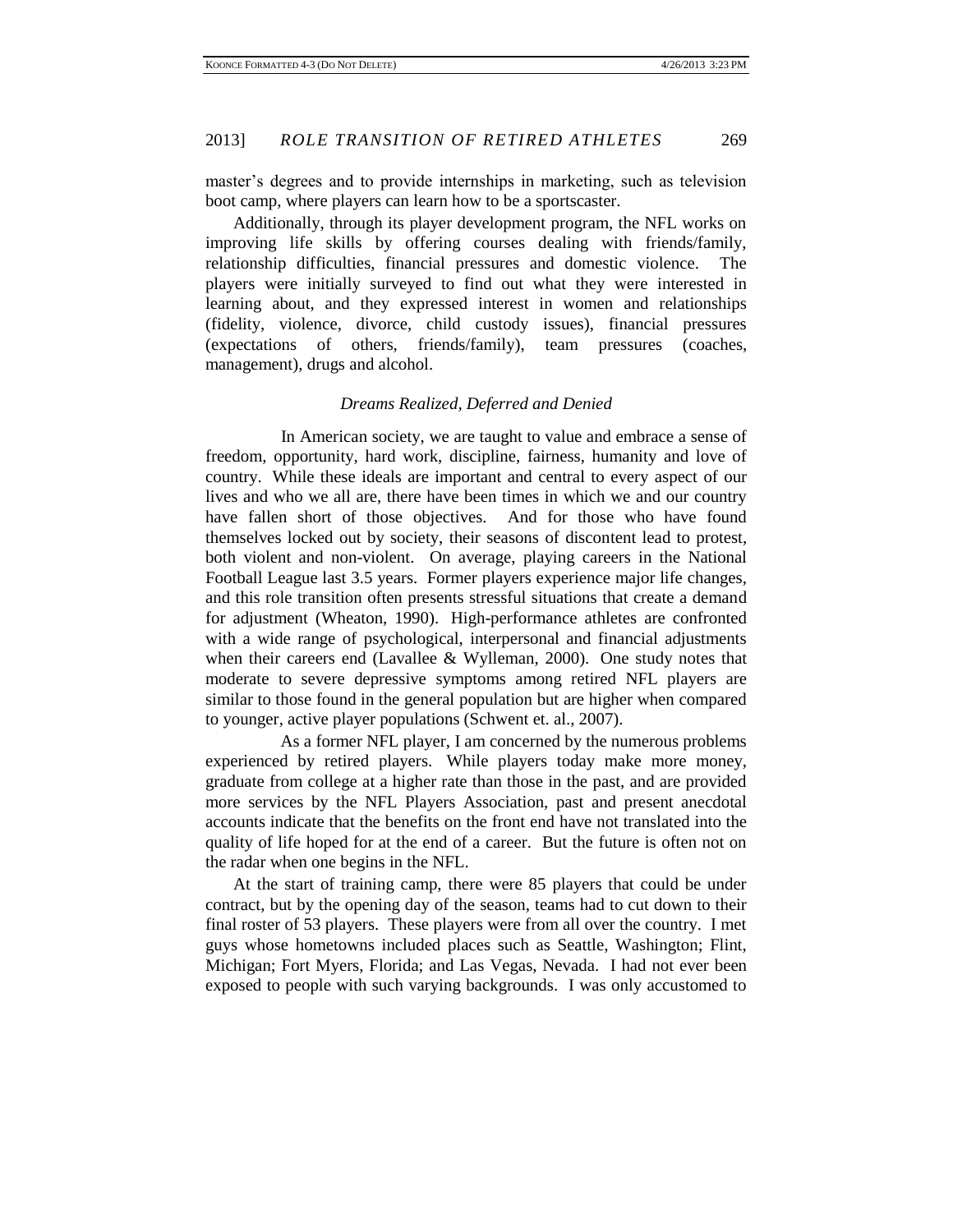people from my area of the United States. I did not know that they played football in Compton. I did not know they had players like that. I met some guys born in Jamaica who had moved to the States to attend college. So when they asked where I was from, no one had heard of where I came from. In North Carolina, my hometown used to be the state capital, but the guy from Seattle only thought he heard of Raleigh, North Carolina but never New Bern, North Carolina. I was blown away. I did not even know that Detroit had African Americans. When I found out that the percentage of African Americans in Detroit was 81 compared to only 14 percent where I grew up, I was taken aback. At that time I knew that what I was embarking on was truly special. It was life changing. I was among the best of the best. Not just in Craven County, not just in North Carolina, or on the East Coast, but I was surrounded by the best players from around the world.

I was still surprised at how many African Americans were on the team and how few African Americans were on the coaching staff. The team was about 60 percent African American but only four percent of the coaching staff was black.

My experiences of meeting new teammates and having to live, practice, battle, learn and spend numerous hours with them in intimate settings such as a locker room, expanded my ability to get along with anyone. I may not have chosen some of my teammates as friends, but when it came to game day, we needed to work together to accomplish our goal. I learned how to make fast friendships but also how to say good-bye to good friends just as quickly.

Many guys get cut early; no one is exempt. Rookies and veterans get cut. Some get cut because athletically they just couldn't make it. Some of the cuts were made from a financial standpoint. For example, the team might be getting the same production out of Player A, who is 23 years old and making \$175,000, compared to Player B, who is 29 and makes \$400,000. So the team goes with Player A. Some get cut because they cannot show their skill sets due to nagging injuries. If the organization does not have money invested in a player, it does not have time to wait for him.

Football became a 24/7, full-role engulfment for me. There was no computer lab to go to, no classes or study halls to attend. A player drops the "student" part from student-athlete and adds "professional"—and that's what he then is. Then it becomes a quid pro quo: he makes plays, he gets paid. If he dedicates himself to football and has the talent to be among the best, then he will be rewarded with a position on the team, a handsome salary, and the fame and adoration that goes along with being a professional football player and achieving the "American dream."

In my experience, players went to work at the stadium around 7:15 a.m. for the first meeting and worked until 5:00 p.m. They saw doctors and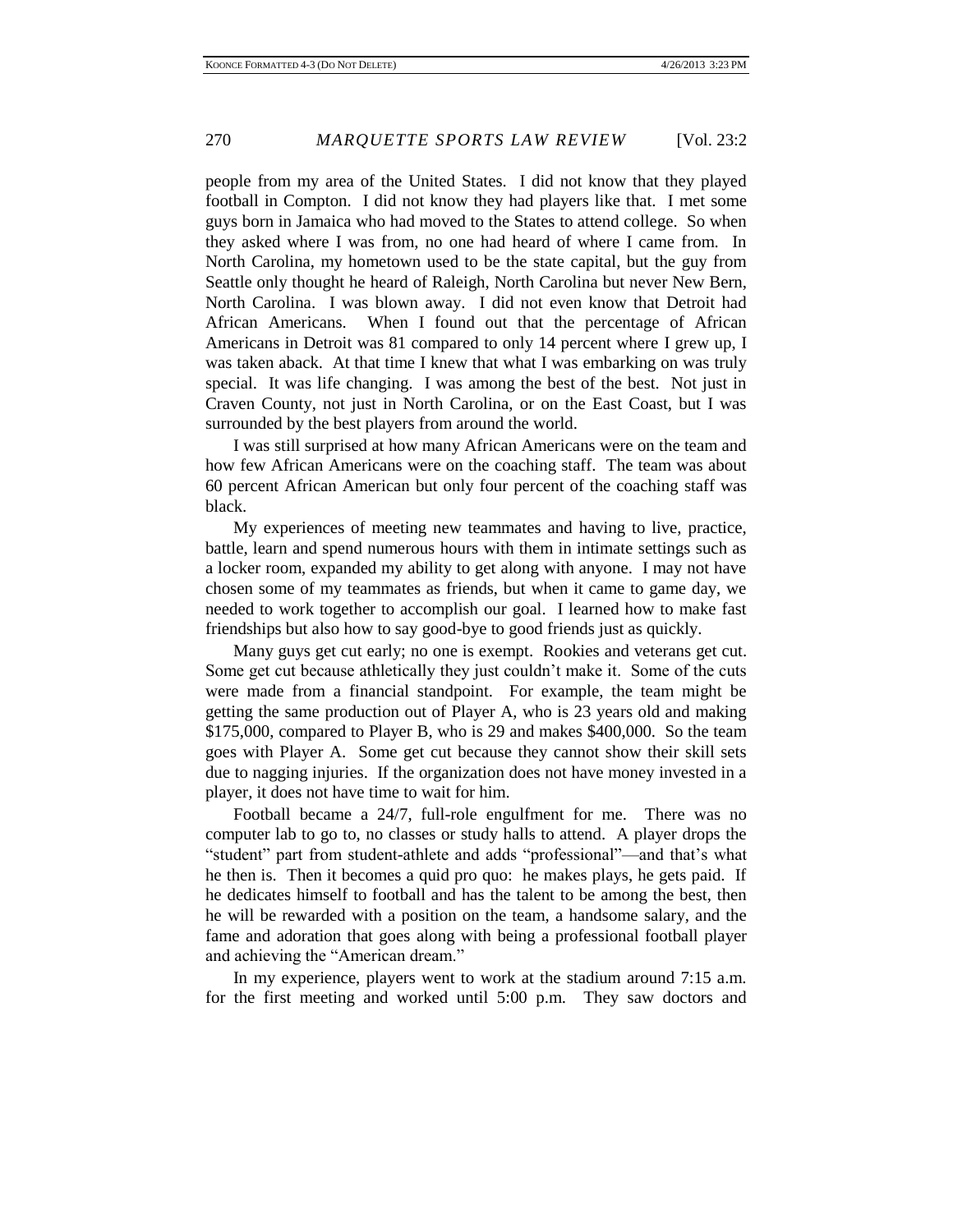trainers, participated in strength and conditioning activities, studied film, reviewed their playbook, practiced from 11:00 to 11:45 on the field, and then ate lunch at noon. The second practice started at 1:45 and would go until 3:45, after which I would shower, then studied film to watch what I did in practice so I could make corrections. Film study lasted an hour or a little longer. Then I had personal time.

I witnessed how, for most players, their passion was football. It was hard to develop a love or passion for anything else. That said, some players got married. I knew some players who got married because they thought the coaches would look more favorably on them for supporting a family. These same guys never stopped seeing multiple girlfriends because they never developed an understanding of what it meant to love another individual as much as they loved themselves and football. To them, it was perfectly normal to give themselves physically but never emotionally to these women. These same players were shocked when their wives filed for divorce.

Beyond relationships, there were injuries to be handled. If a player pulled a hamstring and missed a week in training camp, it was like missing two years of experience. So, if he was sitting out for a pulled hamstring or nagging injuries and was limited in his ability to practice and play in pre-season games, there was a good chance he wouldn't make the team. He couldn't make the club in the tub. I remember how, during my first five years, I was so scared to miss a day of practice, and during that time, I never missed a single practice or took a day off. In the years to follow, any days I missed were due to being on the physically unable to perform list (PUP) or injured reserve (IR).

When someone left the team because they were injured, he couldn't simply be cut. There were workman's compensation issues, and he would have to work out a settlement because of injury. The team would have to buy that player out of his contract. This happened all the time because guys were always getting injured. Injuries were not always career ending, but they were severe enough that the players did not have the opportunities to showcase their talents to the coaches and the front office. Personally, I witnessed two careerending injuries (fictitious names of players and teams are used here). One was a neck injury that Donavon Berry suffered in Crystal Stadium. He had been on track to be a future Hall of Famer, but he only played seven years as a result of the injury. He never really got a chance to play with NFL stand-out Benjamin Tate. The second career-ending injury I witnessed was when Darryl Gatlin was hurt in 1993 against the San Antonio Kings. Darryl came back but left football because he feared being paralyzed. He had surgery, but he wasn't the same, so he retired. That's when I started asking questions about Lloyds of London Insurance. I asked players in the locker room and my agent to look into the premiums, which were about \$100,000 a year. Many guys did not get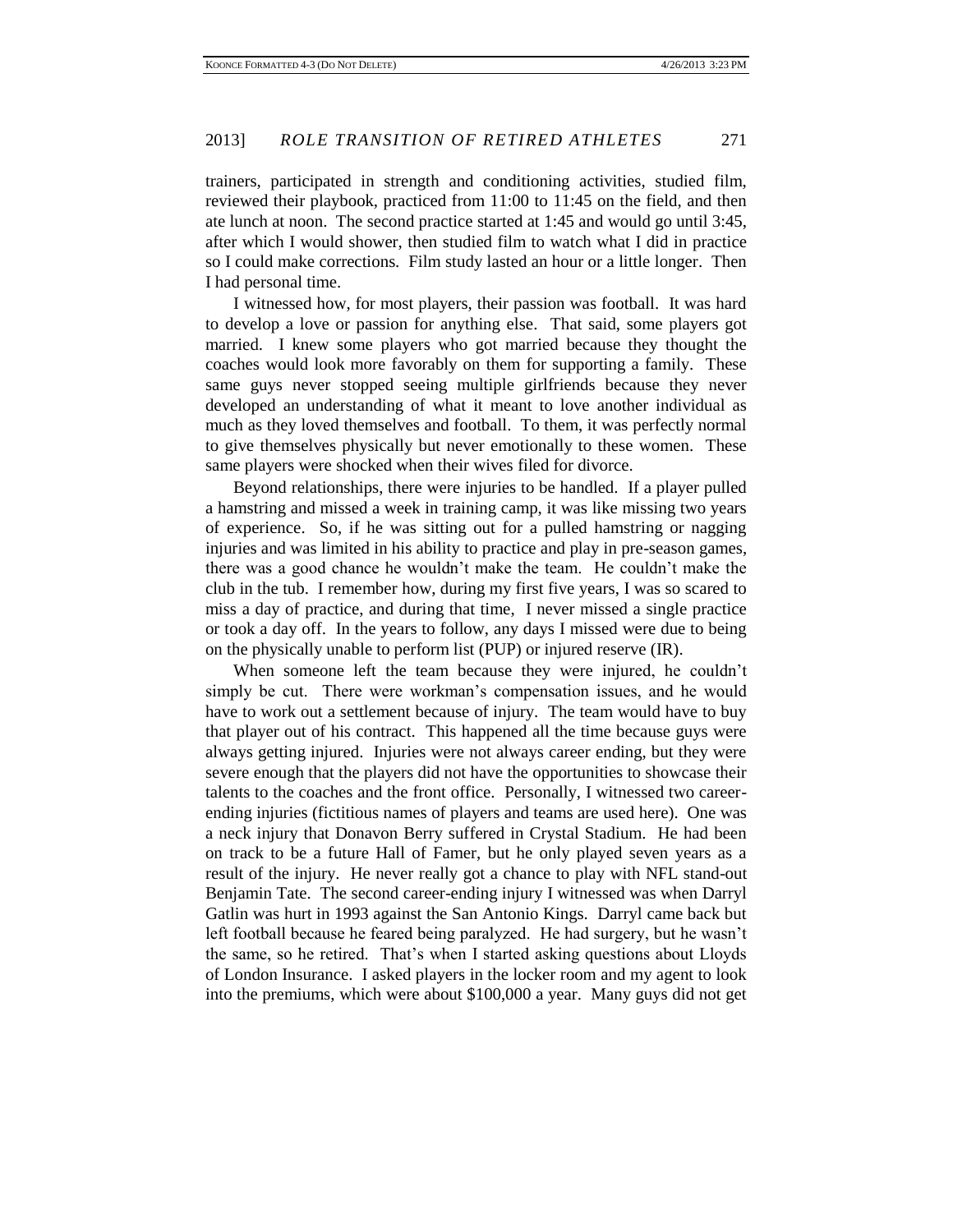the insurance because most injuries don't qualify for it, including knee, shoulder, ankle, Achilles, or elbow injuries that are not career-ending injuries. As a result, I did not purchase it. Very few guys had it. It all depended on who you were. The organization would take out insurance on certain highprofile players with bigger contracts like James Foye, Benjamin Tate and Alfred Bond.

Injuries were one challenge, but there also was the possibility of being traded. It wasn't like being cut. Sometimes it was better. You may be on a team where there are many players in your position. If you got traded to a team that wasn't as deep in that position, it gave the player more field time. Some players go on to do very well on another team.

The unspoken fear was being cut—which could happen at any time. In my experience, most of the cuts happened during training camp. It was the mandatory time to cut the size of the team. But players could be cut at any time, including during the season or during mini-camps. In my case, it came after eight years with the Packers and a Super Bowl win. It was hard leaving the team. I hurt my shoulder and had just signed a big deal. There was a coaching change and it was just as simple as that. I was told, "You are out." Ted Thompson and Coach Mike Holmgren asked me to go out to Seattle with them, and I took their offer; however, I felt like a part of me had died when my tenure as a player with the Packers came to an end.

A part of me did die. It was very sad because for eight years I saw a bunch of other players get that tap on the shoulder. When I got tapped on the shoulder, it was tough. I was down, but I still went to Seattle. I healed during the off-season so when training camp came around, I was healthy. I played in Seattle with Coach Holmgren for one year. The team and city culture in Seattle were totally different than in Green Bay. They did not have the tradition and the history. The Packers were deep in both tradition and history. Seattle was not a winning team at the time. In its 30-year history, it may have had three winning seasons and perhaps one play-off victory; Coach Holmgren was inheriting a major task. I signed a one-year deal with Seattle.

Looking back, I might have had five drinks all season in Seattle and that was not typical for me. I would have five drinks in one night out with the guys in Green Bay. I wasn't a guy that drank when things got bad. In Green Bay, I drank when things were good. My lack of drinking in Seattle did not mean I had a rotten season.

In fact, I had a pretty good season. I was second on the team in tackles. Now though, when I look back, that was the start of my depression because I could see the handwriting on the wall that my career was coming to a close. Something that I had been involved with for 23 of my 32 years was coming to an end, and it was a very sad time. I went from being a starter (I started all 16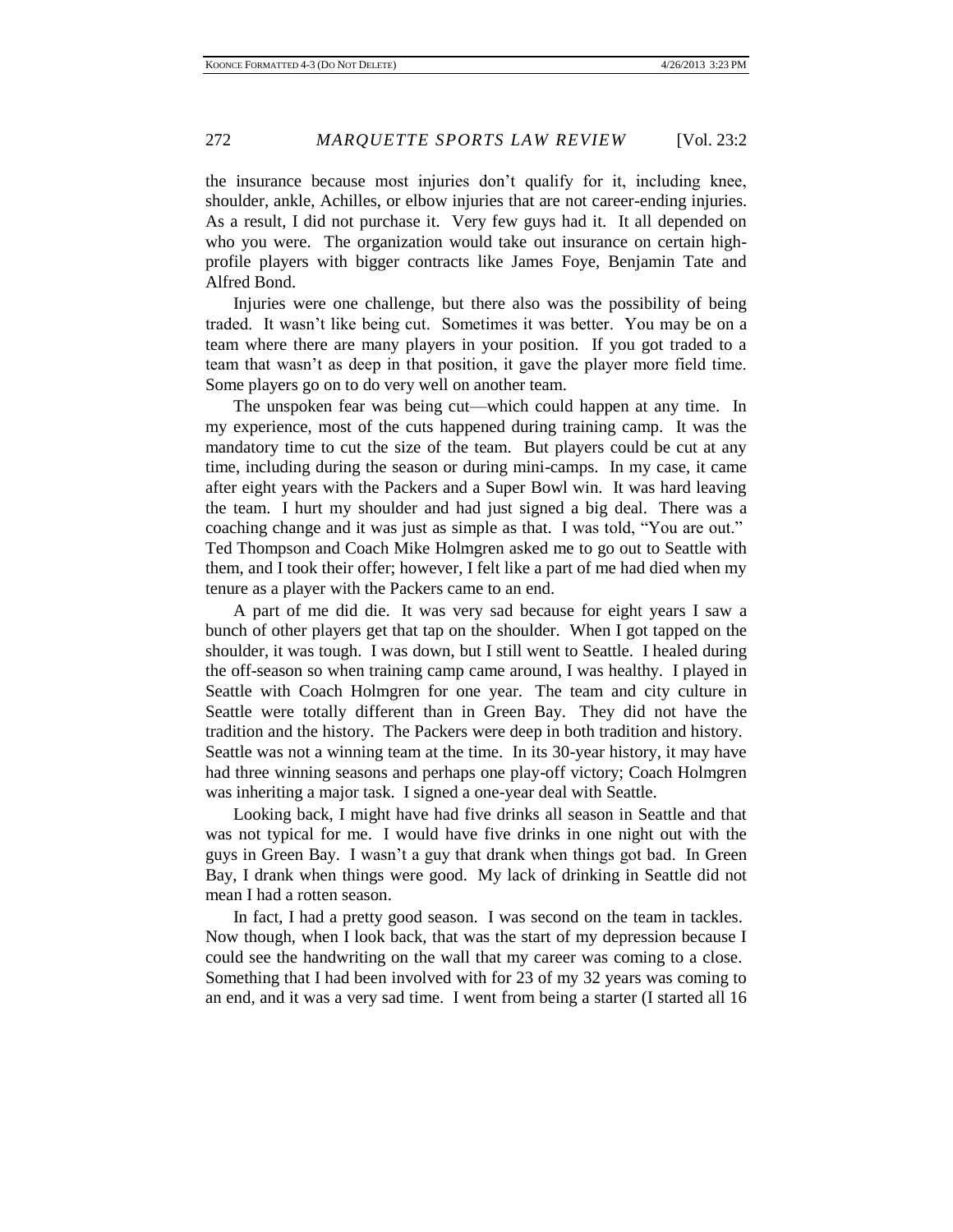games in Seattle) to not playing ever again. When I went back to North Carolina at the end of the season, I did not get any calls from anyone. Seattle did not want to bring me back, and nobody else wanted my services. That was it. No one would contact me after that. I would call my agent to find out if he had heard anything, but there was nothing. I was isolated. My agent stopped calling, and this was a guy who I thought was my friend, my financial advisor, my life coach. I had spoken to him on the phone three to four times a day since I signed with him out of college. I was forced to face a hard reality that this guy really wasn't my friend. He was just a guy doing his job and earning his paycheck.

I did not see my family much. I would see them maybe once a week. So there wasn't a whole lot of support. To get support, I would go to church. I tried to keep myself as busy as possible with bible study on Wednesday and church on Sunday. I did that for the second year out of the game. The first year I drank. Then I cleansed my system and did not drink anything for six months. I fasted and prayed for three months. I wanted to give my body a break. It was very hard. Then I started to realize the importance that one young lady was having in my life. Her name was Tunisia. I felt like I had gotten a new purpose in life. The purpose that I thought I had, the only purpose I had ever known, was no longer. Football was gone. I turned my focus to education and challenging myself to getting my master's degree. I turned my focus to my work. In 2003, I went to ECU to help with recruiting and that is when I got back into football. So about two years after having been away from the game, I went right back into it at a different level.

#### *Role Engulfment*

Why is it so hard for players to "move on" when their playing days are done? How is football so much different from any other professional sport?

For one thing, there is no outlet after football that gives a player the opportunity to "relive" his glory days. Professional baseball players can join a community league just about anywhere. There are softball leagues for 80 year-old players that give them the opportunity to utilize their knowledge and skills even if their bodies aren't capable of what they once had been. Baseball players also tend to have longer careers that don't do as much physical harm to their bodies. Similarly, professional basketball players can play a game of pick-up or go to an open gym session just about anywhere in their community to shoot some hoops and relive some of their glory days. In addition, their playing career lasts longer and is not as physically demanding.

Professional tennis players and golfers play games considered by many to be sports that can be played for life. Players of either of these sports also tend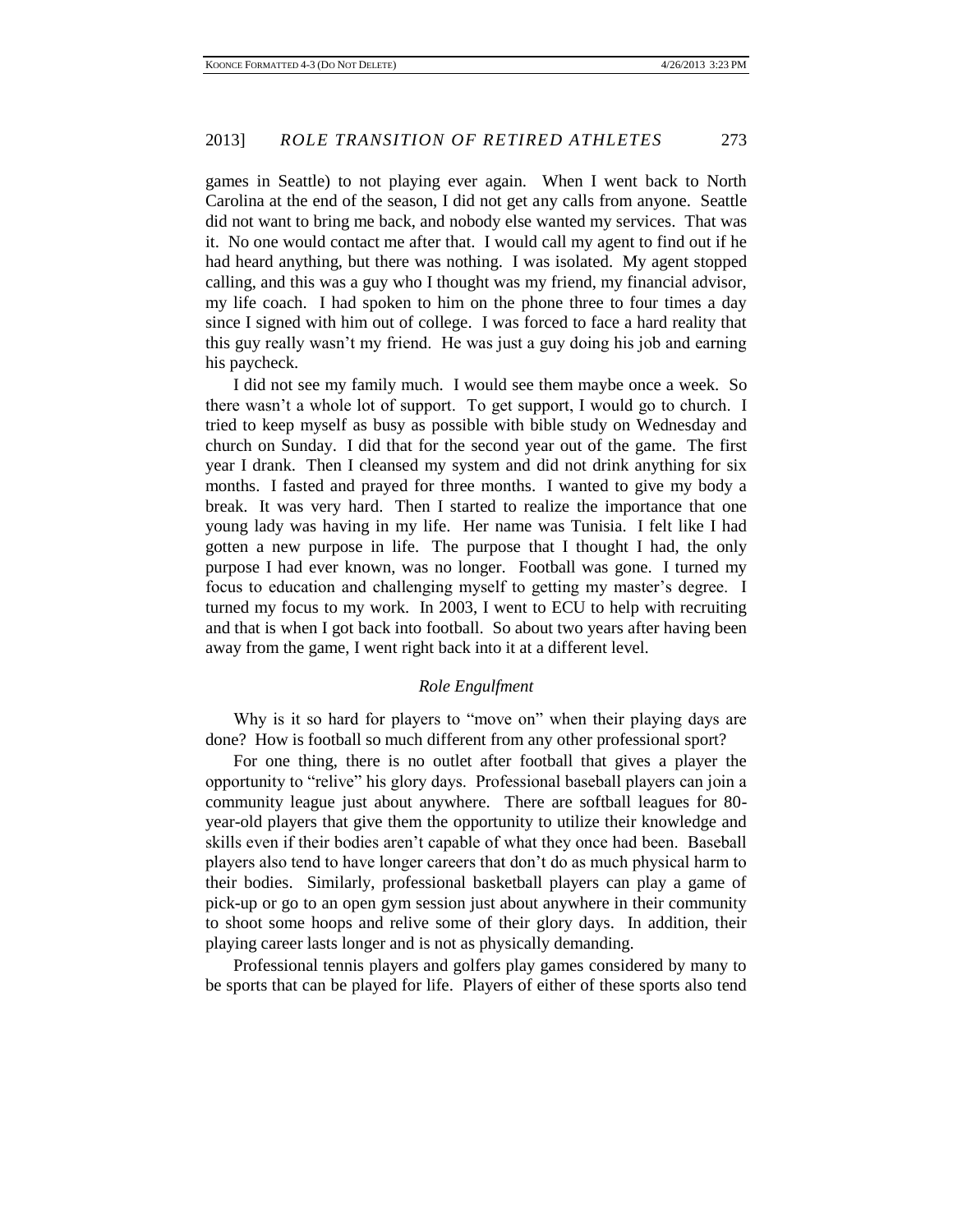to come from affluent families who can afford country club memberships that allow them to develop their skills at a young age and be trained by the best. Most of these players don't come from families with modest incomes and, therefore, don't have the family demands on their professional earnings. They don't see sport as an opportunity to "make it" or move up in the world. They also are most likely taught how to manage significant sums of money or have access to trusted individuals who could advise them how to best manage their professional earnings.

Football players give the game everything they have physically. It is the trade-off for being one of the best playing the most brutal sport in the world. They need to be physically and mentally role engulfed and that affects their ability to work toward preparing themselves for their NFL after-life. And this after-life may be marred if a player suffered an injury that has left him permanently disabled.

The period after football is made more difficult because others outside the football "community" cannot relate to what those who played for a long time experienced. Those interviewed for this study often talked about the inability of friends to relate.

Transitioning football players also discussed the difficulty of working in fields that were not highly structured but that required a spontaneity and flexibility in decision making that they were not used to after taking part for so long in an organized sport with institutionally defined rules.

Furthermore, not many professions offer the intense rewards of playing football and winning championships. Some former players claim they could not take some types of work that came their way after playing football, while others expressed their addiction to seeking emotional highs in their new professions.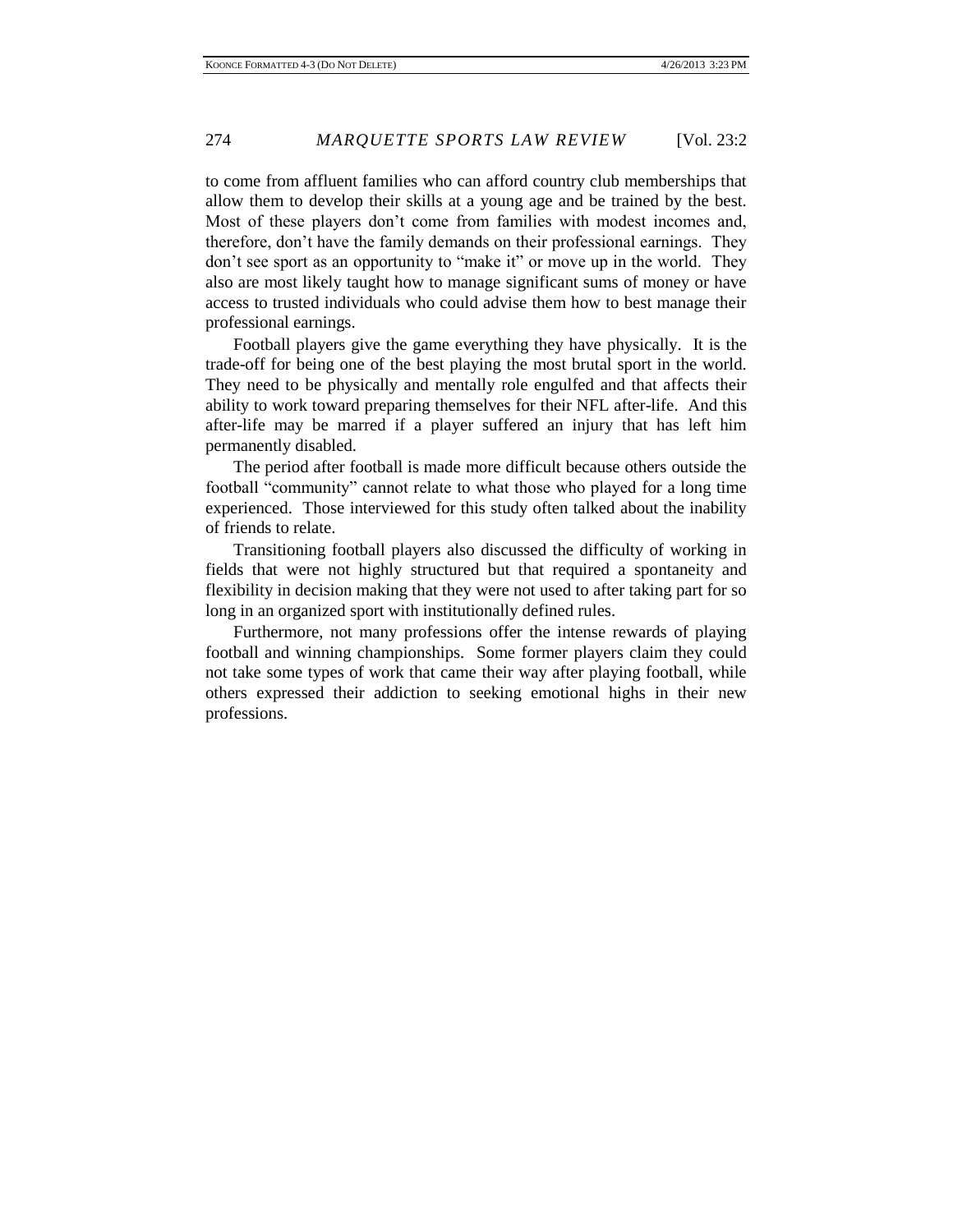#### CHAPTER 5: LIFE AFTER THE NFL

On average, a player in the NFL experiences retirement from sport after 3.5 years. That figure, however, is misleading because very often, undrafted free agents and players selected in the late rounds of the draft typically play just a couple of years or never make the opening day roster. Consequently, they never get a chance to get their base salary.

In April 1991, I signed with the Atlanta Falcons as an undrafted free agent. My signing bonus was \$15,000 and my base salary was \$125,000. I attended three mini-camps, lasting one week each, and six weeks of training camp. I was paid \$750 a week for camps. I was released by the Falcons after the last week of training camp and never saw the \$125,000 because I failed to make the team's opening day roster. While I was fortunate to join NFL Europe in January 1992, most players never get another shot. During camps, the teams start with 85 players, and 33 of those guys get cut every year by each of the 32 NFL teams—a total of 1,024 players. The majority of those guys have not played 3.5 years. My experience with the Falcons happens to probably about 80 percent of the guys trying to break into the NFL. Those players who are fortunate to make the team roster do not realize that it is just a matter of time before they get that tap on the shoulder and hear those dreaded words, "The coach wants to see you, and please bring your playbook."

The majority of NFL players leave the game involuntarily due to injury or being deselected. When a player is deselected, he is either released from the team or is not called back for another season after his contract has expired. Most players attempt to extend their time in the NFL, thinking that there are great benefits to staying in the game (Hearle, 1975; McPherson, 1980; Mihovilovic, 1968). But Taylor & Ogilvie (1994, 2001) argue that it is sometimes beneficial for a player to leave voluntarily since doing so often gives a sense of control and suggests he is planning his next step. Voluntary retirement saves the athlete from dealing with the trauma of being unexpectedly separated from his passion.

Athletes sometimes choose to retire for various reasons, ranging from social to psychological ones (Wleman De Knop, Menkehorst, Theeboom and Annerel, 1993). In one study, athletes who participated in individual sports such as golf and tennis reported that monetary concerns were their main reason for leaving after experiencing less success and yet still leading a costly lifestyle (McPherson, 1980). Aware that financial difficulties were on the horizon, they could set their sights on other professions.

Voluntary retirement places a large amount of control and selfconsciousness in the hand of the athlete, making that form of role change difficult but not sudden and completely undesirable. Interestingly enough,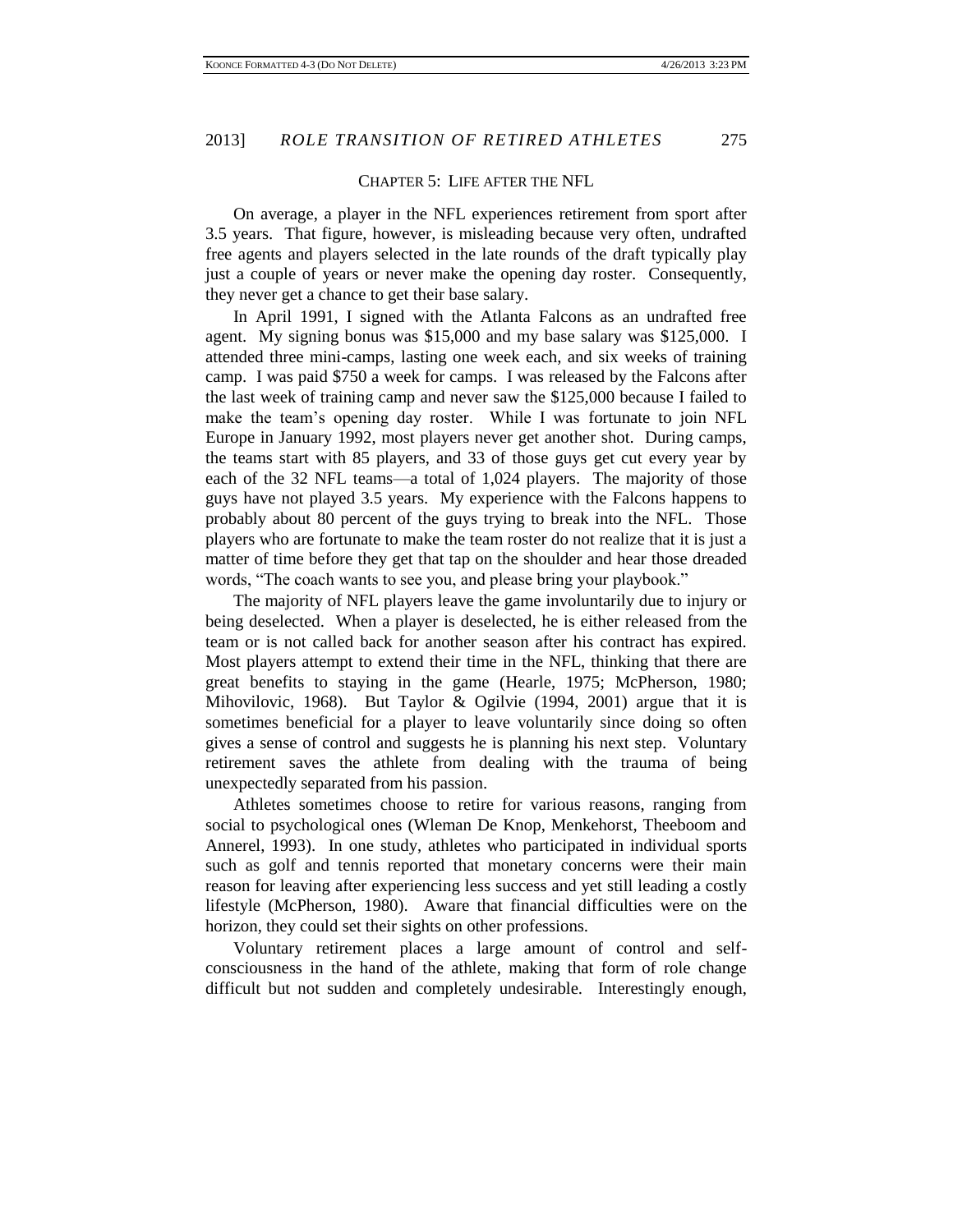voluntary retirement seems to occur much less within the ranks of professional football players. There may be a number of reasons for this relative low frequency of voluntary exits, but this study focuses on the difficulty of disengaging from sport, given that athletes who were so immersed in sport culture might seem intimidated by life after sport.

Involuntary retirement or forced exit happens when an athlete becomes injured, reaches an age that makes him less capable during games or is deselected (Taylor & Ogilvie, 1994). It often contributes to a higher risk of trauma in the period following career termination from sport since athletes, for a prolonged period of time, might feel the impact of not having control over their life and career decisions. They must deal with a sudden change of identity and may not be able to find a similar role in the field in which they placed so much effort. Individuals fired from positions in other fields, for example, might switch companies or locations, but athletes that are cut and not picked up by another team have few options and, thus, experience a dramatic shift in identity.

Research estimates that 14 to 46 percent of athletes retire from sport due to injury (Pitts & Popovich, 1994; Allison & Meyer, 1988; Werthner & Orlick, 1986; Mihovilovic, 1968). Injuries are perhaps the most dramatic example of involuntary exit in that they often result in serious distress manifested in depression, substance abuse and attempted suicide (Werthner & Orlick, 1986). Retirement due to injury may be difficult because of the suddenness of the injury itself. An athlete may not be prepared for transition given that he never imagined living with any sort of disability (Werthner & Orlick, 1986). Even if the possibility of being terminated due to injury might be somewhat predictable, the fact that some athletes continue participating in sport demonstrates a high instance of denial, which in individual cases can stem from a lack of time planning for another career. Career-ending injuries may cause athletes to experience fear, anxiety and isolation (Rotella & Heymanm 1984). Kleiber, Greendorfer, Blinde and Samdahl (1987) indicate that retired collegiate football and basketball players who left their professions due to career-ending injuries had significantly lower life satisfaction scores than athletes who did not.

Age is also reported to be one of the main causes of athletic retirements (Taylor & Ogilvie, 1994) and fits within the category of involuntary retirement. As athletes become older, they lose their ability to train and compete at the same level (Werthner & Orlick, 1986). It has been suggested that aging athletes experience psychological stress while remaining in sport since they may not be treated in the same way by fans, management, media and even other athletes (Taylor & Ogilvie, 1994). Overpriced veteran players are not exempt from being terminated or having to restructure their contracts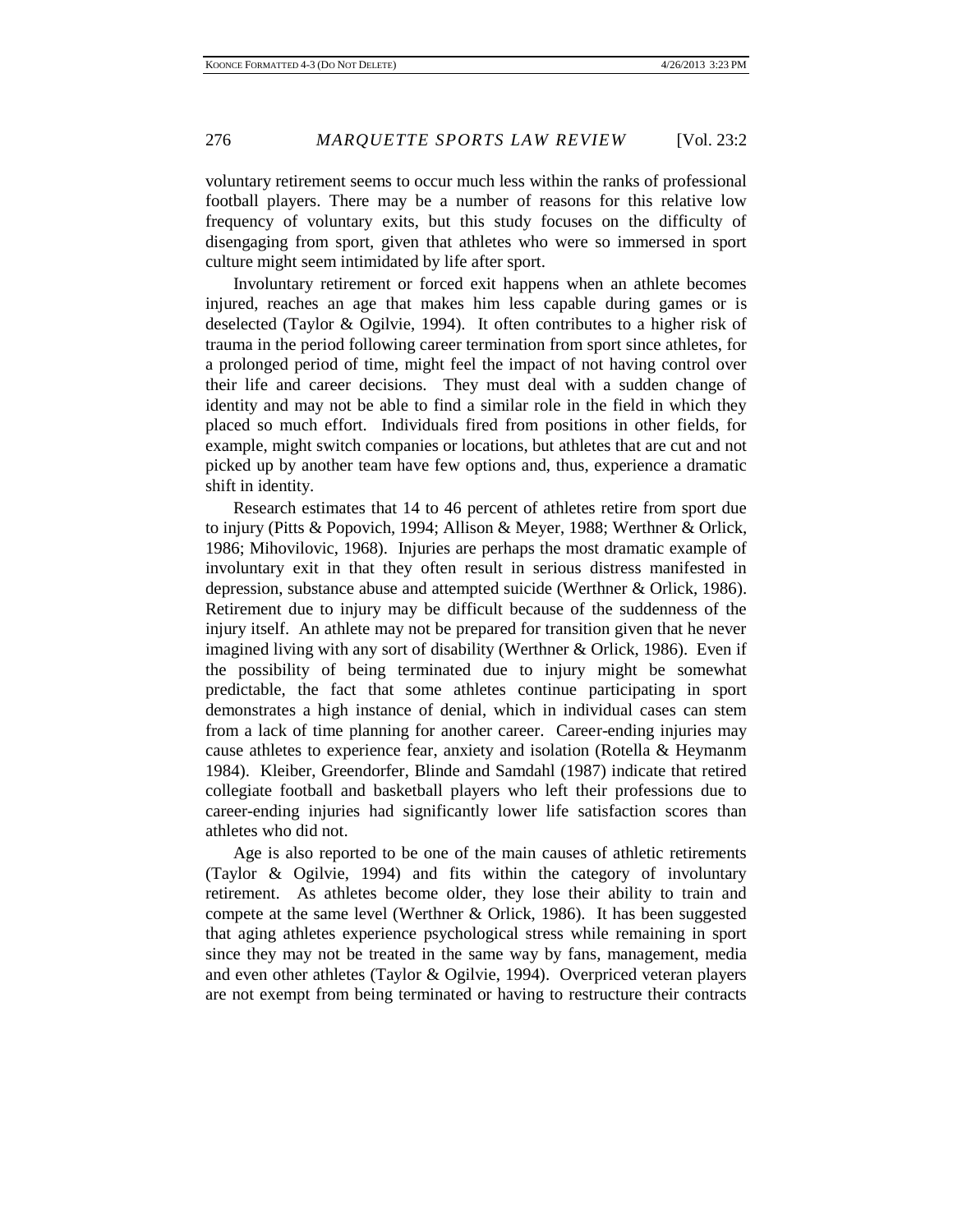to fit under the team's salary cap. Thus, some athletes leave without feeling confident about their career experience and simultaneously find themselves behind their peers when it comes to pursuing a second occupation.

#### *The Lives of Ex-Players*

The year or two after a player is deselected is depressing because he feels rejected. Everybody always called you back before. Now teams don't call back. When he was in high school or at junior college, the four-year universities were recruiting him. If he left a message for someone, they were calling back before he turned the corner in his house. When I was in NFL Europe and being recruited by NFL teams, representatives immediately returned my calls. After a player is deselected and no one is calling, it is so emotionally draining and hard.

After playing eight years with the Packers, and with four years left on my contract, I was told not to report to camp for the upcoming season. I still wanted to play the game and still believed that I could perform at a high level. I was picked up by the Seattle Seahawks for my ninth and final year in the NFL. My contract with the Seahawks was a one-year contract. I had hoped to sign on with them the following year; however, my phone never rang. Players who are deselected and not getting called back work out because that is the only time and place where, for a few hours a day, they are in their element and are able to get their mind off the business and the rejection they think about constantly. I worked out for two years with the hope of keeping in shape and getting called back. After my first year of being out of football, I just knew the next year would be *the* year. I was in denial. I lost confidence and I was out of my element when that call never came. I felt like I had nobody to talk to who understood what I was going through.

Could I call an old playing buddy who had been out of the league for a few years for support? No; a player does not call another player who has been deselected because of embarrassment and vulnerability. Prior to that moment, the player had been great at everything. He was a warrior, a hero, a victor, and now—what is he? He cannot let people know that he is weak. So, he keeps all that to himself and works out, trying to do things to keep himself busy mentally. Former Nebraska coach Tom Osborne discussed how the transition out of football caused confusion and despair for many of his players that went on to play professionally in the National Football League in his book, *Faith in the Game*, (pg.20):

> "An extreme example of someone finding it hard to transition from the NFL to ordinary life is that of an acquaintance who had a long and successful professional career. Upon his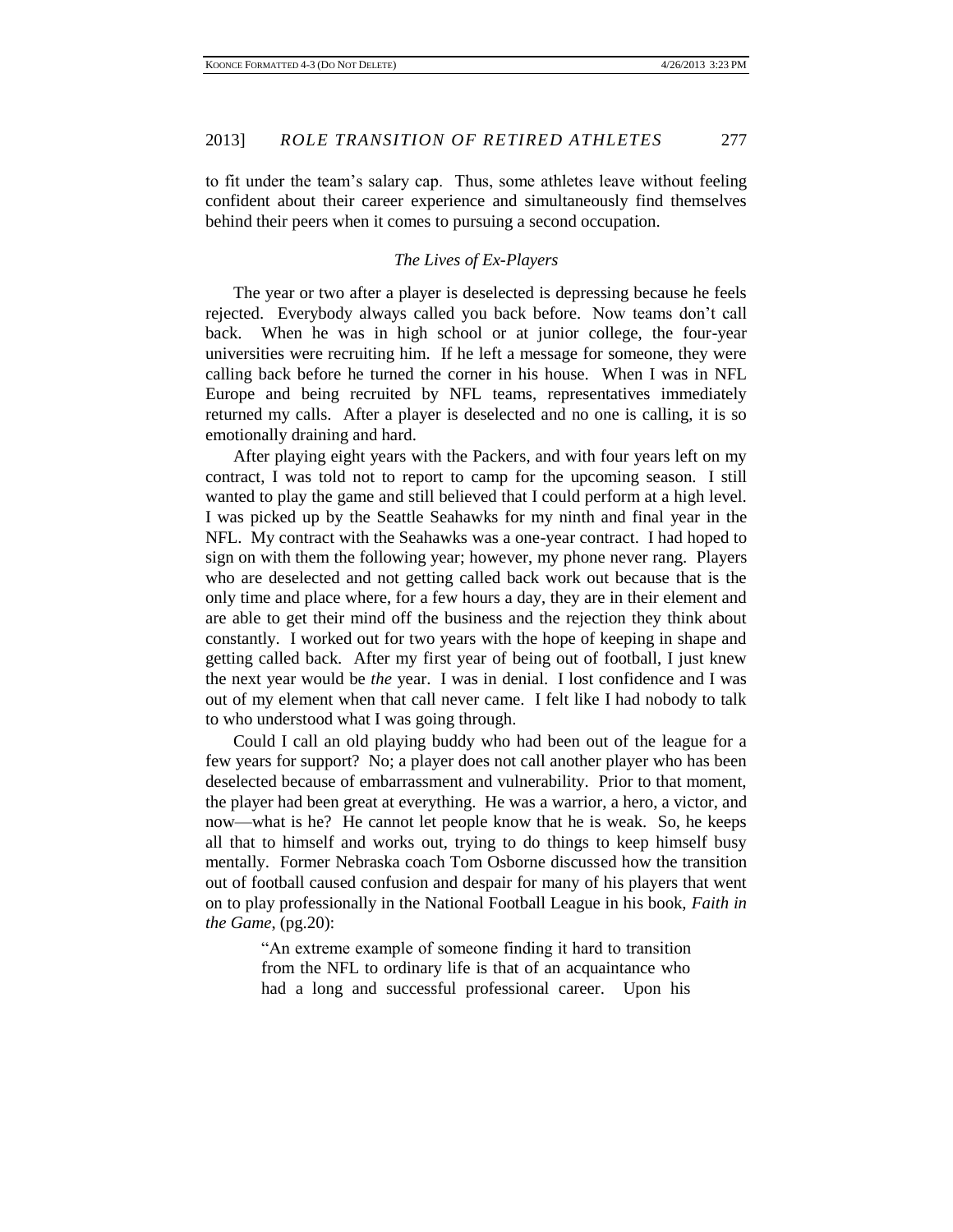retirement from the NFL, he had a difficult time finding a place in the business world. Each morning he would leave his home in a business suit with his briefcase, and each evening he would return, giving every appearance to his family that things were going well. However, he was actually sitting all day long in a parked car in despair over his inability to fit into the business community. He eventually took his own life and that of his wife as well."

Most retired guys who call me want to recapture the locker room and the good times. They want me to tell a joke. All guys miss the camaraderie. Yes, they miss the money, but some guys made a lot and they had a lot saved. Some guys even miss the practices. Their lives after football leave them fending for their own welfare.

For example, Thurman Simmons has been out of the league for nine years, and last year, he opened a restaurant; before that, he did real estate, but it took eight years to find his passion and that next job. James Foye has been done playing for about ten years, and his dealership just closed. He did not go to business school. It is one thing to take a business loss when you are playing because you have significant income to make it up; it is a totally different thing when you are not playing. When you leave the NFL, you are basically on your own. No one follows up with you. Guys get involved in high school coaching and announcing. They do not have anywhere to go or anything to do because there is no transition program upon exit. If, however, a player has someone he trusts, that person can tell him he has to move on. Then he can start that transition to being a gainfully employed coach or going to school to get those skill sets needed for another career. In the latter case, the NFL does provide a continuing education fund, which provides up to \$10,000 a year per player. But the player needs someone to push him forward, beyond the depression.

#### *What Does the NFL Do?*

Conducting the Player Development Program

The NFL has been working to better prepare players for life outside of the NFL through the league's Player Development Program. I had the opportunity to be employed by the NFL as the Green Bay Packers director of the Player Development Program. In that role, I was trained by the NFL along with directors from other teams in the league.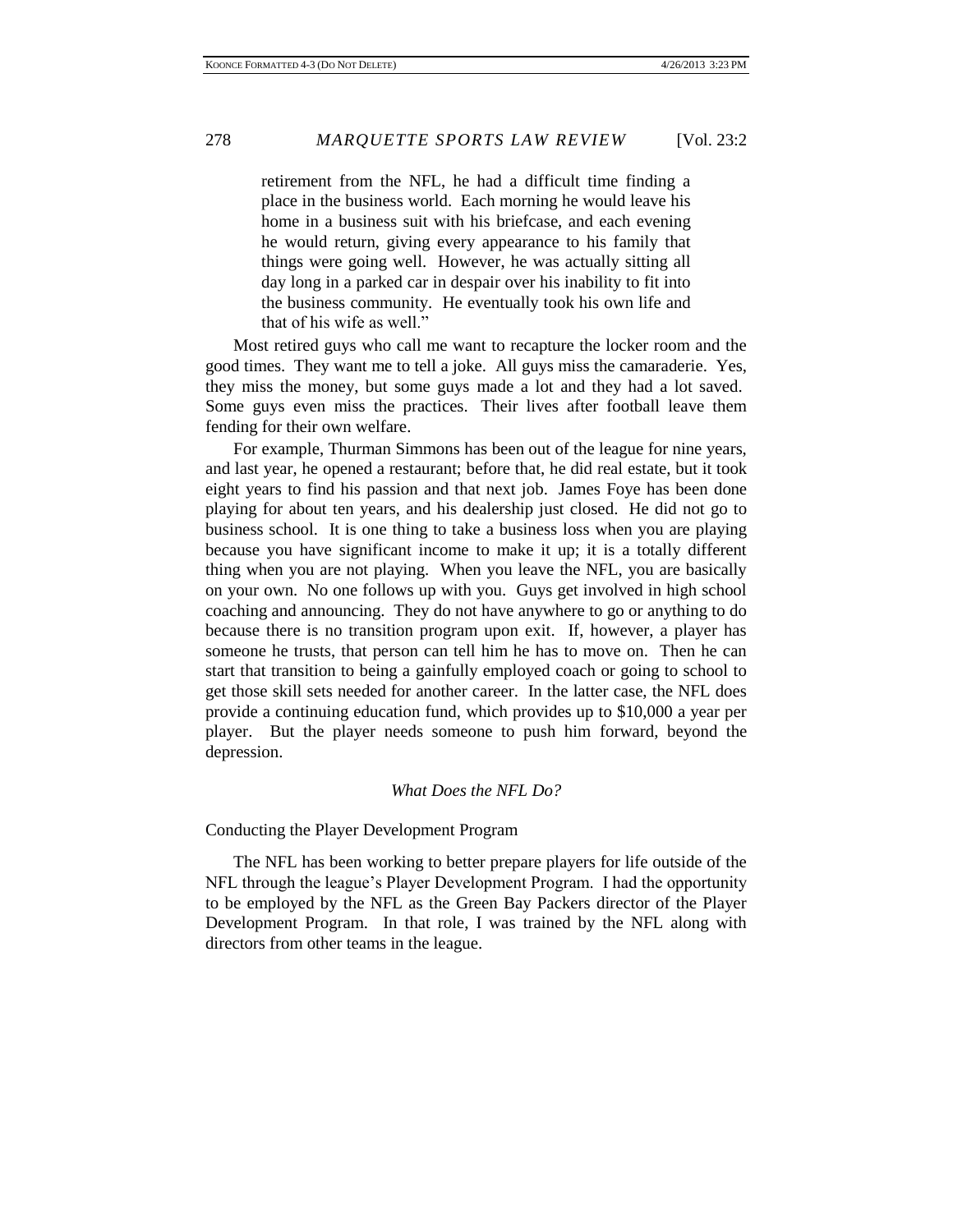As a director, I provided assistance through four initiatives:

(1) Career Internship/Professional Development Program

The goals of this program are to help players identify their personality types, traits and respective skill sets related to post- playing career options. The program is also designed to help players develop their written and verbal communication in creating resumes and learning how to network. Additionally, through internships, informational interviews and job shadowing opportunities, the program helps players become accustomed to the requirements of the job market as it exists outside of professional football.

#### (2) Financial Education Program

This program includes opportunities for players to apply for scholarships to attend prestigious programs at Harvard Business School, The Wharton School of Business, The Kellogg School of Management, and The Stanford Graduate School of Business. In 2007, 100 players across the league participated in this program. Of that group, 95 were current players and five were retired.

#### (3) Continuing Education Program

The intent of this program is to increase the league's degree completion rate by providing opportunities, advisors, tools and incentives to collegiate non-graduates who had pursued a professional football career. This program includes working with the NCAA and outside sources to evaluate what a player had accomplished while in school and what credits he needs to obtain his degree. The participation rate in continuing education programs is low by active players mainly because of the need to train year-round.

(4) Player Assistance Services

The goal of this program is to provide counseling services to players and their dependents, providing educational information about mental health issues and counseling to reduce the stigma related to seeking help. An annual life skills seminar is conducted, teaching players how to cope effectively with stress and reduce negative off-the-field conduct. Other topics discussed include dealing with friends and family, relationship difficulties, financial pressures, drugs and alcohol, and domestic violence.

#### Reporting Myths and Facts: Issues Surrounding Retirement

In 2006, a player exit survey (NFL, 2007) sent to 280 players was returned by only 36 showed. Results show that 69 percent of those players left the NFL without a job. In giving reasons for leaving the NFL, 33 percent were released; 28 percent left due to injury; 25 percent retired; and 14 percent left for other reasons. Making conclusions based upon these results, the NFL admitted the limitations of their sample size, but wanted to continue to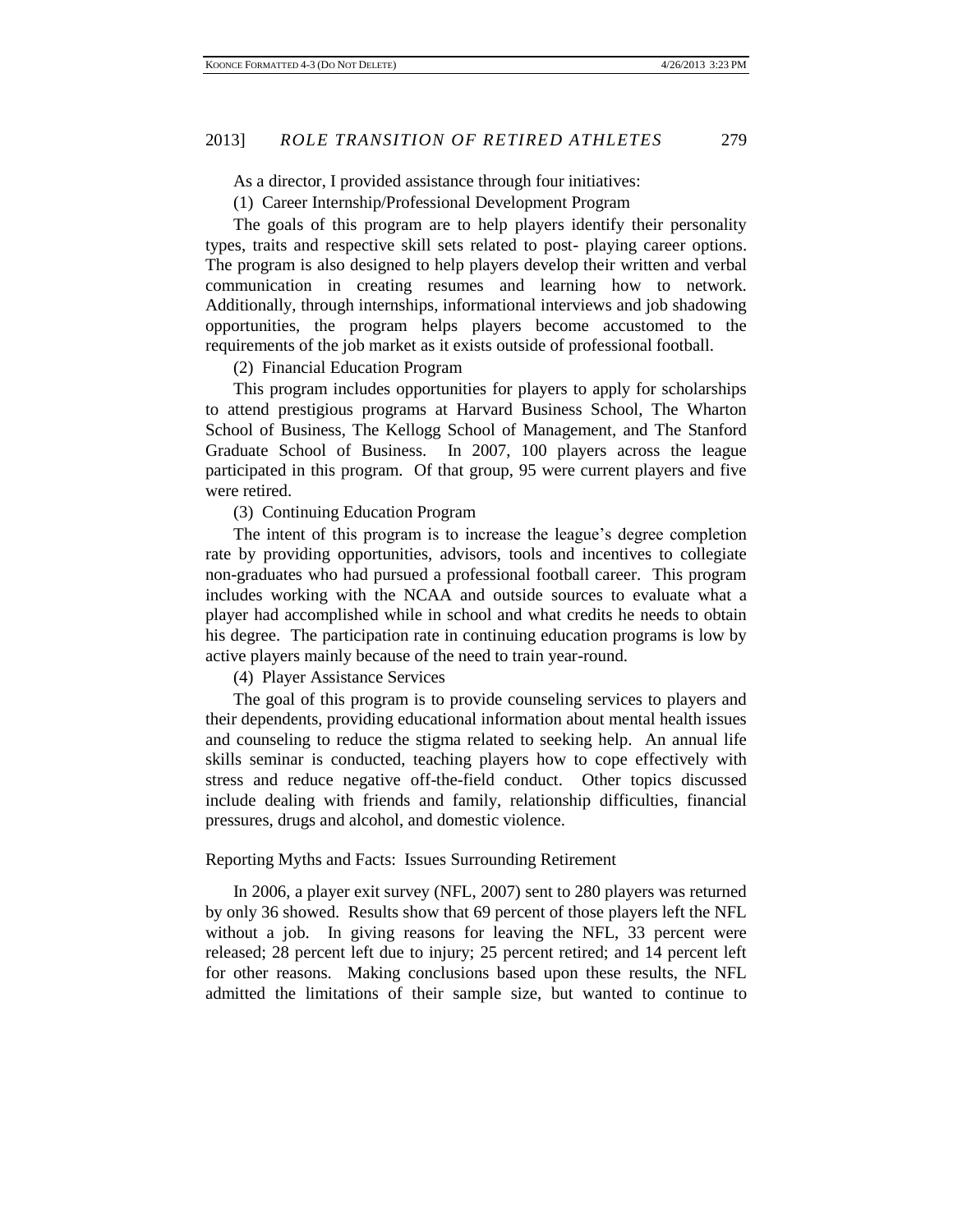improve upon the Player Development Program.

The NFL Player Engagement website presents a ticker of information including so-called myths and facts about being a player (NFL Player Engagement, 2012):

- MYTH: 78 percent of all NFL players are divorced, bankrupt or unemployed within two years after leaving the NFL.
- FACT: NFL retirees are more likely to be currently married than comparable men in the general population and are less likely to have never been married. The divorce rates for NFL retirees (ages 30 to 49) are comparably lower to the divorce rates for the same segment of the general population (20 percent versus 26 percent).
- FACT: Financial well-being—NFL retirees have higher income than men of similar ages in the general population. The number of retirees who indicated they were "depressed at the current time" is comparably lower than the same segment of the general population...."

These "facts" seem suspect because the NFL does not disclose the methodology used for collecting the data. The data presented to me while working for the NFL made me more than suspect that the league had a poor response record when it came to surveys. The results from my interviews differ significantly from the so-called facts. For example, my data is almost evenly split between those who remained married and those who got divorced. Two informants never married while nine remained married and ten got divorced. Based on my autoethnographic knowledge, I would put the divorce rate closer to 50 percent than 20 percent.

I also question the NFL's "facts" regarding retirees. NFL retirees need to meet certain criteria before they are eligible to be called a retiree and receive benefits; therefore, the so-called "facts" are misleading at best. Specifically, to receive retirement benefits from the NFL, one must be a vested player. To be vested, one must play a minimum of three to five credited seasons, depending on the decade in which he played. There are also stipulations for those who are disabled. A credited season is generally counted after a player has played or has been contracted to play for at least three games. Again, there are stipulations to this clause, but for generalization purposes in this study, I will work with three games and three seasons. Table 3 is recreated from the NFL retirement plan booklet and became effective August 2010 for retirement benefits commencing on and after June 1, 2006.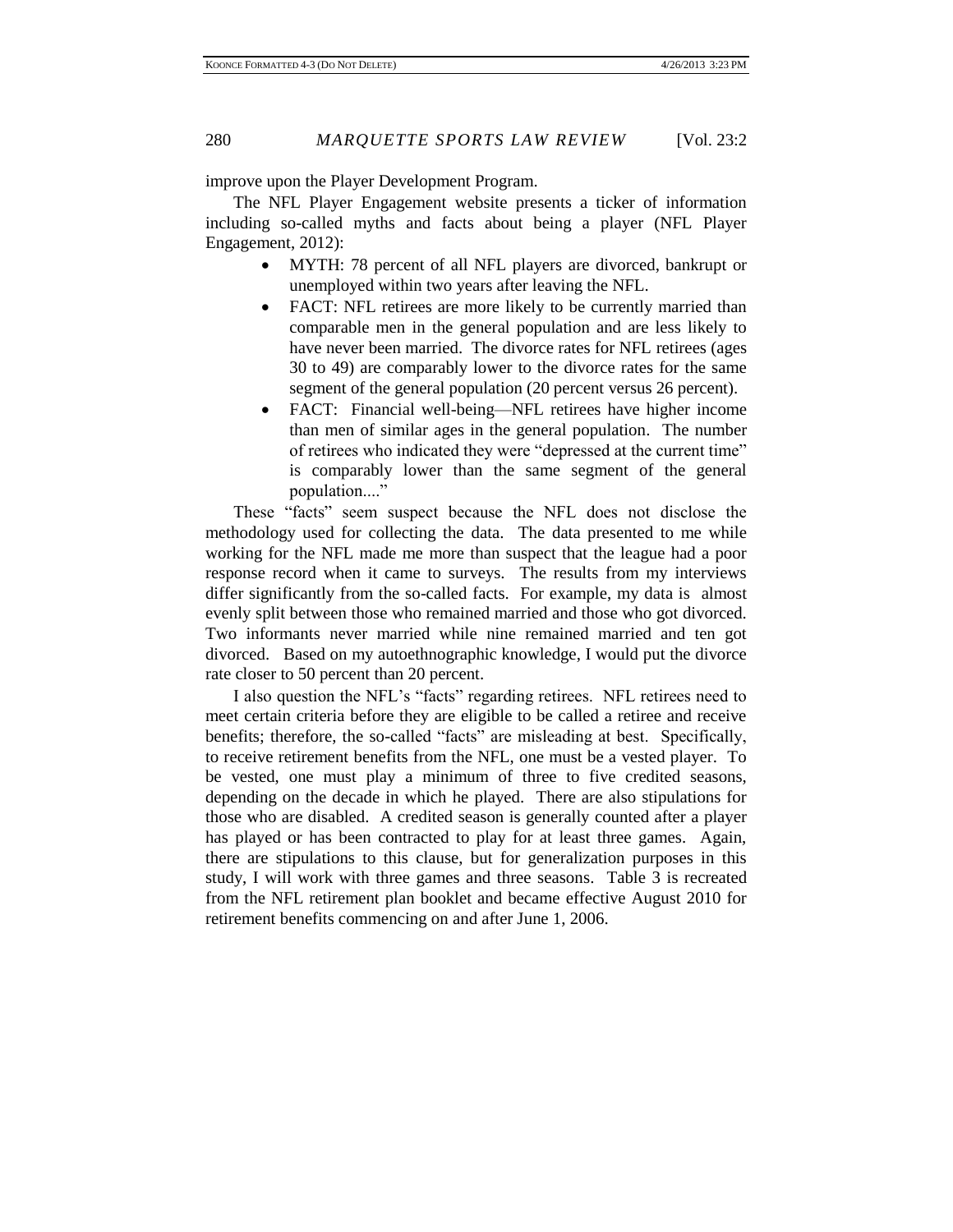| <b>Credited Season</b>                                 | <b>Benefit Credit</b> |
|--------------------------------------------------------|-----------------------|
| Before 1982                                            | \$250                 |
| 1982 through 1992                                      | \$255                 |
| 1993 through 1994                                      | \$265                 |
| 1995 through 1996                                      | \$315                 |
| 1997                                                   | \$365                 |
| 1998 through the Plan Year that begins prior to the    |                       |
| expiration of the final league year (as defined in the |                       |
| <b>Collective Bargaining Agreement)</b>                |                       |

**Table 3: Recreated Table from NFL Retirement Plan Booklet**

Retirement benefits begin the first month after one's  $55<sup>th</sup>$  birthday; however if a player wants to declare himself "retired" at 45 years of age, the benefit credit amounts are actuarially reduced. The average NFL career is only 3.52 seasons.

> Example: If a player earns Credited Seasons for the nine years 1992 through 2000, his benefit credits add up to \$3,190  $($255 + $265 + $265 + $315 + $315 + $365 + $470 + $470 +$ \$470). When he reaches age 55, he will be eligible for a benefit of \$3,190 per month, payable for as long as he lives. Generally, if payment begins before or after his normal retirement date, this amount will be actuarially adjusted. If he elects an early retirement pension when reaching age 45 (this option is not available if he does not have a Credited Season prior to the 1993 Plan Year), his monthly benefit will be \$1,442. If he elects a deferred retirement pension and begins payments when reaching age 65, his monthly benefit will be \$8,355 (Bell, Rozelle, 2010).

The above is in addition to any eligible social security benefits and an annuity program that is market driven. While on average, the example makes the majority of players vested; the total dollar amount received per month during retirement sounds generous. The facts remain, however, that the average age of a player leaving the game is 28 and the average life expectancy for retired NFL players is 53 to 59 years. That leaves a player with almost 30 years between leaving the game and his ability to claim retirement benefits. If he lives to the average age of 57 for a retired player, he will only receive those benefits for a couple of years.

On average, players have a 30-year income gap to cover between their NFL career ending and being eligible for retirement benefits. Most players are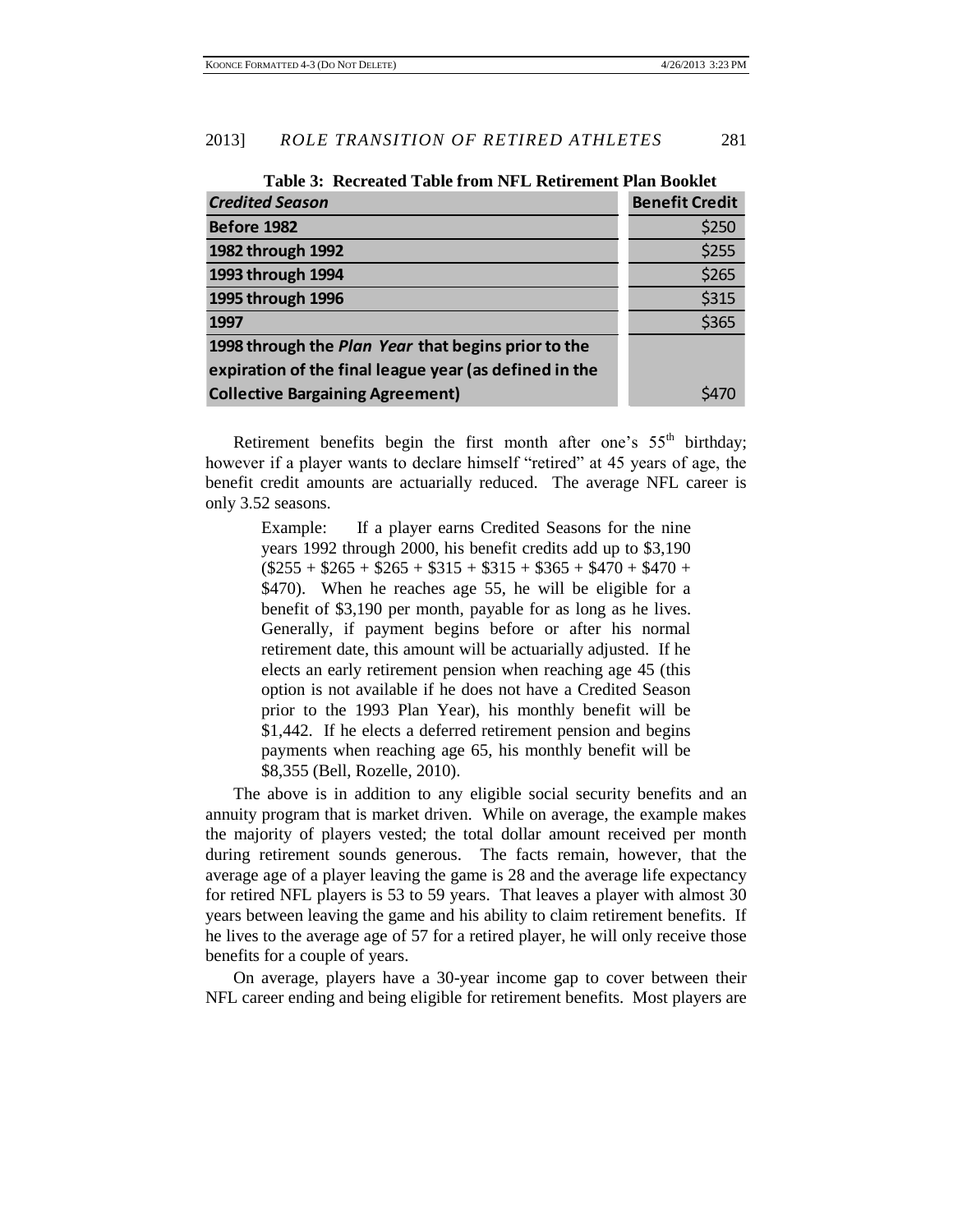so role engulfed that they are not considering those 30 years when they are active in the sport. Many have extensive injuries and their bodies need to heal before they will be able to even begin to consider what they will pursue in their post-NFL life. For others, they have injuries that never heal, and their health insurance coverage runs out long before their bodies are in a condition to take on another career. In one case, injuries ruined a second career.

For example, Reggie Williams, a former Cincinnati Bengal and Dartmouth College graduate, played in the league for 14 years. After his retirement, he became an executive at Disney. Due to extensive injuries caused during his playing years, he had his knees operated on 17 times, which included having both knees replaced. Complications with bone infections had doctors thinking they may have to amputate his right leg, but they were able to avoid that. Nevertheless, he had to quit his job at Disney at the age of 53 because of the pain in his legs and will have to take antibiotics for the rest of his life. He was successful both on and off the field, but his injuries now have him rehabbing the right side of his body for three hours a day. He estimates that his medical expenses are around \$500,000. Most of those expenses were covered with the insurance he carried at Disney, but he still had extensive out of pocket expenses. He applied for NFL disability benefits but was notified that he was not eligible. (retiredplayers.org, 2009)

Health insurance for vested players lasts for only five years after a player is out of the league. Retired players have a class-action lawsuit against the NFL Players Association because they did not have representation during the latest NFL lockout and negotiations with active players to have their issues such as health insurance addressed. Health insurance is critical because many players who leave the game, especially after having played for an extended length of time, have some kind of injury. Rarely does a player play for ten years without getting hurt, so when he leaves the NFL, he most likely has to do some physical maintenance or rehab on injuries. While many injuries may not qualify as disabilities, they are life-long health concerns that require medical treatment. If a retired player has not found a second career with health care benefits, that player will have serious financial concerns in addition to health problems. Current players in the league have negotiated a much better health insurance plan for themselves, but that plan does not help retired players. Present disability and permanent eligibility requirements reflect the following:

> "You are an active player or a vested inactive player; and you must not be receiving retirement benefits; and you have at least one credited season after 1958; and you are not vested based solely on special rules which are based on years in which an inactive player was employed in the league" (Bell,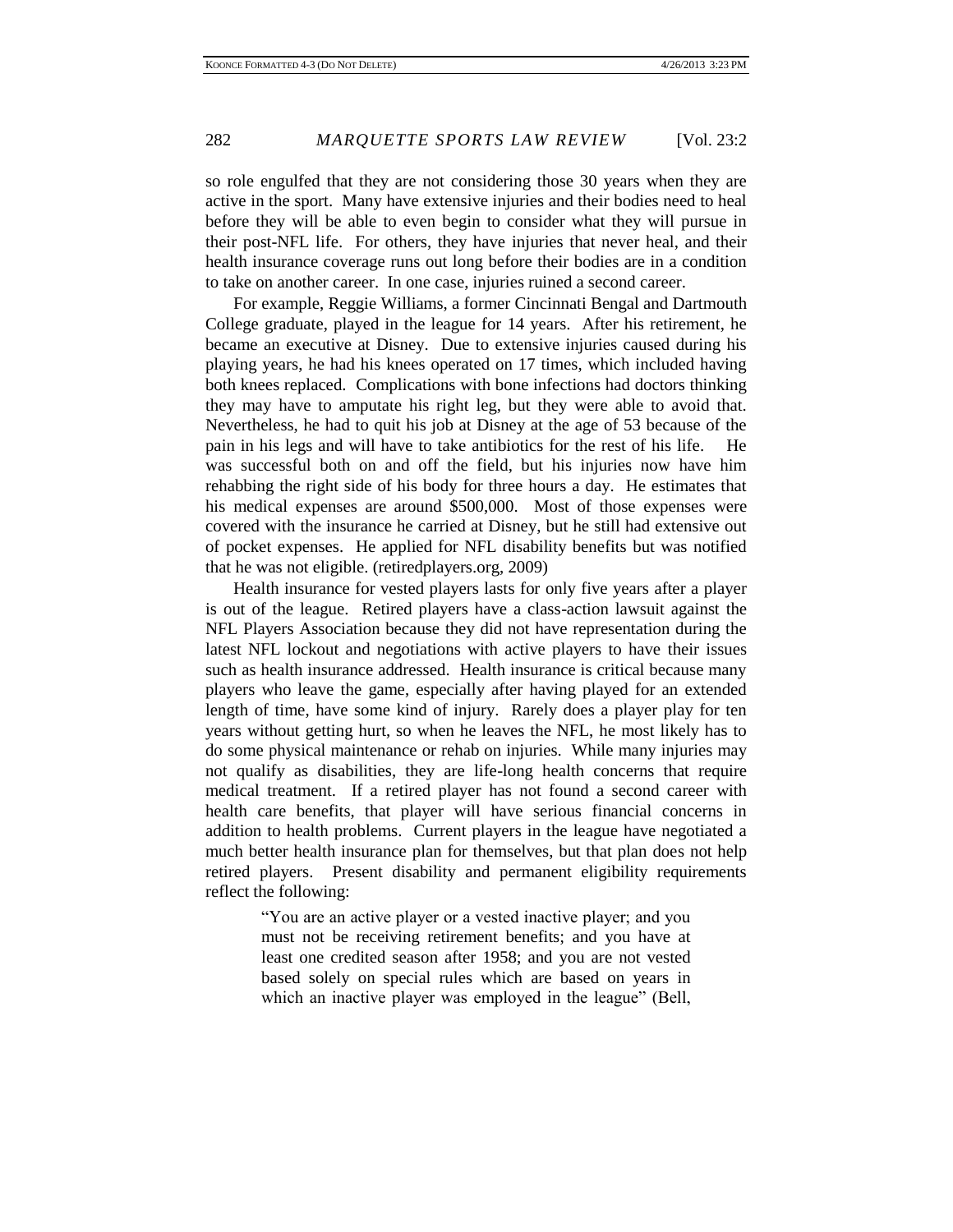#### Rozelle, 2010).

The disability plan benefits are so complex that the explanation of those benefits covers multiple pages in the retirement booklet while there is a separate booklet that outlines the supplemental disability plan. Due to the repeated concussions and health concerns of retired players related to head injuries, one of the clauses mentioned in the retirement booklet refers to the application process to obtain disability benefits. The plan includes the following:

> "If your application is approved, total and permanent disability benefits will generally be paid retroactive to the first day of the month that is two months prior to the date your completed application is received by the Plan Office. However, if your application was delayed due to mental incapacity, benefits may be paid retroactively up to 36 months before your application was received" (Bell, Rozelle, 2010).

Mental incapacity has come to the forefront of disputes that retired players have with the NFL. Even the most recent NFL contract has included many more safety guidelines designed to protect the players from concussions and other injuries. It limits their practice time in pads because pads give players an increased sense of invincibility—something players in the early decades did not have. The equipment used by those players, while top of the line at the time, did not provide the protection that today's highly engineered equipment does. With the protection that this new equipment provides, comes the ability to hit harder. Those hits, those blows are what end careers and cause permanent disabilities.

While the NFL closely tracks and treats injuries for current players, individuals who leave the game must journey through the complex world of health coverage and care on their own. The difficulty this causes for the retired or deselected player is evident in the number of support groups that have been established to aid players. These resources are all connected directly through the NFL offices and include the following:

- (1) NFL Player Care Foundation designed to assist vested players with health care and quality of life, life insurance, spine care, joint repair, assisted living, and prescription drug benefits.
- (2) NFL Alumni Dire Need Fund helps vested NFL players, coaches and their families with life necessities, such as mortgages, including second mortgages, car loans and rent.
- (3) The 88 Plan If a player has loss of memory, attention, speaking, coordination, problem-solving, or shows signs of dementia, he may qualify for the 88 Plan benefit.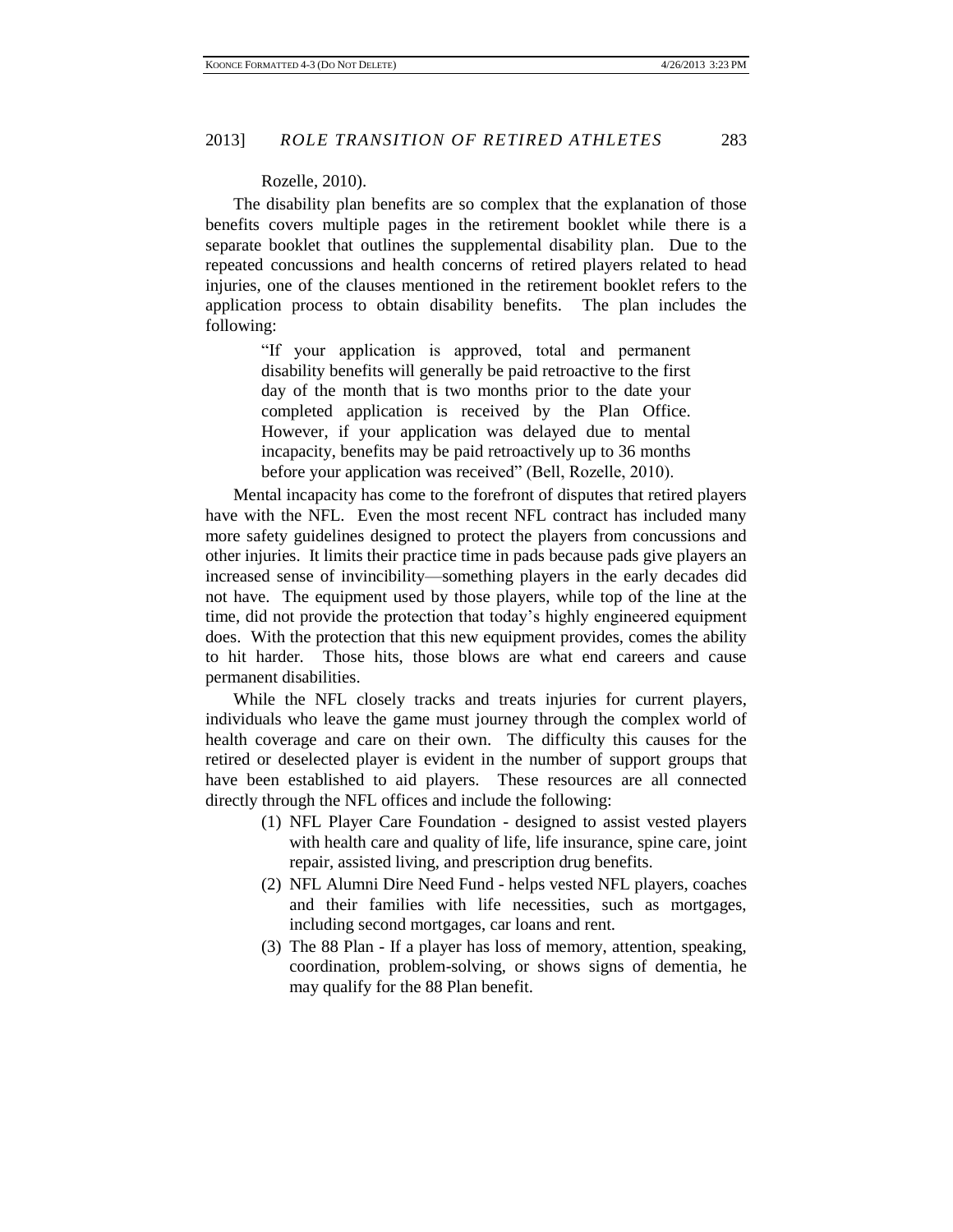- (4) Bert Bell/Pete Rozelle NFL Player Retirement Plan provides eligible NFL players with pension and disability benefits and offers survivor benefits for their family.
- (5) Gene Upshaw Player Assistance Fund provides financial assistance to former professional and amateur players and their families in times of crisis (all of preceding: gridirongreats.org).

The Gridiron Greats Foundation site lists approximately 75 players who have helped out financially with the Gridiron Greats Assistance Fund (GGAF) and explains the personal reason behind the need of each player. Additionally there is the NFLPA, which has representation from retired players, the NFL retired players' organization, a web group called Fourth and Goal Unites, and another called simply Retired Players.org.

The Retired Players Department is a division of the NFLPA. It attempts to bring retired players together each year at an annual conference. The group's website indicates that of the 13,000 current NFL retirees, less than 175 attended the annual conference in Puerto Rico in 2008. Membership in the group's local chapters is reportedly declining as well.

## *Players after the NFL*

While the range of occupations of retired NFL players is varied, a good number of them continue on in the sport in either a media-related role, coaching role, or some other organizational role that allows them to continue to be a part of the game they have dreamed of and prepared for all their lives. Many players have such extensive health issues that it is too hard for them to work. They are permanently disabled.

Most players are deselected, but those that left the game on their own have many varying reasons as well. Harold Raspberry talked about the wear and tear on his body, and he felt that he did not have the burning desire in his belly anymore and just decided to walk away on his own terms. Martin Willis retired around 1998, but he planned for his exit from the game many years before, working during the off season or working for CBS during the playoffs working to transition into television/radio. He is still doing radio and television. In Seattle he was a bright light. He went to Private University and played in the NFL for 15 to 16 years. Now he does radio play-by-play for the Raleigh Durham Mud Cats.

Stanley Davis was at the end of a successful career with the Dragons and the Knights when the WWF approached him and he decided to retire from football and go into professional wrestling. None of the players at the top of their game said they were leaving, except for Barry Sanders. Those that retired on their own knew that call was coming, but they decided to retire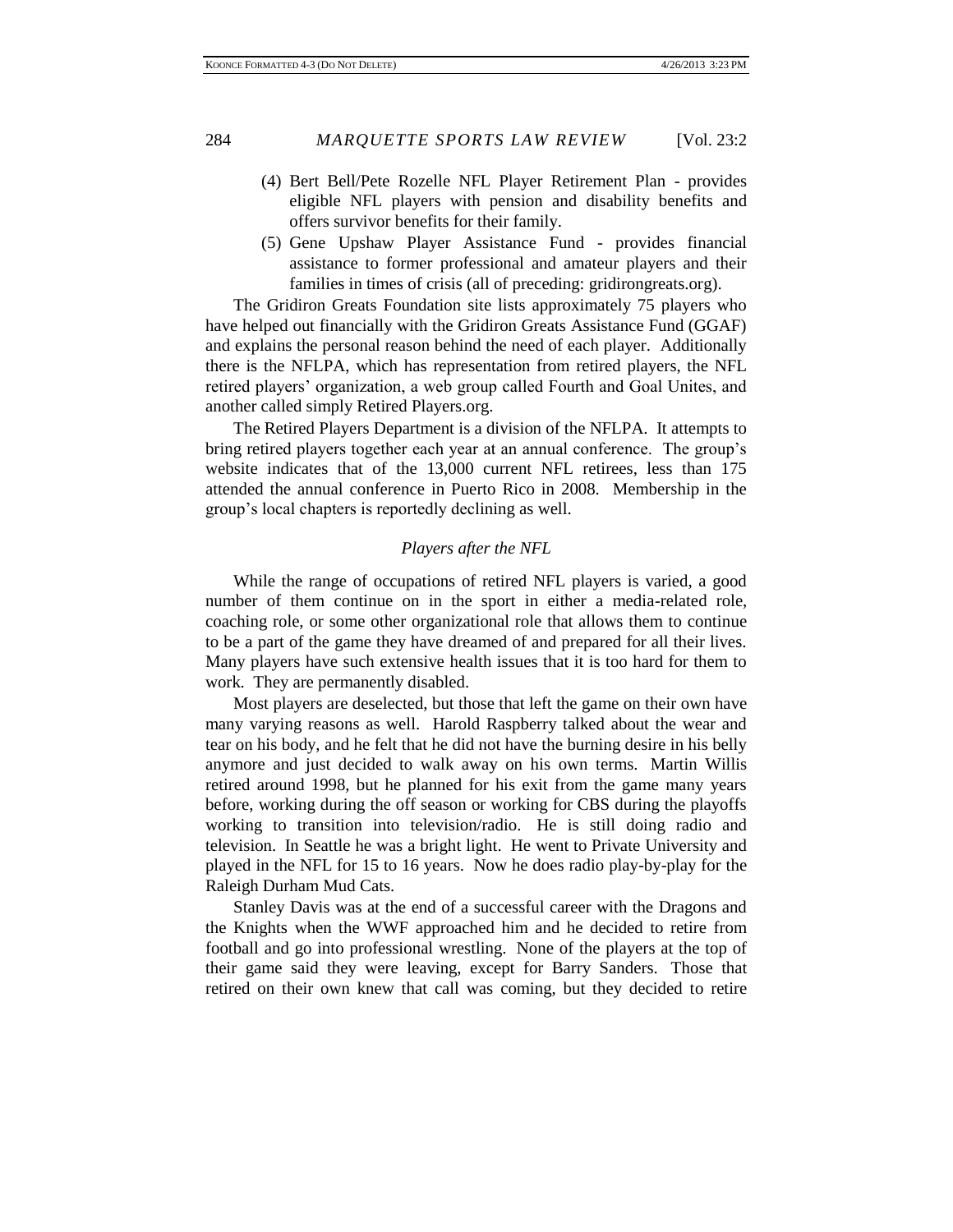before the organization could tell them. They wanted to beat the organization to the punch by getting out first on their own.

Barry Sanders was in his prime, at the top of his game, and he had records within his grasp that he could have shattered. With regard to Barry, Walter Frank states:

"All he had to do was play one more year and he had about four years left in him, but he said you know what, my goal coming into the league was to win a championship. I've been here 12 years and I don't see it on the horizon and I've done all I can do as a player, so I'm stepping away. People were shocked and tried to convince him to come back; even the organization tried to dangle that he would be the all-time leading rusher. He said the records didn't mean anything to him because he wanted to win a championship and he retired. The money, the fame and the records meant nothing to him. He was probably the highest paid running back in the league at that time. Now he just watches his son who is a senior in high school. He is very involved with his son's career as far as going to see him practice and going to his games. He's been out about 12 to 13 years. He was one of the youngest guys to be inducted to the Hall of Fame. He was 35 years old. You have to be retired at least five years before you can go into it. Barry wasn't a flashy player who was role engulfed. He saved all of his money. He didn't have a lot of kids. He never went out. He didn't do anything to get himself in the press. You never heard about him going to restaurants. He would score and flip the ball back to the referee. He would just fit in like he was one of the guys, but he was the Detroit franchise. He was very shy. He didn't talk on the field. He'd tap the top of your helmet and give you a thumbs up. He was frustrated that there wasn't any movement toward a championship as a team. He wasn't a free agent; he had four years left on his six year contract. He decided to just retire."

The data collected in my interviews indicates the plausibility of the increase in involuntary exits and negative transitions as time passes and that it will most likely get worse. I believe, as the decades pass and the popularity of the sport increases along with the salaries of the players, they are more willing to keep playing the game, even when their bodies no longer have what it takes to endure the sport.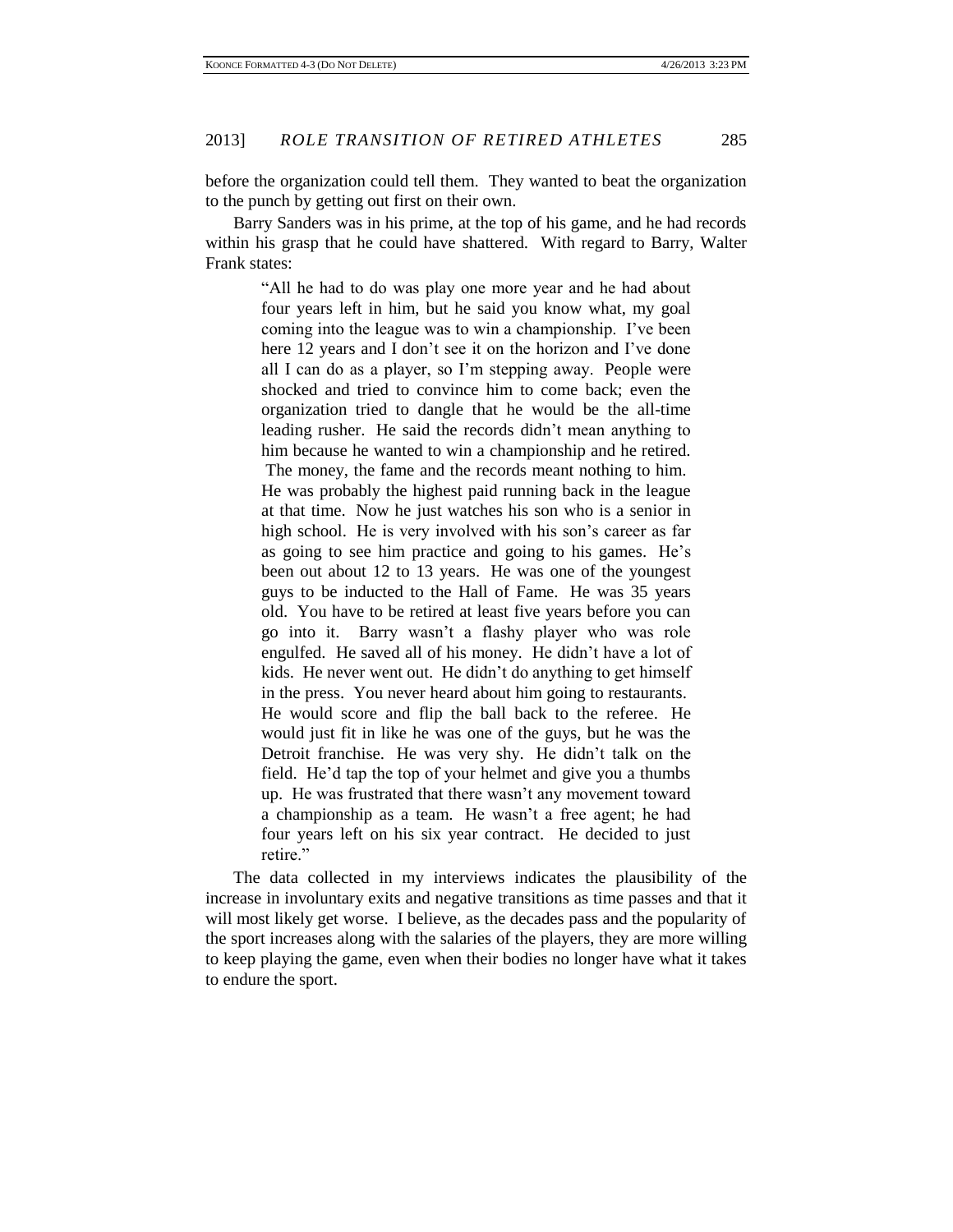Table 4 shows the trends in my sample, illustrating the number of negative and positive transitions compared to the number of voluntary and involuntary exits by decade.



**Table 4: Trends in Positive and Negative Transitions Compared with Voluntary and Involuntary Exits**

This data relates to the autoethnographic information that I have experienced in both my playing and post-playing days. I have met so many retired players who still have negative feelings about their transition or are still in the process of a negative transition. As Walter Frank explains:

> "It's commonplace for the guys to discuss how hard it is to be a retired player. The spark is missing from their eyes. Their drive is missing. These guys do not want to fill out a survey that tells someone they are in a bad place. They do not want to go to a conference to tell anyone they have not been able to find a career that they love like they loved football. They do not want to be asked questions about how they are doing or what they are doing. It is just too uncomfortable for them, like salt in a wound."

From a personal standpoint, I believe it takes so much to play the game of football because it takes so much to prepare your body. It is truly a process. I don't care how much talent you have; it is still a process to make it to the NFL, and the more work you put in, the harder it is to surrender your love of the game when it is over. So, all that being said, to be good you have to be all in, and that comes with a cost because you have to forget everything else. You must sacrifice your social life. Some players sacrifice their academics to be the best. As you are making these sacrifices, you are shedding roles, all of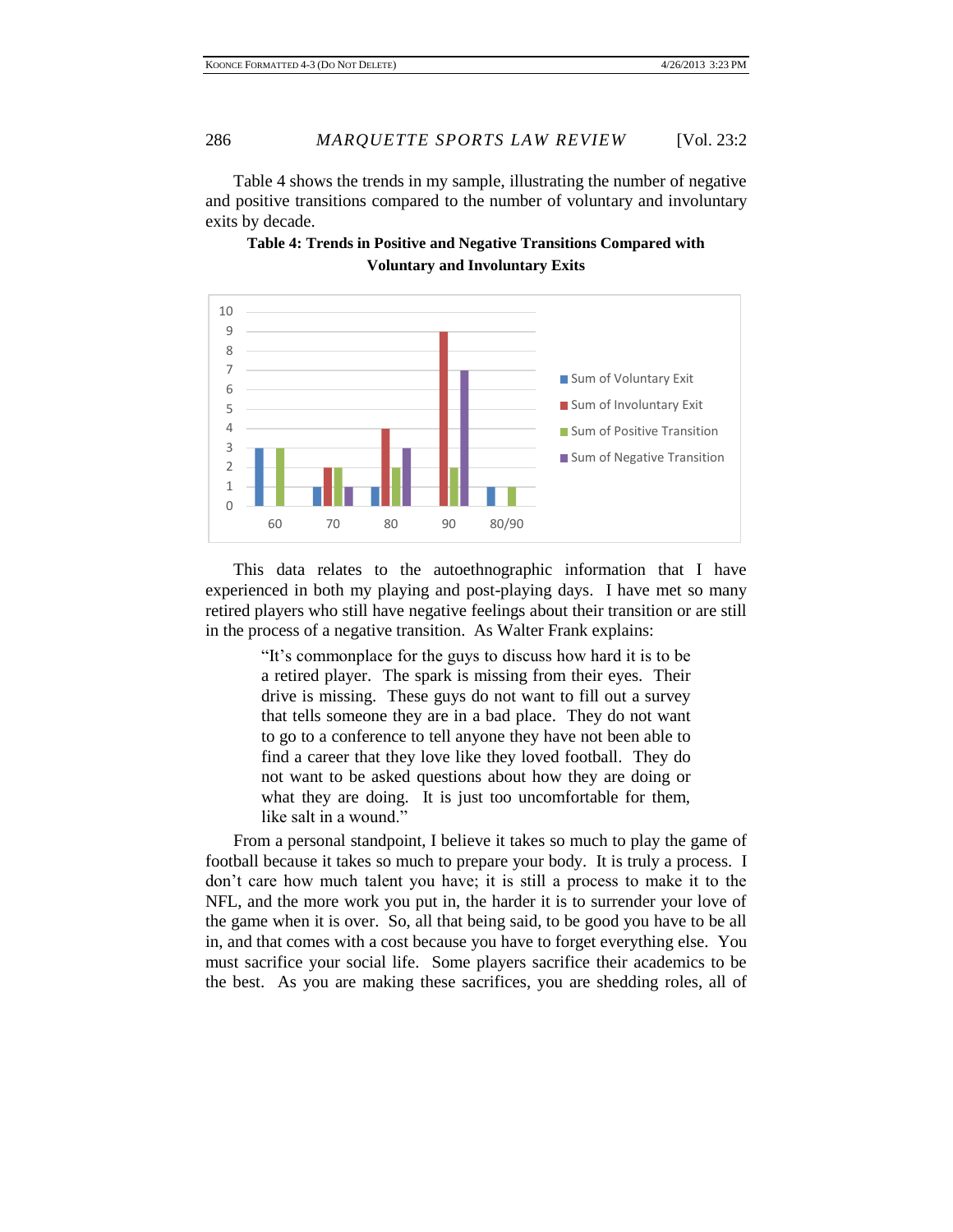them, except the football one. That football player role expands.

We have seen only a little more than a handful of NFL players play another professional sport while playing in the NFL. Only one played another professional sport and then went to football. Tom Brown played multiple sports in college and went on to play two years of minor league baseball in 1963-1964. He did not have very good batting averages in baseball though. He was signed by the Green Bay Packers in 1964 and played for them through 1968. Most of the others had been multisport players in college, and some played minor or major league baseball, including Deion Sanders, Bo Jackson, Jim Thorpe, Drew Henson and Brian Jordan. Bo Jackson was an All-Star in baseball. I don't think either Deion or Brian Jordan was an All-Star, but Brian Jordan quit football to play baseball, receiving a signing bonus to quit football. Multiple professional sport players are rare, but even more interesting is that there is only one player that moved from a different "primary" sport to the NFL and that was decades ago. That just shows how difficult it is to play football on the professional level and how engulfed you have to be, because if players could, they would be playing some games on Sundays.

While in my role of Director of Player Development, I never got in touch with guys who were cut. My responsibility and the responsibility of others in my role across the NFL was to help new guys transition into the team and trying to get all the players to start thinking about what they want to do after they are done. So players that were deselected became depressed because something they trained for since they were eight years old was taken away. At the age of 27, they are out of their element and out of confidence. These guys used to be the most confident people in our society and then their confidence was shattered. They still have a name in their community and have been around people with significant wealth and influence, but they did not take advantage of those relationships. They were in rooms with decisions makers, trustees and top business men in their city, but they did not know how to leverage those connections to their benefit when their playing days were over. Role engulfment is the reason. They were so focused on self and sport that they did not understand what it would mean to meet someone such as William Tipton. They could have built a relationship by asking William if they could come to his sales team's meeting and make a presentation about pursuing goals. It would not have been difficult either. The player could just talk about the Knights and tell behind-the-scenes football stories and how they prepared for games, free of charge. Building those types of relationships and capitalizing on a player's fame can give them access to board rooms and opportunities to have conversations with company decision makers, opportunities that are not really brought to the attention of the players. Being in that environment may help a player find a part of that business he may like.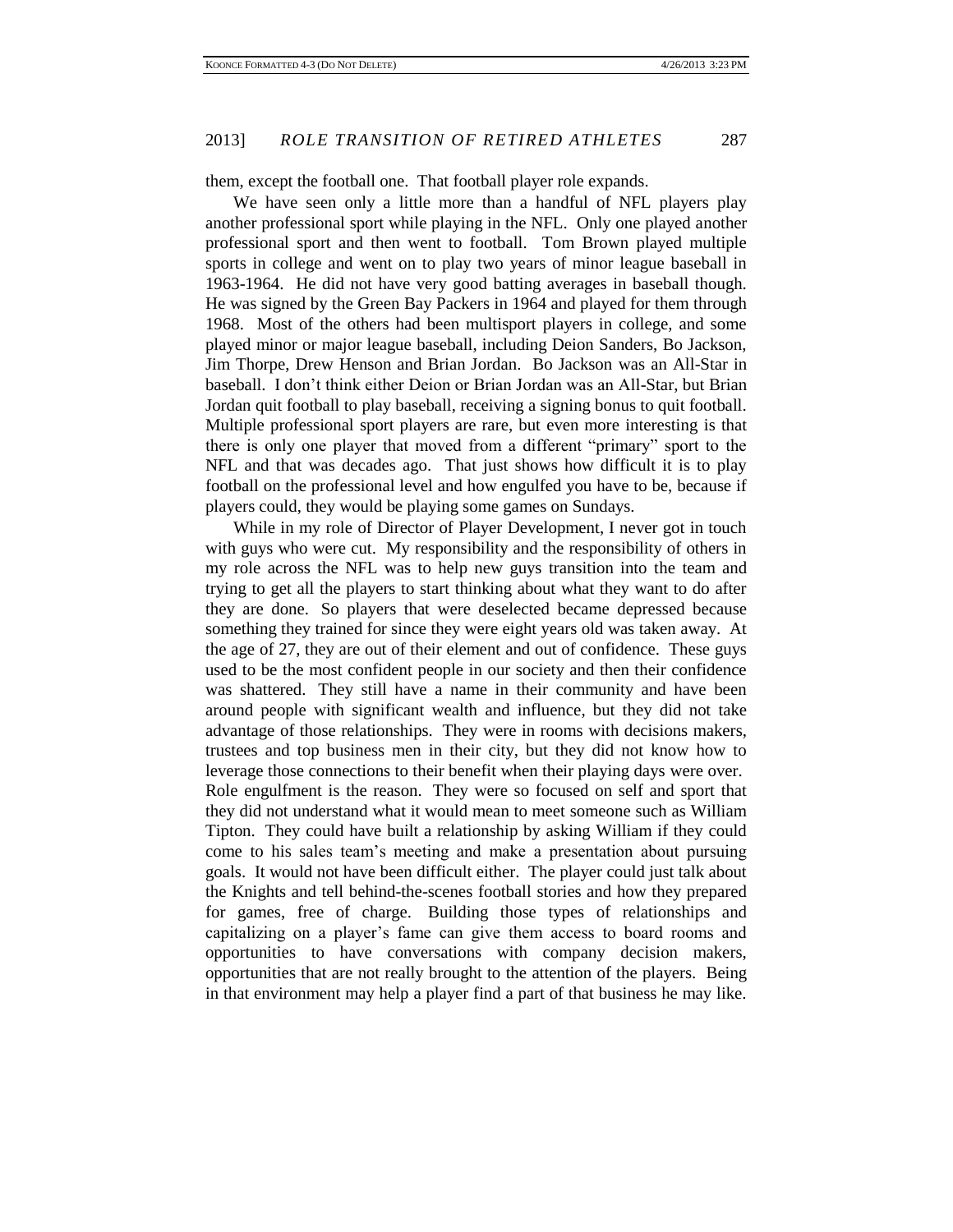Perhaps it is sales or accounting or the manufacturing or operations, and that player may say, "You know what? I'd like to do this when I'm done." If that is the case, the player already has an inside relationship with the CEO or COO and the individuals who run the company.

### *Results of Role Engulfment and Diversification*

Players who diversify their interests and social circles by getting an education and maintaining a variety of relationships fare better than those that remain engulfed and dependent only on football culture. Those who stay connected to enterprises outside the professional football field have some impressive stories. In this study, you'll read about players who decided to attend graduate schools, successfully invested in the stock market or in real estate, and decided to become coaches and physical therapists. They understood that thinking of themselves primarily as football players could be detrimental to them later in life, and they made plans for their transitions out while they were playing and some even before. They experienced as much pressure as any other player to not spend all their time thinking about retirement, but they resolved their role conflict in favor of becoming more well-rounded individuals.

Ben Michaels wasn't role engulfed. He was a left tackle, graduating from West Coast University in 1997. In high school, he lettered in football three times. He was a First-Team, All-American defensive tackle and the Western League Champion in discus. He was named one of San Antonio's 100 alltime greatest players. In college, he was moved to the offensive line and was First-Team All-Conference and a Second-Team, All-American offensive tackle. I think everybody thought he really did not care about football. Calvin Sanders played professionally with Ben and says:

> "He was just good in college, and when he got to the pros, he was like this is ok but if I'm not playing I won't lose any sleep. He was always in the locker room reading books and newspapers. Kind of to himself, he had a couple of knee injuries that other guys would have played through, and the Packers cut him after a couple years. After he was released, he went to medical school and he is a medical doctor."

Ben, unlike most players, wasn't really engulfed or dependent on sport. To be accomplished, all of them risked being engulfed and had to dedicate time to their career. They were passionate about it. Danny Godette, for example, was smart and a good family man. A back-up player, he was always trying to coach guys up. He loved it. I never heard anyone in the locker room say, "I'm not studying this. Just give me the money."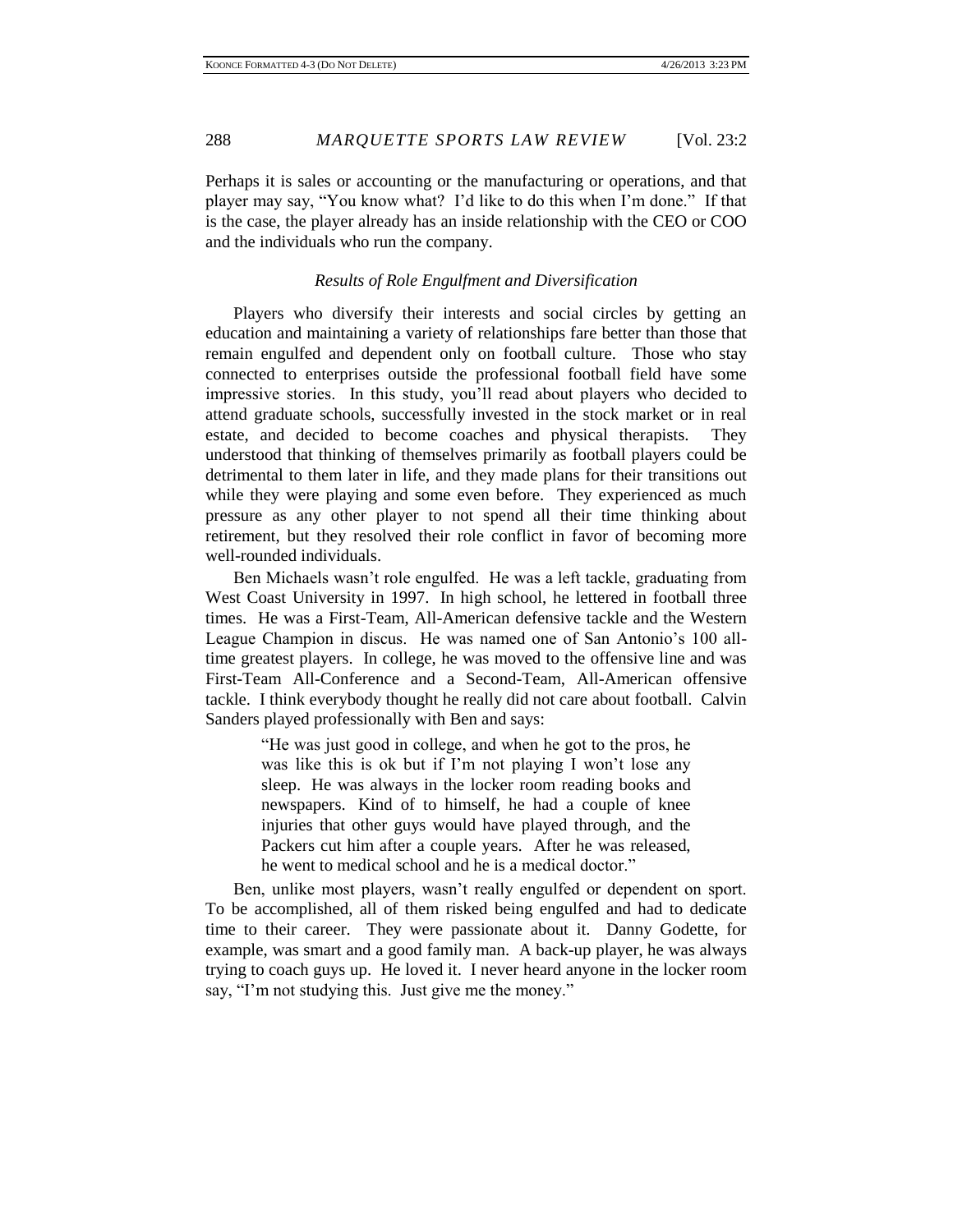The results of the extreme dedication to sport at the cost of working on other aspects of one's identity can really be seen during the transition period. Players that did not plan ahead and gave in to the pressures of a sport that demanded too much from them suffered because they often did not finish attaining their college degrees. Their lack of educational preparedness made them often feel insecure about entering new social circles and finding certain jobs without work experience. They rarely saved money that would have afforded them the time to comfortably move on, and since many of them had injuries that required costly treatments and medications, they needed quite a bit of time and money. They suffered psychologically too as many continued to seek the highs of playing football, feeling that no other career would provide the same thrill.

NFL fame does not get players much when their football career is over, at least not the same levels as when they were in the league. Because of their former status, some can still leverage their playing career into job opportunities and education and access to influential people. But they are at a disadvantage. If a player plays ten years, he's roughly 32 years old and needs to find a new line of work. He has to compete with people that have been in the job market for more than ten years, peers who have done internships, gone to graduate school and have gone on countless interviews. While a player got plenty of reps running plays on the practice field, his former classmates also got reps, but in a different genre. Competing with them put the NFL player behind big time.

Many players are not ready mentally for the transition because they are depressed about the way their playing days ended. The majority did not leave on their own terms. It is rare when a player retires voluntarily, and most were bitter about leaving. They had been the best of the best from Pop Warner all the way through middle school, high school and college. They had the "you need me to win" attitude, and this fed into the glorified self. When playing at a high level, whether it is in a board room or in a stadium, 60 to 70 percent of the game is mental and now these players are trying to compete with former classmates in a mentally "impaired" state. As a result, many start selfmedicating which leads to addiction and deeper depression. But if they would just fall back on and lean on everything they learned to get to the elite level of playing in the National Football League, there is nothing they couldn't accomplish in corporate America. That journey to the NFL is like no other when it comes to preparation, mental toughness, physical strength, communication, perseverance, problem solving, memory recall, team building and leadership skills.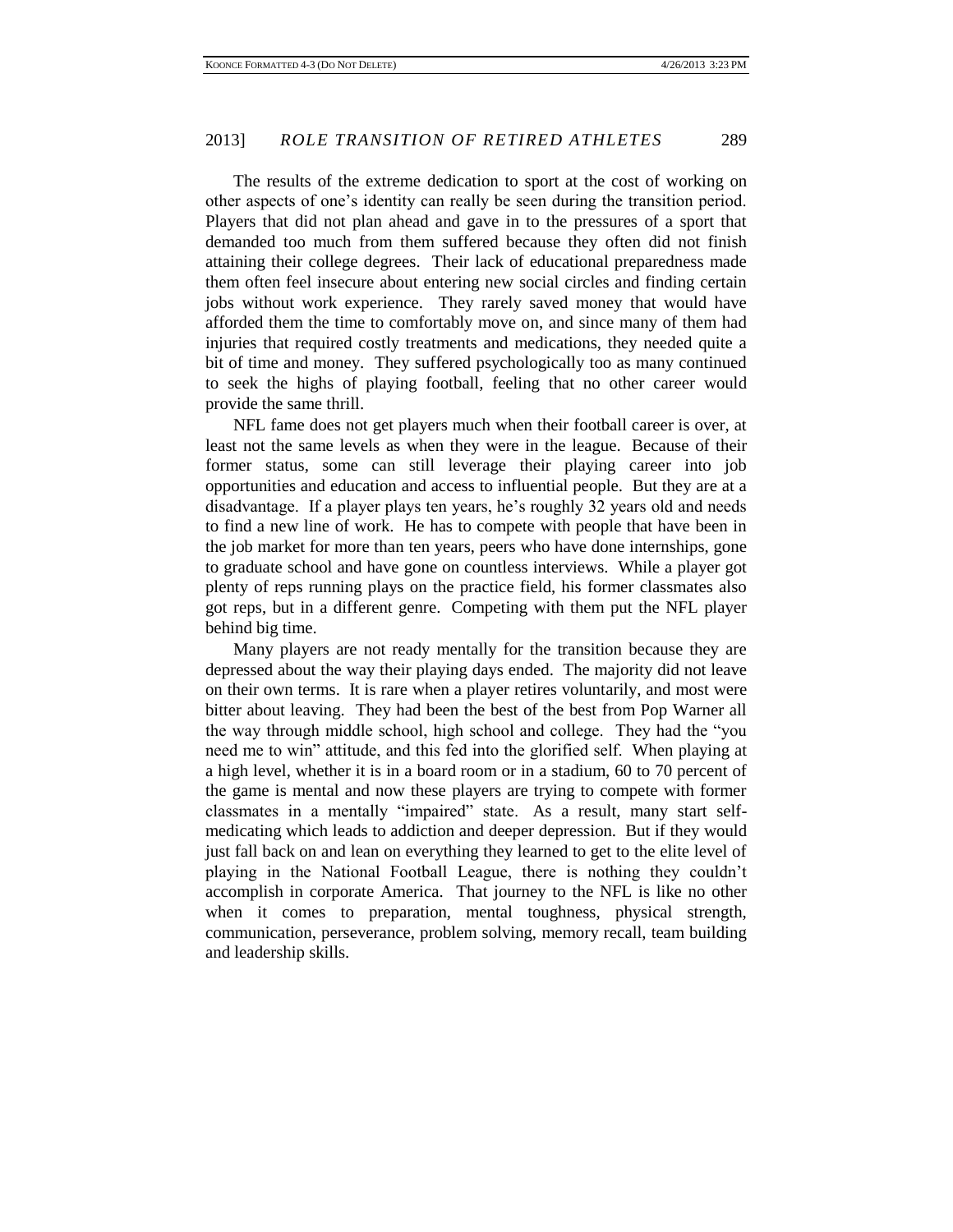#### CHAPTER 7: WHERE DID THE MONEY GO?

On June 2, 1992, I received my first paycheck from the Green Bay Packers for \$45,000. I was hesitant to spend the signing bonus because I was not guaranteed another check until after training camp. I put the check in the bank and waited. After six weeks of training camp, I made the 53-man roster. The first item on my list was to secure an apartment. When I filled out the application, I was denied. I was fortunate to have a teammate willing to cosign for my apartment. I did not have enough financial experiences to build my credit. In retrospect, this was time when I began to look to the veterans on the team for financial guidance. My family could not understand the magnitude of my financial responsibility, so I had to look to those around me to see how they were spending in their role as NFL football players.

Many players fall prey to the rampant spending that characterizes some of the professional football culture, regardless of their upbringing. I was no different. My first major purchase was a 1992 white Corvette with red interior for \$38,000.

Multiple informants told me how they regretted partying excessively and blowing massive amounts of money. One account was particularly striking. Brandon Gold comes from an upper-middle-class family. His father worked at a bank, and he still did not have the money managing skills to handle his finances. He played for 11 years and lost everything he earned. He spent his money on drugs, women and bad investments. Gold did not think about the long-term ramifications of his spending behaviors. When his career ended, he had not saved the money that he needed or wanted. He continually postponed saving and just kept thinking that he would do it next year. So, at the end of his professional football career, he had nothing. He did not have a college degree to fall back on. He attended Private Academy, but he never got his degree. This made securing a job very difficult. Gold had dreams of a job in law enforcement, but drugs and the physical pounding his body absorbed while playing football shattered those dreams. He is physically unable to do some of the things that are essential to pass the physical fitness test in this field. Instead of pursuing that career, he became a physical trainer and works for a gym in Myrtle Beach, South Carolina. He is married and has a daughter. Gold summarizes his situation as such:

> "It's a shame because I'm a good looking white male and I can't get a job because I don't have a college degree. Because everything is set up for me to be successful, but basically I haven't done my part and I felt like, 'I'm in the pros. I'm living the fast life, and this money will continue to roll in for the rest of my life.'"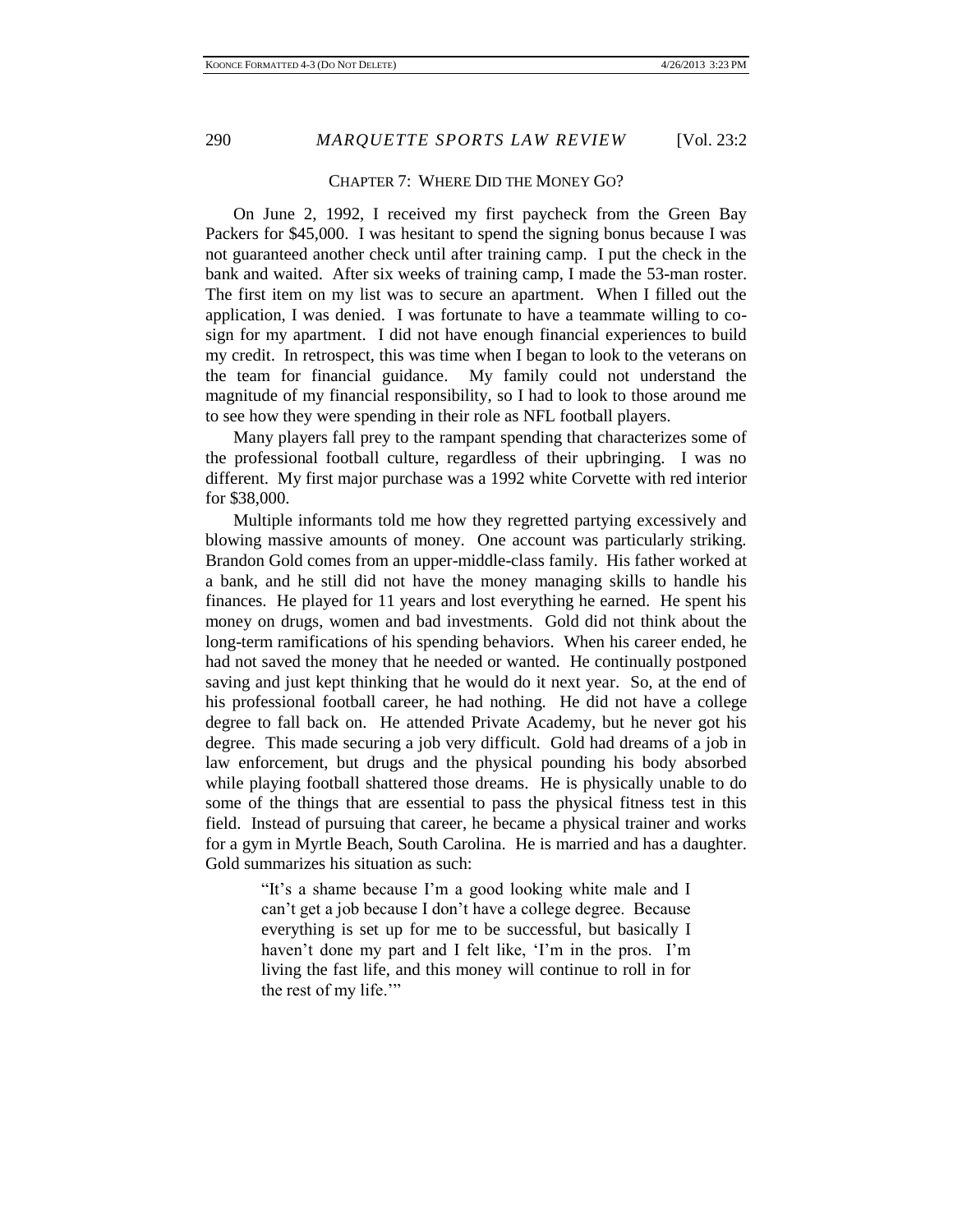Players who earn their degree, despite the pressures not to, and those who save some of their massive salaries tend to fare better during the exit from sport. Saving indicates an understanding that the football role must end at some point. Charles Nobles is a player that got his degree and saved his earnings. He received a degree in finance from Bayou State University in three-and-a-half years. Nobles took the financial planning he learned and used it to his benefit in his role as a professional football player. He played for 12 years with three different teams. The vehicles he drove were simple and basic. He wore generic clothes, not designer suits. He was not thrown by the flashiness of the other players. He began saving his money from the beginning. He did lose some of his money when he went through a divorce, but this did not deplete his savings. What is perhaps most impressive is that Nobles did not use his degree to get a job in corporate America. He used it to direct his personal finances. He understood the importance of paying off debts as quickly as possible. I see Charles about once a year at the Packer reunion and he is doing well. He is retired in Lake Charles, Louisiana. He maintains a healthy connection to the NFL and is one of the individuals who did not find the transition phase as difficult.

## *Spending While in the NFL*

Living the life of a professional athlete does come with legitimate expenses and extravagant spending. It is not uncommon for players to maintain multiple residences. A player obviously needs a place to stay during the season. The second residence is for the off-season. It is usually located in the player's hometown or in the area of their alma mater. Maintaining two homes does cost more and takes a toll on the bank account. This means two telephone bills, two cable bills, two electric bills, and two homes to furnish. The extravagant spending comes into play when you look at the size of the homes and the material goods within the home, like big-screen televisions, computers and artwork.

Players also spend extravagantly on automobiles. Three cars in a player's driveway is common. One is for the girlfriend or wife and two cars are for the player – a sports car and an SUV or Sedan. My most extravagant automobile purchases were a Mercedes and a Hummer.

Another interesting opportunity for players to spend extravagantly was for jewelry and apparel. Representatives were invited into the locker room periodically to address player needs and wants for personalized jewelry and apparel. Some players would spend \$250,000 on jewelry. Tailors would come in with clothing packages ranging from \$5,000 to \$25,000. These packages would contain suits, shirts and ties. The tailors would take orders in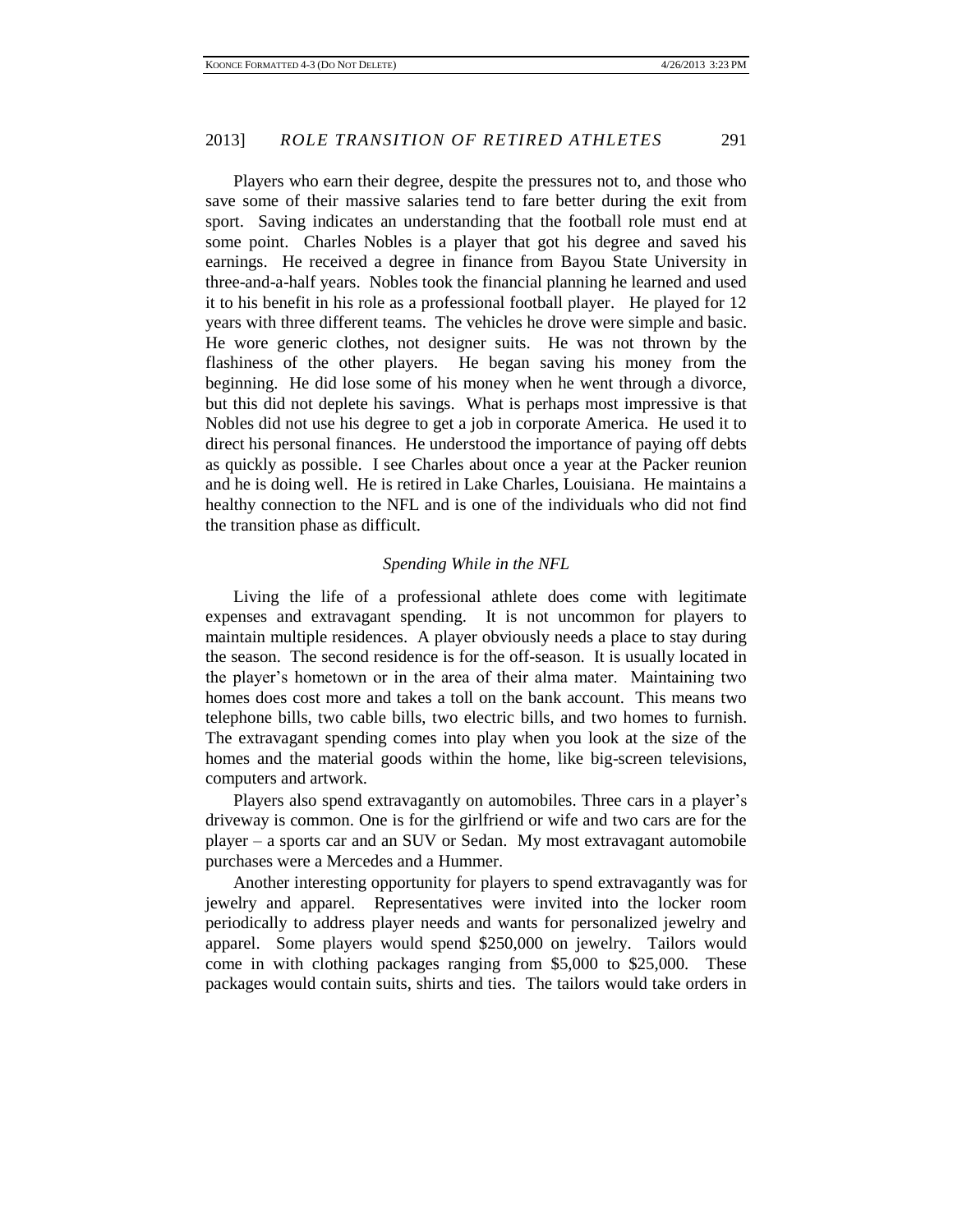the preseason and have the packages ready for the season.

A player's family is the source of additional expenses. Players often provide financial support for their family members and all the other people who helped support them in the long journey to becoming a professional athlete. If a player is married, providing support for his wife's family was not uncommon. Players would spend money for family members to attend games. In order to get them to the games, purchasing airline tickets and arranging for hotels was essential.

Child support is also a financial concern for many players. Legal obligations are based on a player's earnings, and obviously, the more children a player has out of wedlock, the more money he has to pay for child support.

Young players coming into the NFL are unaware of the financial expectations and responsibilities bestowed upon them. It is natural to look for guidance in a new and unfamiliar territory; unfortunately, many young players look to veterans who are engulfed with a flashy lifestyle. The players who are saving their money are more reserved and do not display the celebratory behaviors young players seek and, thus, often get overlooked when rookies are searching out mentors. This is unfortunate because they could be a tremendous asset to rookies, especially when it comes to managing finances.

Far too many players fall in the category of those who do not save while in the NFL. They spend their money keeping up the appearance of being a wellknown athlete. A player's trouble usually begins early in their career when they think they have achieved the "American Dream" after playing for a short time. Possessing money makes some players think what others perceive from a distance: that they will no longer have financial difficulty. This misperception encourages the mismanagement of money. Part of this pattern can be ascribed to the fact that many athletes enter the NFL without ever having been responsible for very much money. Tommy Jones describes putting most of his \$8,000 check right in his pocket. Spending was emphasized by those around him much more than saving was. Jones states:

> "I was an eighth-round draft pick, so I made \$118,000 my first year. I got \$25,000 to sign, but now you are talking about a youngster in Virginia making \$7,000 to 8,000 every few weeks, and I had never seen that much money before, and to me that was a lot."

Jones had never had his "own cash" before. Money was solely in the hands of his mother when he grew up. He became overly excited by the prospect of having his own money and of having no one to supervise his spending habits. Partaking in the party culture is not a matter of rebelling, just enjoying the lifestyle and celebrating the success. It is similar to a nine-year-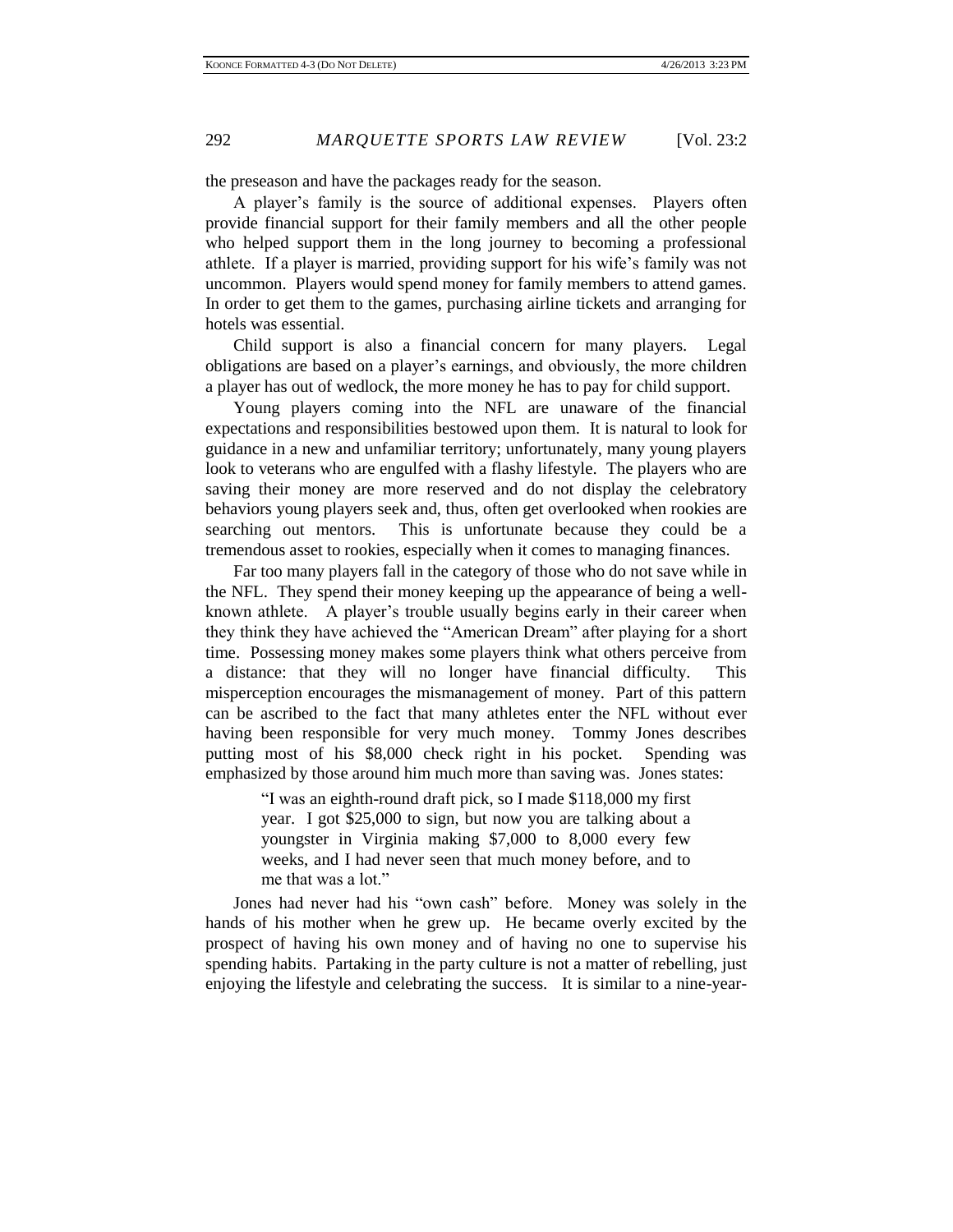old cashing in a lottery ticket. Many players have been waiting to cash in and enjoy the freedom of becoming an adult without being constrained by a college dorm or mandatory scheduling.

For many athletes, high salaries become synonymous with complete independence from responsibility. On one hand, players' bodies and athletic abilities are closely monitored, but on the other, they receive little financial counseling. As a result, finances are a major issue of concern for many retired players (Pitts, Popovich, & Bober, 1994). Jones spoke of the following:

> "That was my name on the check. Now I know guys that were making millions more than that, but when I cashed that \$8,000 check, I was walking around with like \$5,000 of it in my pocket. I was in Richmond. We went to the mall. I went to the Ford dealer and put \$5,000 down and got me a truck."

Frequently these athletes have financial responsibilities for many other people. Before signing, Jones had one child and another on the way. As much as some players want to believe they are independent, they often find that, once they start getting paid, their money must also go toward expenses related to their families. Jones had already been divorced in his early twenties. Though he had working-class parents who saved money, he still acted out as soon as he became a professional player, even missing meetings on account of partying.

Brandon Gold describes similar behavior and also attributes it to being surprised at the sheer amount of money that was around him. Not having had much money prior to his professional career, at 23 he believed his salary was unlimited. He bought things that he did not need, blind to any signs that he was being destructive. This deviant behavior also can be attributed to the fact that most of those interviewed saw themselves as different from average citizens. Money allowed them to demonstrate how different they were from others. Jones describes the culture of the NFL as one where players do not save but obsess over possessing expensive objects like the flashiest cars. As he tells it, he was spiraling out of control and wasting his earnings without intervention.

During his interview, an introspective Jones made the point that making money does not necessarily mean dysfunctional behavior disappears in the case of those athletes mired in economic and personal problems. His behavior in sport was in many ways a continuation of his behavior before he made a large salary. As Jones notes,

> "I wasn't thinking about any mutual funds. I already had a son, and my daughter was being born, so I was paying child support, so there was a lot of dysfunctional stuff that was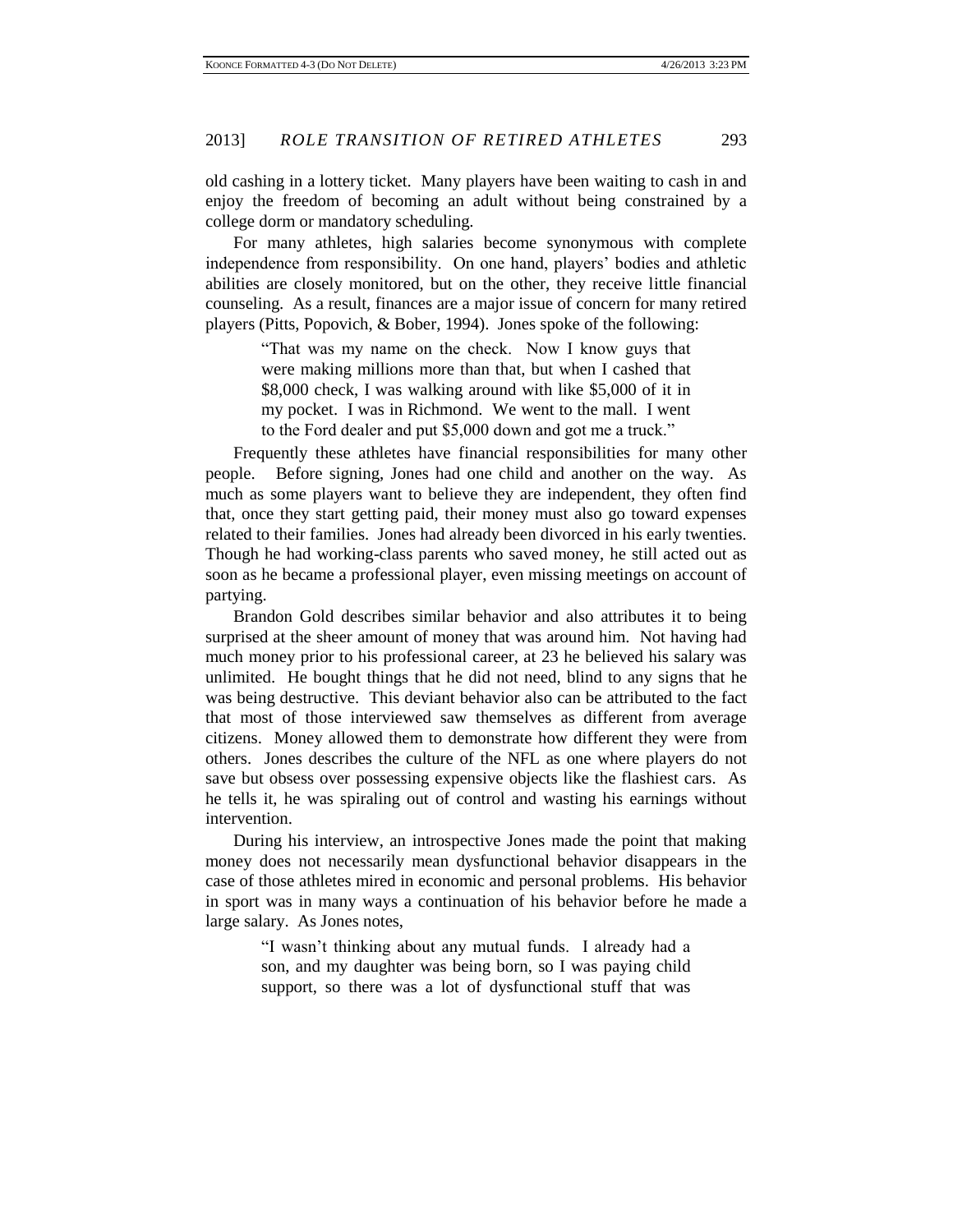## going on."

Clearly, it is this pattern of thinking that guarantees a difficult adjustment during the transition phase. Jones' situation exposes the risks of role engulfment, especially when one's peers are not focused on supporting each other to balance academic life with social life in productive and healthy ways. He describes a party culture made available to players such that they even had trouble staying awake at meetings. His own susceptibility to being controlled by the culture came from wanting to fit in and look like what he thought a professional athlete should look like. Spending excessively is a matter of living up to stereotypical notions of how a professional football player should act. Their entire focus is on playing the role of the star athlete.

Many former players are concerned with advising current athletes to respond to role engulfment differently than they did. Jones states:

"I would try to get him to understand the big picture right at the beginning, just like my agent tried to get me to do. What I would do different is I would've accepted the help of my agent with finding a financial planner and living up to the plan that we have set, as far as spending budget, looking for after the season only having x amount of dollars that you can spend. So, what my agent was trying to get me to do was don't spend all of your money on material stuff. Think about what if you got cut three years from now, and you can't go out there and play anymore and you living within your means? What I would do differently is basically is tell him exactly to take a look at the habits that I had and where it got me. My mind was not really focused on reality. It was focused on the whole persona of the NFL. That is a hard question to answer direct, but I would just be more money cautious. The reason I say that is because really I had the foundation there. I just didn't use it. I didn't tap into it. So, what I would do is, I would have tapped into my resources and my upbringing because really my mom and how they managed money, old school, and practical. All that partying, that ain't about nothing. So, I would have tapped into my resources that I had available to me at that time willingly."

Some of those negative coping mechanisms that athletes rely on while struggling with the demanding culture of the NFL come from an inability to see the "big picture." Some athletes do not see participation in professional sports as simply a part of their educational process and as a step in a long-term career path. Athletes go in seeing the football player as an identity that can be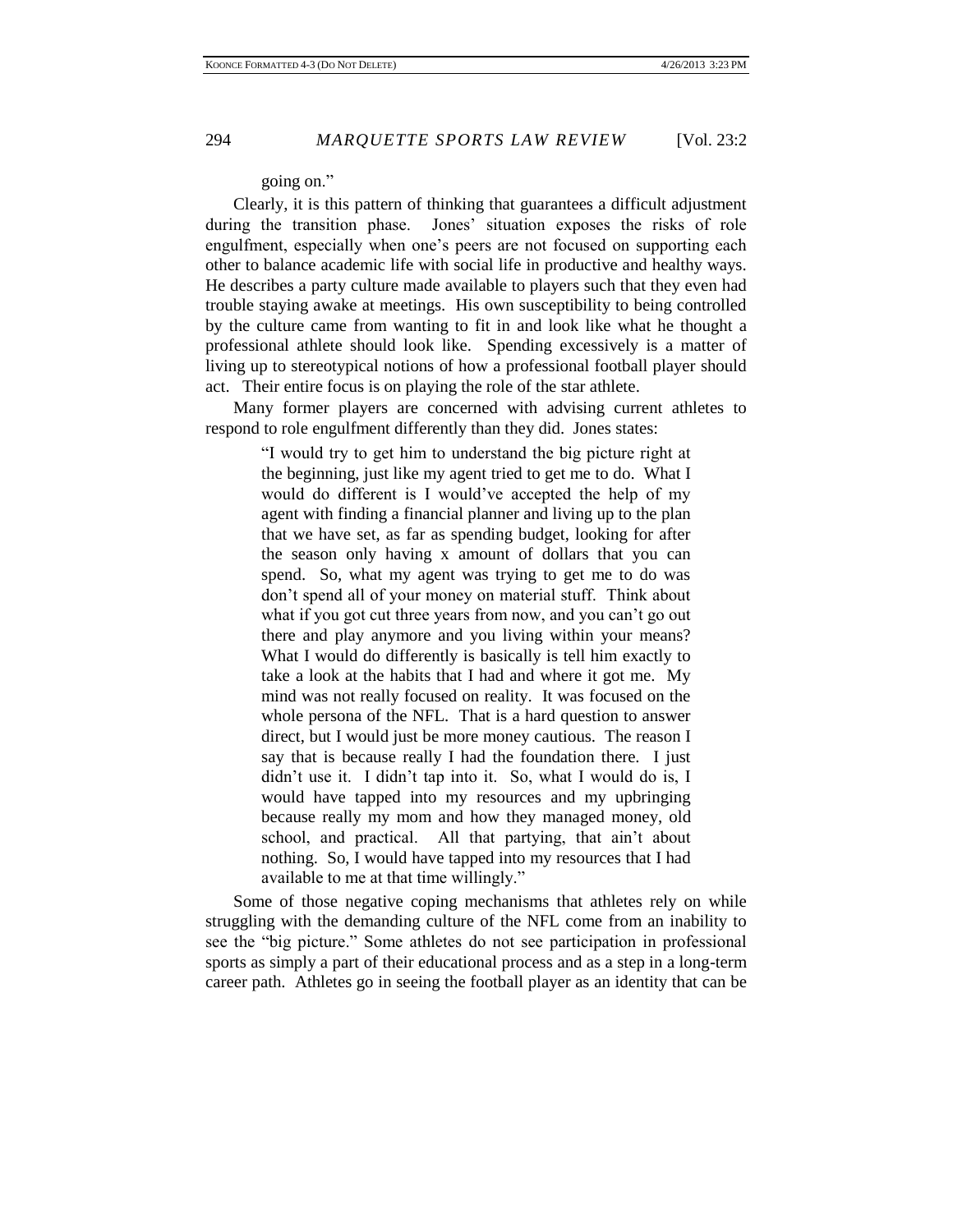occupied for his entire life. That is how all-encompassing it is. Thus, they make mistakes, such as spending all of their money, socializing or lending money to family and close friends without saving any for themselves and their futures without football.

Interestingly, Jones states that his environment had in fact also given him examples of frugal living. Even though he thought it was his class background that led him to spend, he now realizes that it was a combination of factors and that many of his working-class family members were frugal and never flashy. He realizes he could have used those examples, reaching out to those individuals who were not rich but who knew how to save, to begin thinking about the move out of sport in a positive way.

Jones also gave his money to his large, financially strapped family. Those dire circumstances would make it difficult for anyone to know what to do with his or her money without advice. He describes helping them more than he helped himself. Given his closeness to them while growing up, it was particularly difficult to know what to do when they asked him for help.

> "Oh yeah, the family was basically a part of it too. Everybody was hitting me up when I came around. Most of my family, I was really close with. I grew up with my dad's family and my mom's family really close because I had so many cousins on both sides. I slept on the floor with them. I went out and picked strawberries in the fields or picking raspberries. I went down south and watched those boys get out the cotton field. So, I have experienced certain things with them; so, when they asked me for stuff, I didn't have a problem with saying yes. I was kindhearted. So, yes, my family did hit me up, and I helped them more than I helped myself and that was part of my downfall too…But when it all changed was when I went to Grand Rapids. You know the little money I did make, I was able to save some because I did get my mom and my aunt involved when everything was going crazy. So I did tap into that resource later. If it wasn't for those resources that they helped me to put away, I wouldn't even have been able to get set up to come out here. When I needed \$1,000 to get an apartment or a little car, if it wasn't for them and the \$78,000 I was able to put away, I wouldn't have had that."

Certain athletes face financial challenges when they get money because their families start to view them as breadwinners. They get pressured to loan money to those that may not be able to ever pay them back, causing a confusing situation for an inexperienced and emotionally vulnerable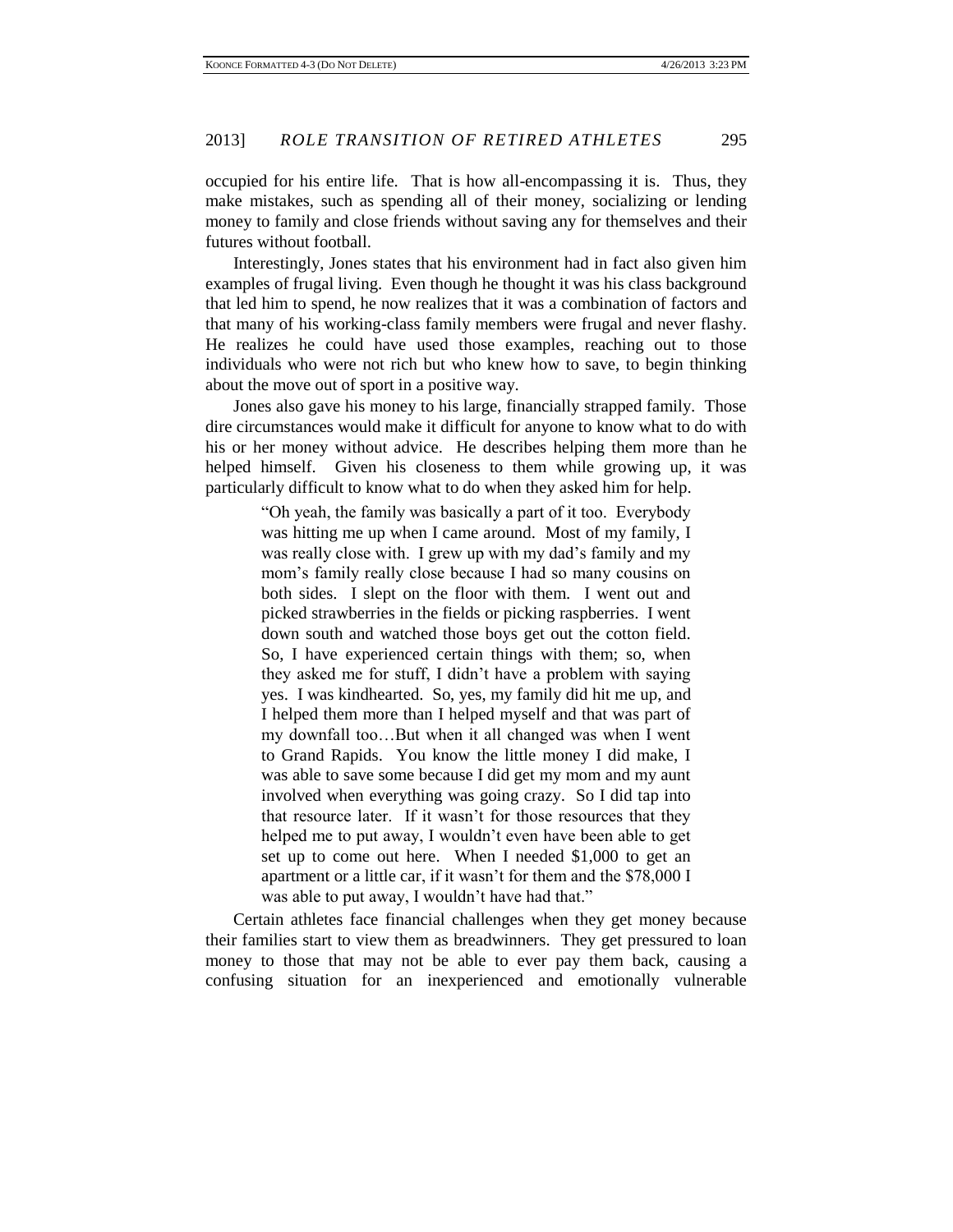individual. Regret over the loss of this self-identity is a factor during the transition period in that athletes experience a change in terms of how they see themselves without as much income or social support (Taylor & Ogilvie, 1998). Thus, as frustrating as giving money to family members may be, not being able to play that role also leaves athletes depressed in the future. The short career of the player must be taken into consideration by athletes planning to be stand-up citizens in the eyes of family members. Family members often ask NFL players for money, thinking they are financially set for life. This pressure is not unique to players from any particular class, and taking on the identity of the one with money makes it difficult for them to figure out how to count on family and how to mobilize their social networks appropriately. Learning to use family as social support should begin long before the moment of retirement, a positive way of dealing with financial success and stress. Athletes who figured out how to engage family members for their benefit fared well all-around during transition. Jones, for example, missed an opportunity as he played into the culture of spending that characterizes professional athletic life. Frugalness is a necessary virtue of those in the poor community, and Jones finally learned to cope positively with the transition after he got his family to help him rather than vice versa.

## *Living with or without Savings: The Psychic Toll of Income Loss*

The problem of not having saved is made more stressful by the fact that few other professions will actually pay former players what they had become accustomed to making. For both psychological and practical reasons, this is disheartening to those who have left football without sufficient savings. When asked whether or not he thought the work he was offered was beneath him since leaving his team, Jones responded by saying he did not think the jobs he could get would pay him the amount of money he desired at the moment. An athlete's attitude toward work also has bearing on the transition phase and can prolong the time he spends in limbo. Some of the hesitation derives from not finishing college, a negative coping mechanism cited by a number of scholars (Coakley, 2006; Haerle, 1975). In part, Jones hesitated when it came to taking jobs or choosing a second occupation because he was figuring out what place the pursuit of his college degree would take in his life. As he recounts:

> "Really, it was more of 'that wasn't going to pay me the type of money that I want right now.' I wasn't thinking about the guys being beneath me; yeah, that was part of it too, but I'm thinking about trying to make some money because I was used to having checks for thousands and just to be on a salary for \$15 an hour, I just couldn't do that. That is not enough for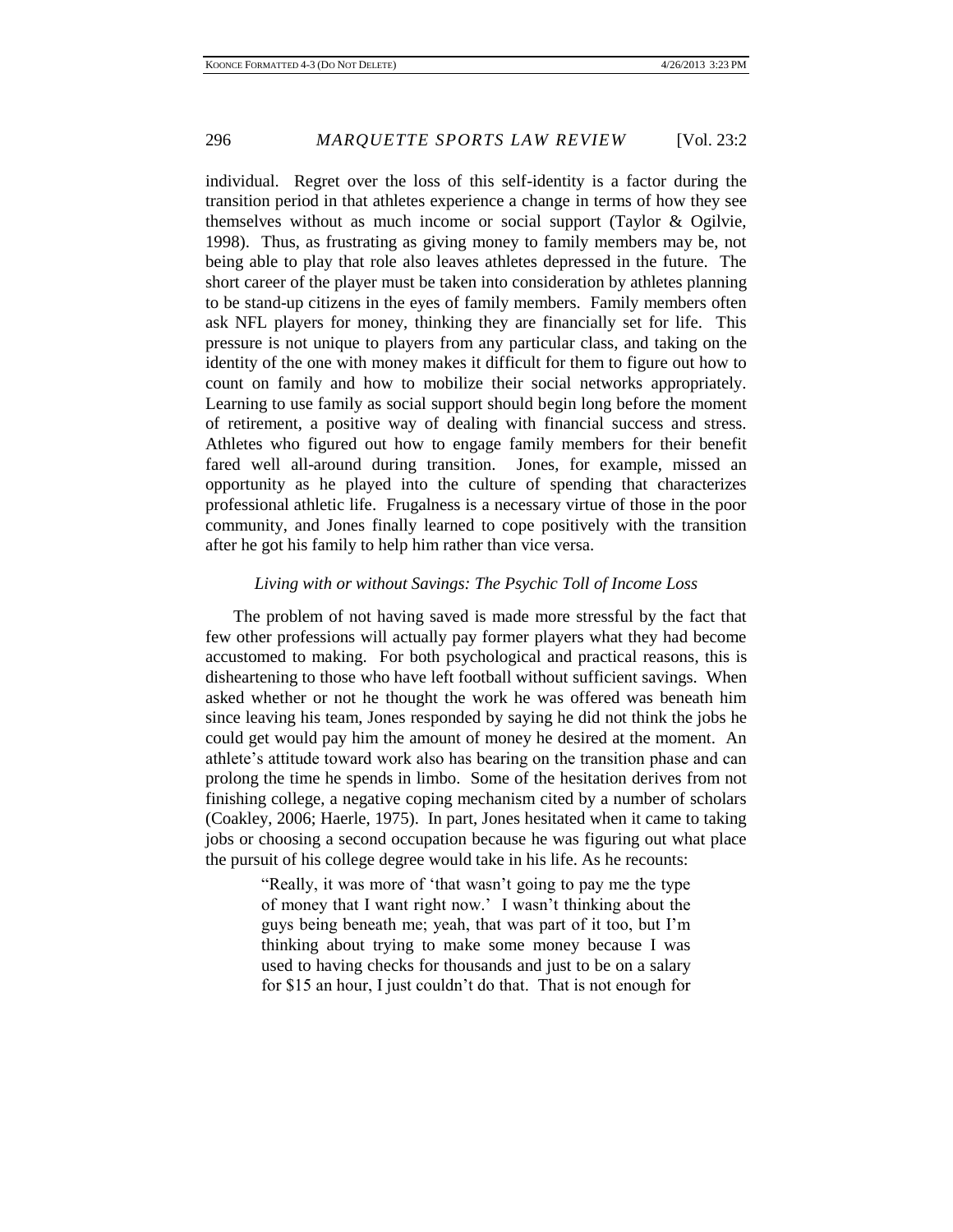me. For those years, that is how I looked at work—not necessarily that that was beneath me to do, but I just didn't want to do that at the time because I was trying to do this and other stuff. I just didn't want to do that. But I ended up spending more money to go nowhere in the end. Now I still have a foundation of that same product that I had back then, but I could have been working and doing the same thing back then, but I didn't want to do that."

Jones was not necessarily looking for a job with the same status as a professional athlete, though he did seek commensurate pay. His lack of an education left him unqualified for high-paying jobs. He had no competence in another occupation, making the transition difficult (Coakley, 2006). Not only did the years of participating in the NFL put him at a disadvantage in the job market, but he subsequently spent years deciding what to do next. That also makes the transition difficult. Thus, pre-planning is an essential activity as athletes are unaware of how long it will take to even decide to get their feet wet in another occupation (Coakley, 2006).

Some athletes do thrive financially during the transition period. A few players use the money they made in football to invest in lucrative opportunities. For example, Benjamin Tate purchased a malt liquor distributorship for \$250,000. Tate says:

> "Through the years, many of my fellow Grand Rapids Dragons asked me why I bothered to get an MBA from the Northern University, and I'm proud to tell them that my education was the main reason why I've experienced some business success."

Tate served on Crystal Lake University's Board of Trustees and through the years, he has served on the boards of 17 publicly traded companies (including ten boards at one time); he also was a trustee at Northern University. Playing football earns many players respect. Celebrity status can be used wisely if one has the vision and the foresight to do so. During his Crystal Lake board service, Tate witnessed a period of transition both at universities and within many companies as institutions were seeking to promote racial diversity in their leadership. He states:

> "It's one of the things I take pride in, and I was often the first African American to serve on a board. I always saw myself as a link to the black community in Crystal Lake when I served as a trustee at CLU; I learned a great deal while serving on that board at a school that always places students first."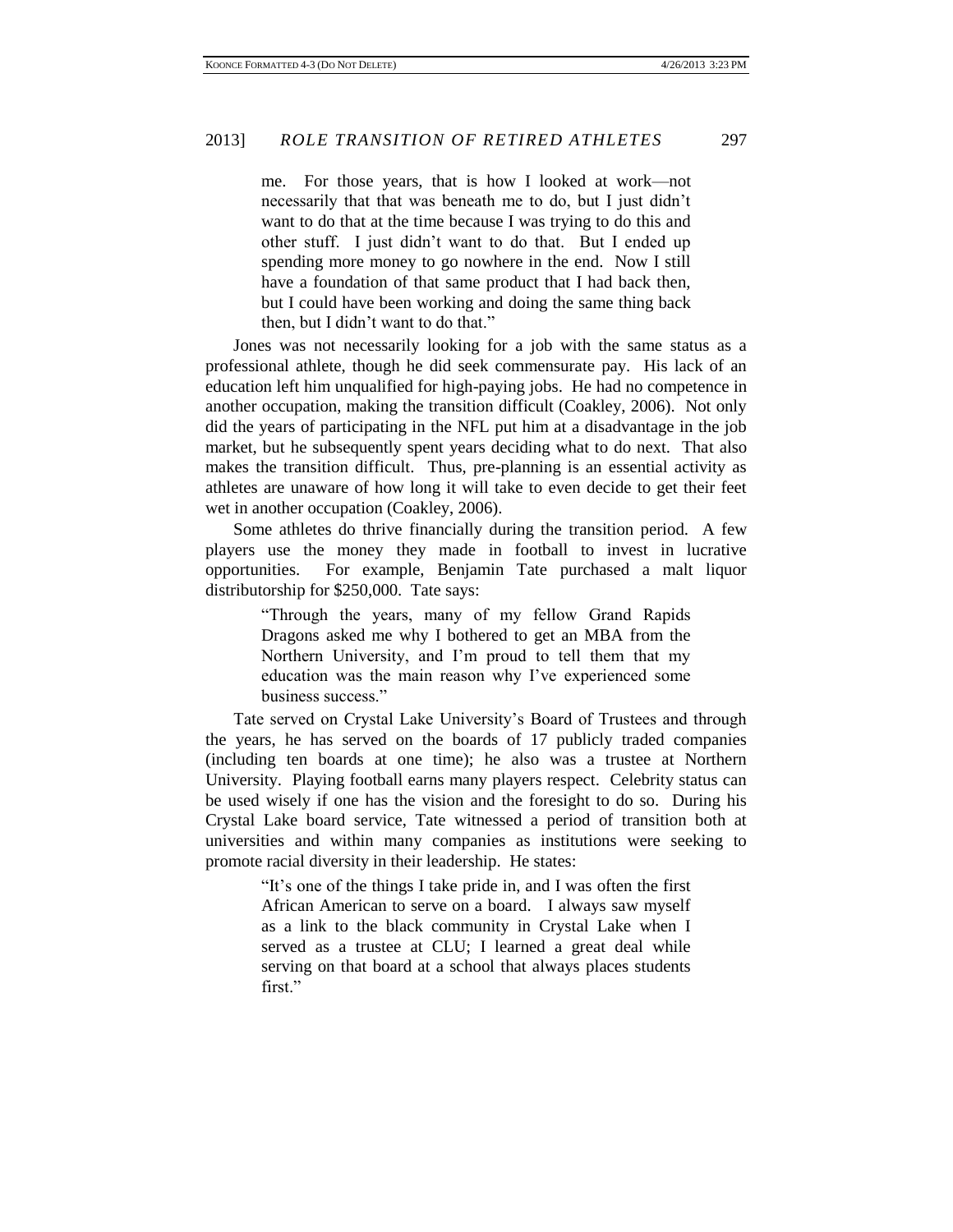Tate currently serves on the board of Media Giant, which won an award for its commitment to diversity; he sits on the board of Midwest City and Trust as well.

In addition to saving money and investing wisely, players benefit from acquiring money-making skills. Hakeem Chapman is a good example. He rates his transition an 8.5 or 9 out of 10—ten being positive. He played in the 1960s, when it was expected that athletes would take part in other endeavors. The role of the athlete was not as all-encompassing as it is now. Chapman used his off-season time very productively, working mostly in retail and in business. He also made sure to network. Because smaller NFL salaries mean lower investment and lower athletic identity, he was very aware that he needed to make money. Chapman describes:

> "Every year, I did something different because back then, we worked. One year, I got my real estate license. Another year, I got my stockbroker's license. Another year, I worked for Zales Corporation. I learned about jewelry. I did a lot of things."

> No. You never know how long this is going to last, and when I quit, I had made enough relationships networking with people. I wanted to turn it into something. I went into the printing business. That is the one. As we go, I will tell you the things I did, and I did them successfully. The people at Zales wanted me to come on and go corporate. Retail works on weekends, and I like weekends off, you know what I mean?"

Beginning to look for another career often requires random investigation of different businesses. Athletes have to remain open and flexible to opportunities that come their way. Dependence upon sport often impedes this. Those who have difficulties with transition take longer to allow themselves to try out work in different businesses. Chapman was a self-starter who explored many outlets and opportunities:

> "Retail is when you are selling things. Usually, you work in places where they work on Saturdays and sometimes Sundays. But if you work in an office or office building, you don't work on weekends. So I put myself in a position where if I got hurt or when it was all over, I would have a place to fall back on. Doing those six months, after I had had about six occupations to fall back on, I started to—at the end of my career, when I had saved my money—I started to travel. I would just go somewhere in Europe for three to four or five months. I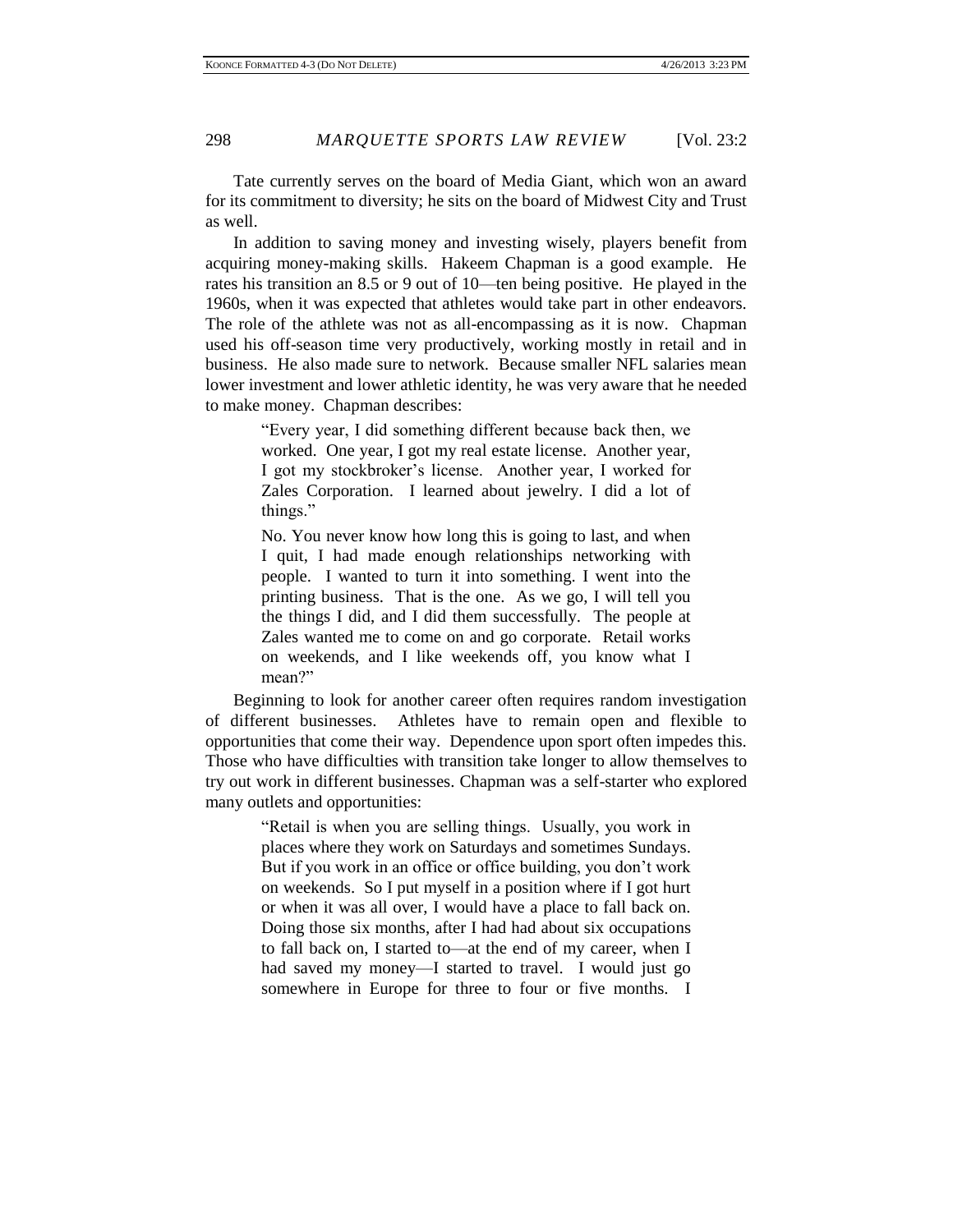would just go over there and meet some people and learn the language and do that number. The next year, I went to real estate school, and I studied with a real estate company. That was a big thing. Real estate was hot back then.

Chapman's endeavors were successful ones, making the loss of football for him a less traumatic situation. He used his money to travel to Europe and to learn other languages. He was a very forward-thinking player. He also bought properties, not just to live in to impress others, but to sell. He relates:

> "I did that for two or three years. I had eight properties. When you buy eight properties on the beach and just watch them appreciate, it is unbelievable. You hit the key word. I learned the word 'appreciate,' not 'depreciate.' In everything I got involved with, I wanted to know, 'Does it appreciate?' How do I make money on it?"

Time in the NFL can be time learning about investing money if one seizes the opportunity to learn. A deal was presented to Chapman while in the NFL that became a very lucrative investment. He explains:

"First of all, Chris Snell put me into a deal. He presented it to everybody after a practice. He said, 'Hey you guys, I have a friend here in town, and if you want to make a wise investment, come over to the Ramada Inn tonight at 8:00.' Only eight guys showed up. The guy was going to take it back because the whole team didn't come. So he said, 'Let's go back to my room.' So we go back to his room, and he said, 'Look, I have this stock that is going to go through the roof. Whatever change you have, put it in. Buy it.' I raised my hand and said, 'I only have \$8,000' –which was a lot of money back then. This was around 1967. Chris put \$100,000 in, and the stock went wild. It went crazy. It was at 45. It went to 125 and split. For every one share, you got five shares. It came back down and went back up. It came back down to 45 and went to 125 and split again; or one share, you got five shares. It split seven times, and within six months and a day, I think it was called a long-term capital gain, and I made \$283,000 back in 1967."

Chapman prospered from an initial investment of \$8,000. As he discovered firsthand from his investment experience, moving into a second career requires learning new lingo as well. Businesses have their own key words and unique set of practices, but he was not disconcerted. His desire to make money for the future allowed him to tackle that hurdle. The salary he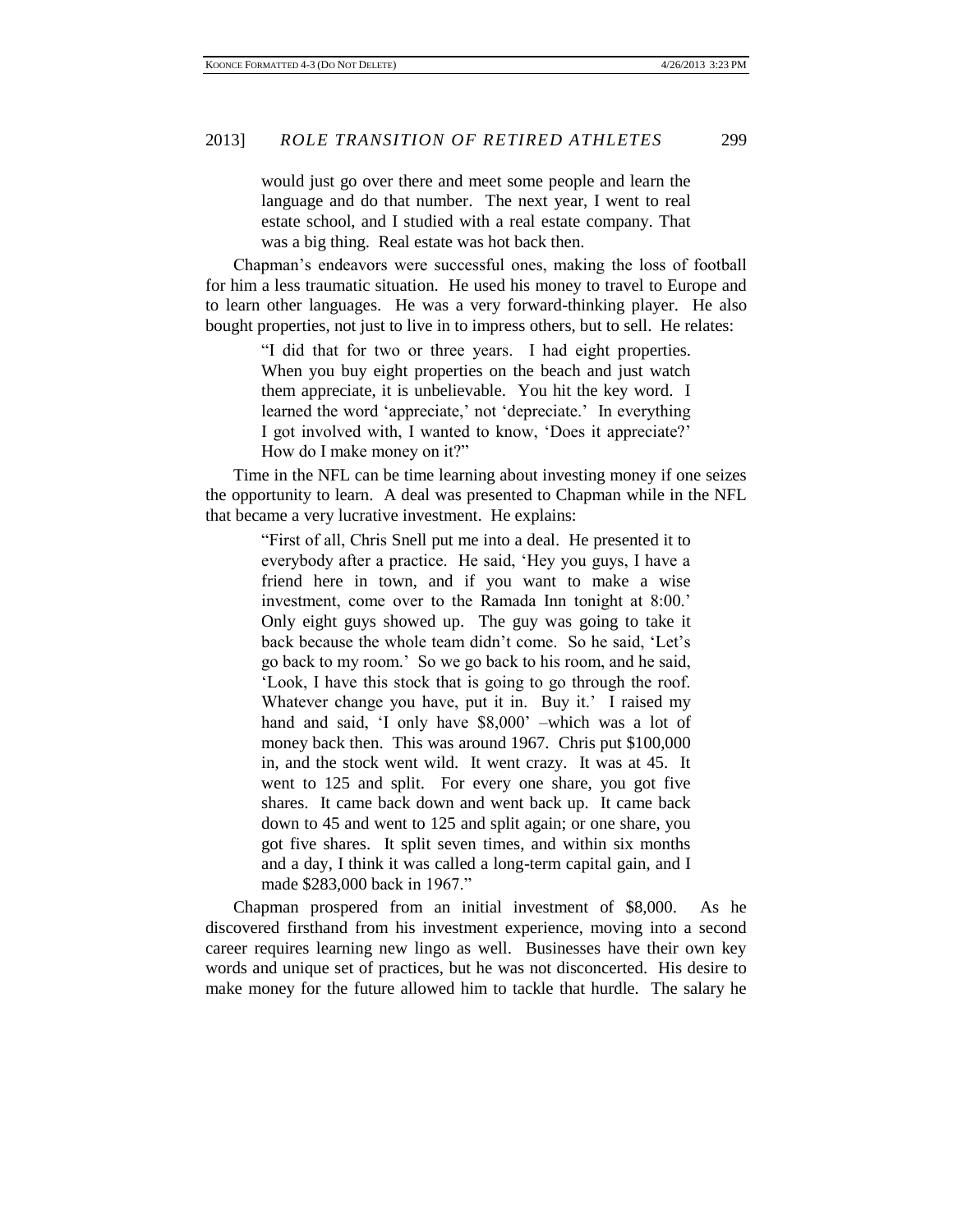was making playing professional football was just the beginning for him. Chapman states:

> "Yes, and with that money, it gave me the margin to do anything I wanted to do. That is why I took up real estate. That is why I got involved in all sorts of things because back then, \$283,000 was a lot of money. I was probably making \$20,000 a year playing football. And here I just made \$283,000."

Chapman remained in tune with current business trends, entering real estate when there was much activity in that sector. He mentions learning the key questions to ask when it came to real estate and property value. With the money he made in real estate, he invested in the stock market and is comfortable describing that activity as well.

Chapman's achievements are remarkable: investing; purchasing apartment complexes and hotels; and owning 67 percent of a shopping center. He chose to quit football because he might get hurt. The mere idea of quitting because of the fear of getting hurt would be startling to most players in the NFL today. He refused contracts for the sake of his health, which is what is at stake and why players must be encouraged to try financial planning early in their careers so that they have a solid foundation on which to fall when the game is over.

Beyond money-making, Chapman speaks of his personal life. Whereas many players interviewed for this study experienced divorce, Chapman talks about avoiding marriage because he did not know whether or not he would be capable of taking care of a wife. He is a careful guy who always wanted to make sure he could financially handle having a family. He also valued his independence as he explains:

> "Never married ever. I don't want someone just to come and ride my wagon. I wanted them to bring something to the table too. Now, I find women who can bring things to the table. Back then, you had to take care of the women."

Chapman adds that what he has to offer players today is "basic advice: prepare for tomorrow." Preparedness is not a complicated concept but needs to be reinforced over and over again. Chapman counsels:

> "Prepare for tomorrow, meaning look at the things that you want to do with your life. Do you want to be in a position where you are comfortable? That worried me a lot because I wanted to be comfortable when I finished. The kids now, they need to buy the things that you need right now, not what you want. That is the key thing. Later on, you can buy what you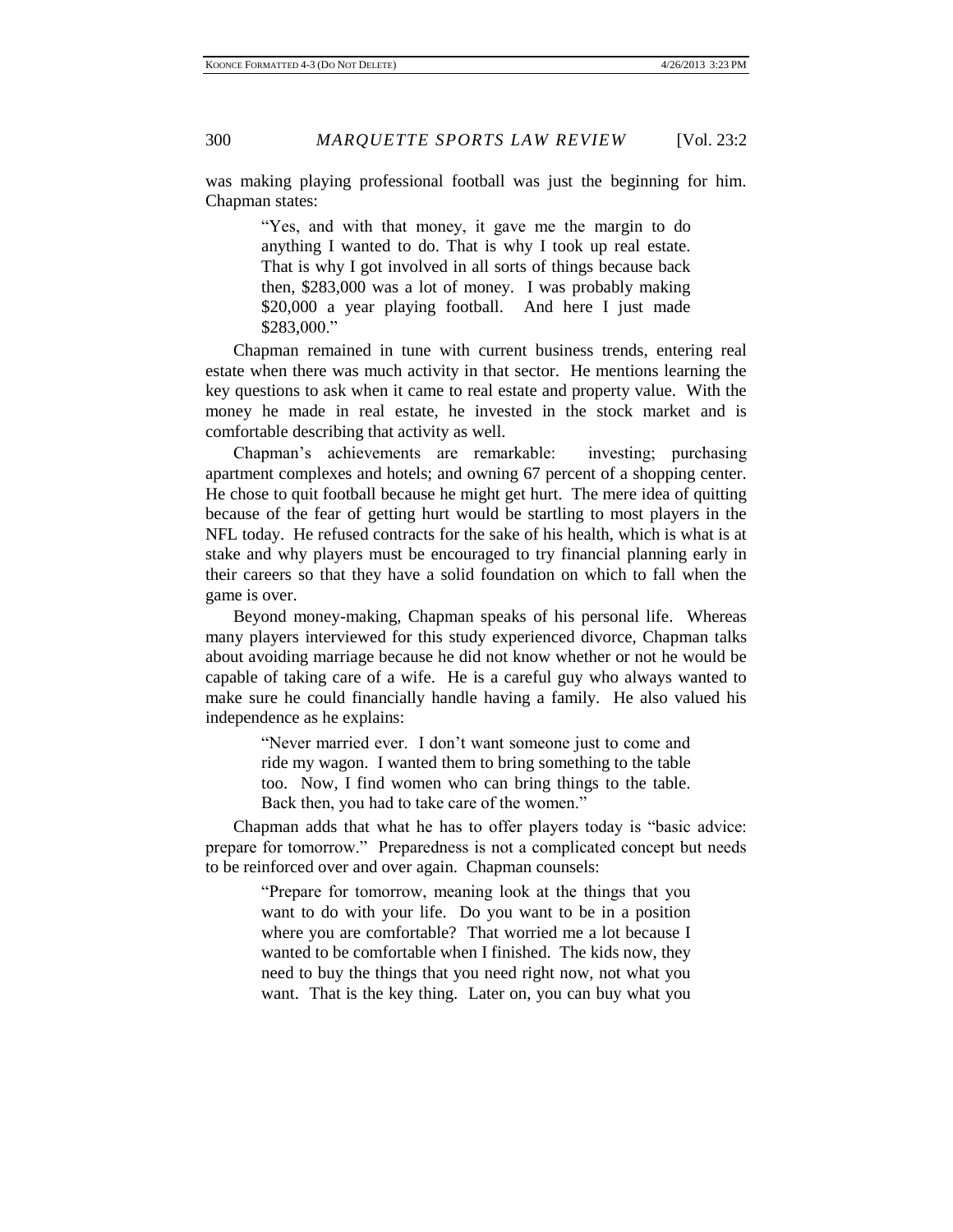want. But if you buy what you want now and buy what you want as you go, you won't have very much to buy what you might want later. There are players—you think they sign a \$10 million guaranteed thing and it's OK. They don't realize that the government gets a third of it or 35 percent, and then they are going to go for depreciated items. Like Devin. He bought this house in Miami, and he still hasn't sold it. He has been out of Miami how many years now—two or three years? And he is still probably making payments on it. Those payments are deductible, but, my goodness. And so you should buy the things that you need, not the things that you want."

Chapman admits thinking about the idea of being comfortable, a concept that may be unfamiliar to athletes enraptured by the idea of a wealthy lifestyle. Contracts and bonuses are presented to athletes without information about how they will be taxed, for example.

Chapman defied the odds in a number of ways. He did not have a father growing up, but he could accept mentoring from coaches and older professional players.

> "No, I didn't have a father, so I did have advice from a mentor. Tenth grade. He wanted me to go to college, his college. But by the time I became a senior, he said wherever you go, I will take care of you. I became a senior, and I went to Utah; he still backed me. Every Friday, I would get \$25 in the mail. And \$25 was a lot of money back then. Every Friday, you had date money. You know how you line up in a dentist office or doctor's office, and the person says #5, #5, and the guy comes up and comes up to your dorm, and I would say, 'How much do you need?' I would loan money out at the school. And Friday, guys would be lined up in front of my dorm, wanting to borrow money. I've been playing ever since."

Perhaps this is why Chapman was and continues to be—so shrewd financially. He gives simple advice when it concerns saving, which many of the other players did not follow. Simply put, you buy what you need, and only what you need, especially in light of the behavior of those getting such large contracts. Athletes make real estate purchases without thinking about how likely it is that they can sell that property at a later time. This can be detrimental, especially as most players' salaries are not guaranteed. News about huge contracts has the effect of motivating young men to play sports,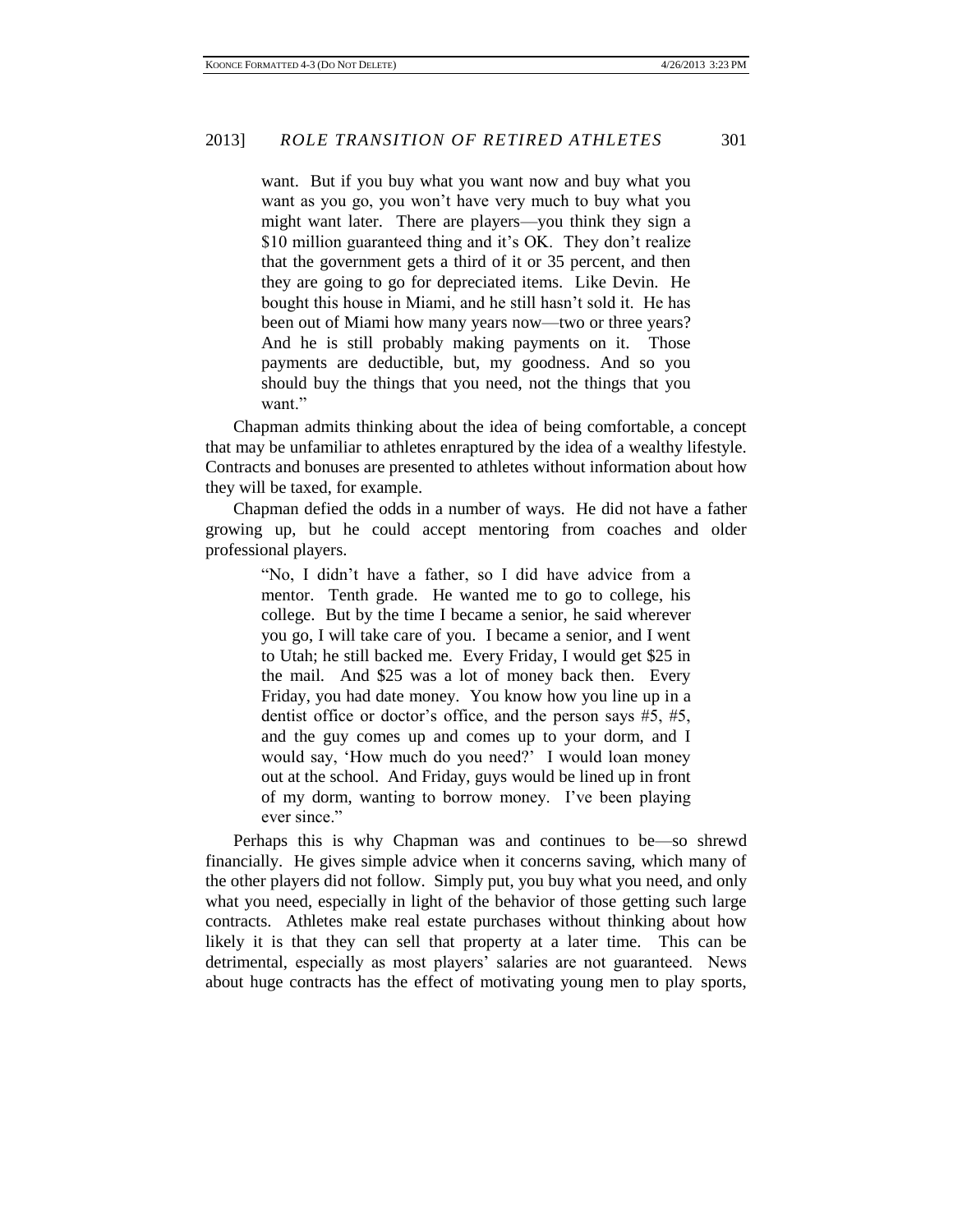but they do not receive all of the information an athlete needs to have for working toward long-lasting life satisfaction.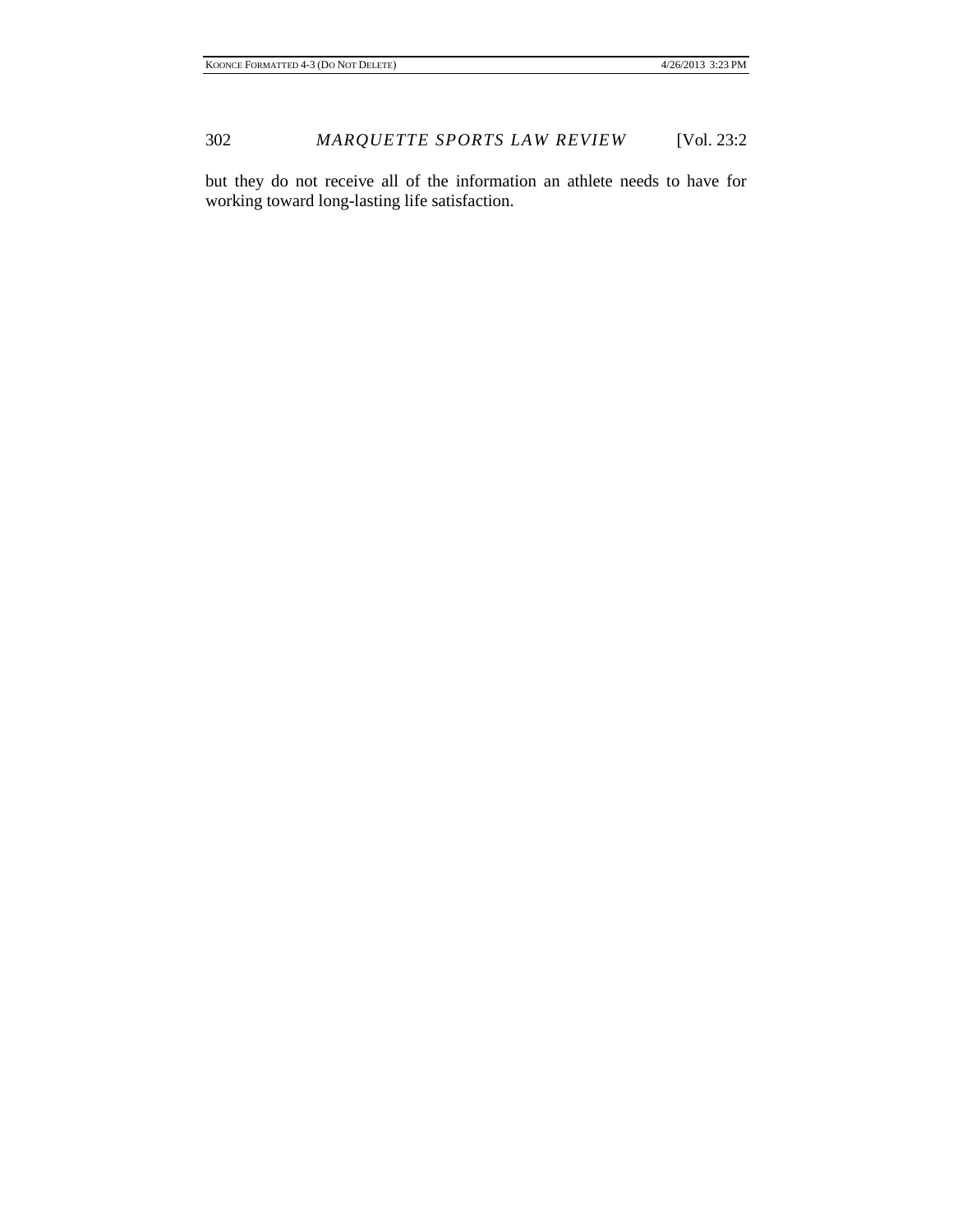### CHAPTER 10: YOU CAN'T MAKE THE CLUB IN THE TUB

For some athletes, a commitment to football becomes synonymous with ignoring the possibility of suffering serious injury. Reasons for denial range from players feeling responsible for the financial well-being of their families, to feeling as if they have no other options when it comes to lifestyle and career choices. In some cases, players are simply addicted to the glory and achievement of playing a great game.

Watching close friends deal with injury is a major part of the NFL experience, and almost any player could be a researcher studying this phenomenon. Many of the injured ignore the possibility that playing will make their physical health worse in the near and far future. This behavior is so common that many players just do not know that they should be more concerned.

In 1996, Tommy Jones got hit while playing and had a stinger, a pretty common injury in the NFL. He would get ice packs put on his neck and then every day before practice, he would put a heating pad on his neck. The next year, he got another stinger; we all thought that was just part of the game. Last year, he had a pinched nerve. He recently had neck surgery, and now his whole left side is atrophied. The pain is widespread—in his chest muscles as well as his biceps and triceps. He now cannot lift with his left arm. Half of his upper body is like that of a man 20 years older. He is permanently disabled at age 42. There was something really wrong with him while he was still playing. He just did not know it, and it would have been difficult for him to accept it, given how much he cared about the game. Even though he knew his neck was hurt, he played until he suffered a herniated disk. He lived in a state of denial common to many football players. He especially did not want to hear or know about the physical risks because that was how he earned a living for his family. He just thought this is what football players do, and if he was going to do this for the rest of his life, he had to persevere.

Though players know a career typically lasts 3.5 years, they have a hard time accepting that this statistic could apply to them. They do not always consciously recognize how strange it is that they play until they are hurt because so many players do that. They rarely think about the impact the game will have on their health and physical well-being 20 years later. The impact of injury on a player's future is the greatest unforeseen consequence of being pushed so hard.

Carl McKenzie tore his Achilles tendon while playing. He is having a hard time getting around and sometimes uses a cane to walk—all at the age of 43. He also tore a quad muscle, an injury that forced his exit from the NFL. Typically, unless you have a neck injury, you can come back, but because he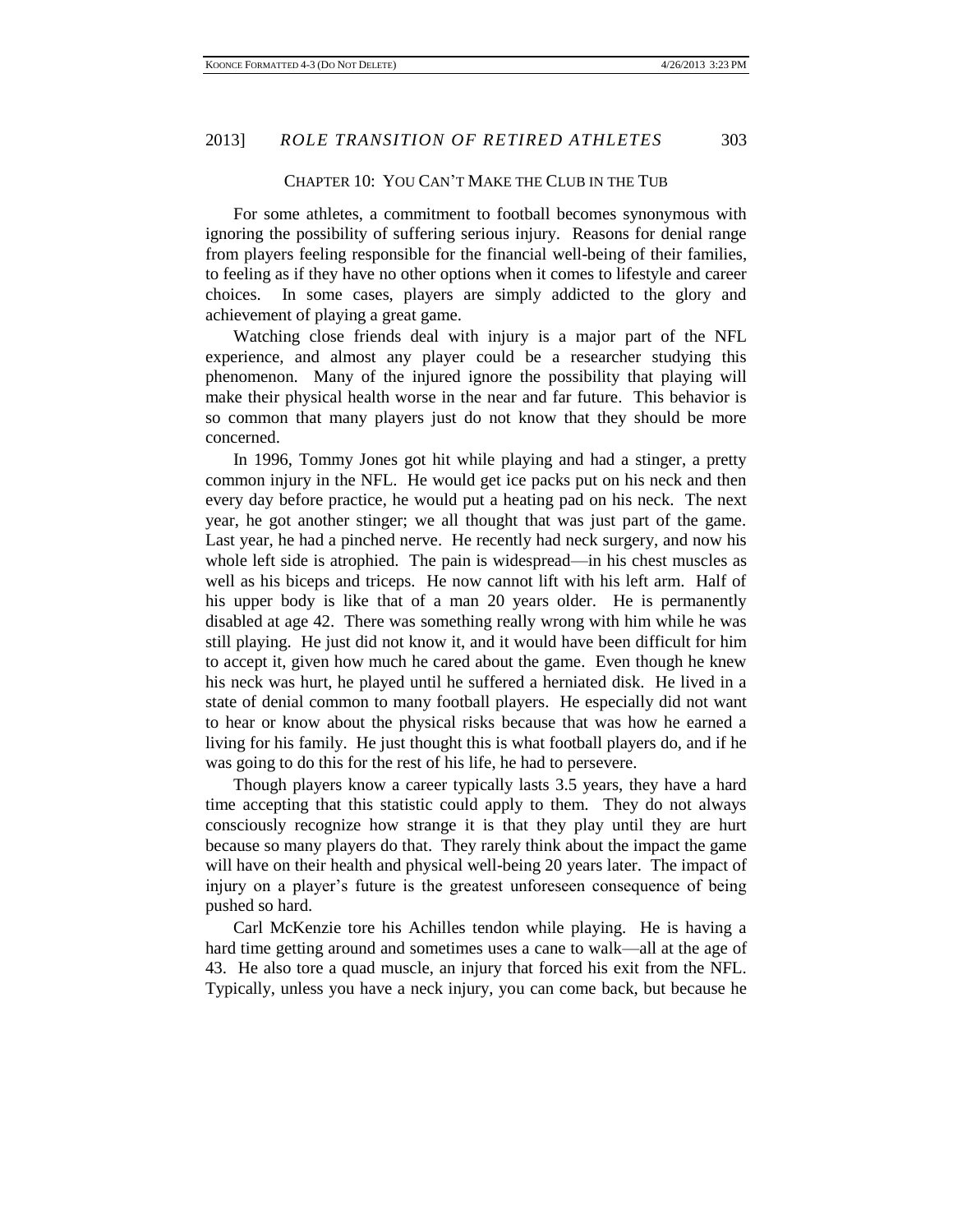was in his  $11<sup>th</sup>$  year of playing, he was nowhere close to being in playing condition.

While being interviewed for the study, a number of athletes mentioned that they started getting into the habit of pushing their way through injury very early in their careers. Andre Blackburn remembers:

> "My senior year in high school, I blew my knee out. So my fall was basically finding a way so that I would be able to condition myself for college and a scholarship."

Denial begins and develops at an early age. Though transition is definitely a major moment of crisis in an athlete's life, usually there are signs that their exit is approaching and may happen involuntarily due to injury. The fact that being engulfed can convince these athletes to pursue sport even when they have faced such serious injury early on at times reveals a desperation and vulnerability about which sports psychologists should be aware and should address.

Being injured early on did not necessarily affect the success of some of these players as they were in such better shape than most people around them. Given their overall physical superiority, it was easy for them to downplay the significance of injury in high school, college and during the professional seasons. Andre Blackburn comments:

> "Yeah, still after blowing my knee out and not playing any of my senior year, I was still one of the top five players recruited in the state of Maryland, but I was targeted to be the number one player recruited in the country."

More often than not, athletes are so eager to perform that they can deny knowledge of the severity of their injury. Their reactions and ability to keep pushing on represent a stance towards health in general—one that can later have an impact on their athletic retirement.

By putting rehabilitation over quitting, athletes can validate their risky behavior. Defeating injury is interpreted as a powerful and heroic act in the sports ethic. Early triumphs over injury contribute to an athlete's dependence on sport and help them solidify their values (Baillie & Danish, 1992). Luckily for some, experiences with injury also help them appreciate the importance of the medical field and encourage them to pursue that line of work for their postathletic career.

# *Being Deselected Because of Injury*

Many players live in denial about the very real possibility of being cut due to injury. One player expressed the thoughts of many when he wrote that he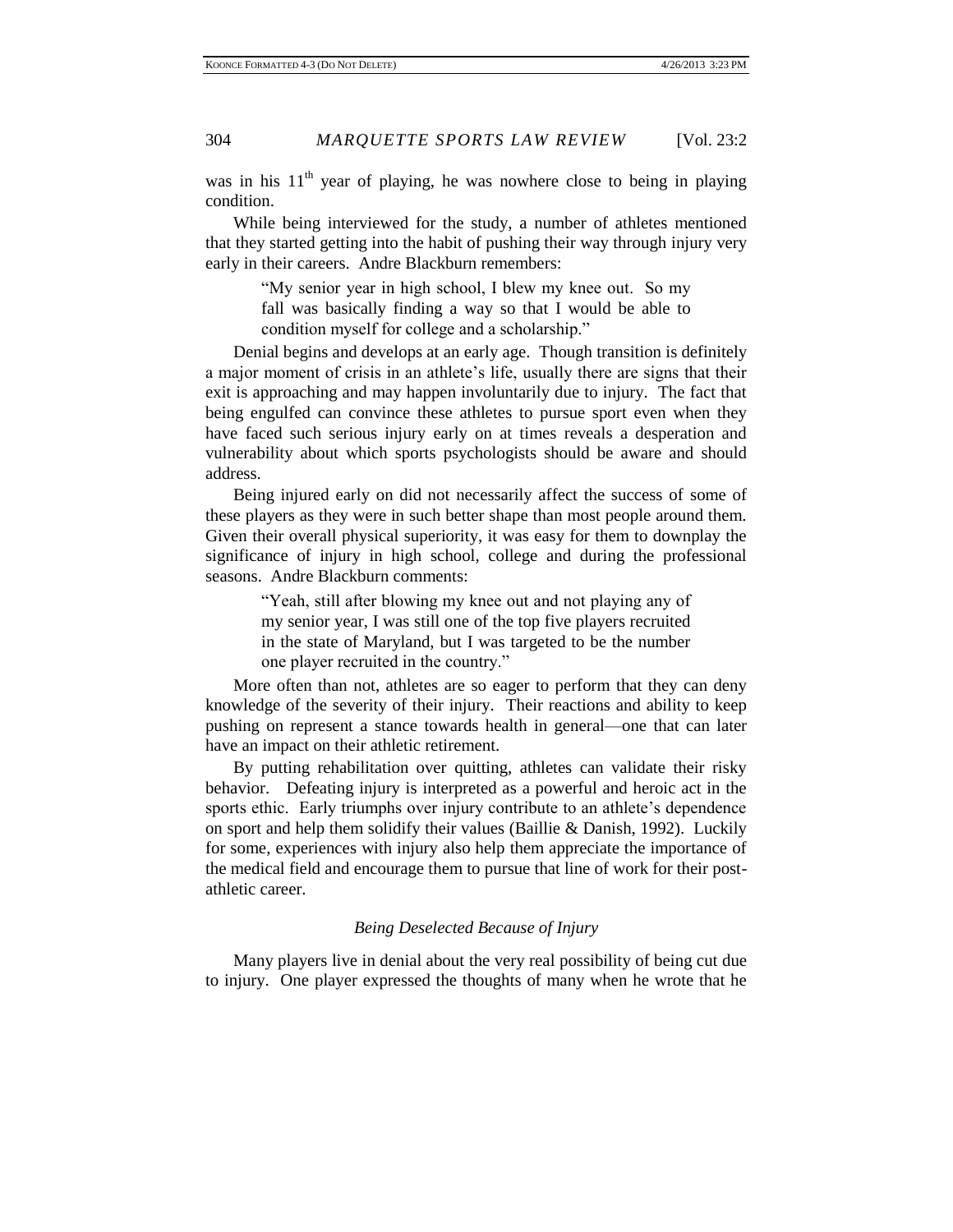saw many players losing their positions but constantly thought, "It's not going to be me." Voluntary exit leaves players feeling less traumatized, but many seem unable to make that choice for themselves. It is difficult for many players to free themselves of the mental and emotional pressures that brought them to the sport. Michael Arrington describes how the desire to succeed can feed a powerful denial:

"I guess I have to speak for myself. It's not going to be me. You say, 'Wow, that's messed up for that guy, but that is not going to be me.' So I feel like you will want it forever. You will find that even now. A lot of guys find it hard to leave the game. You don't want to leave even if their body and everyone else is telling them to leave, but sometimes guys have the opportunity to walk away on their own accord. Like in my case, I did not. You want to say it's not really gonna be you. You never really see it, and you feel everything for those guys, but you never really take it to that next level. You just see it for what it is."

Despite having recognized the troubling aspects of the culture, Michael remained in sport to the point of intense injury.

Often as a way to ignore the fact that they may causing themselves irreparable damage through the sport, athletes spend a great deal of money taking care of their bodies while playing. Large sums of money add to the athletes' ability to cover up some of their buried insecurities regarding what is happening to them. David Jordan comments:

> "I had absolutely no knowledge whatsoever of money. For a normal person to understand, the only example I can give you is a 23-year-old person who has never had anything and then had unlimited funding constantly, and the better you play and the harder you work, the more money you have the possibility of making, which I did. And it takes a lot of money to sustain that lifestyle, and when I talk sustaining it, I didn't mean sustaining it as up-keeping it like your Benz, I mean upkeeping the machine that was me. That was like \$200 getting someone to work on me physically or to buy every supplement I could find, or having the best equipment and the best relaxation. I found personally that money I spent on myself to improve my physical condition and pamper myself when I wasn't really beat up [helped me be] more successful, so I continued that kind of spending."

Much of Jordan's money was spent desperately, making sure he could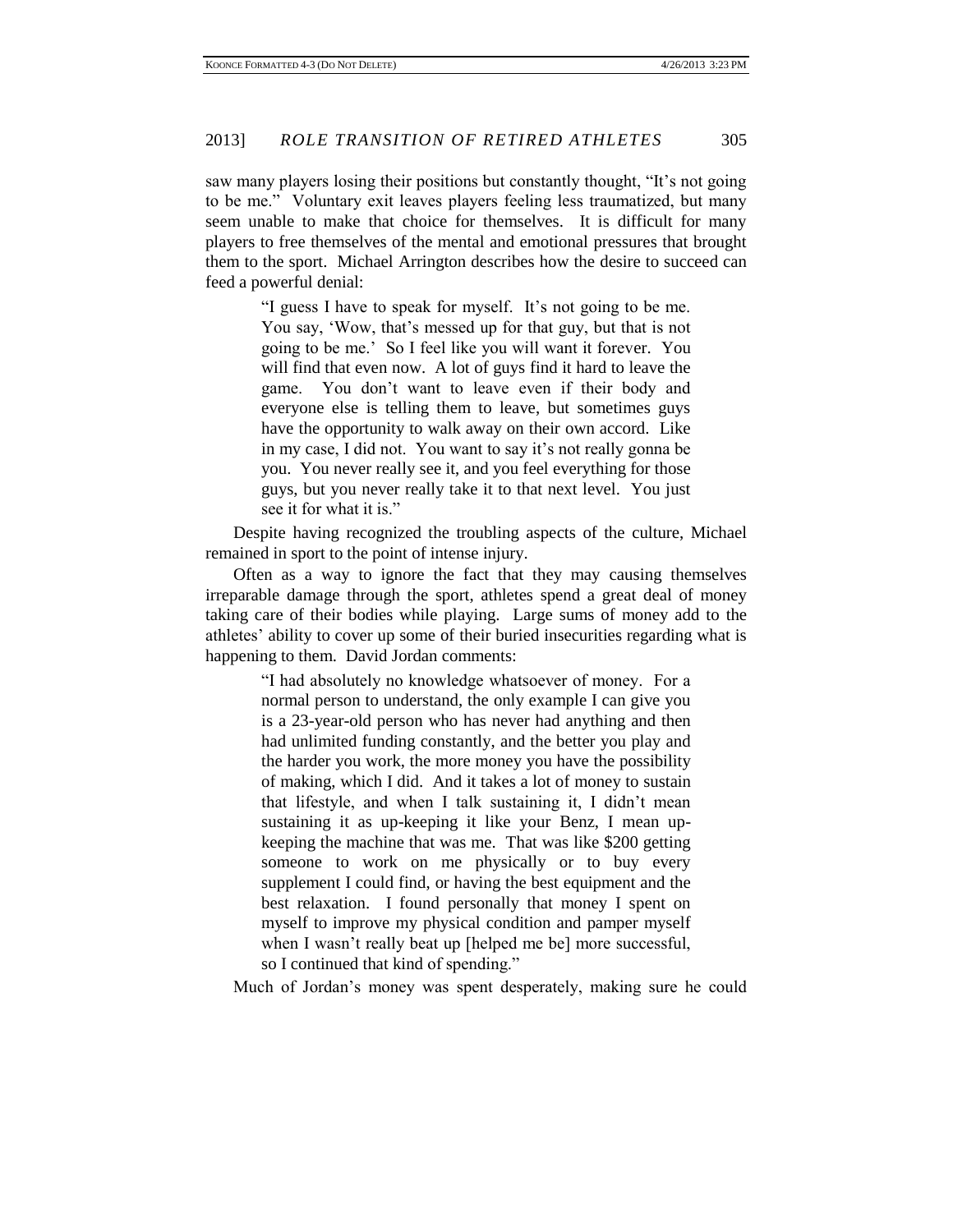continue playing and stay on top of his game physically. What his comments demonstrate is that he was actively resisting voluntary exit. Money also deluded him into thinking that he could live with injury. He had pampered himself, as if he could avoid injuries that were developing and getting worse. There is even reason to believe from his interview that the increase in consulting with trainers and health care professionals caused him to believe that he could live and play with injury and not suffer unduly from the consequences of having been hurt. Kane (1991) identifies denial as a common emotion that repeats itself throughout the process of transitioning. It is not just one stage in the process as a strict application of the Kubler Ross (1969) Model might suggest. Role engulfment while in sport is characterized by forsaking some aspects of the self to play the role of the athlete. One of the major ways this is accomplished is by not paying attention to health.

Eventually, Michael Arrington experienced an involuntary transition with injuries that would sound horrifying to just about anyone. He was even warned by doctors about the consequences of continually placing himself in such danger. Arrington says:

> "I ended up getting out due to injury, and I think that accelerated the whole thing. I had four concussions in a twoyear span. The last one I got in training camp kind of was like getting released, and a couple of teams called. I was told things from, 'If you hit your head bad again, you may suffer severe brain damage,' and stuff like that. Those are the things that you kind of get nervous about, especially when you have young kids."

Arrington attributes the masochism (playing through four concussions) in part to being a father and, thus, having an urgent reason to make money. But it is also true that many other football players had done this before and for a time, the league did little to stop this behavior. The after-life for Arrington, as it is for many players, includes seeing friends who look physically withered and keeping in touch with those who are in dire financial straits. This constitutes part of the shock that players must deal with while transitioning.

## *Living with Injury during the Transition*

Recently, health problems suffered by football players have been making headlines. In particular, discussions of football concussions have made the news, causing fans and players to take more seriously how severely debilitating football injuries can be. Many athletes are now trying to figure out ways to secure their health while still enjoying the game. Otis Taylor explains: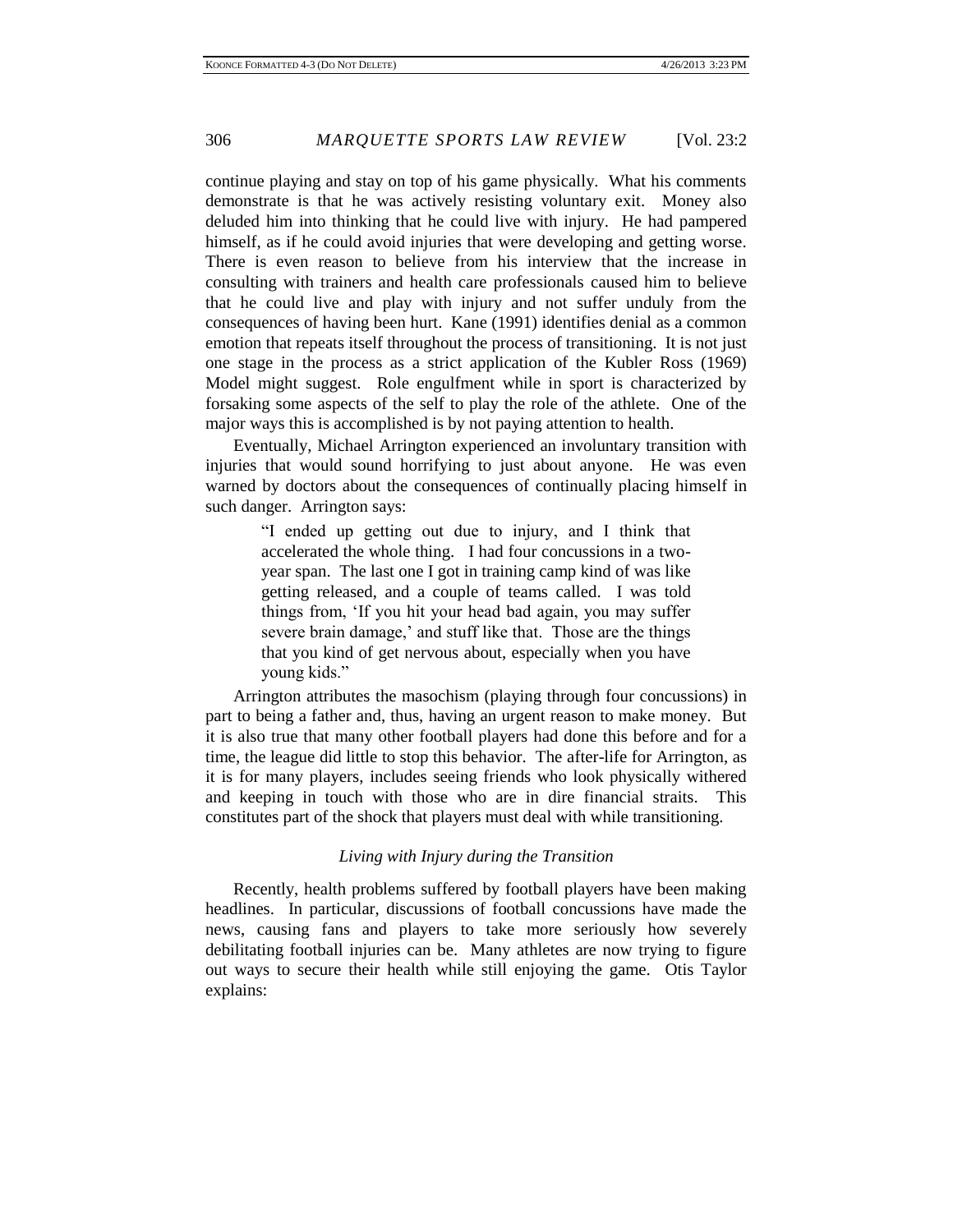"We were just talking tonight, and one of the guys, he only played two years, but he had stopped because of concussions. Concussions are a big deal now, but he had stopped because of concussions, and he was talking, and he was saying some of the things like he was scared for his kids to play football now because of some of the things that he suffered. You have guys that have back pain. You have guys that had knee surgery that are limping now. You have guys that can't get around or take care of themselves, because physically, it is hard for them to even go work out and try to stay in shape. Because of the things that they took, most guys don't realize that when you leave the game of football, you are in the best top shape of your life. You are an elite athlete, and when you leave that game, back then, they were giving you five years of benefits, but after that, you are in the top shape of your life, and nothing is really bothering you that much. When you hit that 35, 37, 40, 42, and 45 age, all that stuff starts to come back. So, we have guys that have had hip replacements at age 35, guys that had hip replacements at 36. You have guys that are on disability from injuries suffered in football, and I am talking about guys that are 32, 33 years of age who played football. Not war veterans, you are talking about people who played football."

Concussions are not the only danger that players face. It will take time for the full extent of physical damage done to athletes while playing football to be understood. Furthermore, some injuries and some types of bodily deterioration are only felt after exiting sport. During the transition, some players are burdened and saddened by constantly having to visit the doctor or by needing complicated surgeries and medications.

Given the fact that he functioned for a while as the main breadwinner for his family and could not see another path towards success, Tommy Jones pushed himself to the point of serious injury. He suffered from a neck injury—a pinched nerve that got worse every year he played. One untreated injury can affect other parts of the body. Jones explains:

> "Now my health, I just had a disc fusion surgery on May 24 because of the pinched nerve in my neck. You remember every year I used to get a bigger and bigger neck roll. What was happening was the wear and tear built up scar tissue, and it started to pinch the nerve. So, now, I was losing feeling in my whole left side."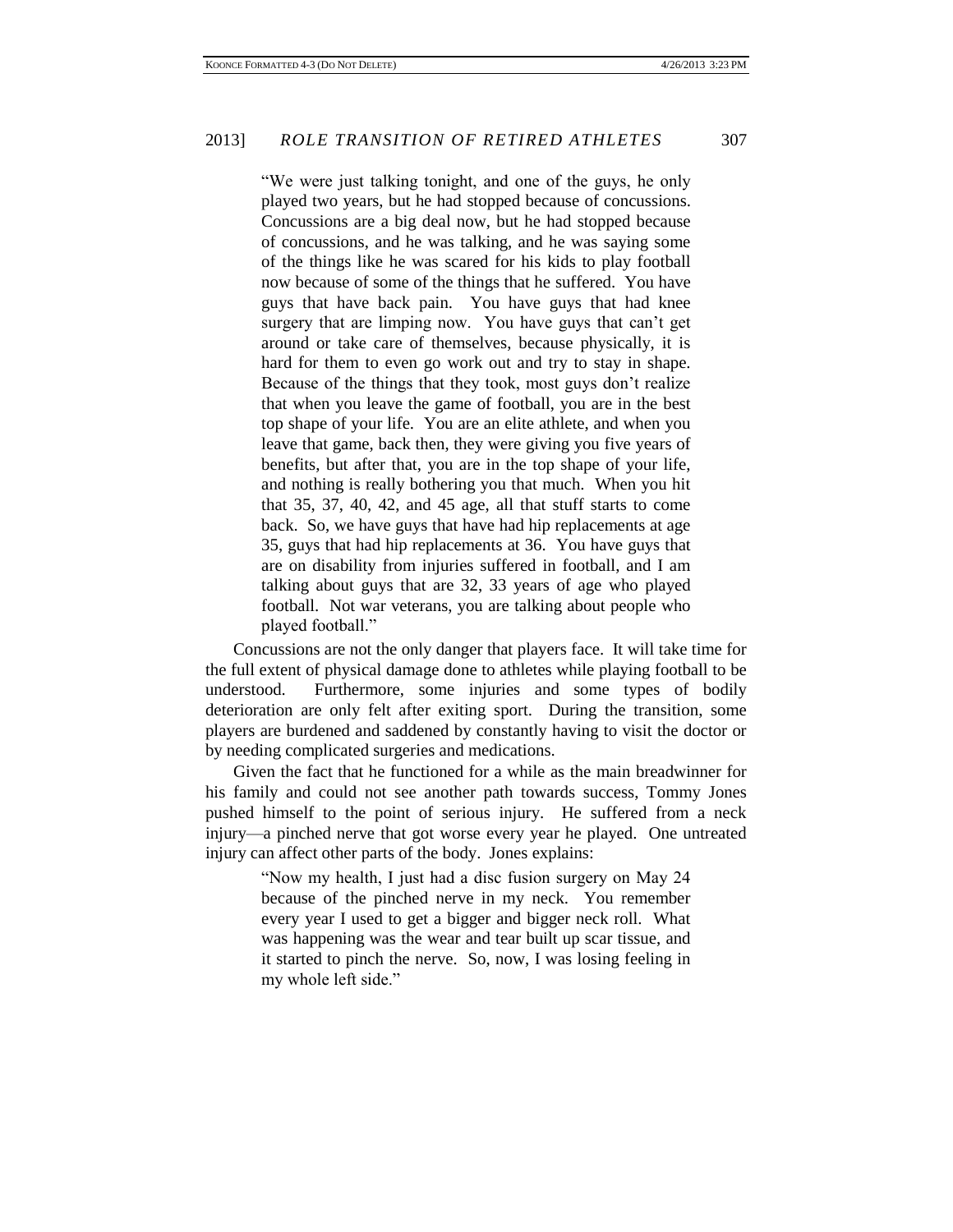Injuries that are not treated while playing football rarely just go away once an athlete stops playing. The feeling that Tommy Jones lost in his left side has never returned, causing him serious distress. He is shocked because he never imagined that injury would be permanent. The injury he faces has intensified the difficulty of the transition period because it so greatly affects the range of jobs for which he can apply. On top of that, he, like many athletes who experience transition trauma, does not have an education on which to fall back.

A number of researchers have written about the way in which injury makes both emotional adjustment to and the search for a second occupation difficult (Taylor & Ogilvie 1998; Lerch 1981; Pitts, Popovich and Bober 1989). Many athletes push themselves to the point of serious injury, only to truly understand the consequences upon or long after the moment of forced retirement. Physical pain intensifies the emotional pain, embarrassment or shock that many feel upon exit.

Tommy Jones points out that jobs that requiring significant lifting are impossible for him. But he even has difficulty with a job that requires him to sit in front of a computer. After a certain point, complete rehabilitation is not possible and an ex-player may go from being someone with an extremely confident self-image derived from his body, to someone dealing with disability and limited resources. As Jones recounts:

> "Right now, I wouldn't be able to have a job where I had to lift a lot. I even have a problem with the job that I am in now. It requires me to sit in front of the computer, calling students all day, leaning, switching between different program screens, typing, leaning forward a lot. So, that is where I started getting all the neck and back problems. That is when it really started to affect me to the point where I went to a neurologist for the nerve pain, because it was a combination from the base of my neck and then my back, my arm, and then it progressively got worse to where they ordered me a special chair just for me to be at work. So, for me to do my job still with that nerve pain required me to type with my hands, where from the nerve damage, I got carpal tunnel. I was diagnosed with carpal tunnel, and really when I am driving, I am supposed to drive with a brace on my hands. That affected me being able to sit down for long periods of time. Now, after the surgery, the pain has intensified in a different area, and now I still can't sit down for more than like an hour at a time. I have to stand up and walk around. So, it is affecting me being able to sit down for periods of time without my shoulder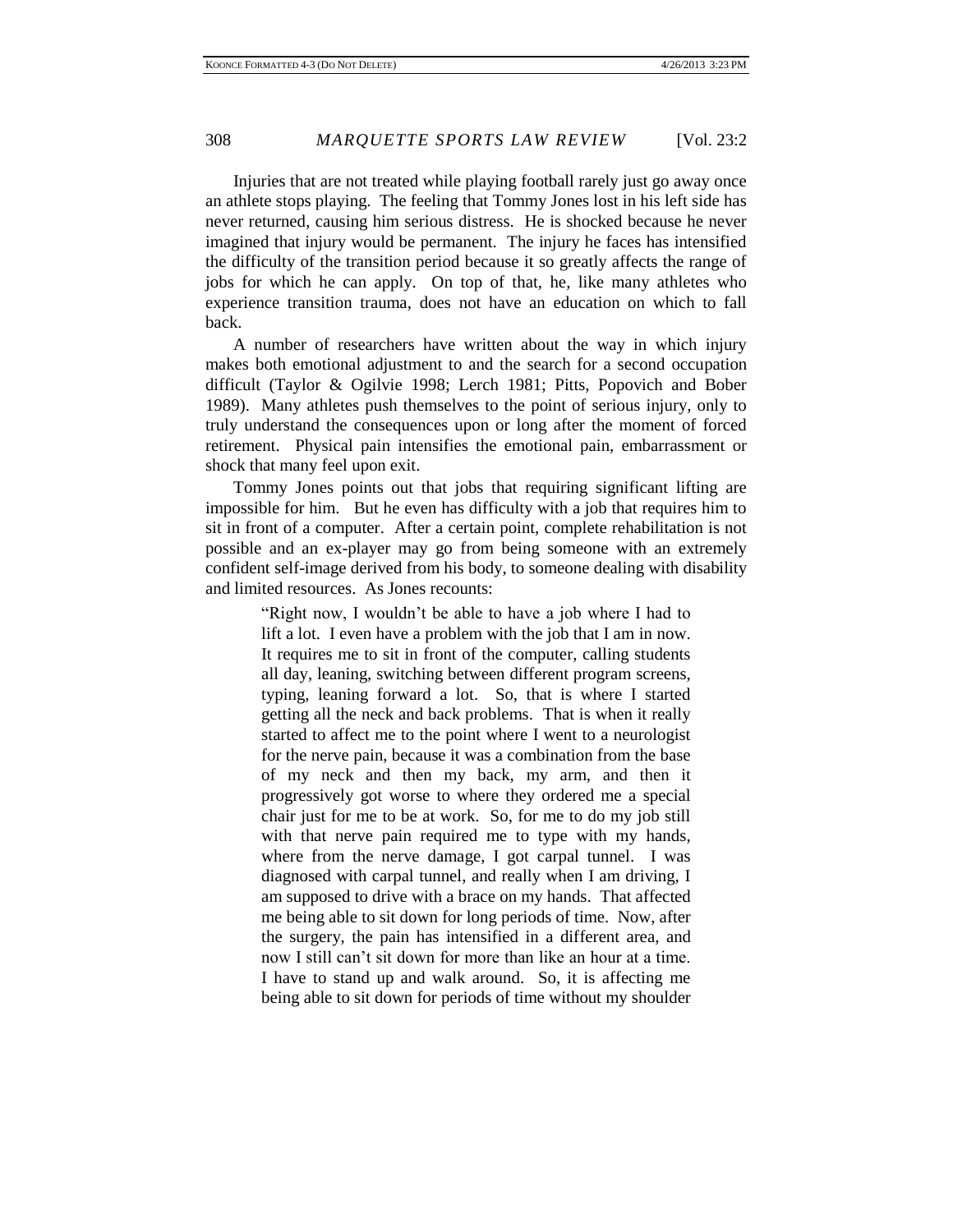and arm going numb and having sharp nerve pain in my back."

Tommy Jones compares the experience of having played football to fighting in the trenches, though he is aware that the choice he made was his. Injuries affect both work performance and job options. Injury makes the emotional pain of forced retirement even more difficult according to some researchers. It affects a player's self-esteem as well since his body image changes.

Besides the loss of salary and positive self-perception, the loss of health care benefits seems to be one of the major sources of difficulty for those who transition out of sport involuntarily. Otis Taylor states:

> "I know a few guys who played in older times. I think they have a more difficult time for a lot of different reasons. One is the benefits. A lot of the guys didn't have the benefits that they have currently today. With health care these days, a lot of guys with an ACL injury in the 1970s was something that could have ended your career—well, now the guys come back the following year. But a lot of time when those guys had those injuries, they didn't really rehab them right or recover well, and now you see guys that look older than they actually should be. So, I think from the financial side most guys from those times have difficult times, but at the same token, I think physically a lot of guys got banged up pretty bad. I think the understanding of life after, a lot of guys missed out on that."

Young and old players alike struggle with the issue of not being able to pay for the adequate health insurance. Health problems only add to the fear that this time of life will be a period without end. Brandon Gold currently has no health insurance for himself or for his kids. Paying the \$600 monthly premium would be a burden according to him. Fortunately, his wife contributes to his income as well. But not all players are so lucky. Gold's story is instructive.

> "It is an issue, because now I have a family, and my wife does very well. She makes jewelry. She makes decent money. I make decent money as a physical trainer for older, wealthy people in my area, so that is nice, but I have no health insurance [for me or my kids], and it is \$600 a month right now, and it is definitely a burden. You know I've worried because I wake up certain days when I can't move so well, so it is scary. The future for health is extremely scary because I try to follow up getting something simple as checking out my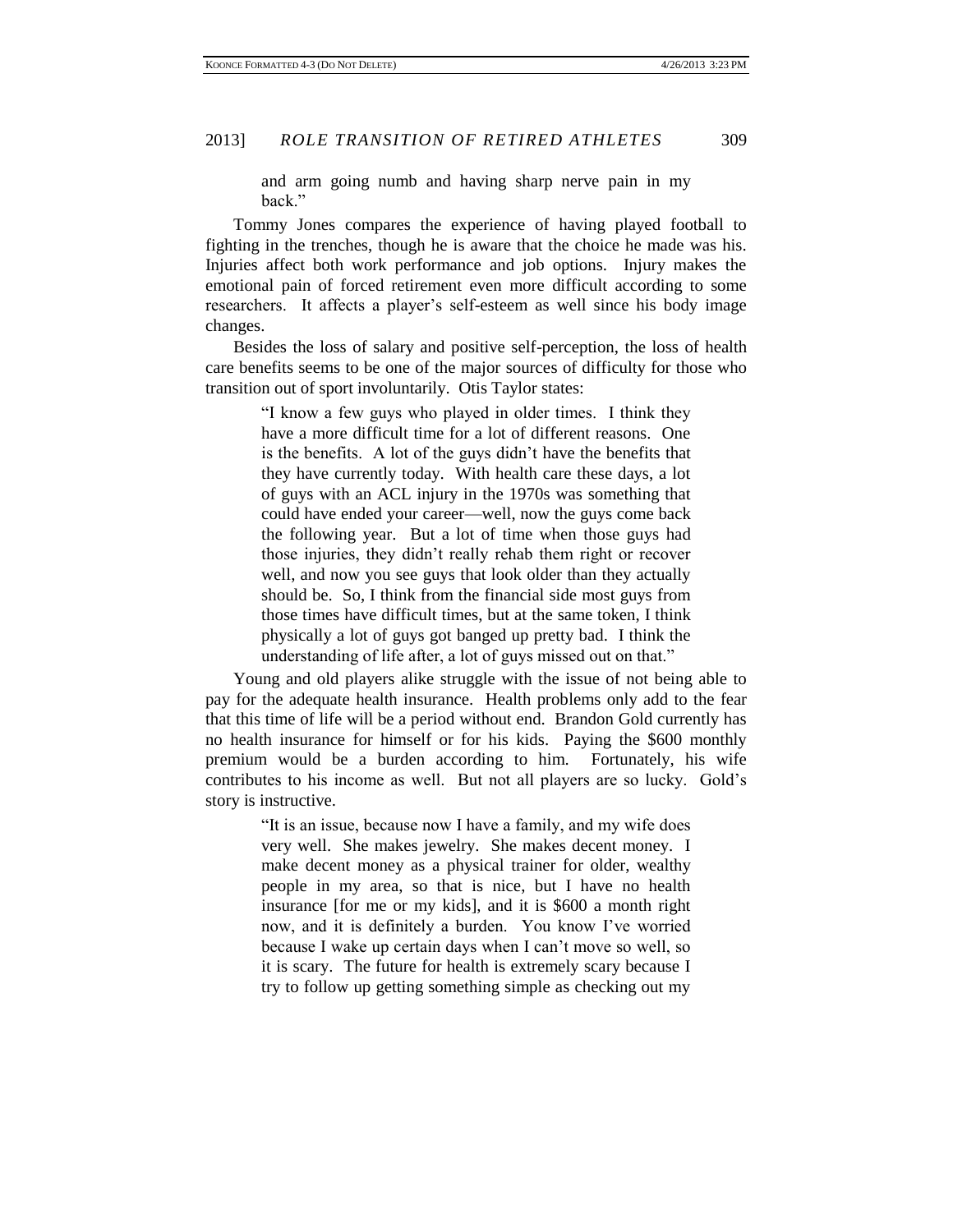neck…it costs \$2,100 to get an MRI and my insurance, they don't want to cover it. I'm talking this was from a week ago. They were like they weren't aware of the injury I had. What kind of car accident were you in? They didn't even know I played football. The chiefs are really going to trip out when they figured out who they have insured! That is junky insurance. I pay \$600 a month. It is not like insurance in the NFL. It doesn't even cover dental or a lot of other issues."

During transition, Brandon Gold has been lucky enough to be able to depend on his wife for financial assistance. Relying on one's family and social network is a positive coping mechanism (Pits, Popvich & Bober, 1989). Fame did not help him as much as family and his extended social network (Reynolds 1981).

Being pushed to the limit, the deterioration of some athletes' bodies is gruesome. Gold's injury was so grave that he was asked by one doctor who saw him, "What kind of car accident were you in?" upon an initial visit. Gold's future and well-being remain uncertain. He exemplifies how lack of transition preparedness can end rather grimly. He had been unaware of the cost of benefits while in the NFL. If he had sat down and calculated the price of paying for adequate health insurance, his life decisions might have changed.

Health insurance is a benefit many players had not reported using while in the NFL but then find that they need it badly, perhaps much more urgently in the after-life than when they actually played football. Gold admits to being scared and uncertain during the adjustment period. Health problems become emotional ones (Pitts, Popovich & Bober, Coakley, Schwenk), as some athletes are forced for the first time to ask sobering questions: How will I make ends meet? How will I pay for the doctors who can take care of this injury?

Similar to many athletes, Gold was slow to examine his health problems. He says he "found out" how beat up his body was, as if he had not been aware of the problems while experiencing the injuries.

> "I found out how beat up my body is and I have, on all these trips, secretly wanted to learn more and knowledge about the body and how I can heal myself and how and what to eat and to do certain things, and that is kind of helping me with my being able to train people. I'm able to help a lot of 60- or 70 year-old people, because literally, I completely understand how they feel with injuries and how they recover because even though I am 38, I kind of have the same kind of issues. So it is a joke with them about how I am going to feel when I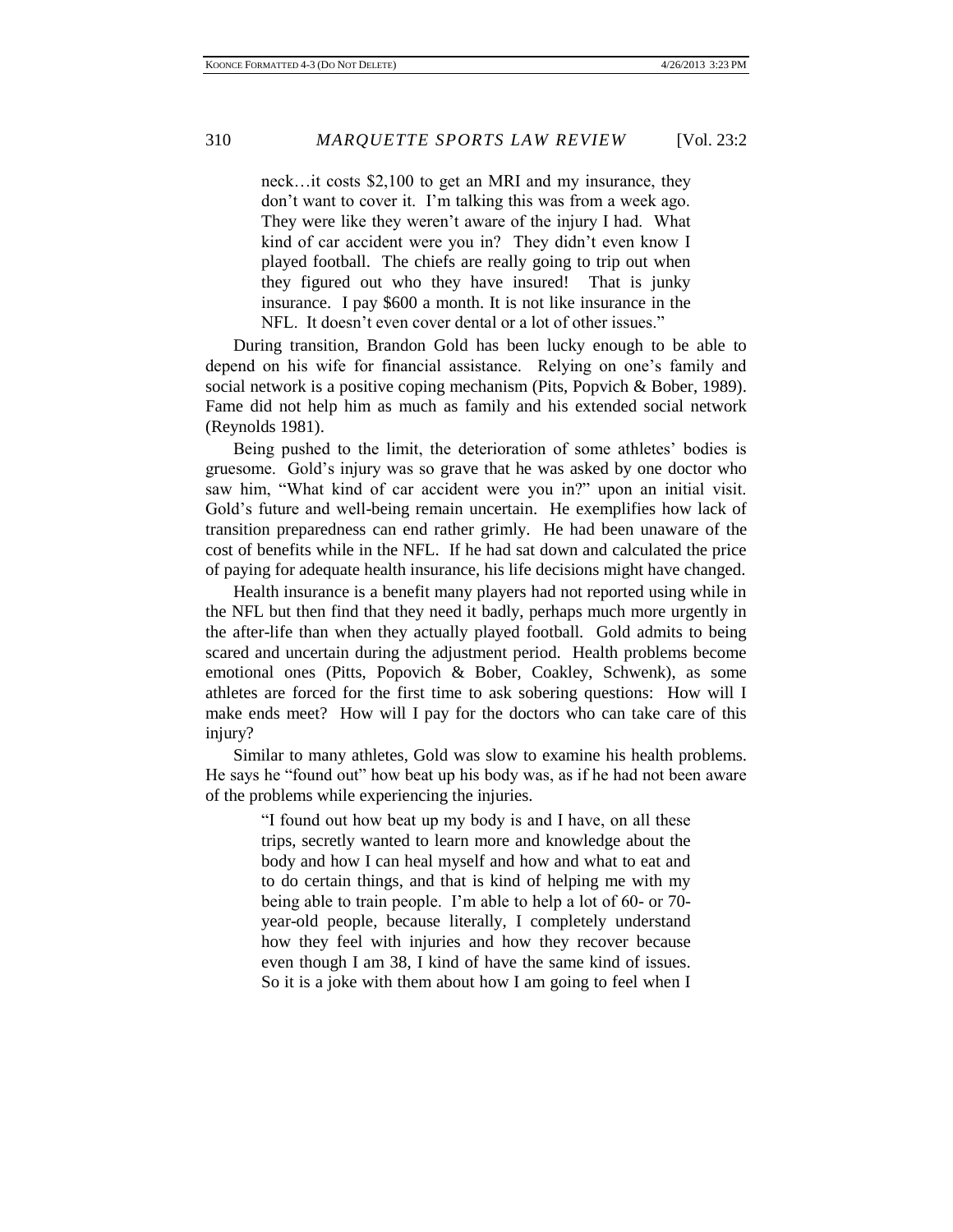## am 60, but it is somewhat kind of scary saying that."

Currently, Gold is simultaneously healing himself and others—similar to many athletes who turn negative transitions into positive ones. Helping older people with their physical pain, he is also learning about his own future. Some athletes are able to turn the negative and difficult experience around, even if they do not go into a field that is completely unrelated to athletics. As Gold demonstrates, a significant positive coping mechanism is to use the problems an athlete faces and transform those into skills that could be useful in another occupation. Gold perhaps also does so in his after-life in dealing with his own pain and training others how to manage theirs by adopting the mentality he learned from coaches. He shares how coaches tell players that at some point, they are going to get hurt. Coaches quickly follow up, saying that it is one thing to be injured and another thing to be hurt. If a player is injured with a broken leg, he cannot play; but if he is hurt, he can play through the pain. If it takes getting injections, taking pain medication, or just sucking it up and doing whatever you have to do you, a player is expected to play the game, with "the hurt" being simply part of it.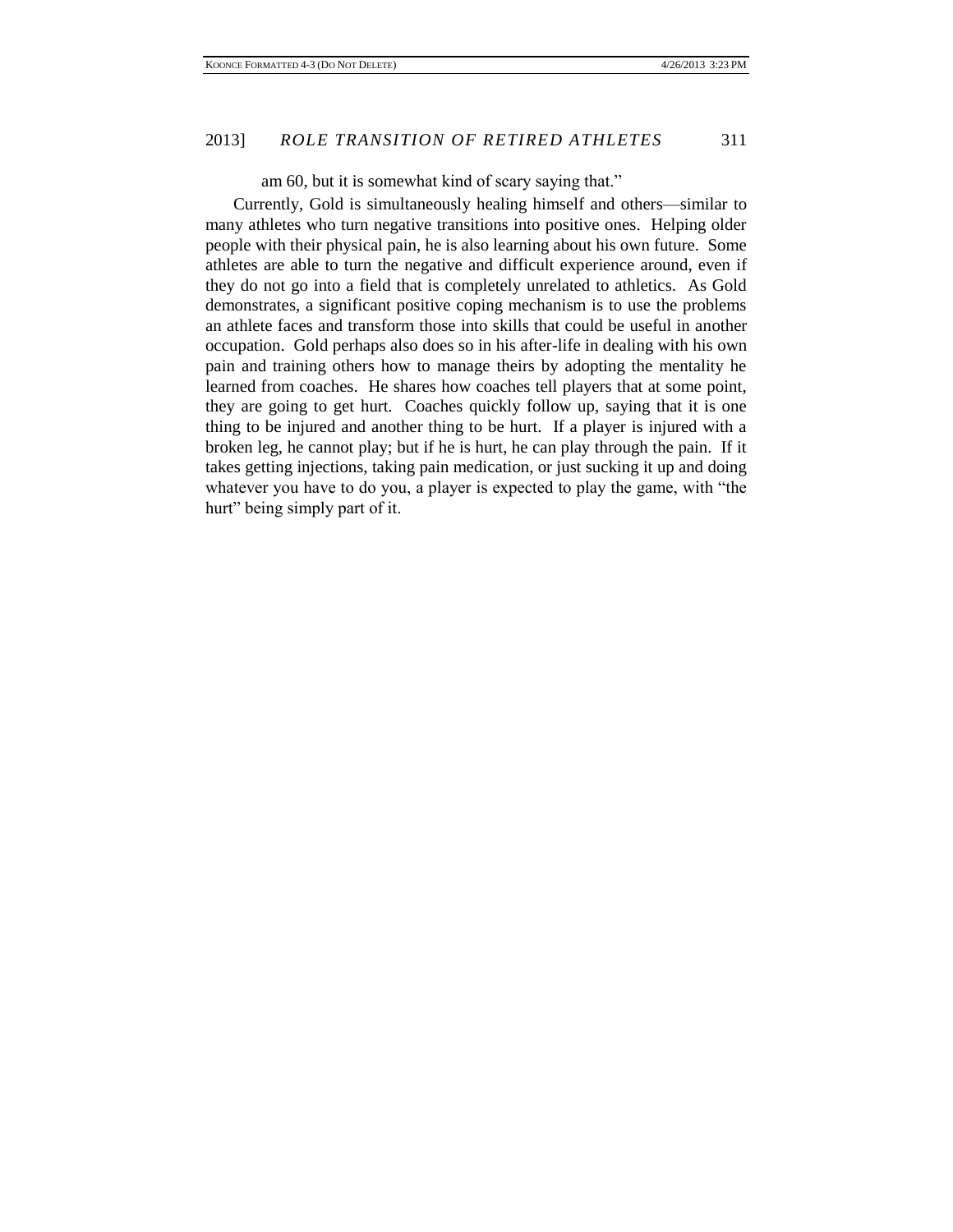# CHAPTER 11: LIFE SATISFACTION

Many former players get caught up in trying to fill the void from no longer playing professionally and losing the exceptional athletic skills they had for most of their life. The emotional high and adrenaline a player gets from running into a stadium and hearing people chant his name is tough to match later in life. Moving on means understanding and accepting that he will never be able to replace those moments—and that is okay. Too often, players try to fill the void through substance abuse, alcohol, women and "hangers-on." Players sometimes surround themselves with people who remind them of their playing days. This enables athletes to escape back to that time and regenerate the feelings, emotions and memories.

The idea that satisfaction is only connected to football glory even influences many players' post-football career selections. Many players like being around that feeling of adoration and seek jobs where they can stay connected to football. Careers in radio and TV are appealing because of the comfort area. These jobs allow them to not feel vulnerable and completely cut off from the sport. While many former athletes will do anything to stay around the sport, re-entering sport in a different capacity is not always easy. Job qualifications are still essential to secure a non-player position. This causes many athletes to feel frustration. They want to coach, but they cannot coach. They want to scout, but they cannot scout. They are not afraid of experiencing other areas; it is just that they have not had a chance to develop any other skill sets. Football is all that they have known from a very young age, and they believe they should be able to capitalize continually on that.

## *The Glorified Self as Addiction*

Becoming addicted to the glorified sense of self can have many negative consequences for former players attempting to change careers. Thoughts of glory, fame and incredible achievement can overwhelm a person's sense of what it means to be content. Instead of going for well-roundedness, some athletes continue to look for self-esteem in the eyes of others. For some players, a long-term career in sport also results in an over-estimation of their own skills. Those who maintain a narrow identity approach academics and job preparation in a way that leads to crisis rather than relief during the transition period. It is no surprise, therefore, when they experience high stress over the long haul.

A number of athletes admit that idealization of their own ability is part of this mindset as well. Confidence is developed in athletes without a reality check. As the stakes get higher and an individual becomes more successful in football, self-aggrandizement often increases. During the transition period,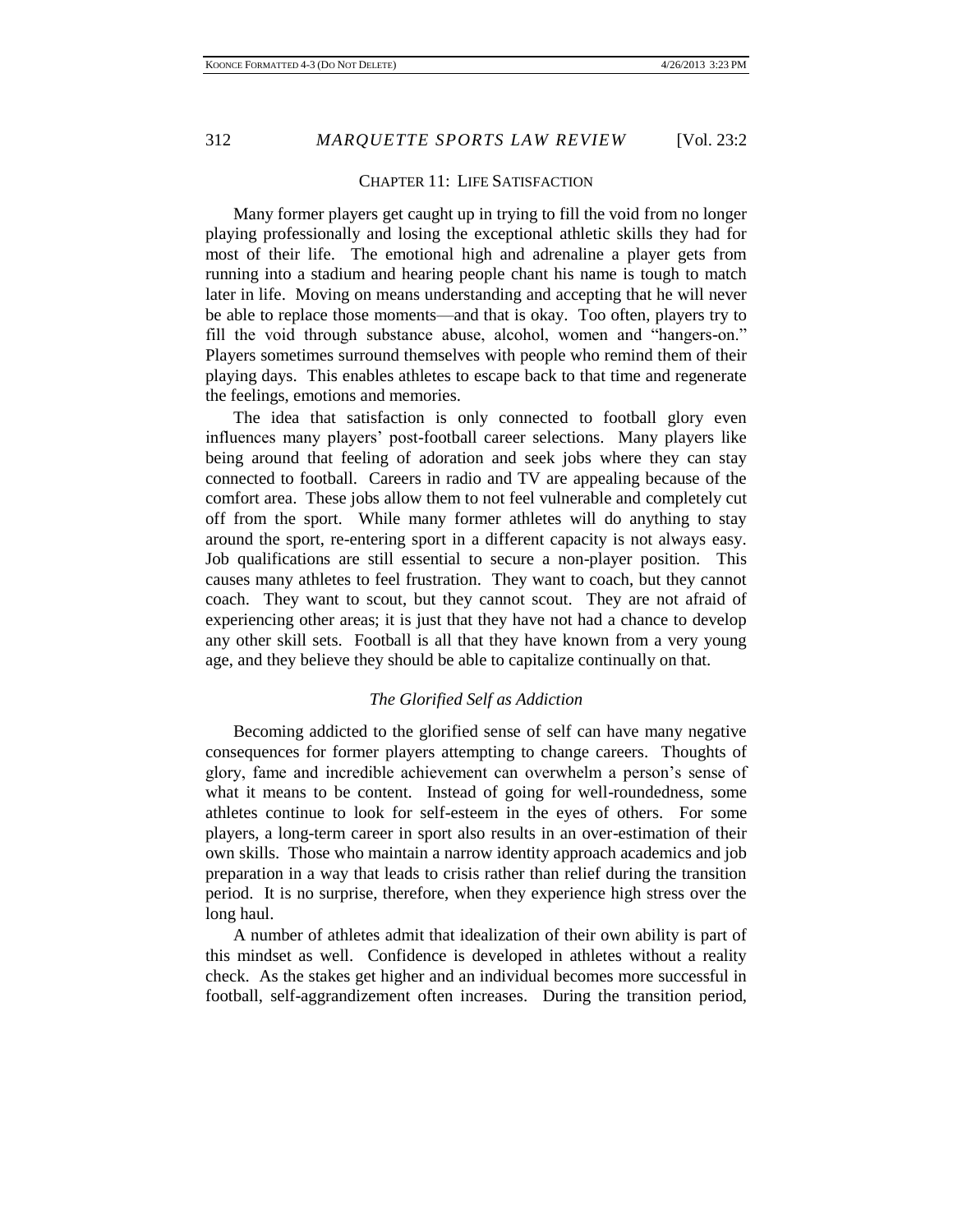some find it hard to relinquish the image they had of themselves and become depressed. Tommy Jones experienced a difficult transition out of sport because he identified so thoroughly with it. Transition represents a change in status and position within one's own community. This is difficult for some athletes to handle. Paradoxically, a class identification that made transition into money difficult also made transition into a lower status not as traumatic for Jones in comparison with other former players. Emotional problems are inevitable, but there are ways to cope. Life satisfaction is not necessarily completely gone when one's playing days are over, as Jones suggests:

> "I never really tripped off that identity because I consider myself just a regular person. My mom and dad worked hard. I always had more than everybody that I was around pretty much. So I wanted to be a regular guy because some people were jealous, but at the same time, if I had it, you had it. You can come to my house and eat. If you don't have any money, don't worry about it; I have a car—and I was the only one that had a car then. So when I go to the leagues, even when I was at the club in D.C., I didn't really trip."

With the change in identity and the loss of the football player title, many players experience anger and a need to compensate (Kane, 1991). Jones points to a number of his friends who have been dealing with those feelings for a long time. Athletes feel loss during the change of identity, and this feeling can arise at any point during the transition process. There is no linear or set pattern that describes when exactly the process will take place. A player is aware of the emotional pain brought on by the loss of admiration from others; he is also aware that there is possibly some egotistical thinking involved in being so concerned with not being famous anymore or celebrated. It is beneficial not to blame the establishment. Not pointing the finger is a coping mechanism that is absent in the literature unless it is understood as a form of denial (Kane, 1991).

A player can let go of the glorified self during the transition. Remembering his upbringing and the bonding that occurred with regular people, Jones was not totally disappointed with the loss of status. In some ways, he exhibits relief because he no longer receives negative attention or jealousy like he did as a well-known football player.

He admits to wanting to return to being a regular guy. Some researchers have argued that retirement can be a relief for those players whose values change as they get older (Algerman, 2000). Pride in his background made it so that Jones's self-worth was not determined solely by performance and wealth. Looking back at his parents, he knew how to establish and maintain a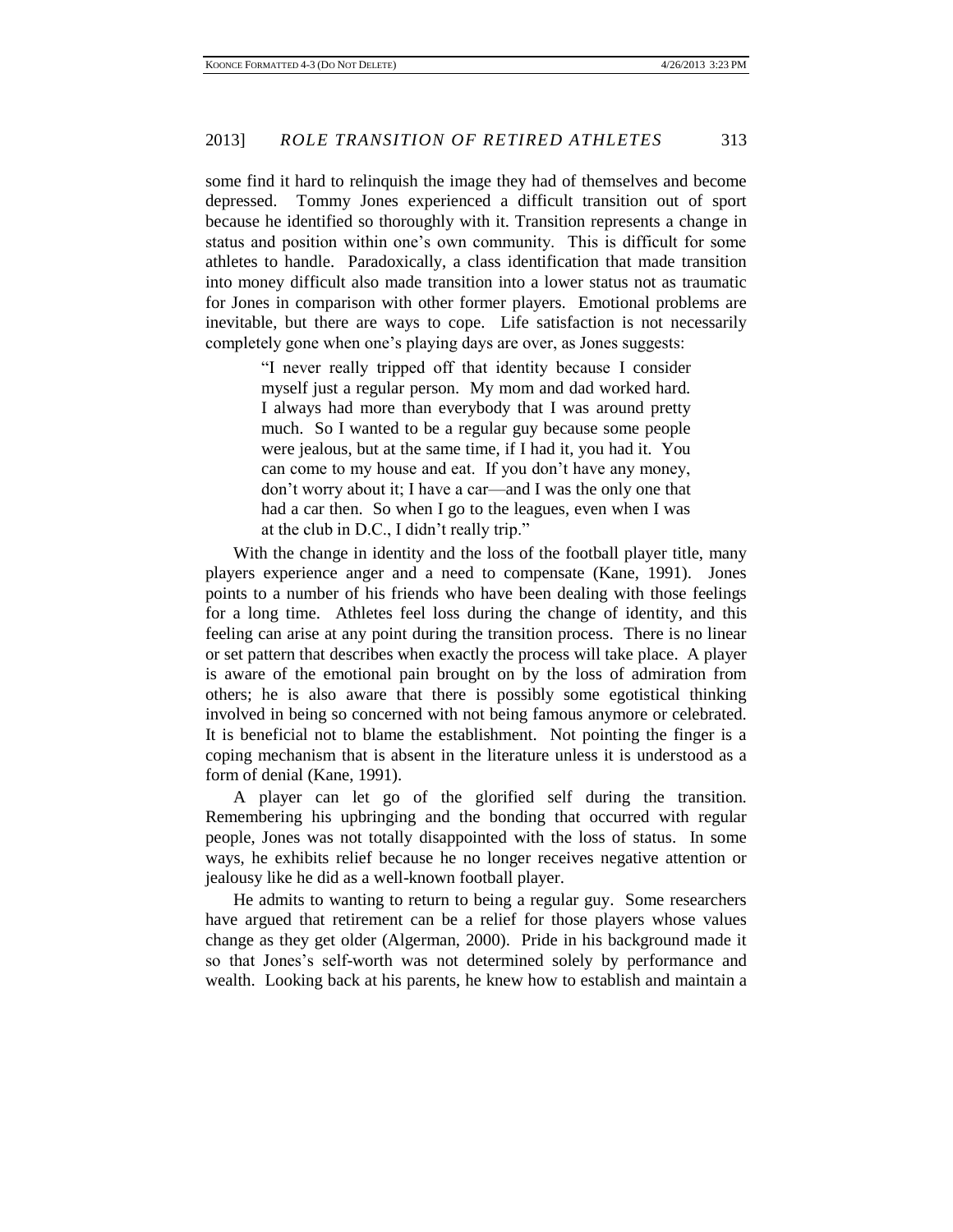social support system as well as how to count on resources besides money to survive.

In the interviews I conducted, players went back and forth between suggesting it is the loss of identity rather than practical matters that account for hesitation in getting a second occupation (Kane, 1991). At times, Tommy Jones suggests it was mostly a practical matter. The jobs offered to him were low paying because he did not have a degree; however, he was used to making a large salary. It appears that his hesitation in taking positions might really have reflected both the loss of identity and practical matters because he not only did not finish college, but he also had no non-sport vocational competency, which is important during the transition period (Coakley, 2006). He had no established alternative career track and so he might in part have been deluding himself to think it would be simple to get a job in another field that pays well.

Extreme commitment to the glorified self of professional sport also causes some athletes to experience intimacy issues. Brandon Gold admits to having experienced personal problems that some athletes face while playing football, which they connect to their development as athletes. He had three broken engagements. He has finally married and is happy that his wife does not know the person he used to be as a player. What kept him going in the past would not make him happy in the present. Gold points out how the life of spending money and intense socializing are not compatible with married life:

> "Yeah, I got married three years ago, so that was a huge wake-me-up. I had never even experienced basically what it would be like. I had never been married. I was engaged three times to different women, great women. So now I am like a completely different person and luckily, my wife doesn't even know that life whatsoever, not even a little bit. She is from a wealthy family, but she had no concept of the person I was then or the money I spent then, which is almost helpful, very helpful I believe. She doesn't need anything to be happy. Of course, she wants a nice home, a nice car, and food, but she doesn't go about spending \$5,000 a night going out partying or something."

Brandon Gold has found happiness with someone less materialistic and more frugal. She has helped his transition because her values and sense of satisfaction are different. Transition is a tough psychological process, and Gold conceptualizes his life in terms of a series of "awakenings." He blames his previous inability to have lasting relationships in "that life," a life filled with "traps" such as spending \$5,000 on partying.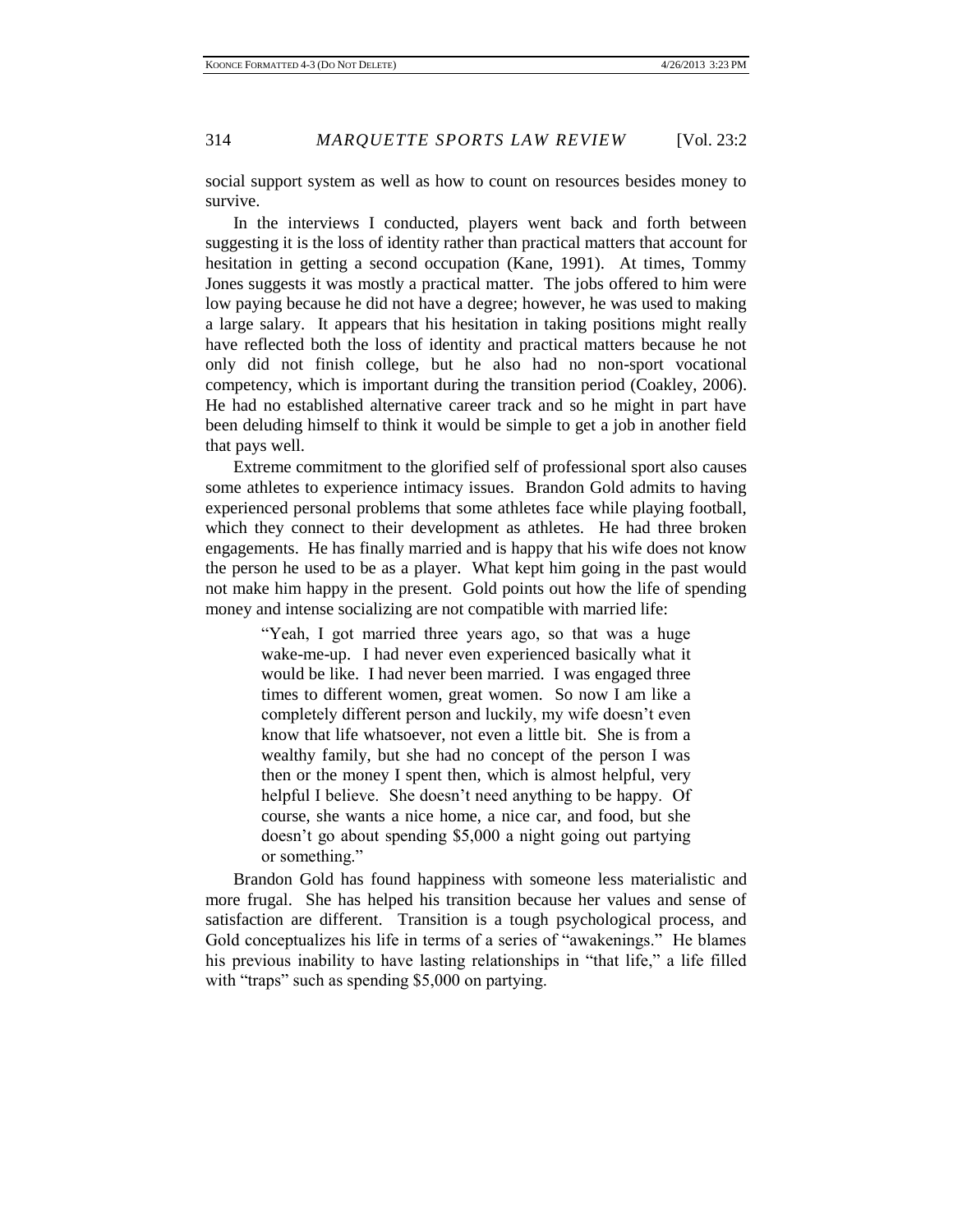There are other ways in which the thrill of playing football professionally can cause an individual to feel disoriented or depressed while transitioning. Transition is not only a matter of self-perception; indeed, others see athletes differently in their after-life. The confidence associated with the satisfaction of being an athlete can vanish quickly. As an experienced former player, Gold speaks eloquently about the difficulty of having his identity change so dramatically. Whereas young people once looked to the player for advice, they find little need for him after exit. Role transition entails dealing with a loss of respect. It is not only about losing privileges, friendships and salary, but also about experiencing a decrease in how one is regarded within the larger community.

### *Chasing Highs*

A number of athletes admit that during the transition phase, they have had to come to terms with never actually having had long-lasting jobs. Even with the pressure to make money, those who played in the NFL have a difficult time finding work that is emotionally satisfying. In comparison to what they experienced while in the league, most careers simply do not allow them to achieve the same highs. Jesse Dampeer states:

> "Yeah, I've been trying to satisfy the needs of the family and the need that I had to enjoy something, to do something really exciting and really fun and challenging. So the combination was doing what I wanted to do but bottom line—I couldn't do it if I didn't take care of the family. You had to make enough money to take care of the family and take care of your responsibility.

> I have never really had a job. Actually, when I played my first two or three years at Grand Rapids, I went back to Oregon and worked in construction because I could make \$1,000 a month in construction, and I could make \$445 a month as a business trainee, and my family needed a few more bucks than that, so I worked six tens (60 hours) and did that for three years. Other than that, I don't think I ever really had a job. I've had a project. I've had a business that I was trying to put together or something I was trying to create, something I was trying to do to generate income, and that has been fun. I'm still in that posture today. I still have two projects I'm working on that are just really exciting."

Dampeer reflects a conflict experienced by many former athletes who are used to a profession that adds a strong sense of meaning and adventure to daily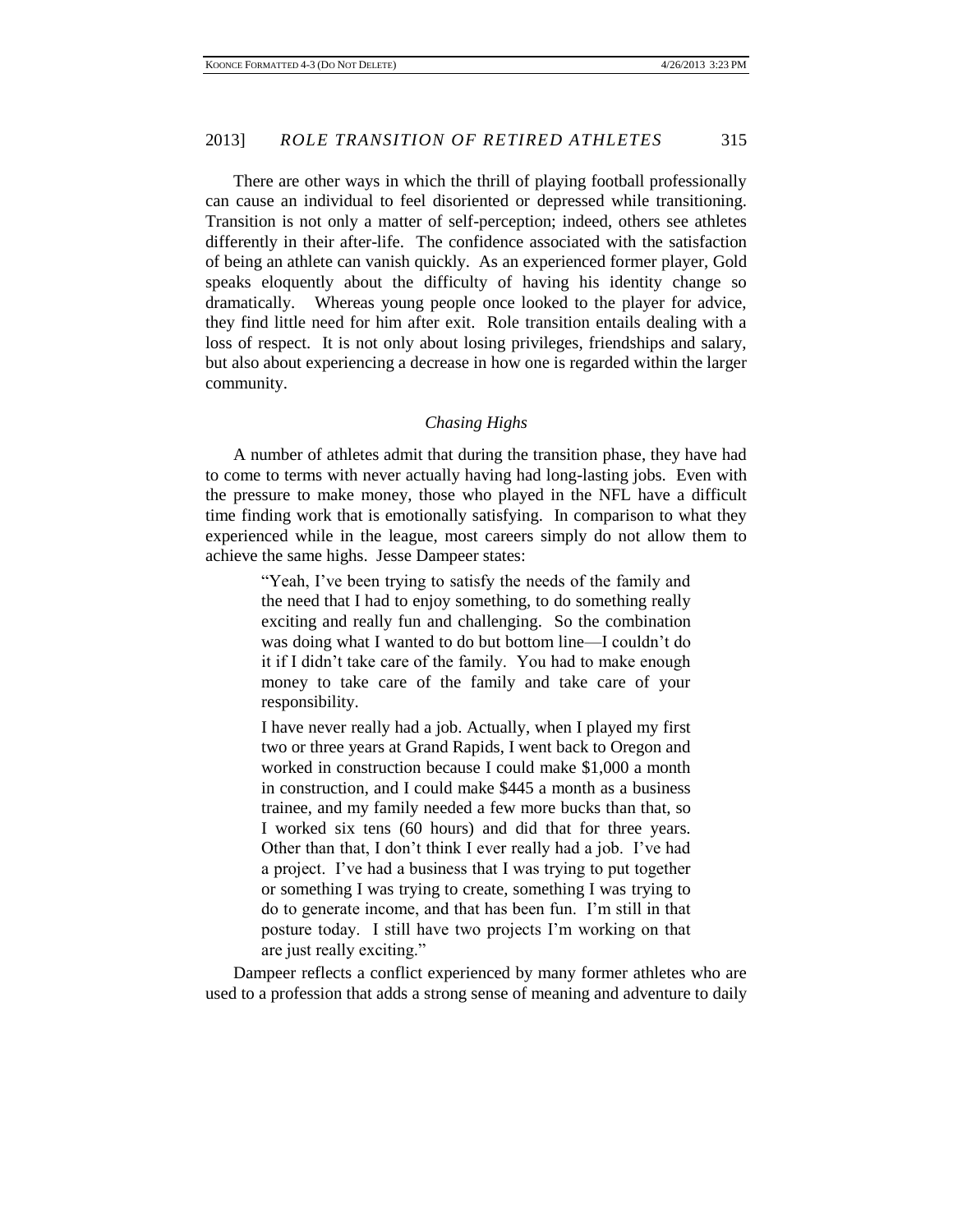life. He wants excitement and fun and a challenge, but he must also make money to take care of his family. The longer former players go without having a job, the less impressive their resumes look to potential employers. Because of the emotional intensity of sport, many players prefer to take on short-term job opportunities, remaining in a limbo phase rather than fully transitioning out of sport.

Similar to many retired athletes, Tommy Jones wants a job that is financially and psychologically rewarding. He realizes that his first step is to deal with his lack of educational preparedness, but he also seems unable to settle. He acknowledges that there will be many hurdles. Getting an education seems to be essential for most when guaranteeing life satisfaction. Even when some athletes attempt to get an education, they still may maintain time-consuming goals that are extremely difficult to achieve.

Tommy Jones estimates that it will take him a total of 15 years after the moment of retirement to finish getting a degree. Having spent ten years out of work suggests that the act of disengagement from sport was rather traumatic for him, and that it was difficult for him to imagine a satisfying life after football. Other job possibilities were either frustrating or disappointing in some way, as Jones surmises:

> "In the next five years, my plan is to go back to finish my degree. I could have done it back then [after retirement], but I was too caught up in trying to do this other thing. I could have gone right to Western University (WU) when I retired.

> Moving forward, I want to finish my degree and get into coaching. I know I have to finish my schooling. I am actually ten years behind the curve. I really haven't been affiliated with any junior college here, coaching on a football college staff, getting quality assurance. So what I want to do is go back and get my master's at WU. Right now, they don't have a distance program for me. I'm looking into it. I don't know if I am going to be able to do a long-distance thing at WU. So, the object for me right now is to do a program that I can work and do online, a sports coaching degree, and then I want to go back to WU and get my master's, but in between that, I'm going to put my name in the hat.

> Now, if I go back to get a sports coaching degree, I have something sports-related on my background with my experience playing in the NFL, retiring in 2000, going to WU, a sports coaching degree. Now, I have a little bit more on my resume, when I do finally get my degree. I will have all the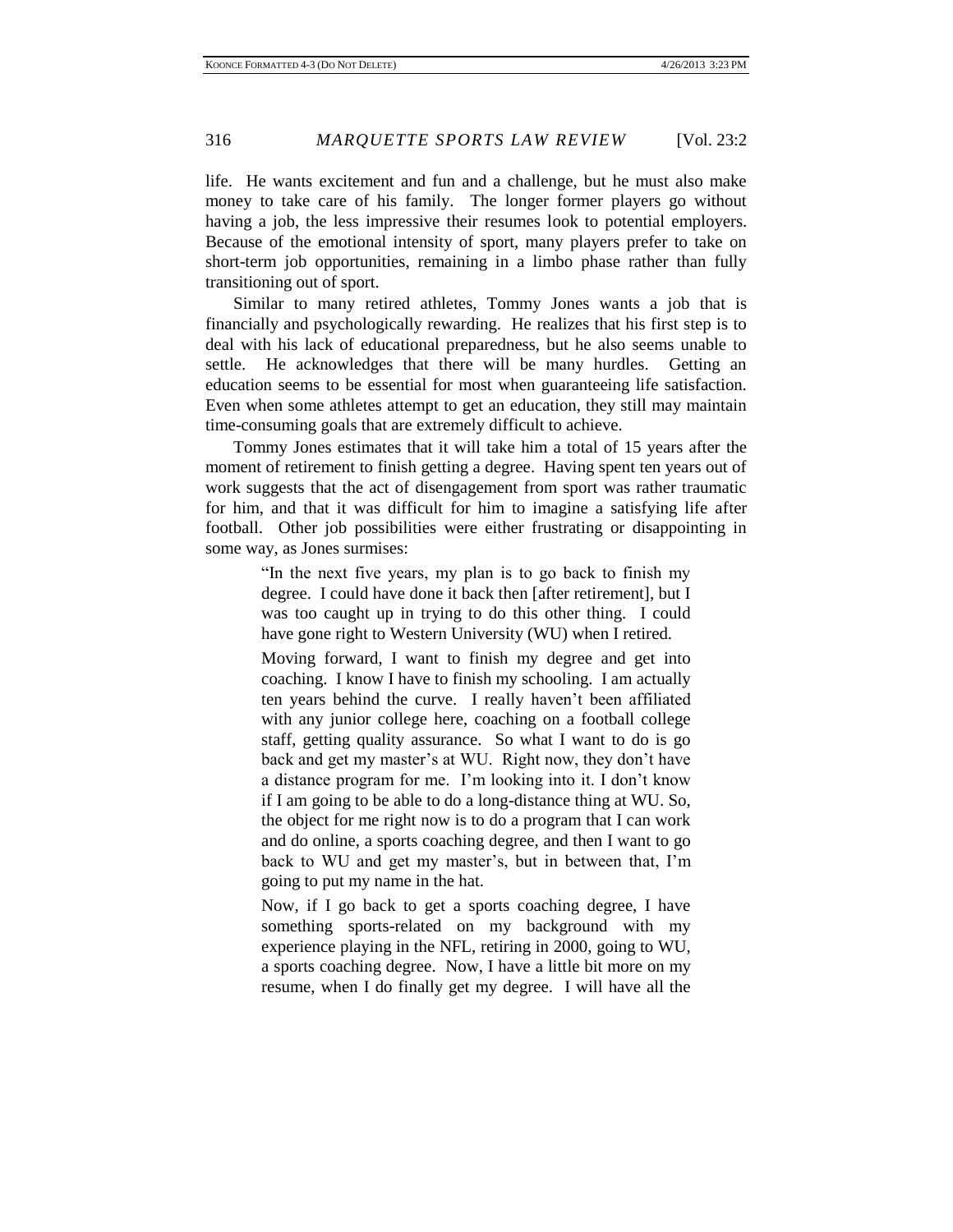coaching principles and getting back into it. That is why I really want to go do that. So when I put my name in the hat with Andy Reed, at least I will have something. I don't have any coaching experience under me. Maybe doing a program that's sports-related will better my chances and make me look a little bit more marketable. That is what I am trying to do.

So in the next five years, I ultimately want to have my own sports academy. That is a dream, but I want to be a certified, athletic trainer. But right now, I want to coach six- to sevenyear-olds. I'm more popular now than I was before because everywhere I go now, they recognize me. Everybody in the league knows that I played for the Grand Rapids Dragons, so people are approaching me like, 'Man, you used to train and you used to be doing this.' So in order for me to open up that option [be a trainer], I have to get that degree. I can get this one [coaching] in 18 months, and now I have something behind me sports-related, and I will have my certification to train. Then, I want to build my resume up to ultimately being a pro scout. Now that is my ultimate goal. Being a scout. I can do that. I know I can."

Not having planned in advance, the years flew by and Tommy Jones was not able to force himself to prepare for his transition until very recently. He has lofty—and many—goals. He wants both to finish a degree and to start a sports academy. For many engulfed players, fame continues to be their source of confidence even after having left sport (Haerle, 1975). Unlike other athletes, he does not report experiencing a loss in recognition during the transition phase. People still identify him with his days in the NFL. It also seems as if fame is important to Jones because he imagines that in the future, he will continue to be highly dependent on sport. He has no back-up plans; his entire interview centers on working in sport as his only option. Athletes highly dependent upon sport tend to desire to go into coaching without considering other career opportunities. Those players interested in coaching are less likely to own their own businesses as some researchers claim exprofessional players tend to do (Pitts, Popovich, & Bober, 1989).

The experience of competing in the NFL leaves some former players chasing emotional highs at work. Jesse Dampeer understands one of the major difficulties in sport transition is that an athlete is sometimes used to feeling that something momentous has occurred throughout his experience, whereas in the work world, such adventures and rewards are not necessarily so common. As he notes: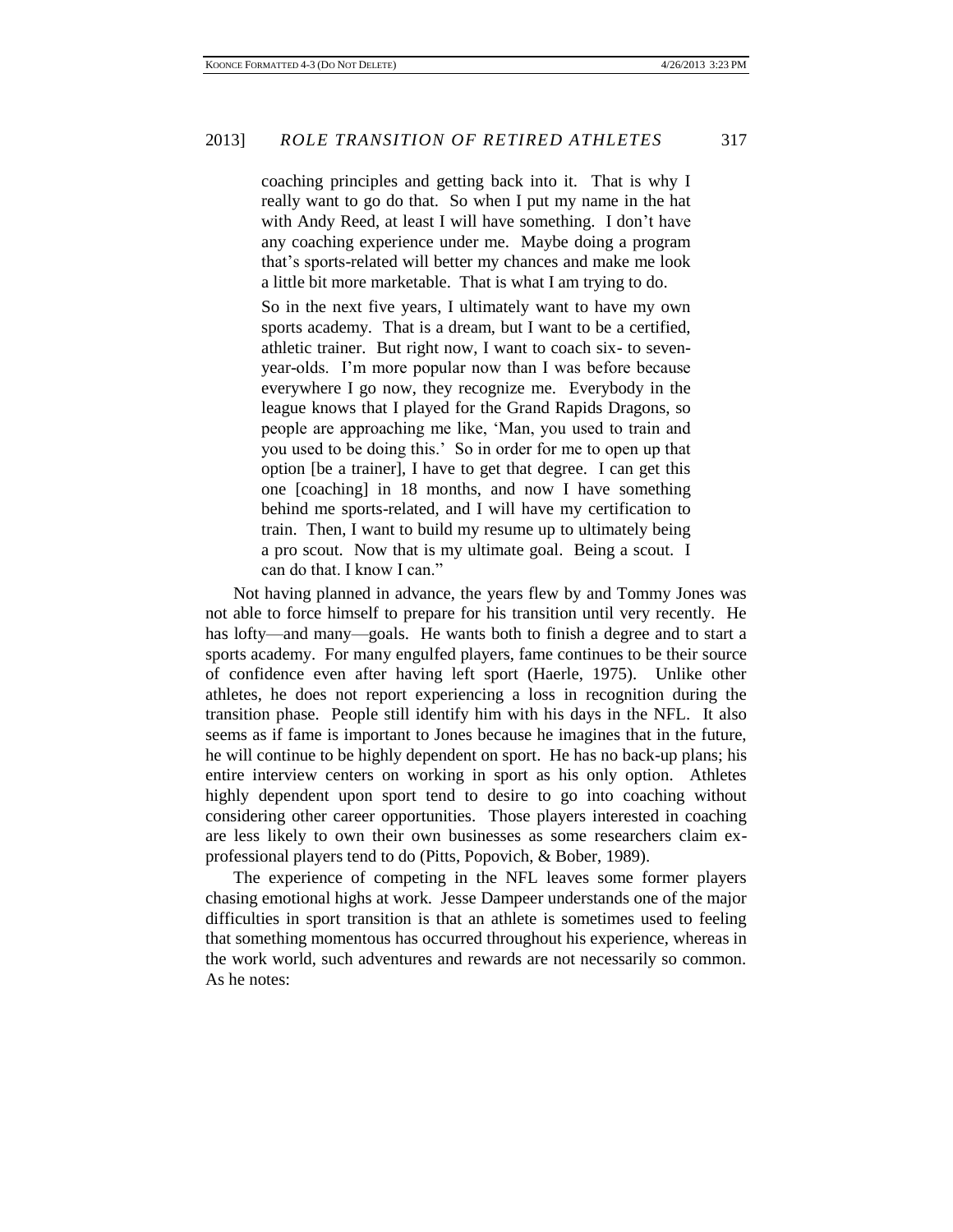"I was chasing an emotional high that I had experienced in football. I was chasing that feeling of victory in the locker room with the guys, of winning on the field, of that incredibly emotional moment when you win the Super Bowl and you are on top of the world. You have incredible exhilaration in you, and you have shared enjoyment with all the guys. That is a wonderful thing. That is a priceless thing. I was trying to find that [after my exit]. I think I'm trying to recapture that. So a new business every now and then, every three years or four years, or whatever it happened to be. It has been an interesting journey, and life has been good, and I made enough money to live comfortably, to take care of my children and my family."

For Jesse Dampeer, chasing highs has meant he does not stay with one profession for a long time. He does not prioritize stability even in the after-life because of his experience playing football. Not only is such behavior not necessarily realistic, but it also places stress on family life to be committed to such achievement and to chasing priceless memories. To some extent, everyone must sacrifice their personal life if they want to be successful, but Dampeer emphasizes that the commitment is in fact for his family and not for personal gain or to please others. Changing roles means changing values during the transitional phase, and one set of goals may not be realistic in the football after-life. Dampeer comments:

> "I would say every father that leaves the home to work and provide for his family neglects his family to a certain extent. But we cannot spend all of our time with our family. We have to take care of our family. We are responsible for food and shelter and clothing and school and a whole bunch of other things. So I cannot sit at home and make my living sitting at home with my children and my wife. I have to go where I can make the money that they require to live comfortably. So if I have to travel to do that, I have to travel to do that. But, my number one job was to provide for my family."

Dampeer exhibits an addiction to the glorified self, which among some athletes, makes them delusional when it comes to pursuing another career. Having participated in sport decades ago, he can only imagine what it is like for certain athletes now. He discusses knowing the limits of using celebrity as well as being confident when to rely on it. There is a balance. Dampeer shares the following:

"So if I could say anything to young ball players, is it is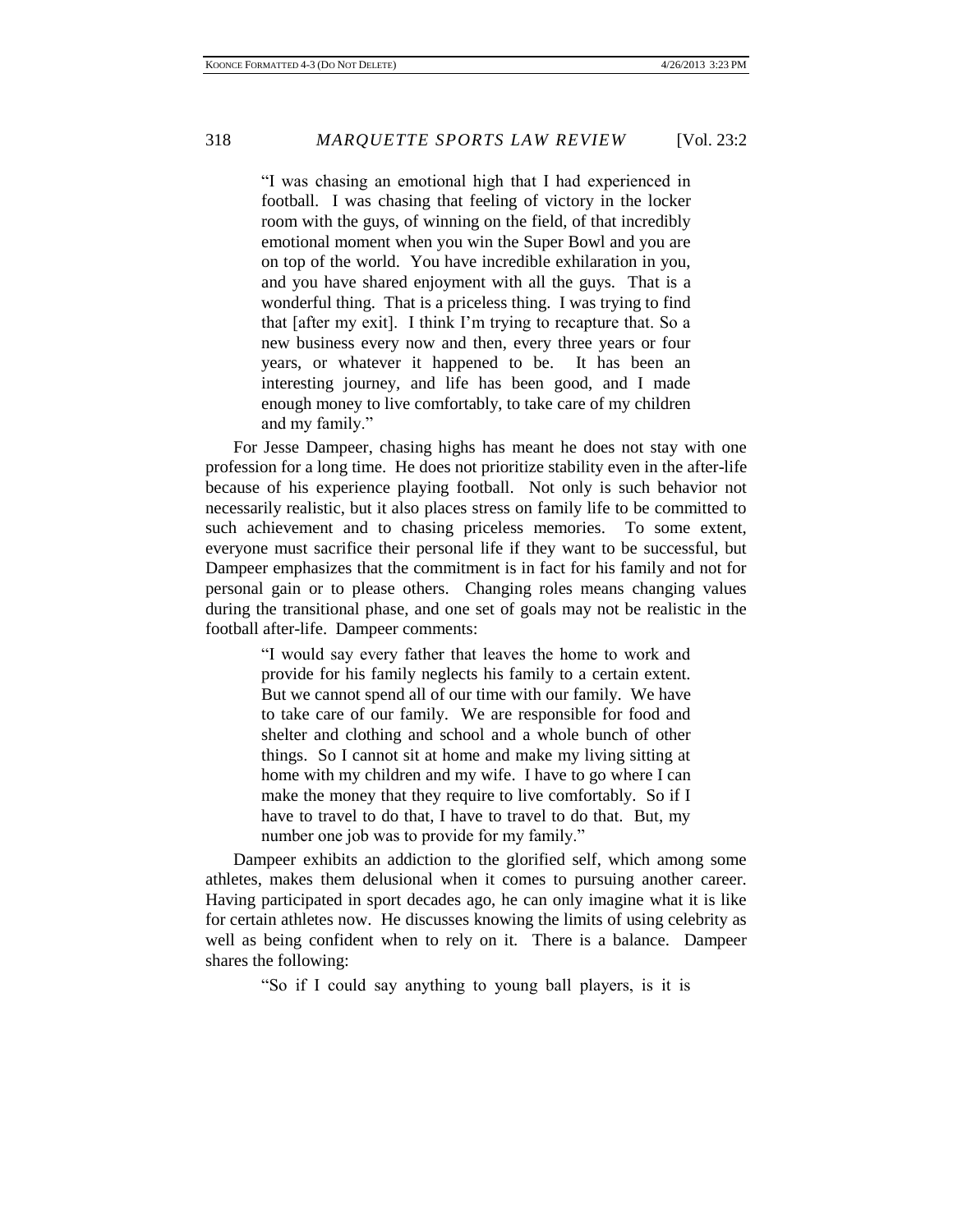almost an addiction process to the applause, to the crowds, to the lights, the camera, the action, the girls, the autographs, the whole thing. It is almost addictive, and it may be addictive. It may not be almost. It clouds your head. It clouds your thinking, and you get the feeling that you are never going to have another poor day. You are going to be doing this forever, and you don't think five years ahead of time or ten years ahead of time or 30 or 40 or 50, and maybe you are incapable at that young age, but there is going to be a time when the game is over for everyone, and that money goes awfully quick. It goes awfully fast."

Jesse Dampeer's situation is unique because he had important components in place before his transition. He saw the value of education, sought out internships and applied leadership principles. He found a support system and incorporated the foundation that the coaches preached. He had a coach that was invested in the players' professional and personal development. He was open to the advice and assistance offered to him. Dampeer took those things and applied them intrinsically to his own life and situation.

Over and over again, older former players offer up that acceptance of the short-term relationship between player and sport is one of the most important factors determining the smoothness of the transition. Anderson Smith states:

> "It is definitely not a marriage. The average guy plays three years. It could be a three-year relationship, and it might be a ten-year relationship, but no matter what, you are going to go to work at some point. You are going to have to take care of your family and take care of yourself, and that game will be over. That is for sure."

#### *Playing without a Playbook*

A consistent finding throughout the research for this study is the importance of structure in a player's life. Becoming a professional player begins with a commitment to practicing, training and the team at an early age. Players are expected to follow a rigid schedule every day. In college, a player's day is scheduled from morning to night. In the pros, strict guidelines are set for the majority of the day. This structure is essential for success on and off the field. Essentially, a playbook is not just provided for on the field, but for off the field as well. A typical day during mini-camp is structured as follows:

- 6:15 a.m. Shuttle departs to stadium
- 7:00 a.m. Breakfast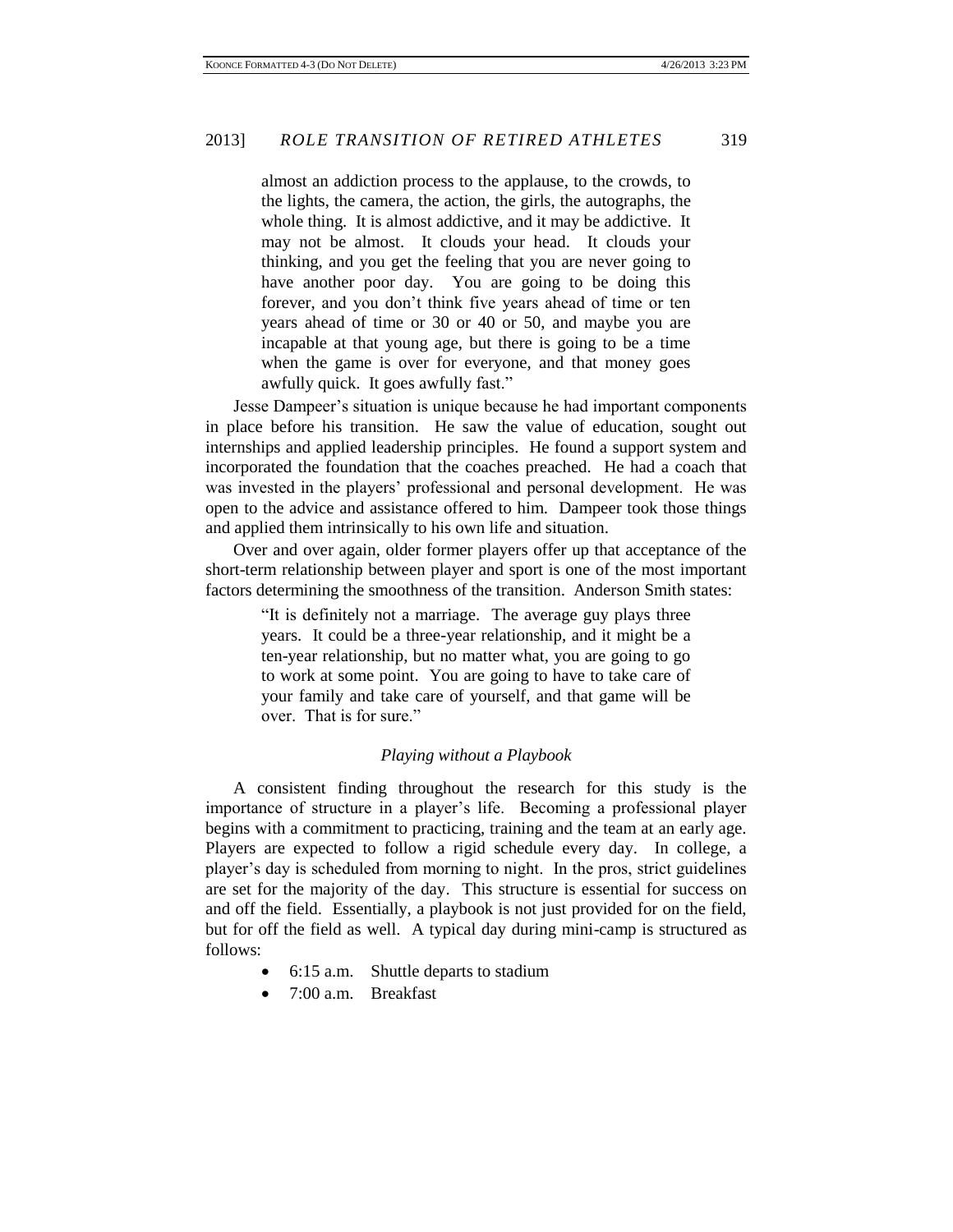- 8:00 a.m. Team meeting
- 10:15 a.m. Break meeting
- 10:30 a.m. Weight workout
- 12:15 p.m. Lunch
- 12:45 p.m. Be available for media
- 1:15 p.m. Team meeting
- 1:30 p.m. Special teams meeting
- 2:15 p.m. Position meeting
- 3:30 p.m. Break meeting
- 3:50 p.m. Shuttle departs for practice
- 4:00 p.m. Practice #1
- 5:30 p.m. Practice ends
- 6:15 p.m. Player development dinner
- 7:00 p.m. Dinner concludes
- 7:15 p.m. Shuttle returns from stadium

Routine and persistence are elements that accompany a rigid structure. Unfortunately, when the player exits sport, the structure and support does not carry over. This is a time when the player has to take charge and design a playbook for his own life. Essentially, he has to recruit a "new team" and make decisions regarding how to proceed in this next phase of life.

Anderson Smith discusses the role of structure in and out of sport. Structure adds to the intensity of the playing experience but also makes improvising in new areas of work more difficult. Playing sport includes studying, visualizing and preparing the night before the game. But such structure and rehearsing are not always to be found in the work world. Smith shares:

> "Yes, the structure, and like I said, you had a plan and rehearsed that plan. You know what I am doing tomorrow. You know what time I have this meeting, what time I am going to lift weights, what time I am going to get my treatment, what time I am going to the offensive meeting, what time I am going to special teams meeting, what time we are going to go over pass protection, what time we are going to do agilities, what time we are going to blow the horn. We knew wherever we were supposed to be and what we were supposed to be doing at that time, so you had some structure there, whereas now, you are like a handful of \$100 bills just blowing in the wind down the street."

During the transition, many players realize that although they worked in a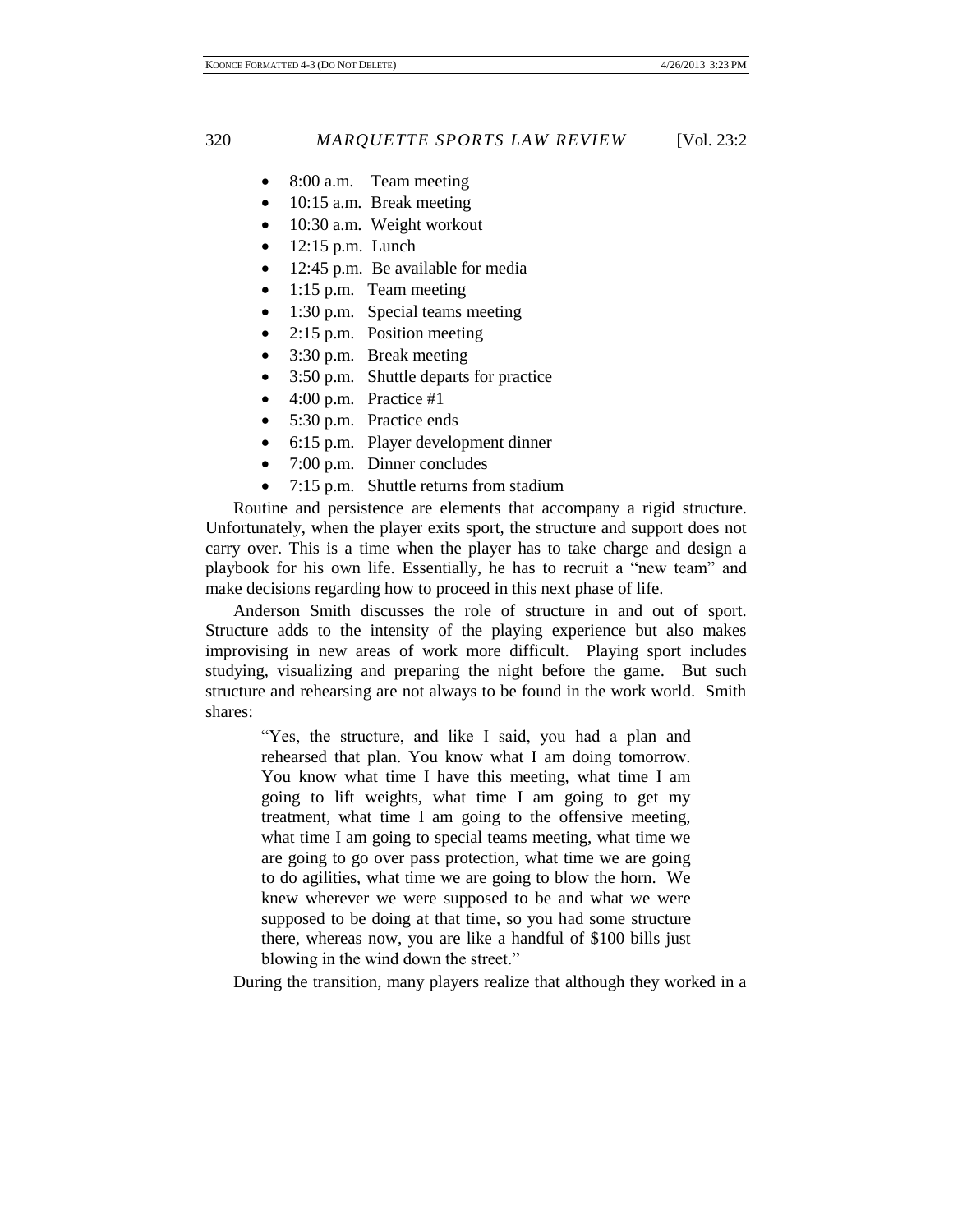highly competitive atmosphere, stress was reduced by their routine and the certainty they had regarding where they had to be and when. After exit, they struggle to adjust to the spontaneity required in other occupations; nobody is forcefully telling them what they are supposed to be doing at a given moment. Terry McGill states:

> "You don't know which direction to go [now], whereas [before] you had accountability, and you knew what you had to do. When I got up, I knew what I had to do. When I was in a football game, I knew it was 3rd and 8 and I need to get to the pylon down there or else we aren't going to convert this first down. I knew I had to step up two more steps and make this break, give a head fake, and make a break, and make this catch, whereas now, you don't know where the pylon is. You don't know where the first down is. You don't know which play is going to be the big play. You are out here playing the game without a playbook, so it is a whole different ball game because you knew from the day you got the football and your playbook, they told you what you need to work on, you have to repeatedly work on those skills every day and to find those skills to be successful. But when you get out here in the real world, you have to figure out what I need to work on today. What do I need to do over here? How do I develop more relationships with people? How do I become a people-person and be able to communicate with diverse people each day?"

The world after football requires independent thinking—not simply repetitive behavior. More than one athlete whom I interviewed mentions that they appreciated the accountability that came with being a professional player. As much as some athletes rebel against the structure and the discipline while playing, some of them later miss the fact that they have individuals concerned with their performance and professional well-being, even if for a short amount of time. Walter Frank states:

> "I think one thing about athletes, they are guys of structure and guys of habit. They are guys of accountability, and they are used to having stuff laid out for them—knowing where to be and when to report and how to perform and what they need to do when they get there. When you don't have that in life, it is kind of like you are out here on an island. You are trying to figure out your next step. You don't know if you want to go over here. You don't know if you want to interview at this place. It is a whole different ball game. So if I felt that guys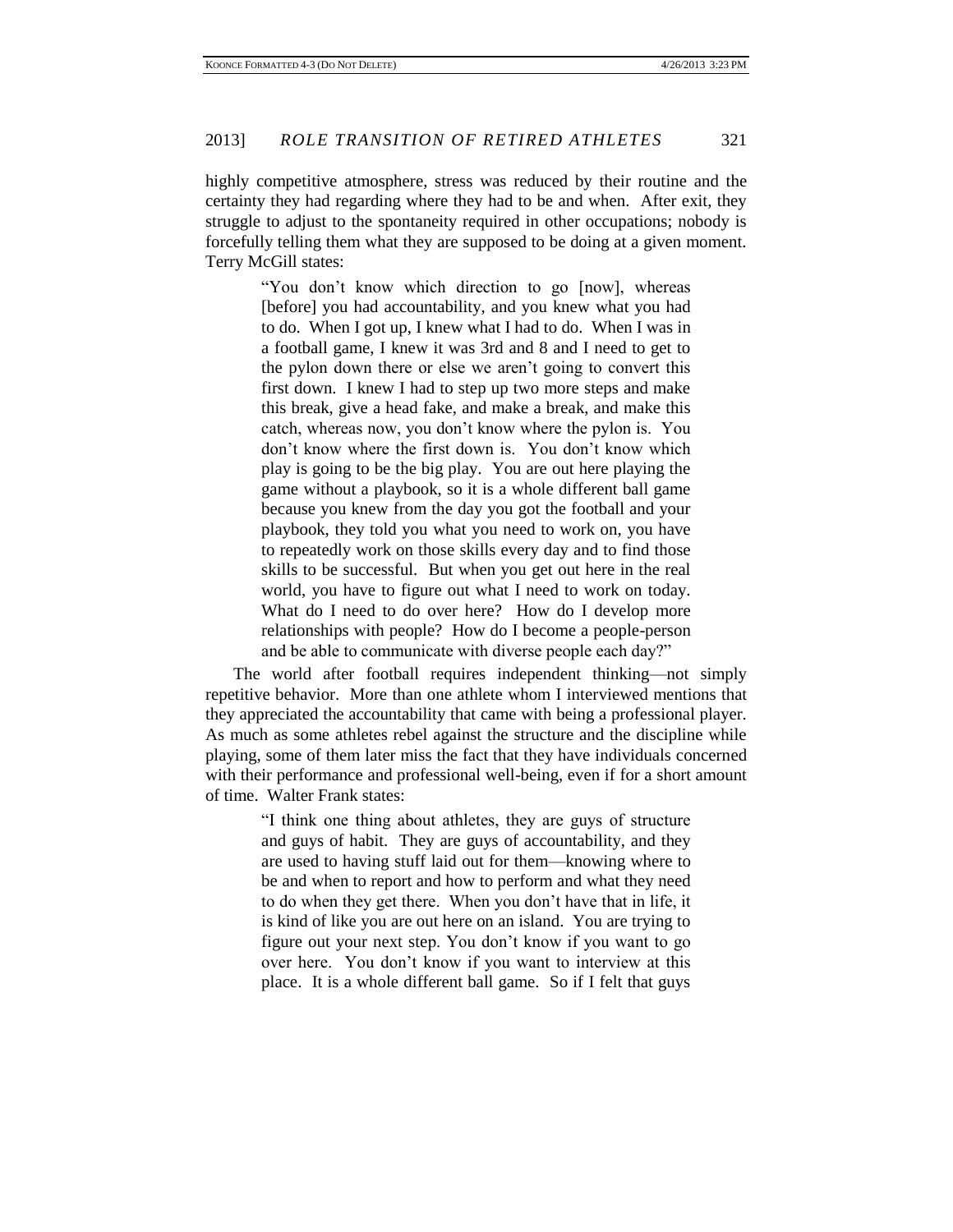had a chance while they are playing to find out something else that they have a passion about and get with a mentor or coach in that field and learn more about it and learn the steps and how to play that game, when they come off the field, it is going to be such a smooth transition. And then when you have an athlete who can actually play ball without thinking and just reacting, you know you have a business guy there. It is a whole different player than someone on the field thinking or looking at and trying to read everything instead of reacting."

Many of the athletes interviewed who found themselves used to the routine and discipline of sport thought that mentoring in other areas might alleviate the difficulty of transition. One thing holds true in the minds of many players: most of their teammates had a powerful work ethic and if that could be channeled, they would be successful in other professional areas such as corporate America. Former players also recognize that other workers eventually become used to their occupations and do not constantly have to feel as if they are just starting. Individuals who are used to the structure that comes along with playing the athletic role still feel the need for guidance. Anderson Smith shares:

> "Now that player can play way faster than what his 40-time may be. So now, if you take this over into corporate America or real life, and you have taught, now you know how to do your sales. You know how to do your interviews. You know how to do your presentations. You know how to do all these things, and it becomes second nature. You are not really thinking. For a lot of those guys to get to the NFL, they had to have some type of work ethic, so now you transfer those work ethics over to corporate America and you have been coached, just like you have a position coach in the league. Your transition will be seamless.

> When I was playing football, whether it was in college, during the summer, doing the weight training, going to summer school, my classmates…they were doing internships. They were working their way up the ladder. When I was on the practice field learning how to run those routes or how to tackle or do things of that nature, they were learning the game of life. Now, all of a sudden, you played ten years, and you are 32 years old and out of the league, and my classmate that was in my industrial technology construction management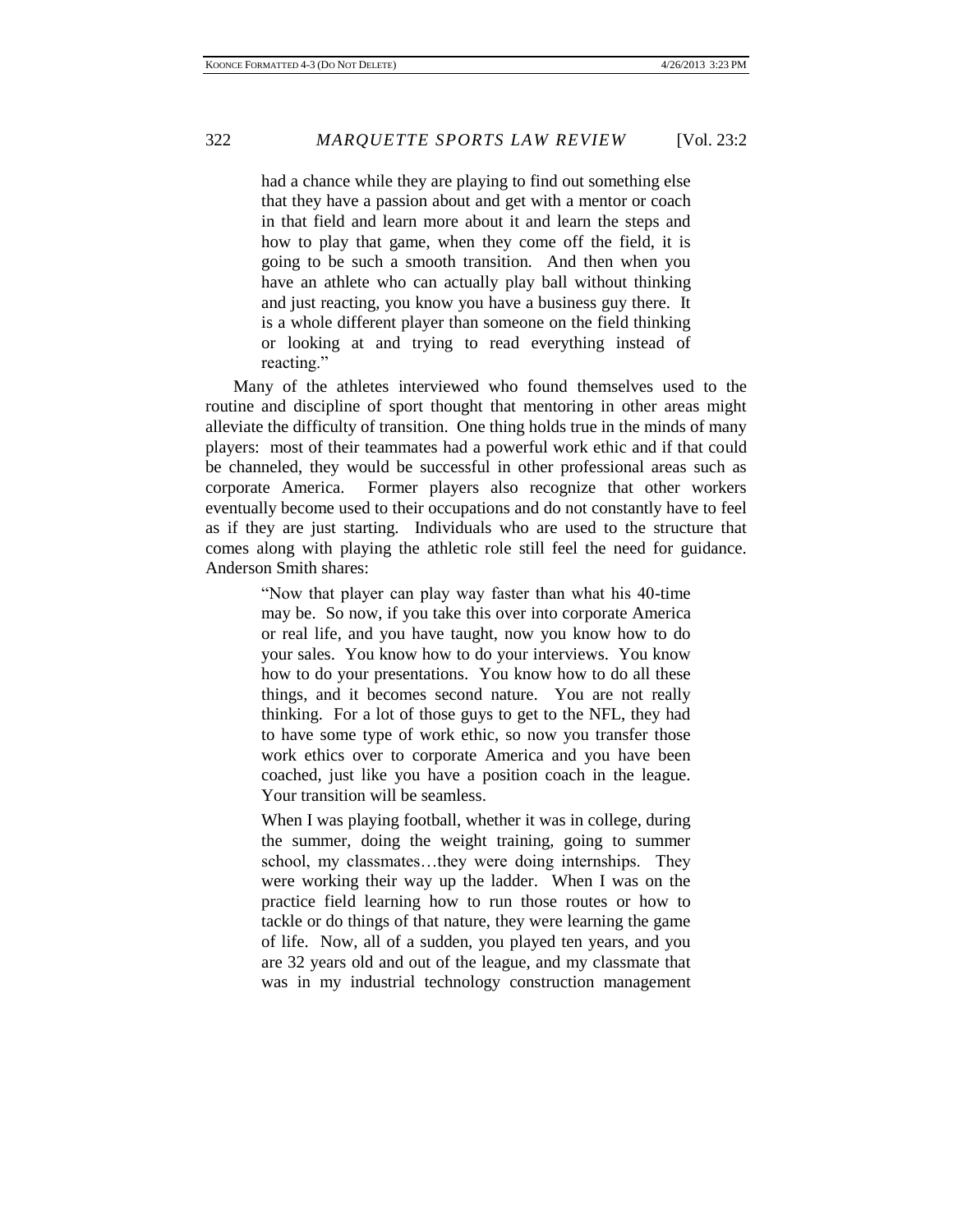classes, he is 32, but he has had ten years on me. Going through the interview process, doing presentations, closing deals. So now, I am at 32 trying to compete with him. That is tough. It is tough to compete with that guy. I went through that maybe about five or six years ago. When I was looking at it, I became so frustrated because I felt that I had guys I went to school with and coached football, and it is as simple as that. You have guys doing other businesses that I went to school with, and you see them, and they are doing well and are successful with that, and I was frustrated because I was like, 'Look at these guys. They have it going on. They are doing their thing. They know what their craft is. They are pros at it. They are efficient at what they are doing.' And I was frustrated because I wasn't as far along as them.

But then, I had to sit back and think about it, and say, 'You know what? I've been doing this for a year or two. This guy has been doing this for 15 or 20 [years] because he was doing that while I was playing football.' I was talking to a buddy the other night, and he has already gotten about 20 years in coaching, and he was saying he was going to get 13 more years in pension or whatever they get from teaching. I was like, man, this guy has 13 more years. These guys were coaching while I was down there doing my thing, and it looked to them like I was the lucky one ahead of time, because I got to play in the league. They are farther along than I am."

Other jobs also provide more security, intensifying the frustration and jealousy that many athletes feel during the transition. This lack of confidence can end up greatly impeding the progress of a former player. Sometimes it is the work that is more sober and laid back that ends up leaving individuals more secure in the long run. Anderson Smith states:

> "Because they have paid into the state system and they have a retirement, and you look at our inner selves' retirement and benefits, it is not that great. So you look at Malcom Bennet, one of our teammates in junior college, and he has 20 years in this business. Here we go saying, 'Man, we don't have 20 years.' So we are behind the eight ball, and what you have to do, you have to find someone, or we have to find someone that is willing to take us under their wing and mentor us and help us close that gap between us and our classmates. And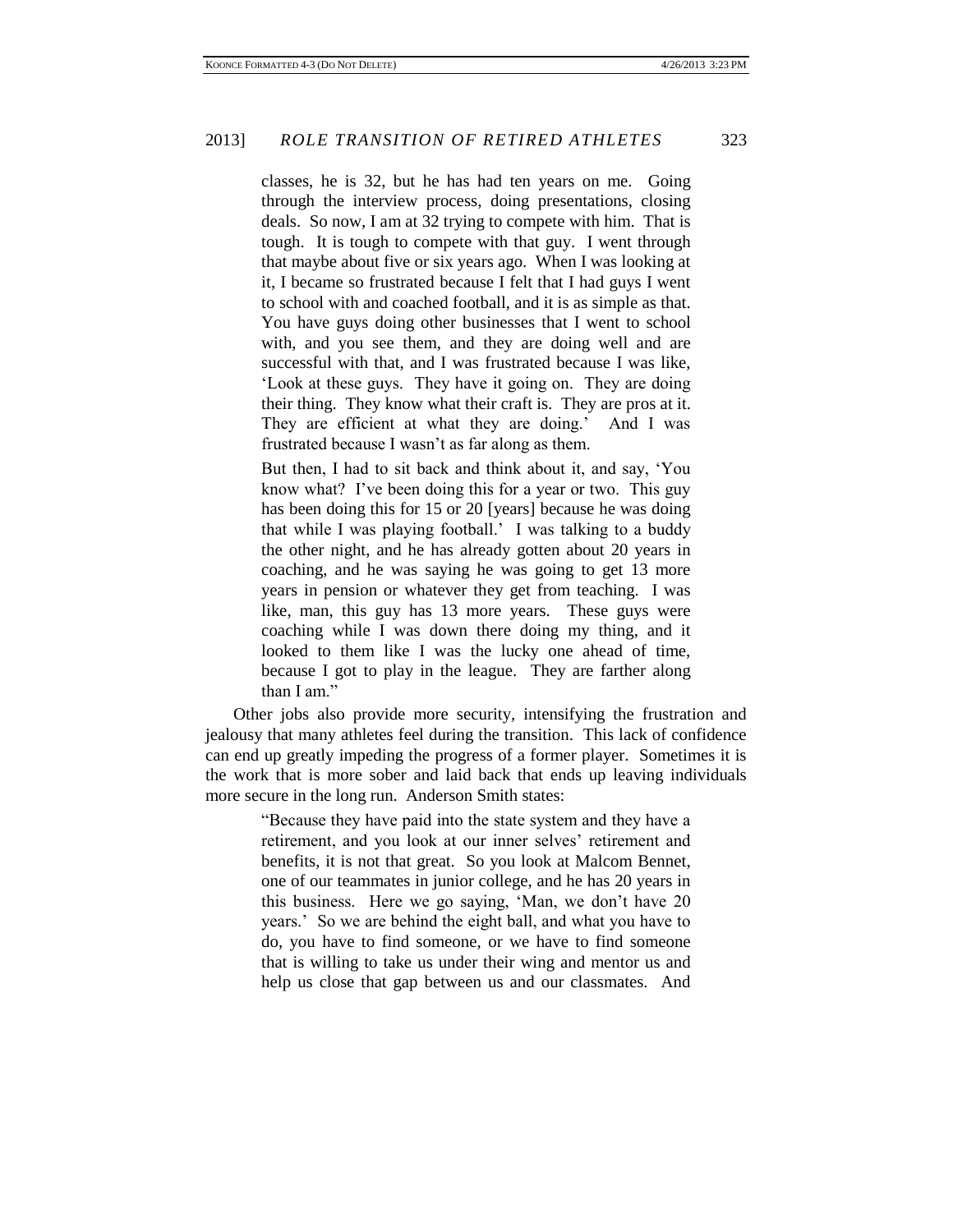that is where the mentoring and the coaching come in, and I think if kids get that during college or just have someone to plant that seed in them as early as high school, going through college as soon as they hit the ground in college…Have them talk to NFL guys, have the businessmen come in and talk to them so they will know what to expect. If you don't know what is coming, it is like in football, if you don't see that guy coming in the cross block, you are going to get your head knocked off. So it's like you are running down the field full sprint on the kick-off, and you don't even know what is coming, and you got cut, and the next thing you know, you've gotten broad-sided, and now you are trying to get up, and you don't know which sideline to go to because you don't have any direction, because you didn't have a plan after that."

When asked to estimate how many guys out of ten coming out of the NFL will have transition adjustment difficulties, Walter Frank responds, "I think all ten will." Interestingly, though even the players most aware of the psychological condition of chasing highs at times still sound as if they want to get back on the field. Frank states:

> "I think the ones that actually go into TV struggle at some point, but not as drastically as someone that doesn't have that back-up plan already in place for them. So I think they are going to go through withdrawals and setbacks because you are going to miss it. There is nowhere in the world you can go and get that same feeling you got when you were out there on that football field playing ball. You didn't have that type of excitement when you got married or with the birth of your child. You can't find it anywhere. You played in the Super Bowl. You tell me you have to find that kind of excitement that you had in the Super Bowl. I'm still searching for it that high. There is a void that is there."

In addition to missing the high, many athletes are also afraid of being pigeonholed and stereotyped. For some, that fear translates into an inability to try to break into other fields or departments within the athletic industry. Some who are aware attempt to find a balance between remaining in a career that enriches them and becoming something other than an athlete. Frank describes:

> "That is why, for me personally, I still want to be involved in sports, not as a coach because I think so many people stereotype athletes as going into coaching, especially black athletes. They are not going to look at you and say you are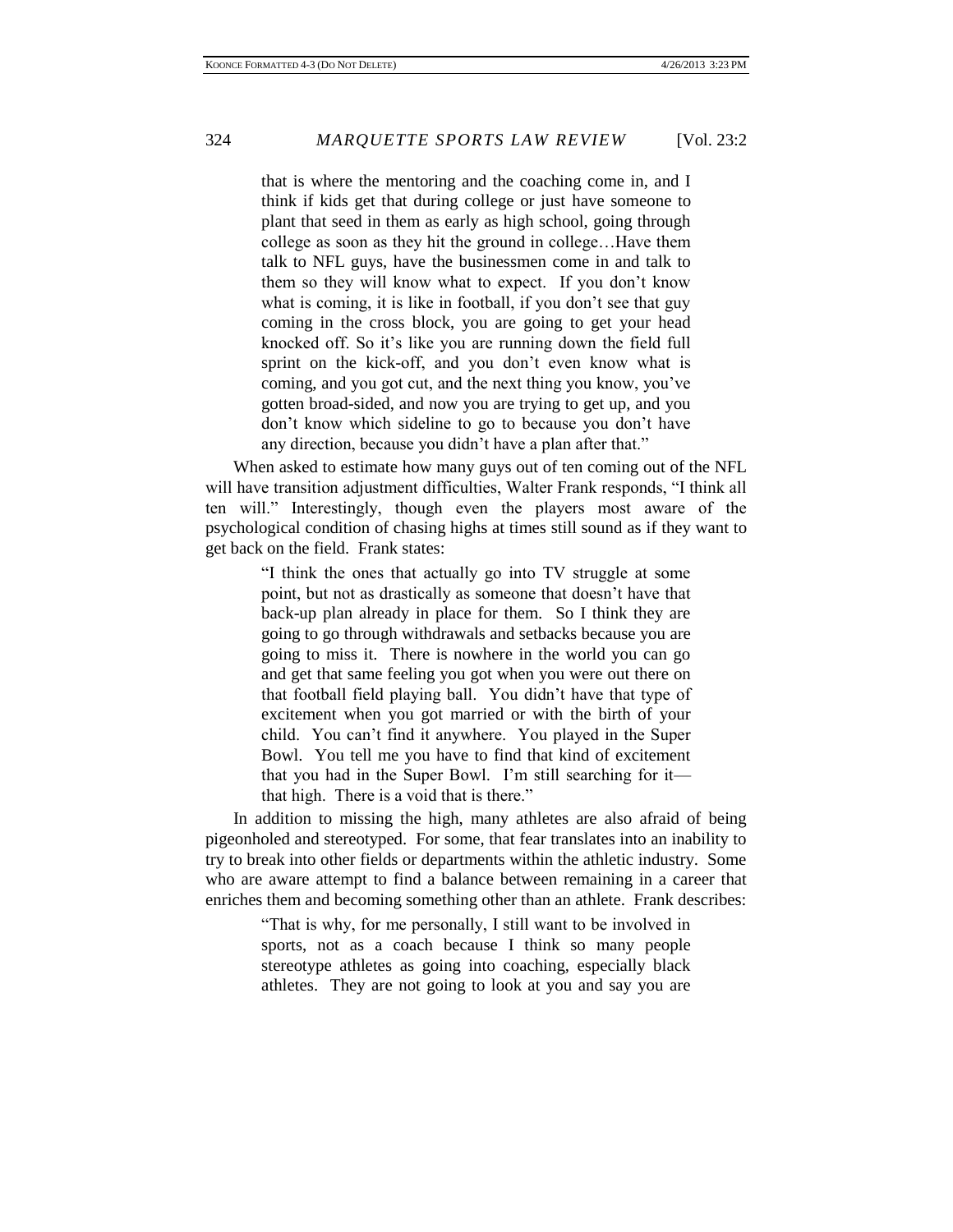going to be a GM or you are going to be a VP and an Assistant Athletic Director for Marketing. They try to pigeonhole you and stereotype you as a person as all you can do is coach. Therefore, I wanted to be on the business side, on the administrative side, and I kind of wanted to live through the coaches and the players vicariously. I wanted to vicariously live through those players and those coaches like it was me, but I want to be able to do everything I can to help them off the court or off the field to help them to be successful with their college experience on that campus or their coaching experience if they are coaching. That is the reason why I wanted to go into Athletic Administration, and it has been a fun ride, but it has been pretty difficult and challenging as well, as I knew it would be."

It takes time to fuel a passion beyond football, and many players are intimidated by the mere thought of starting to find a new passion. Life satisfaction is difficult to achieve for many players in the after-life. Hopefully, knowing about this issue will make it possible for future, current, and former players to achieve a balance between excitement and security in their newfound professions.

# *Life Satisfaction and the Need for Camaraderie*

Some players not only fail to prepare financially but also fail to think about what it will be like to lose the companionships they had in the NFL. Brandon Gold had heard from others while in the league how the loss of friendship and identification constitute a difficult experience, but that did not make much sense to him at the time. He now understands that the lack of continuity in experience can be very upsetting for an athlete. He admits to being sad, though certain things help keep his spirit up. But when retirement came, he admits to feeling as if he had died. The need for camaraderie can have both positive and negative effects on attaining life satisfaction.

Thinking back on the great camaraderie in the NFL allows former athletes to experience a form of continuity that buffers some of the psychological trauma encountered after retirement. Focusing on the positive aspects of the football community is particularly beneficial when athletes have been deselected. Memories of good times enable them to think about something other than no longer playing. When asked about camaraderie in the NFL, one player mentions how he misses that aspect more than the game and holds on to those memories, which makes the current difficult times not so overwhelmingly negative. Some players express clear emotional benefits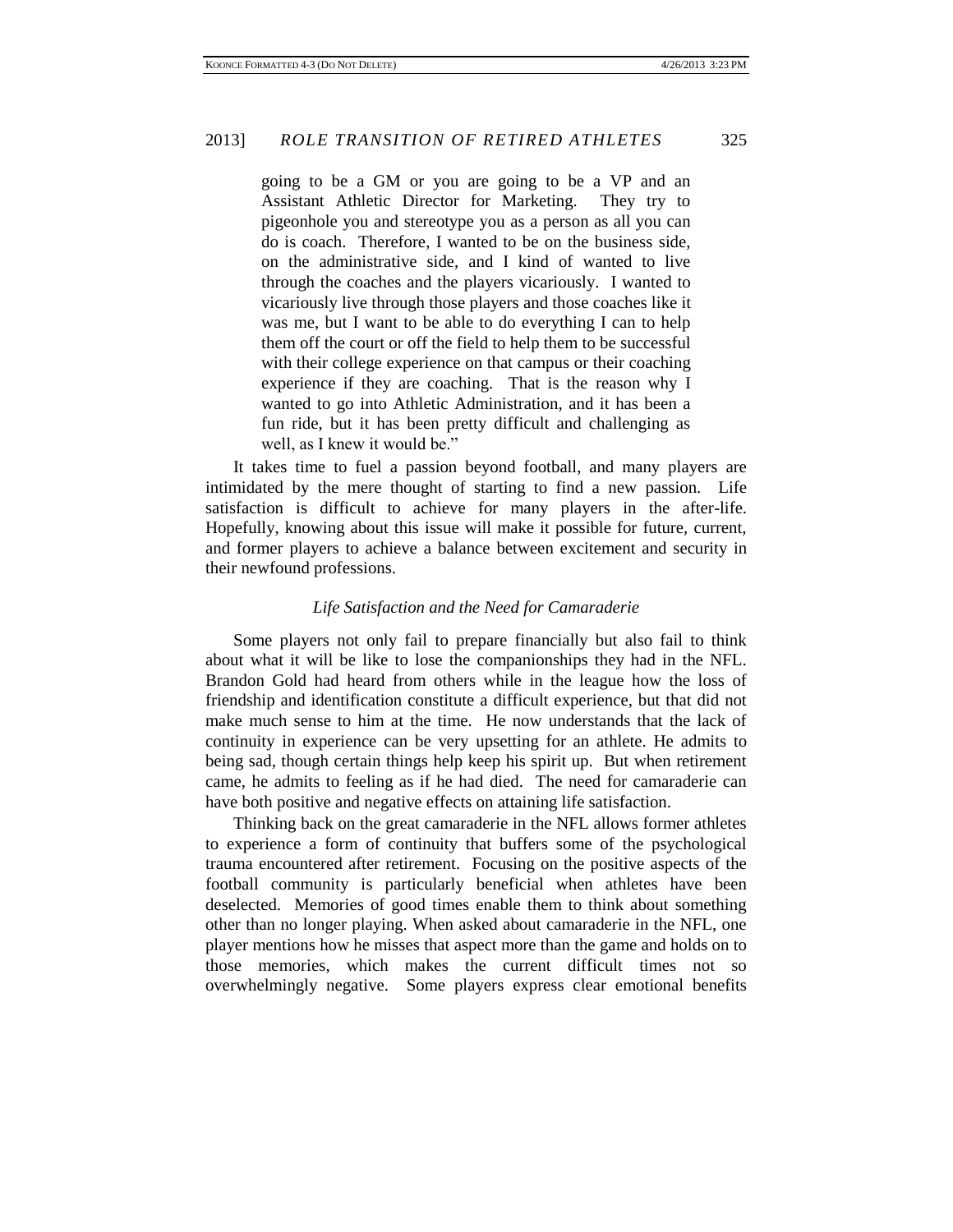from camaraderie in the NFL. Tommy Jones states:

"You know what? That is the whole part of being an NFL football player is the camaraderie. By us even playing together, in that locker room we did everything, hung out, played dominoes, and then you think about the misery, the times of the wins, the losses with those guys. That is something that can never be replaced. I miss that more than the game. I have memories. I may not have the money…No matter what, if I ran out the door, if I see Tyrone or David Jordan somewhere, we are going to show each other love. That camaraderie…you can't replace that with nothing else, not even money really. That is just like when Green Bay has those alumni games, and they bring those teams together from back in the 1960s, you know those guys regardless of where they are in their life. When they get that call, they look forward to just seeing whoever shows up, and right then, those emotions come back all over again. We were in the trenches fighting. Don't get me wrong, we deserved to be where we were."

Players who are more engulfed emphasize the camaraderie more than anything else. On some level, they may still be searching for that brotherhood in their current occupation. Tommy Jones states:

> "I think about the relationships you have with the people in the locker room. You can work in a lot of different places; you can go in a lot of different environments, but there is no environment quite like the locker room and the camaraderie that you have with those guys who you bleed, sweat, cry and celebrate with. A lot of those relationships you have for the rest of your life. So I think that is the biggest thing you walk away from, those guys who play for double-digit years—those guys are really missed. Being around that environment—I have been fortunate to be around it. And not being in it...with the job I do now, that's probably one of the hardest things."

The engulfed player believes that no other form of bonding can replace the locker room experience. This leaves some of them susceptible to chasing highs or to keep from being motivated in other pursuits. Yet for those who truly struggle with this change of identity, community is still possible during the professional after-life. Even though the NFL does not foster relationships between athletes after they exit, players often note that they themselves keep in touch with each other. This desire for camaraderie perhaps explains how,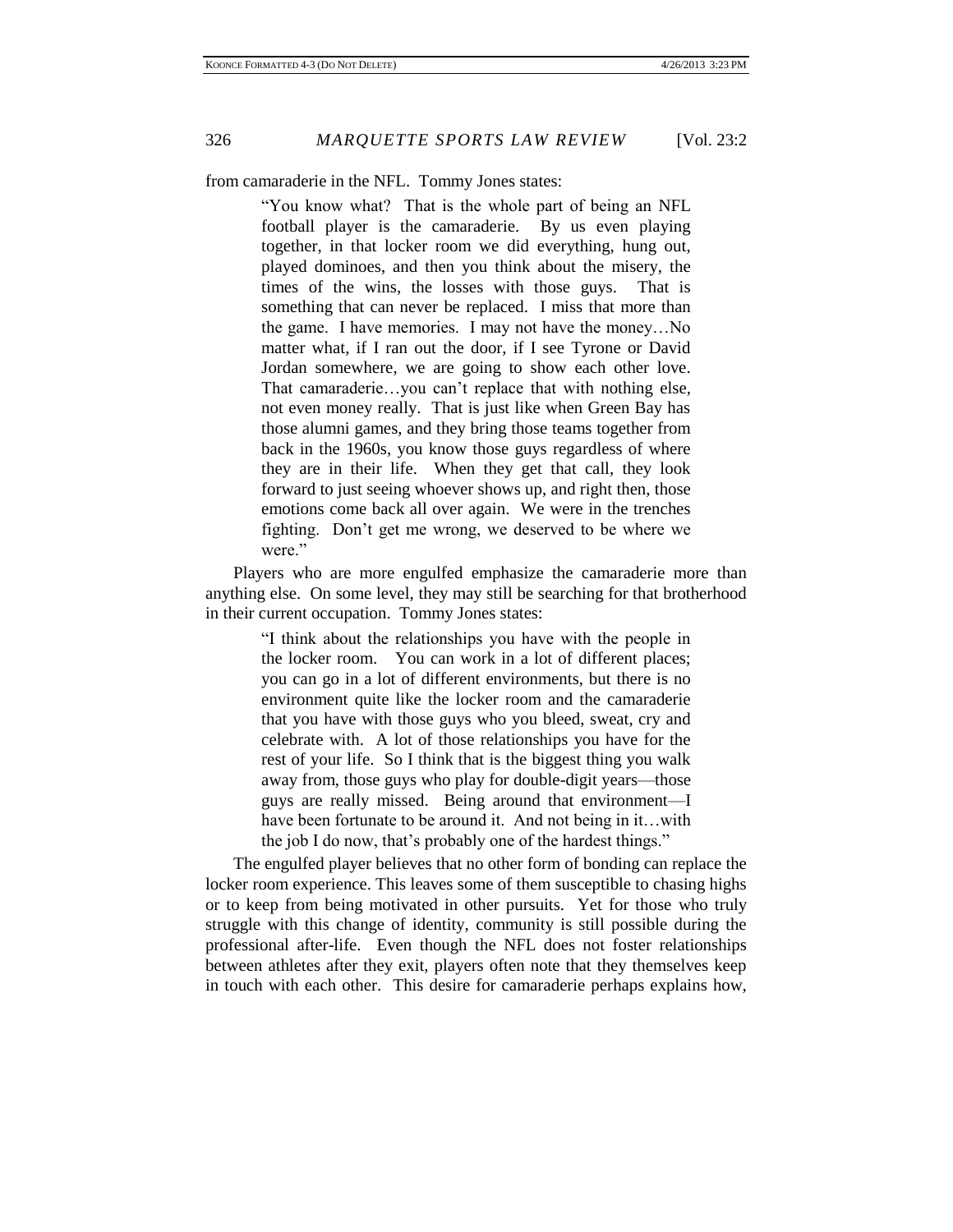no matter what the transition process is like for different individuals, most former athletes are interested in becoming mentors who emphasize the importance of well-roundedness in younger athletes.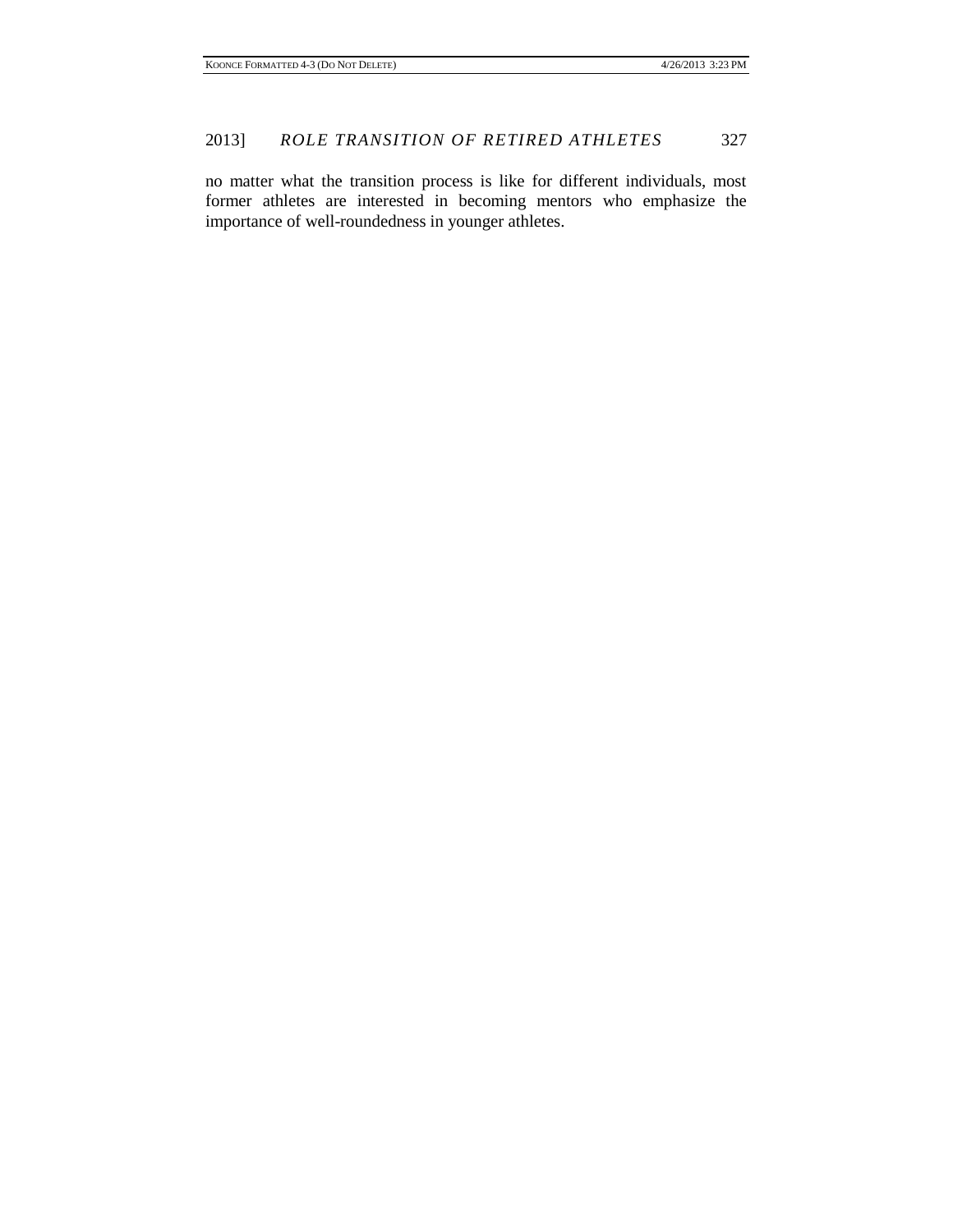# CHAPTER 12: CONCLUSION

# *The Narrow Socialization of Athletes*

Role engulfment is a guiding concept in this study because athletic talent has a way of affecting and even impeding other aspects of an athlete's development. Participation in sport is socialization as much as anything else. Reworking the identity after living with the label of "professional athlete" for a significant amount of time is tough. NFL players go through an intense socialization process that makes it difficult for them to move beyond the sport.

Though it cannot be said that the NFL completely created the situation in which these men give their all to football in pursuit of the American dream, managers and owners benefit from the players' commitment. Most athletes only achieve short-term success and little security. But their drive is intense and the desire of coaches to win creates a situation in which athletes can become one-dimensional.

### *The Problem of Being Overly Dedicated*

The desire to achieve long-held goals and financial prosperity are such that some athletes are quite willing to accommodate coaches and team members—despite better judgment regarding what is personally most important. A number of players interviewed for this study discuss the importance of the early years and how they were vulnerable to such a socialization process. They began sport when their identities and ideas about the world were not yet fully formed. At each phase of their career, they met unexpected challenges arising out of their intense dedication to sport. They were not aware of the details of the college process, about what it meant to make and to have their own money, or what it was like to be around people with different social priorities.

From the very beginning when a child starts to play football, he learns to dedicate himself to the game, his teammates and his coaches. Little by little, he commits more and more of his mind, body and soul to the game. There are many rewards for him along the way to encourage him to continue to dedicate himself. As he transitions from the high school level to the collegiate level, free-time and options outside of football are reduced by the pressures of coaches, teammates, boosters and even the NCAA. The NCAA limits a student-athlete's working capacity and opportunity for internships. The skills that the athlete cannot develop because of NCAA guidelines and limitations would help with the transition to a new career after playing in the NFL.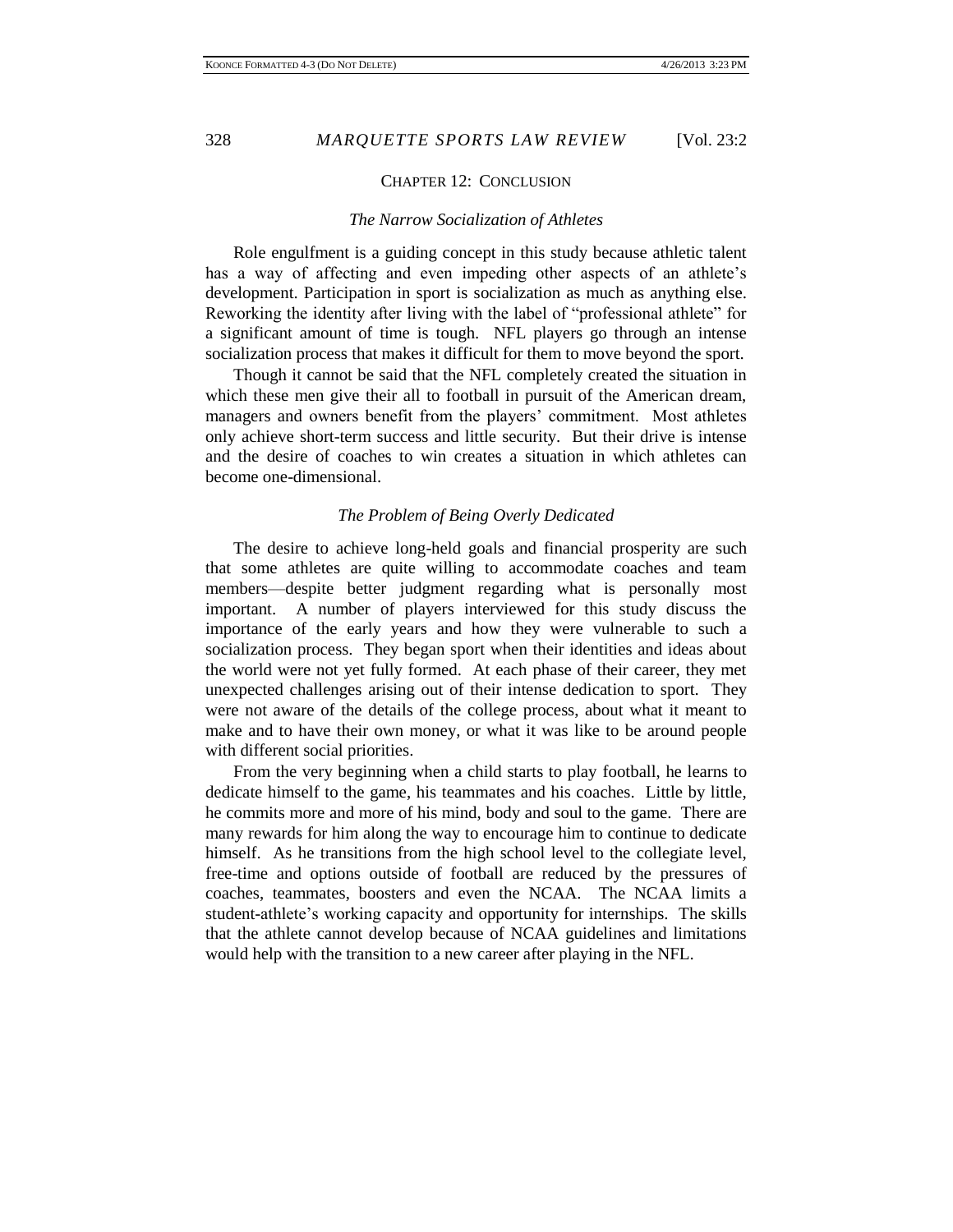#### *Thinking Life in Sport Will Go on Forever*

All players make the transition out of football, but not all of them consciously consider what life will be like outside of their former role as a professional player. Role engulfment prevents planning for the transition. Athletes who find themselves engulfed by their previous role often neglected school and failed to consider the eventuality of having to exit from sport. Based upon the interviews conducted, this study demonstrates distinct attitudes with respect to preparation for an after-life: some players readily accepted and planned for it; others did not study during the college phase or participate in off-season work. The latter failed to plan financially while they valued socializing intensely with other members of their team. The athletes interviewed sensed role engulfment as a change of values within them. They often spoke of reveling in the newness of the experience of living away from home, only to lose a sense of the big picture.

When an athlete can appreciate the short-lived career expectancy in the NFL, he can make long-range plans for his future after football. If a player is engulfed in his athletic role and feels like an immortal warrior, he has an extremely difficult time when his days of glory and battle are over.

### *How the Community Views the Athlete*

Members of an athlete's immediate community often idealize him. The journey begins with a child and "The American Dream." It seems so innocent and yet so bold. When that child starts to realize the dream could become a reality, or when those around the child start to realize the child's potential, life can take a quick turn, focused on a vision with an "all in/show me the money," mentality. This begins the child's development into an idolized warrior. He becomes a hero to many, but disposable after the battle. That child needs to have the tools to succeed on the football field and in life outside of football. Edmundson (2012) explains the power of sports:

> "Sports are many things, and one of those things is animation of heroic culture. Sports mimic the martial world; they fabricate the condition of war… (Boxing doesn't fabricate war; it is war, and to my mind, not a sport. As Joyce Carol Oates says, 'You play football, baseball and basketball, but no one "plays" boxing.')

> This fabrication is in many ways a good thing, necessary to the health of society.

> For it seems to me that Plato is right: The desire for glory is part of almost everyone's spirit. Plato called this desire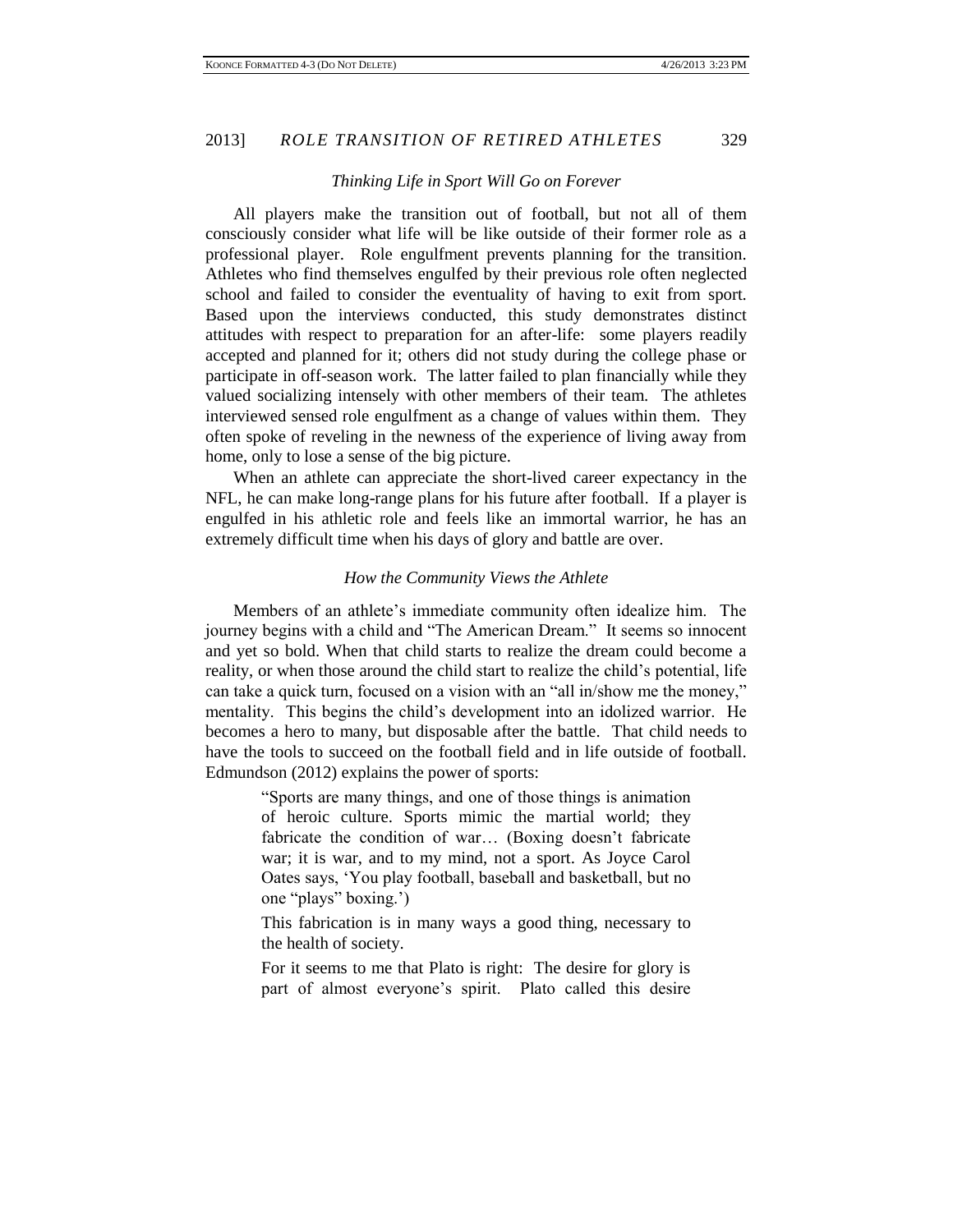*thymos* and associated its ascendancy and celebration with Homer…

Plato believed that war was sometimes necessary, but that going to war should be up to the rulers, the philosopher kings who have developed their minds fully. Some of us, Plato says, have a hunger for martial renown that surpasses others, and those people are very valuable and very dangerous. They need praise when they fight well (material rewards do not mean much to them), and they need something to keep them occupied when no war is at hand. Sports are a way to do that. Plato would probably approve of the way athletics function in our culture – they let the most thymotic of us express their hunger for conquest, rather harmlessly, and they allow the rest to get their hit of glory though identification. The yelping fan, painted absurdly in his team's colors, cavorting half-naked at the stadium, stinking of beer, is still expressing a critical part of his inner life. Let him have his Saturday afternoon, worshiping his heroes (Edmundson, 2012).

Edmundson, similar to many Americans, believes that the pursuit of a career in the NFL is rather harmless. Through my personal experience and the experiences of those whom I have interviewed for this study, I conclude that playing in the NFL is detrimental to one's life and well-being, especially for the players who are engulfed in the role of a professional athlete. Furthermore, parents and extended families can rarely provide support and advice when it comes to pursuing an education. Given that the athlete pours his all into sport, he never imagines the import of education because he never thinks about what it will be like to make a career change.

# *Voluntary versus Involuntary Retirement*

The reason athletes exit sport plays an important part in their ability to adjust to a second career. Players who are cut find themselves in shock and unprepared versus those who had prepared for exit, whether or not it occurred voluntarily or involuntarily. Getting deselected has meaning for athletes as it also affects their self-esteem and not just their job status. Getting cut can feel like an extreme form of loss of control if an athlete is not prepared beforehand. It can leave players feeling completely destabilized especially if, in their opinion, they have much more potential as players. Such players tend to dwell in the past. Getting injured does not always leave players wounded in terms of self-esteem, though certainly it leaves them feeling disappointed.

To maintain their warrior status, NFL players must be tough and play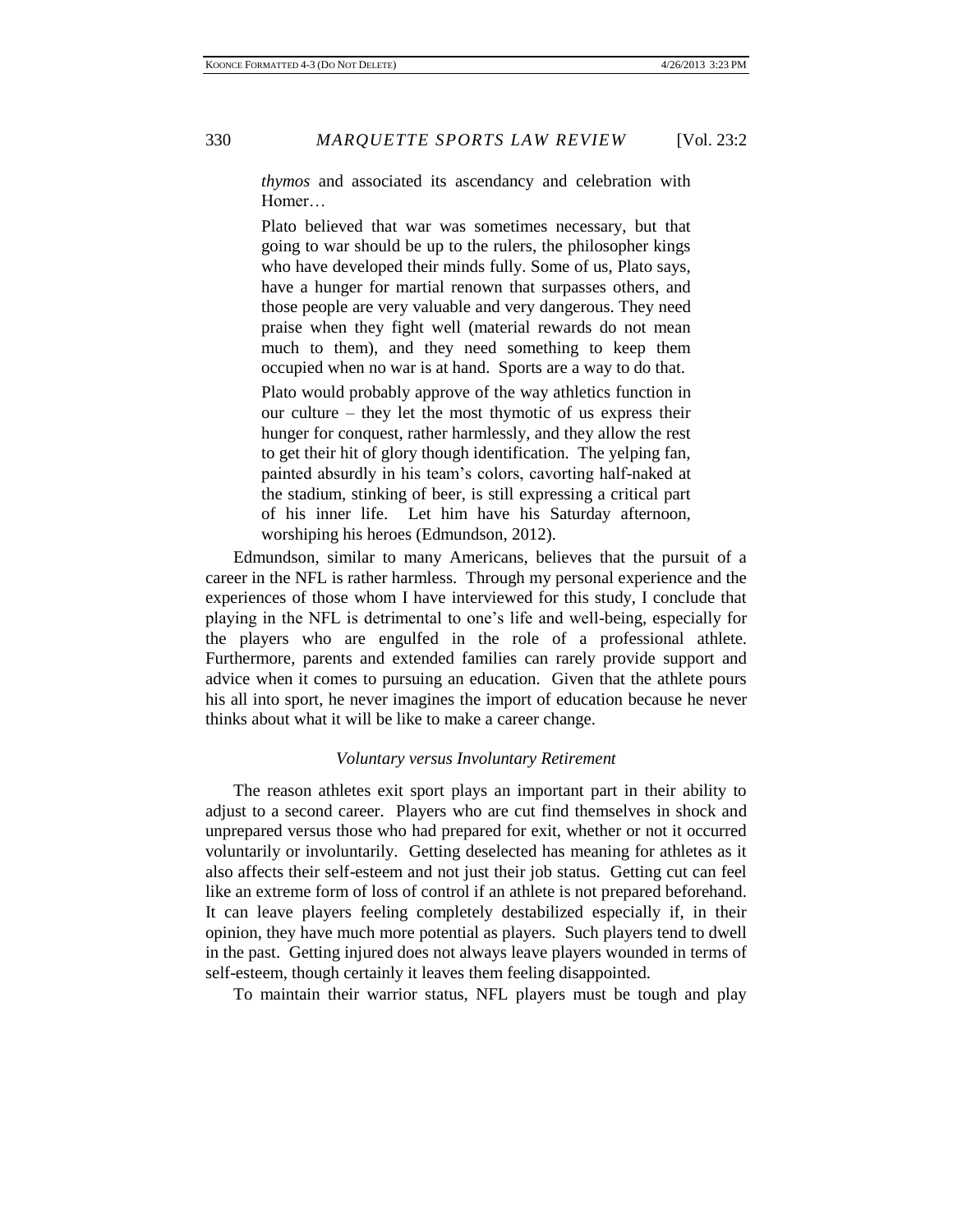through many injuries. Knowing how to respect their bodies and how they will need their bodies long after playing football are keys to a healthier postplaying life. Too many times, players re-injure themselves and keep reinjuring themselves until they either have to leave the game or are asked to leave. For most, these injuries will haunt them for the rest of their life. Some former players are permanently disabled from the injuries received while playing.

Role engulfment in football makes some players feel that they are invincible and that they will be able to play forever. They will be the one who makes it in the league longer than any other. This mindset has extreme consequences for many players. Conversely, those players who are not fully engulfed in the role think about what they want to do after football. They are not willing to let their bodies take an extreme beating. These players are the ones who sit out longer if injured, even if it means they might be cut from the team. Taking care of their bodies means taking care of their future.

The expectation of de-selection is not the only factor that matters. A player's attitude toward health and finance must also be assessed. Some players find themselves more comfortable than others seeking medical attention and financial planning assistance, especially if their attitudes are not completely formed by football.

Surprisingly, injured players often fare better in the long-term than players who are deselected because of their relationship with coaches and teammates or because their skill level has been thought to deteriorate. Those who exit because of coaching decisions may have loved football intensely and may not have thought that it was their time to be cut. Permanent injury, on the other hand, brings with it a certain amount of finality.

Some players who exit voluntarily illustrate the importance of underscoring academic and second-career preparedness among athletes. They are able to pursue their second career with the most passion as they do not deal with feelings of victimization and unfairness as much as those who exit involuntarily.

### *Judging Transition Success*

Most people assume that athletes who play in the NFL are set up for life, able to take care of family and loved ones, and that they are adored by fans and aspiring athletes until their dying day. It is hard to imagine that retired players have gone from being idols to being demoralized, depressed individuals with limited occupational skills outside of sport. The public believes that football players are rich, healthy members of a privileged class, even if they had once been poor. They are unaware of the financial instability,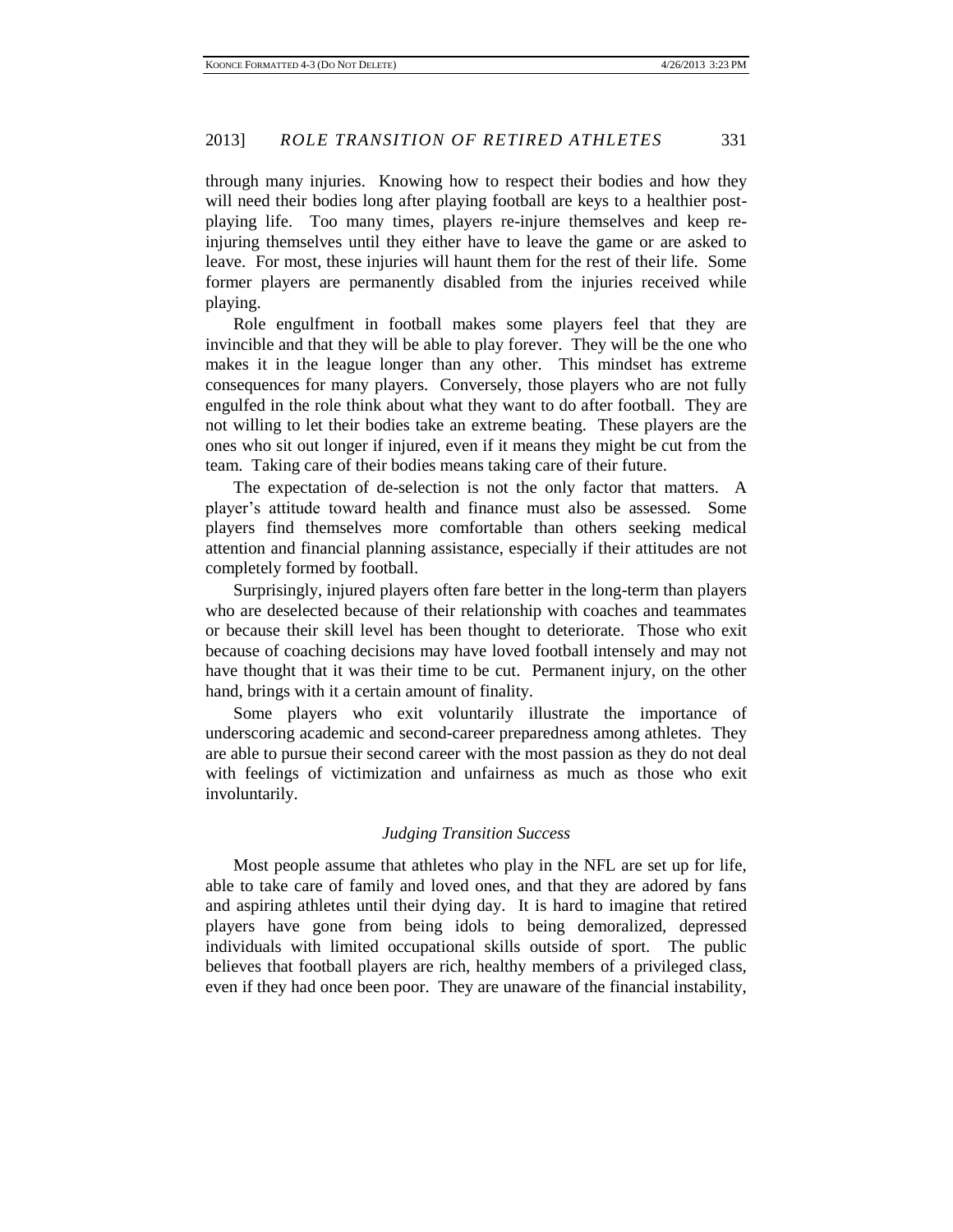emotional duress, addiction to legal and illegal medications, and debilitating health problems that most players face, making it important for research on sport transition to continue to find its way into mainstream culture.

Transition can be understood in terms of how long athletes take to find new occupations, whether or not they feel trauma, and what influence their educational preparedness or lack thereof has on them. Ex-players who were extremely confident on the field often find themselves with a sense of uneasiness in classes with younger students who are more prepared than they are.

What happens during the transition is the result of a life-long process for players who begin to construct their identities at an early age. Leaving a career that offers excitement as well as nationwide fame is understandably difficult. Attitudes toward other career options are extremely important throughout their football career to ease the transition phase. Without preparation, ex-players find themselves struggling to remain motivated and focused in the football after-life.

Those players ambivalent about a career in sport and who maintain the least amount of investment in football upon entering fare the best during the transition phase. They understand that football is an occupation no different from a number of other job opportunities; it is not a matter of personal identity. Thus, their experience of early socialization is markedly different from those with role engulfment, who view football as their only opportunity in life. That becomes a self-fulfilling prophecy. Football ends up being their only opportunity in life as they resist taking full advantage of their education.

Knowing how to handle finances, particularly among players who cannot seem to save and those who come from low-income families, is essential in helping with the transition out of football. Role-engulfed players believe the money will just keep flowing in. They spend their earnings frivolously. Shock and surprise are common to these players when they realize they have nothing to show for the enormous amount of money that they have earned and spent. Players experience more surprise when they have to worry about taking care of themselves and their family once the money is gone. An example of an overwhelming cost is health care coverage and quality. In the NFL, doctors are available to the player around the clock. The years of brutally intense physical activity create an extremely important need for health care. After players retire from the NFL, they are ineligible for Medicare due to their young age. Those who have financial knowledge and are frugal with their large NFL paychecks demonstrate more ease with the transition. Few players achieve the financial security that allows them to never work another day after football.

Age truly is an important factor for many athletes exiting out of sport.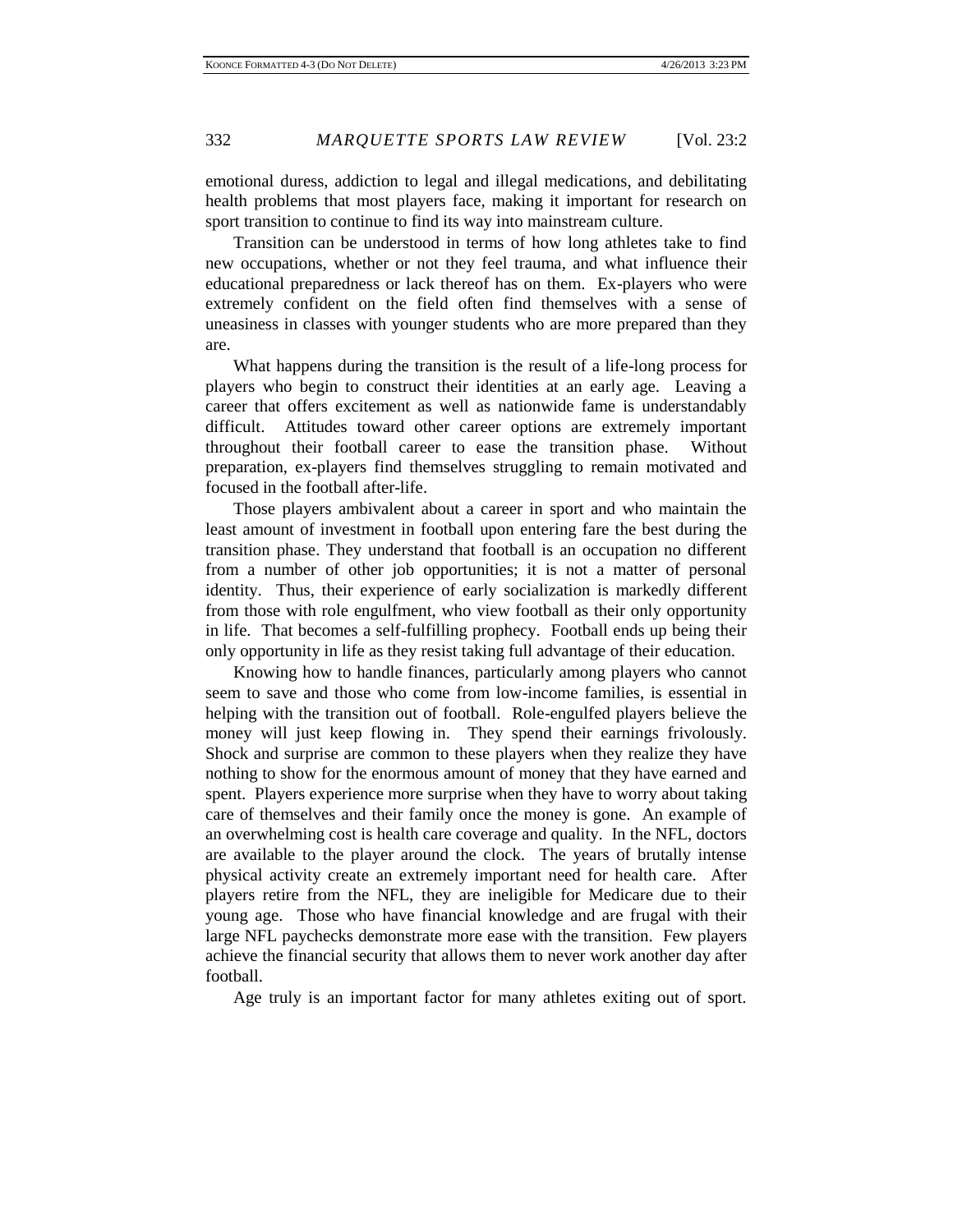Mid- to late-life transitions are difficult simply because the number of jobs an individual can get is extremely limited without experience and without much time to spend training for positions. This does not take into account how players may be experiencing depression. Adequate planning for transition takes much time. Helping athletes with this difficult transition requires a diverse set of treatment and planning activities. Many athletes describe how in becoming professional football players, they received much assistance and help. When they transitioned out, they had life skills as well as occupational skills to learn but if they needed support in those regards, they had to find it on their own. This leaves many feeling lost and helpless.

They often have to look inward later to create a narrative that explains their transition difficulties. This attests to how playing the role of athlete affects them on a psychological level. For all players, high athletic identity is a matter of personal choice and a result of pressure from family, peers and coaches.

### *Emotional Roadblocks that Players Face during the Transition*

Retired athletes interviewed for this study mention frequently that they have felt confused or disoriented after retiring. They face a paralyzing loss of identity (Tinley, 2002). Such powerful emotional roadblocks often occur when players struggle to find a second career that offers the same intensity as football. Most office jobs do not deliver the same emotional and material rewards as playing in the NFL. This causes many athletes to experience depression.

Men from varying backgrounds with equally diverse definitions of life satisfaction come together as a team in their playing days. Oftentimes, those same players find themselves feeling abandoned and alone when the football career is over and there is no support to help them face retirement.

Life after football is not something role-engulfed players consider—until it is thrust upon them. The transition is not as smooth as it is for those who do not let the game be their be-all, end-all. The role-engulfed player spends time chasing the highs of the game as well as the fame and fortune. When the playing days are over, he is not prepared to follow another dream. Football has consumed his personal life; it is what he did and defines who he used to be. When it is gone from his life, he needs a new job and a new identity because there is a loss of self with the loss of football. Depression sets in, and he tries to hold on to his football identity as if it were comparable to holding on to a lost family member or friend. He cannot go back and play the way he used to in his prime. He does not have an alternative that gives him the same sense of chasing the highs of a warrior.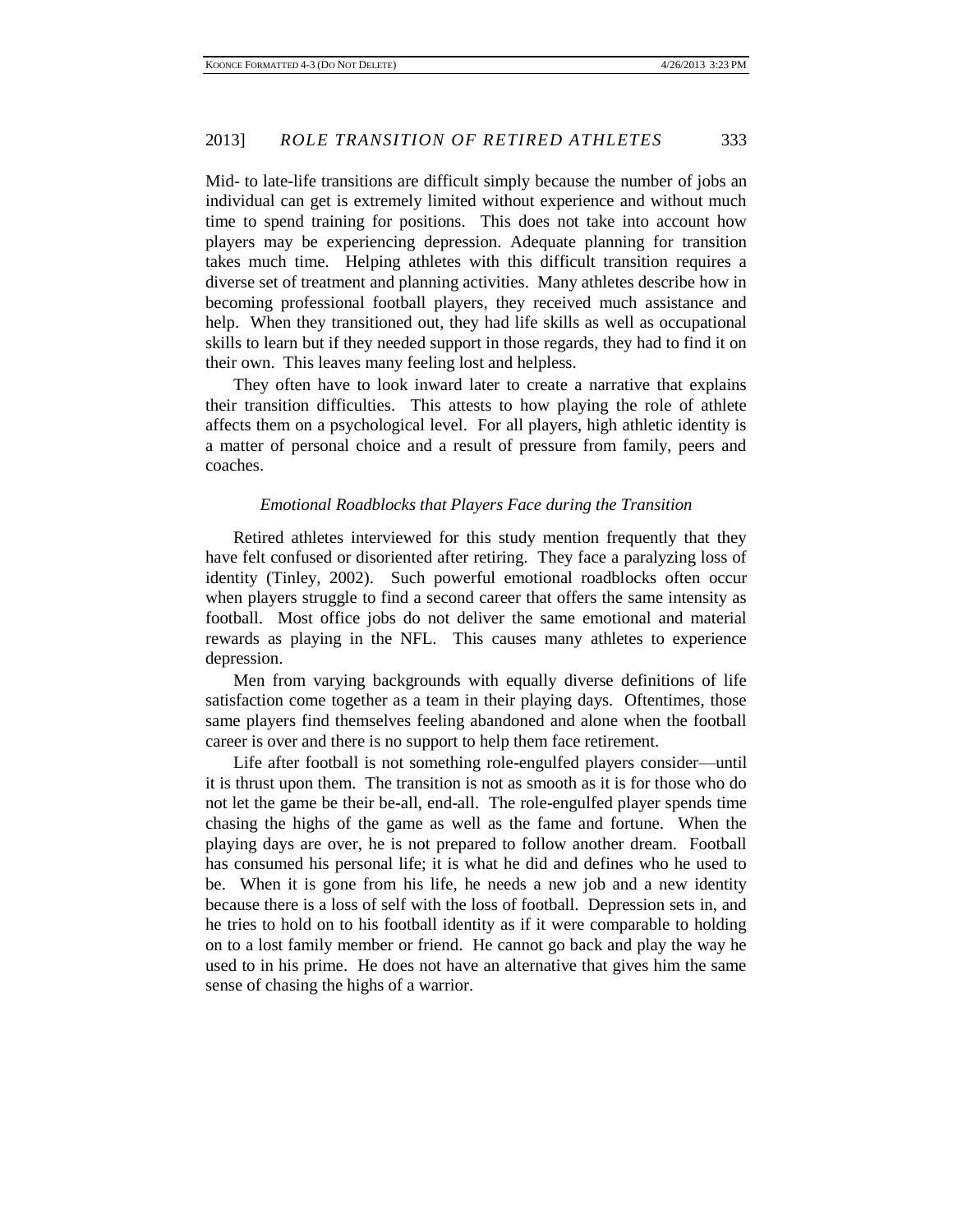After being cut, the loss of steady income and job status wounds his sense of masculinity. This is especially true among players who attach superior value to the athletic role vis-à-vis being a husband, father and patriarch of their extended family. It could be that NFL athletes believe that their role as a player enables them to live up to traditional roles because the career makes it possible for them to lend money to family members.

Difficulties are present for role-engulfed players, regardless of their family or personal background. Role engulfment compels players to overlook education and spend money on frivolous items in an attempt to appear like the stereotypical professional athlete with an endless supply of money. Engulfed players refuse to plan for the future and get addicted to chasing highs. Role engulfment also leads to a glorified self-image as well as a limited social network. Some players are caught up in the celebrity status and do not take advantage of networking capabilities to build relationships with trustees, CEOs and well-positioned business people. Because role engulfment keeps players from doing what they should do in their own best interest for the future, many players experience debilitating self-doubt during the transition, which further spurs reluctance or procrastination when it comes to working toward a degree; self-doubt even causes many to avoid pursuing any career not related to sport. In contrast, those players who take time to build relationships outside of the glorified self have an easier time with the transition into new fields outside of football.

# *Suggestions for Improving Athletic Transitions*

Each phase of a football career directly impacts the transition experience. Thus, a player's college career and attitude before entering the NFL receive considerable attention in this study as a means of gauging the nature and extent of his investment in sport. Completing college and participating in offseason work and internships are important ways through which athletes can maintain self-confidence after leaving the game, whether their exit is voluntary or involuntary. Proper self-assessment and preparation while in sport means often forsaking or avoiding the intense socializing and camaraderie characteristic of sport.

Academic preparedness is a matter of individual discipline and time management as much as it is about gaining knowledge. Players who do not gain disciplinary and time management skills are the most challenged in the NFL after-life.

The focus on education outside of football is beneficial because a player can imagine another role other than football. It helps keep him grounded rather than vulnerable to becoming role-engulfed in football. A player who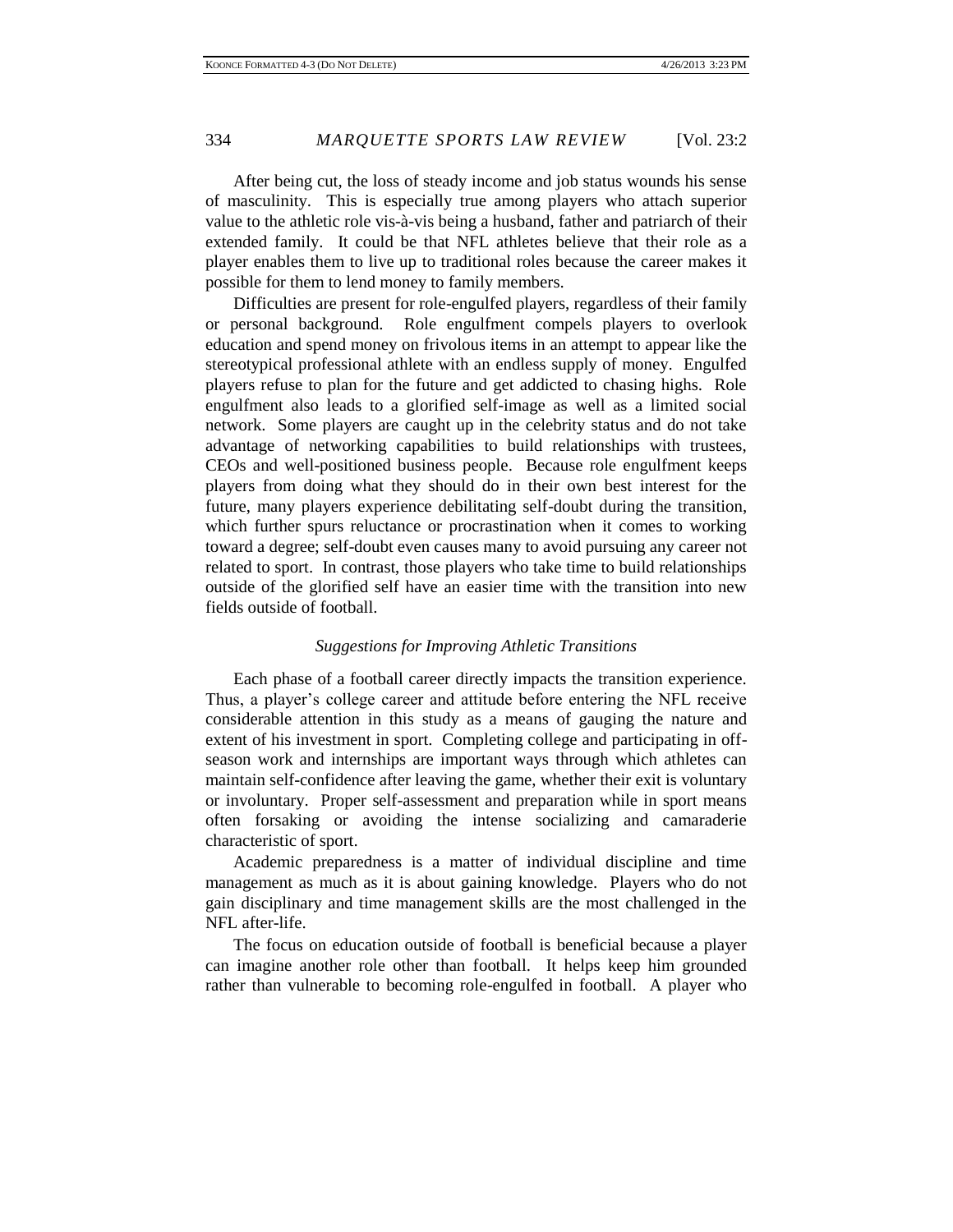chooses to focus on football alone and let the academic side of his college years slide finds transition out of football to be difficult. A player who feels confident within his major or who can imagine pursuing job options outside of sport often has a sense early on that he is not limited to football, even before the scouting and recruiting begin. A person with job options or who is not the primary breadwinner is less likely to cast aside academic interests and personal interests for sport. Athletes who enter the NFL before completing their four years of collegiate scholarship eligibility are vulnerable. They do not get the full academic enrichment they sought when entering college.

As for off-season work, many ex-players I interviewed mention how they wanted to take part in off-season work but felt pressure not to or convinced themselves that they did not have enough time.

Based on the preceding, I firmly believe that encouraging pre-retirement planning, off-season work or internships, and mentoring can ease the transition of retirement from the NFL. I offer the following recommendations for programs that the NFL—or colleges as appropriate—should implement immediately.

### Instituting a Deferred Salary Program

Deferred salaries would give players the ability to save more, ensuring that they have a stable financial situation during their transition. A player would have the option of deferring a portion of his salary for five to seven years after his last year in the NFL. This portion would be invested in an annuity that he cannot touch until he is five or ten years removed from the NFL.

### Providing Longer-Term Health Insurance for Players

There should be lifetime coverage for former professional football players rather than merely five-year plans. The effects of certain injuries are not only prolonged but can be delayed. Many ex-players do not experience the pain of their injuries until they are 43 or 45 years old. Depending on their employment situation, they might need to dip into their nest eggs for health care, depriving their families because of injuries they sustained while playing football. Longer-term coverage would dramatically help improve the financial situation of many former players.

## Initiating Collegiate-Level Mentoring Programs

Colleges should provide a mentoring program for all student-athletes upon their arrival on campus. Student-athletes would meet with their mentors five times during the fall semester and once per week during the spring. Mentors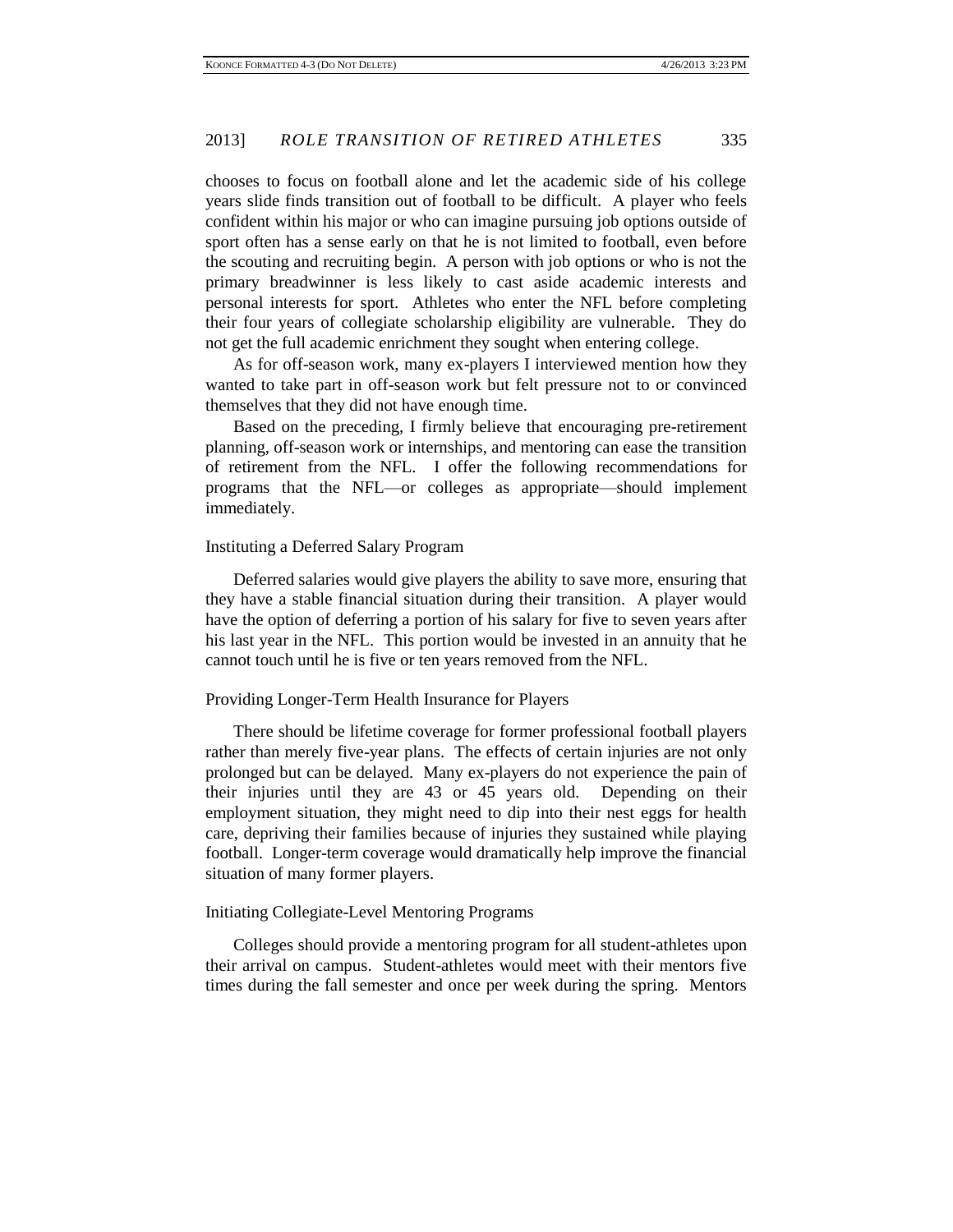would include businessmen from the local community—preferably alumni and former student-athletes who have made a successful transition graduating from college to corporate America. Other mentors would include professors, who would help student-athletes integrate the athletic department more thoroughly into the university. In so doing, student-athletes would be able to network with the alumni base as well as build connections in their academic disciplines of interest, which could help lead to later employment opportunities.

### Providing More Internship Programs

During the professional years, it would be invaluable to offer s series of internship opportunities during the off-season. These could cover the spectrum, from internships on Capitol Hill and in real estate, financial services, public relations and media, to opportunities within the rapidly growing technology industry. Many NFL players would do well to use their natural charisma to become politicians, public servants, businessmen, broadcasters and spokespersons. They are natural leaders; however, they need to develop business leads early on in their careers.

### Facilitating Athletic Sponsorships

Comparable in concept to the collegiate-level mentoring programs, there should be sponsorship programs available to help professional athletes. This would attract pillars of the community in which the athlete plays. Sponsors would be individuals with connections in particular fields, who could open doors for athletes attempting to begin transition preparation before retirement.

# Encouraging Academic Achievement

After playing in the league for several years, players should be encouraged to make sure their portfolio demonstrates that they have completed or are nearly done completing their college degree. Those who have not finished should be able to count on the NFLPA to pay for their remaining classes. Some players finish college while in the NFL and begin pursuing their master's during the transition. The NFL should provide a program through which advanced degrees from law school, business school and medical school could be paid for during the transition using union dues that athletes must pay.

# Eliminating Split Contracts

 A split contract means that a player makes one amount of money for playing while healthy and a different salary if he is injured. It encourages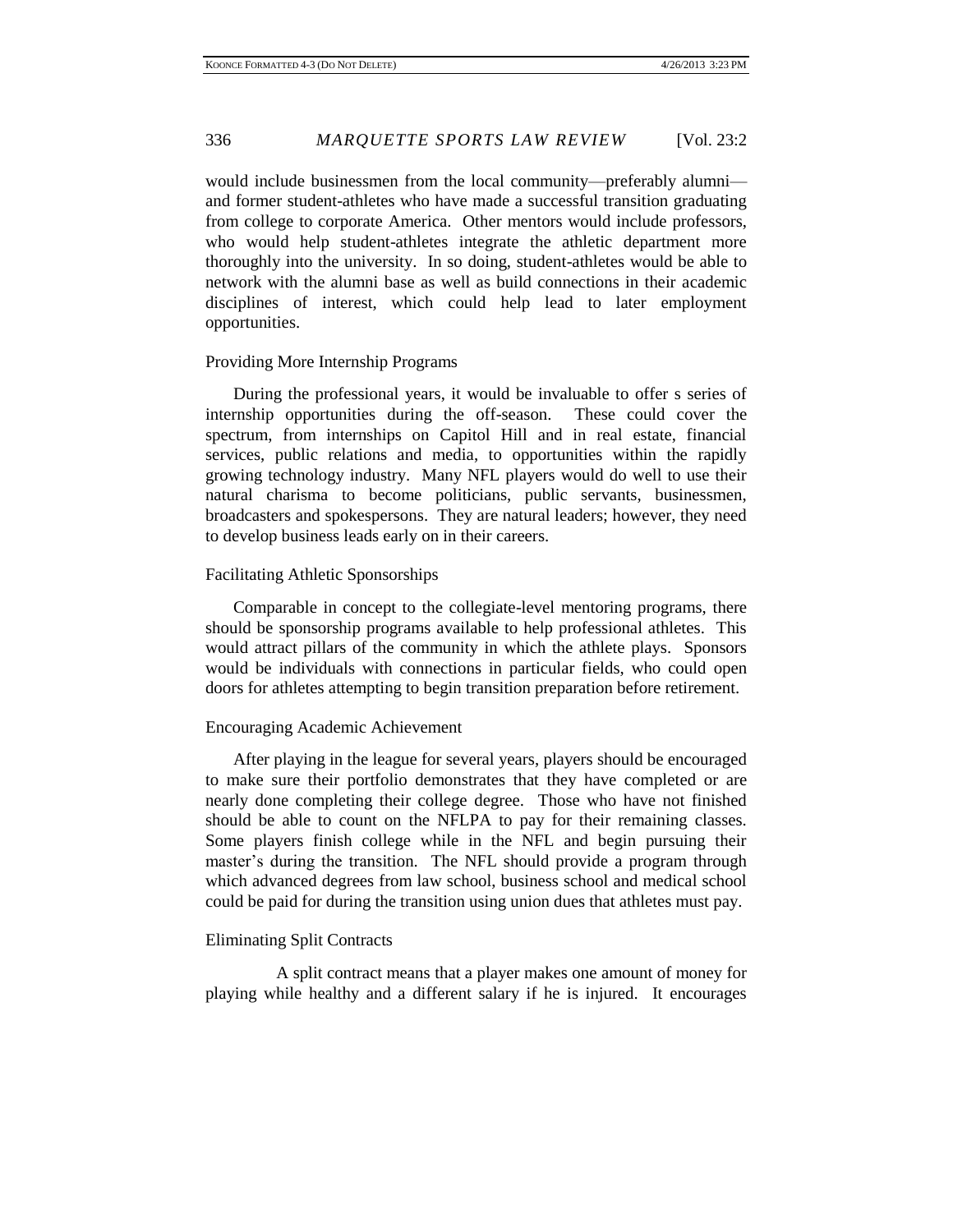athletes to play injured or gives the team a discount. The teams are already protected because the contracts are not guaranteed. Eliminating split contracts protects the player.

I believe the programs I have outlined would greatly ease the transition difficulty among athletes. They are suggestions for action that should begin before an athlete faces the challenge of retirement. Such programs would allow players to be well aware that life in professional football is short—and the after-life is something for which one must be prepared to ensure life satisfaction.

# *The Broader Significance of the Study*

Greatness can be a tool or a weapon. Former General Manager of the Green Bay Packers, Ron Wolf, and President of the Cleveland Browns, Coach Mike Holmgren, preach that leaders are servants and must understand that life is more about the completion than the competition. Remembering to assist peers in their climb to greatness is one of many qualities an excellent leader displays. Wolf quotes Proverbs 27:17: "As iron sharpens iron, so one man sharpens another." We should not have to fear others to become great.

I learned at an early age that a person must be willing to take on a leadership role as he or she matures in an organization, program, franchise or department. I believe that it is not enough just to raise one's own level of production; other people within the social circle must rise up too. Leaders recognize and rejoice in the success of goal achievement within the group. It is for this reason that I decided to examine a phenomenon that affects many people and groups of people.

I took on this project with the intent of studying the difficulties that a majority of NFL players experience when they exit from football. While playing for the Green Bay Packers and the Seattle Seahawks, I observed the difficulties that other players had while transitioning from the NFL into the real world. I personally experienced difficulties upon my retirement from the league. I have talked to over 5,000 current and former NFL players. I also interviewed 21 former players for this dissertation. I sought out to find common themes and issues with the hope of providing suggestions for solutions to make the transition easier.

There is not a great deal of research in this area and I am hopeful that upon reading my findings, others will have a better understanding of the struggles facing players in their post-NFL life. It is hard for everyday Americans to have sympathy for a group of men who have achieved the ultimate dream. It is my hope that through this study, "the average individual," who may be a fan or who has never liked football, can appreciate the process that those who